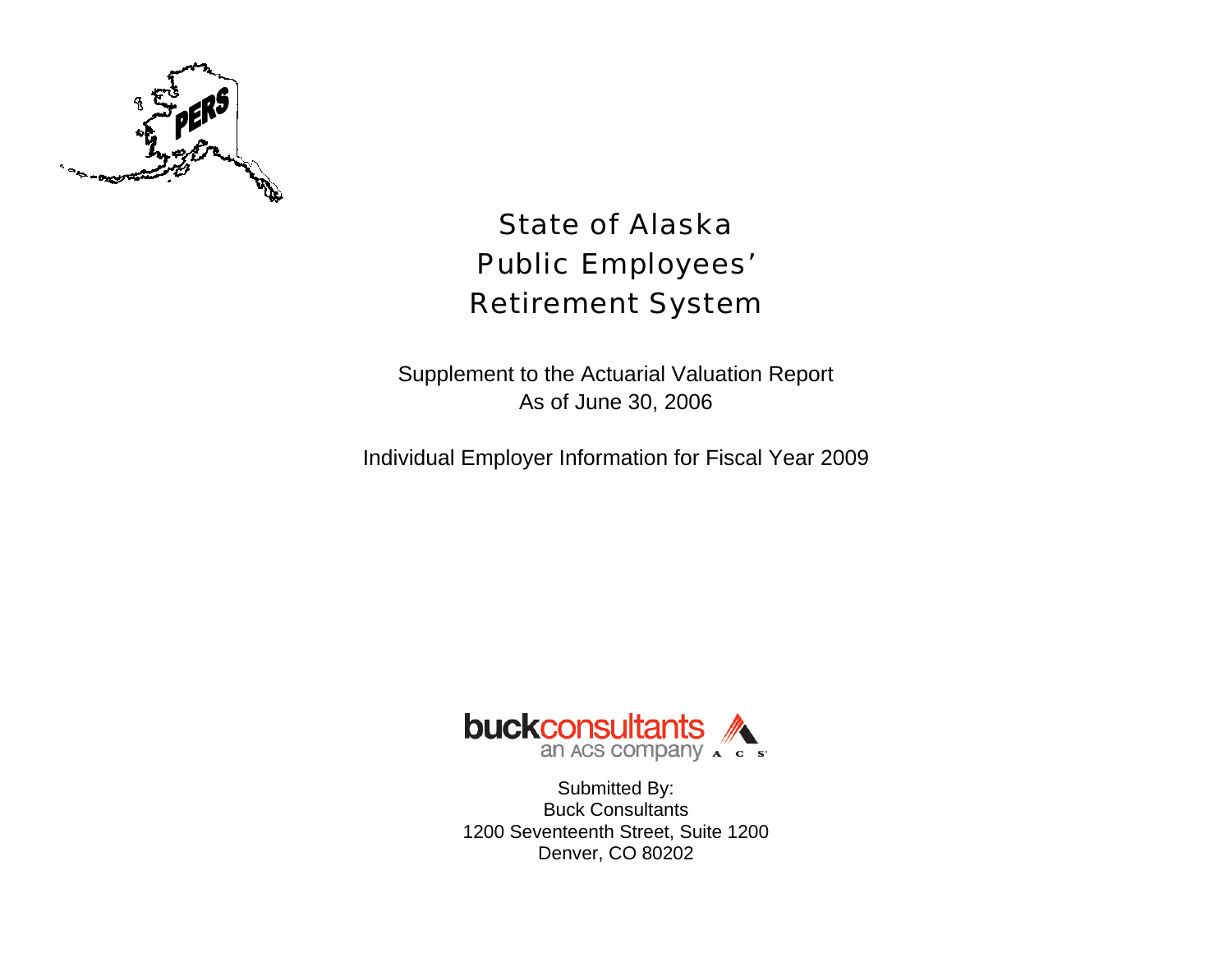#### **Contents**

| $1 -$  |  |
|--------|--|
| 2.1(a) |  |
| 2.1(b) |  |
| 2.1(c) |  |
| 2.1(d) |  |
| 2.2(a) |  |
| 2.2(b) |  |
| 2.3    |  |
| 2.4    |  |
| 2.5    |  |



State of Alaska Public Employees' Retirement System Supplement as of June 30, 2006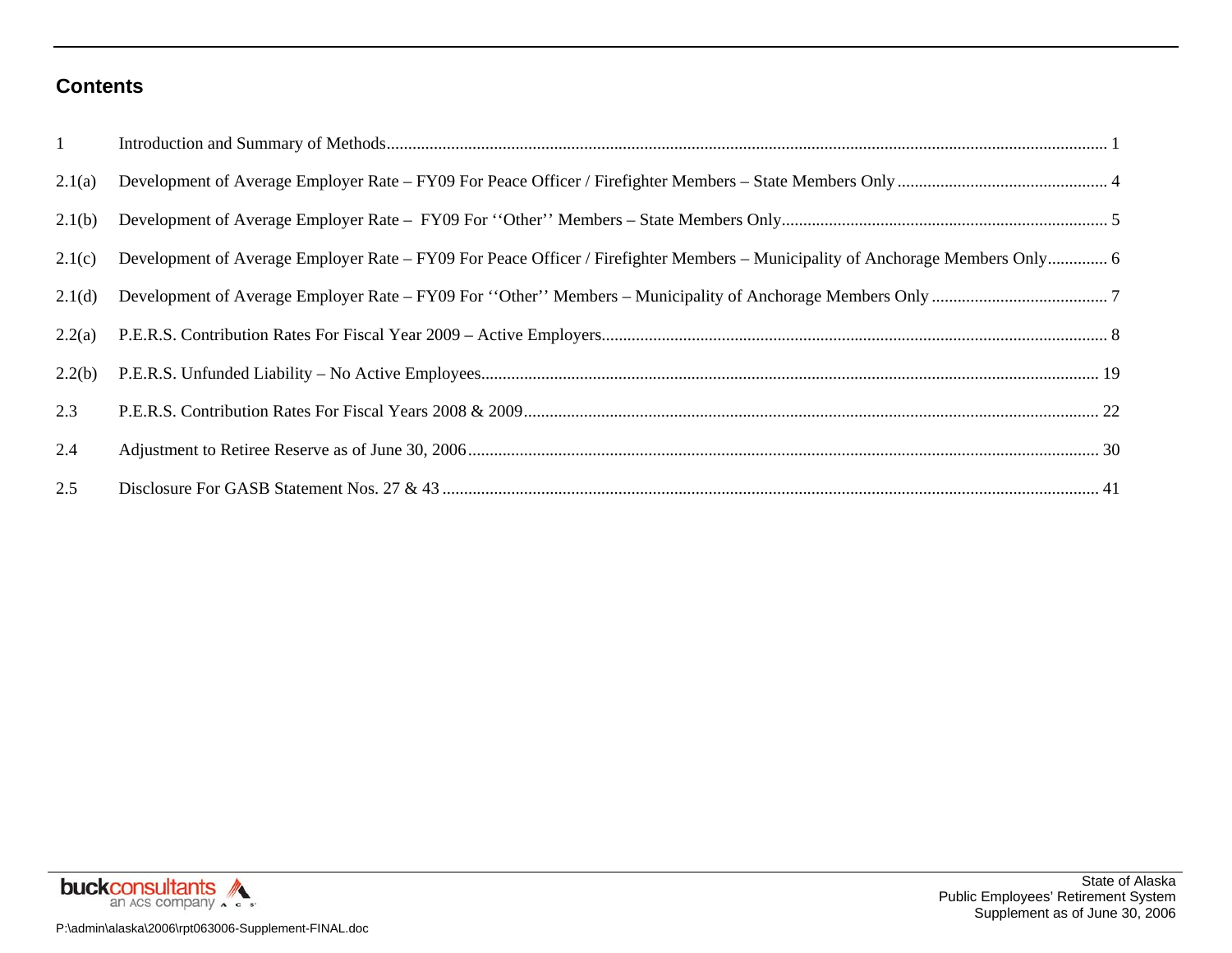#### **1 Introduction and Summary of Methods**

The supplement to the annual actuarial valuation for the State of Alaska Public Employees' Retirement System (System) has been prepared as of June 30, 2006. The purposes of the report include:

- (1) a determination of the appropriate contribution rate for each employer in the System to be paid during the fiscal year ending June 30, 2009.
- (2) the provision of reporting and disclosure information for financial statements, governmental agencies and other interested parties.

The following schedules have been prepared and are included in this report:

- (1) Contribution rates for employers with active members
- (2) Unfunded liability for employers with no active members
- (3) Adjustments to retiree reserve
- (4) Disclosure under GASB Statement Nos. 27 & 43

In preparing this supplement, we have employed generally accepted actuarial methods and assumptions, in conjunction with member data provided to us by the Division of Retirement and Benefits and financial information provided in the financial statements audited by KPMG LLP, to determine a sound value for the System liability. The member data has not been audited, but it has been reviewed and found to be consistent, both internally and with prior years' data. A full description of the plan provisions, actuarial assumptions, methods and member data can be found in the State of Alaska Public Employees' Retirement System (PERS) actuarial valuation report as of June 30, 2006.

The contribution requirements are determined as a percentage of payroll, and reflect the cost of benefits accruing in 2006 and a fixed 25-year level percentage of pay amortization of the initial unfunded accrued liability and subsequent gains/losses for funding purposes. The amortization period is set by the Alaska Retirement Management Board (Board). Contribution levels are recommended by the Actuary and adopted by the Board each year. The Board adopted the contribution rates that are based on a level percent of pay amortization for funding purposes, but the contribution rates based on a level dollar amortization are required to be used for GASB disclosure purposes.

We believe that this report conforms with the requirements of the Alaska statutes, and where applicable, other federal and accounting laws, regulations and rules, as well as generally accepted actuarial principles and practices.

Sincerely,

David H. Slaskinsky

Principal, Consulting Actuary Director, Consulting Actuary Director, Consulting Actuary



Minuu m&

David H. Slishinsky, A.S.A., E.A., M.A.A.A. Michelle Reding DeLange, P.S.A., E.A., M.A.A.A.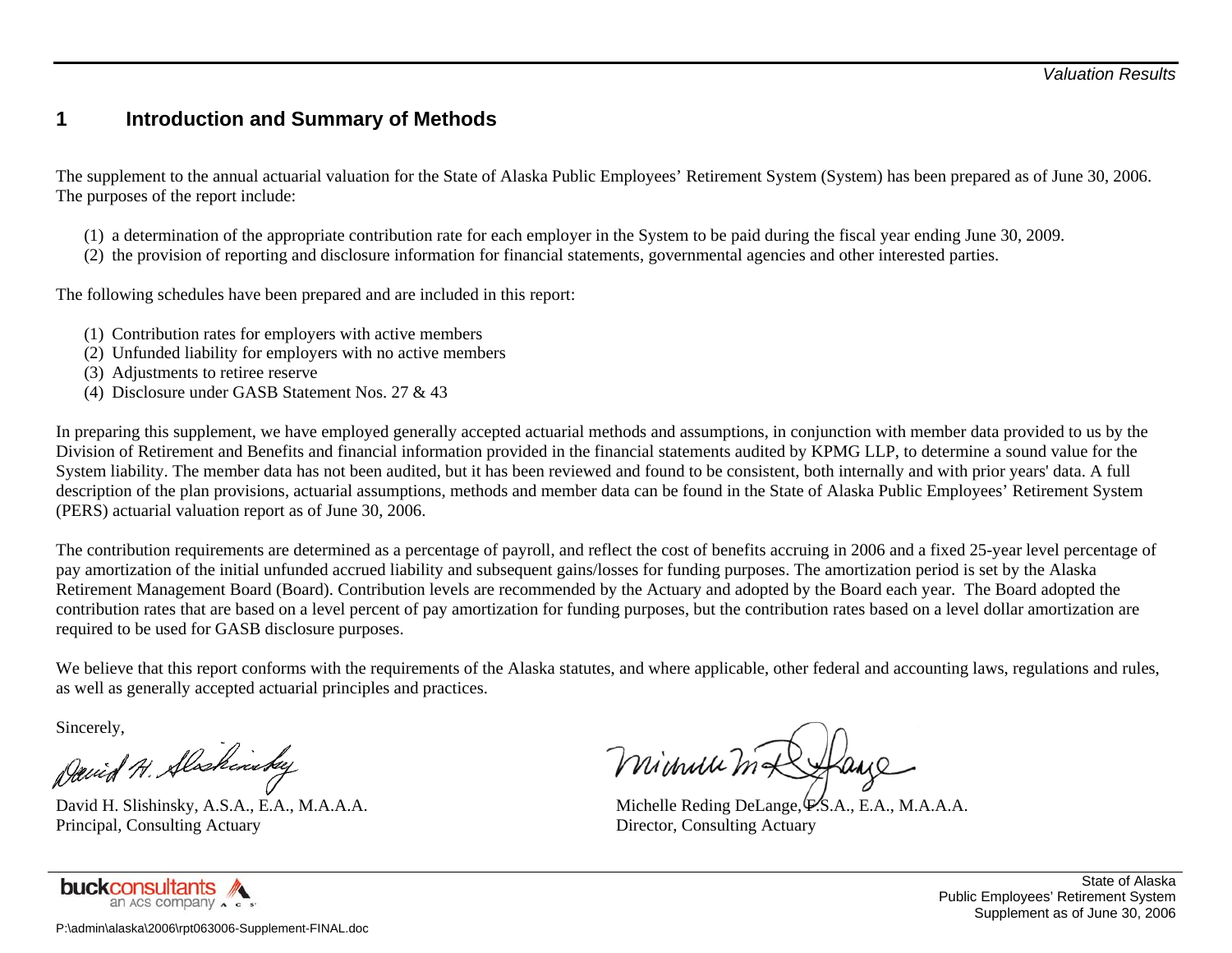The undersigned actuary is responsible for all assumptions related to the average annual per capita health claims cost and the health care cost trend rates, and hereby affirms her qualification to render opinions in such matters, in accordance with the qualification standards of the American Academy of Actuaries.

Melissa Krumholz, A.S.A., M.A.A.A. Senior Consultant, Health & Welfare

Date: October 11, 2007

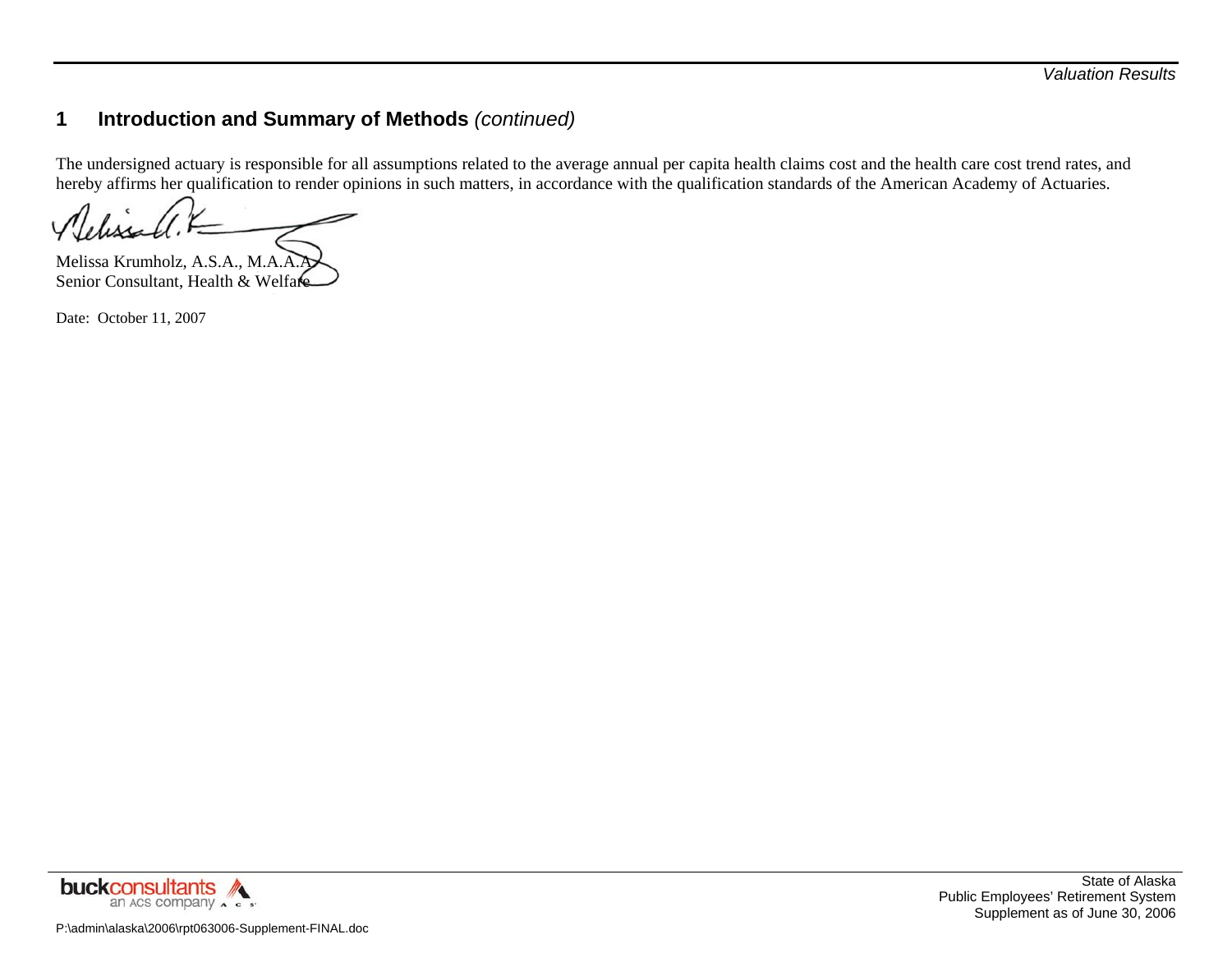#### **Background**

Article 5 Sec 39.35.250 of Alaska Statutes describes the contribution rate for PERS employers. The contribution rate is the sum of the consolidated employer rate and the past service rate. The consolidated employer rate is the normal cost rate less the member's contribution rate. The rate is calculated for the plan in total and is paid by all employers. The past service rate is the amortization of the unfunded liability and calculated for each employer separately. The Statutes indicate that the amortization cannot exceed 40 years. The Board has adopted a closed amortization period of 25 years. Article 5 Sec 39.35.270 states that the contribution rate cannot be less than the consolidated employer rate.

Article 8 Sec. 39.35.620 of Alaska Statutes describes the process by which an employer may terminate participation in PERS. If an employer terminates, the employees affected become vested in their accrued benefits and may elect to either (i) retain their right to a benefit under the plan, or (ii) receive a refund of the employee contribution account. If the employee elects to retain the right to a benefit, the actuarial present value of the vested benefit shall be transferred from the employee contribution account to a retirement reserve account. The amount not covered by the employee's contribution account is transferred from the employer contribution account.

#### **Member Data**

The member data was provided by the Division of Retirement and Benefits. The accrued liability is allocated to each employer based upon the amount of service that member earned while at that specific employer. All past and current employers pay for increases in salary.

#### **Adjusted Assets**

The Division of Retirement and Benefits supplies us with the Employer Assets for Non-Retirees for each individual employer. The adjusted assets by employer as shown in Section 2.2(a) is calculated by adding the Employer Assets for Non-Retirees plus the Retiree Reserve from the prior year and the net change in the Retiree Reserve. The assets are then adjusted by the ratio of the total market value of assets (MVA) to the total actuarial value of assets (AVA). We then subtract Retiree Reserve to result in the final adjusted assets by employer. Finally, assets are adjusted for the surplus or shortfall for employers who no longer have active members. The next page shows the calculation of the adjusted assets for the State of Alaska (Employer 101).

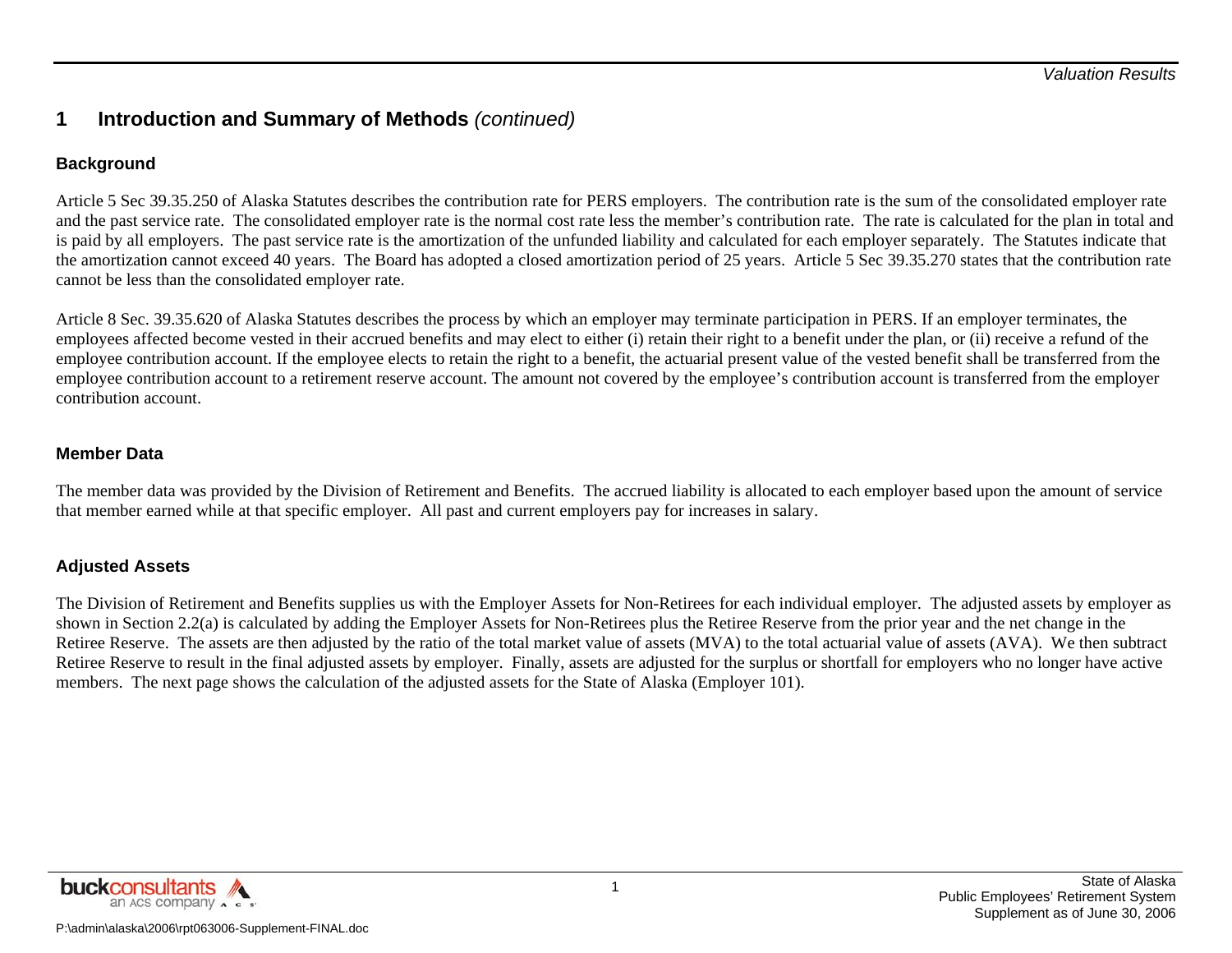|    | <b>Adjusted Assets for State of Alaska</b>                                                |    |               |  |  |  |  |  |  |  |  |  |
|----|-------------------------------------------------------------------------------------------|----|---------------|--|--|--|--|--|--|--|--|--|
|    |                                                                                           |    | June 30, 2006 |  |  |  |  |  |  |  |  |  |
| 1. | Employer Assets for Non-Retirees as of June 30, 2006 provided<br>by Retirement & Benefits | \$ | 709,963,728   |  |  |  |  |  |  |  |  |  |
| 2. | Retiree Reserve as of June 30, 2005                                                       |    | 4,135,086,479 |  |  |  |  |  |  |  |  |  |
| 3. | Net Change in Retiree Reserve as of June 30, 2006                                         |    | 103,047,024   |  |  |  |  |  |  |  |  |  |
| 4. | Total Employer Assets as of June 30, 2006 $(1 + 2 + 3)$                                   | \$ | 4,948,097,231 |  |  |  |  |  |  |  |  |  |
| 5. | Conversion factor from MVA to AVA                                                         |    | 0.9639038     |  |  |  |  |  |  |  |  |  |
| 6. | <b>Total Employer Actuarial Value of Assets</b><br>as of June 30, 2006 (4 x 5)            | \$ | 4,769,489,724 |  |  |  |  |  |  |  |  |  |
| 7. | Retiree Reserve as of June 30, 2006                                                       |    | 4,267,635,250 |  |  |  |  |  |  |  |  |  |
| 8. | <b>Employer Actuarial Value of Assets for Non-Retirees</b><br>as of June 30, 2006 (6 - 7) | \$ | 501,854,474   |  |  |  |  |  |  |  |  |  |
| 9. | Active and DV Accrued Liability for State of Alaska                                       | \$ | 3,532,785,627 |  |  |  |  |  |  |  |  |  |
|    | 10. Total Active and DV Accrued Liability for<br>all PERS Employers with Active Members   | \$ | 7,072,322,104 |  |  |  |  |  |  |  |  |  |
|    | 11. Total Unfunded / (Surplus) for all PERS Employers<br>without active members           | \$ | (5,436,295)   |  |  |  |  |  |  |  |  |  |
|    | 12. Unfunded/(Surplus) Allocated to State of Alaska $(9 \div 10 \times 11)$               | \$ | (2,715,553)   |  |  |  |  |  |  |  |  |  |
|    | 13. Adjusted Assets as of June 30, 2006 (8 - 12)                                          | \$ | 504,570,027   |  |  |  |  |  |  |  |  |  |

We understand that Retirement and Benefits will be making changes on how they allocate assets by employer. Once this change is made, we will receive Total Employer Assets (item 4 above) from them.

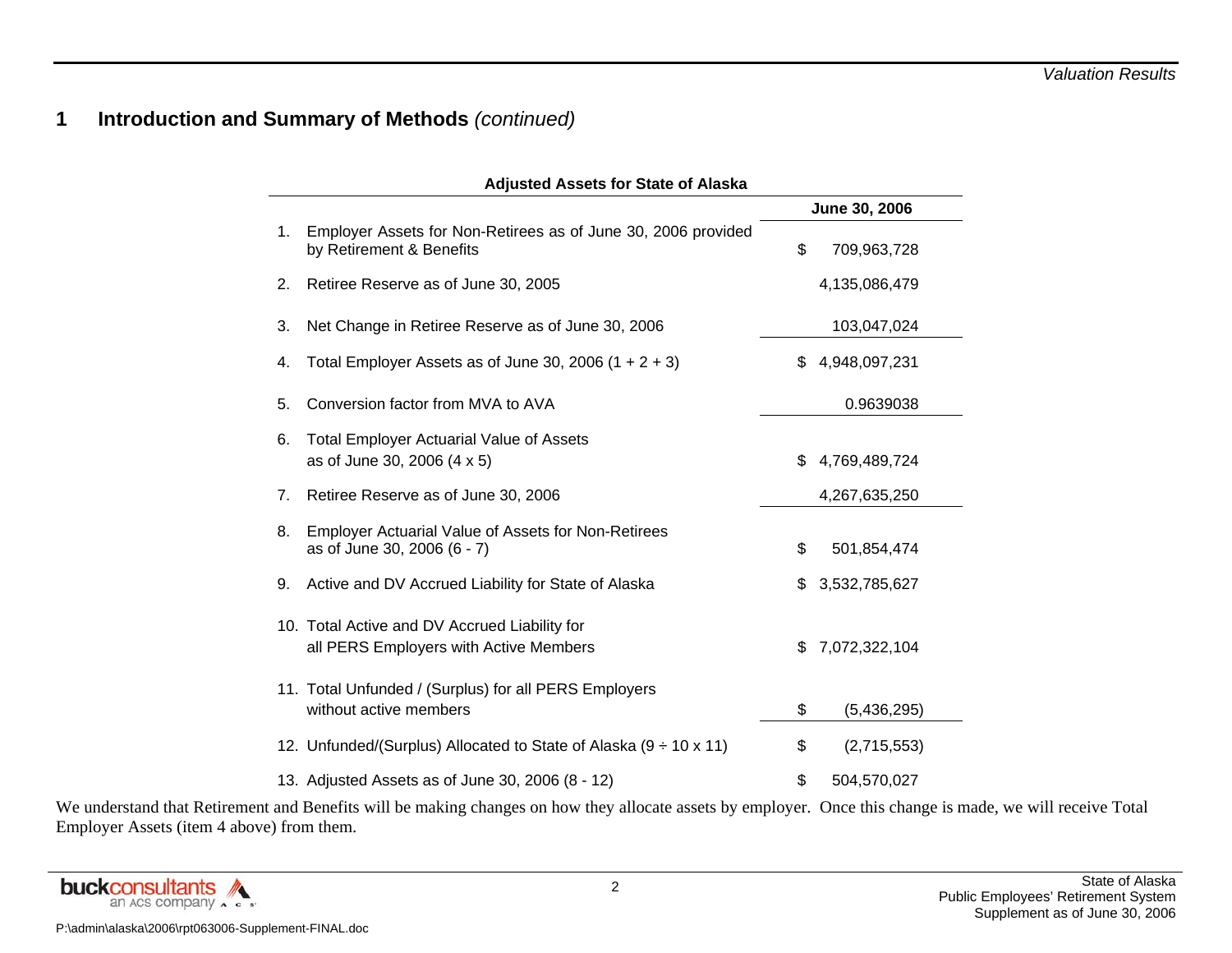#### **Adjustment to the Retiree Reserve**

The Retiree Reserve as shown in Section 2.4 is the liability for all members and survivors who have commenced benefits. The amount to be transferred is the allocation of the difference between the actual Retiree Reserve and the amount of the Retiree Reserve on the PERS books as provided by the Division of Retirement and Benefits. The amount to transfer to the retiree reserve for the State of Alaska (Employer 101) is calculated as follows:

|    | Amount to be Transferred to the Retiree Reserve for State of Alaska                                                  |    |               |  |  |  |  |  |  |  |  |  |
|----|----------------------------------------------------------------------------------------------------------------------|----|---------------|--|--|--|--|--|--|--|--|--|
|    |                                                                                                                      |    | June 30, 2006 |  |  |  |  |  |  |  |  |  |
| 1. | Actual Retiree Reserve as of June 30, 2006                                                                           | \$ | 7,307,346,921 |  |  |  |  |  |  |  |  |  |
| 2. | Total Retiree Reserve as of June 30, 2006 provided by<br>Retirement & Benefits                                       |    | 7,256,842,085 |  |  |  |  |  |  |  |  |  |
| 3. | Total Amount to be Transferred as of June 30, 2006 $(1 – 2)$                                                         |    | 50,504,836    |  |  |  |  |  |  |  |  |  |
| 4. | Unallocated Retiree Reserve as of June 30, 2006                                                                      |    | 1,467,045     |  |  |  |  |  |  |  |  |  |
| 5. | Total Allocated Retiree Reserve as of June 30, 2006 $(1 - 4)$                                                        |    | 7,305,879,876 |  |  |  |  |  |  |  |  |  |
| 6. | Retiree Reserve for the State of Alaska as of June 30, 2006                                                          | \$ | 4,267,635,250 |  |  |  |  |  |  |  |  |  |
| 7. | Amount to be Transferred to the Retiree Reserve for the State of<br>Alaska as of June 30, 2006 $(6 \div 5 \times 3)$ |    | 29,501,747    |  |  |  |  |  |  |  |  |  |
| 8. | Retiree Reserve for the State of Alaska as of June 30, 2005                                                          | \$ | 4,135,086,479 |  |  |  |  |  |  |  |  |  |
| 9. | Net Change in the Retiree Reserve for the State of Alaska as of<br>June 30, 2006 $(6 - 7 - 8)$                       | \$ | 103,047,024   |  |  |  |  |  |  |  |  |  |

The Net Change in Reserve is the amount that when added to the Retiree Reserve for the prior year and the amount to be transferred equals the Retiree Reserve as of the valuation date.

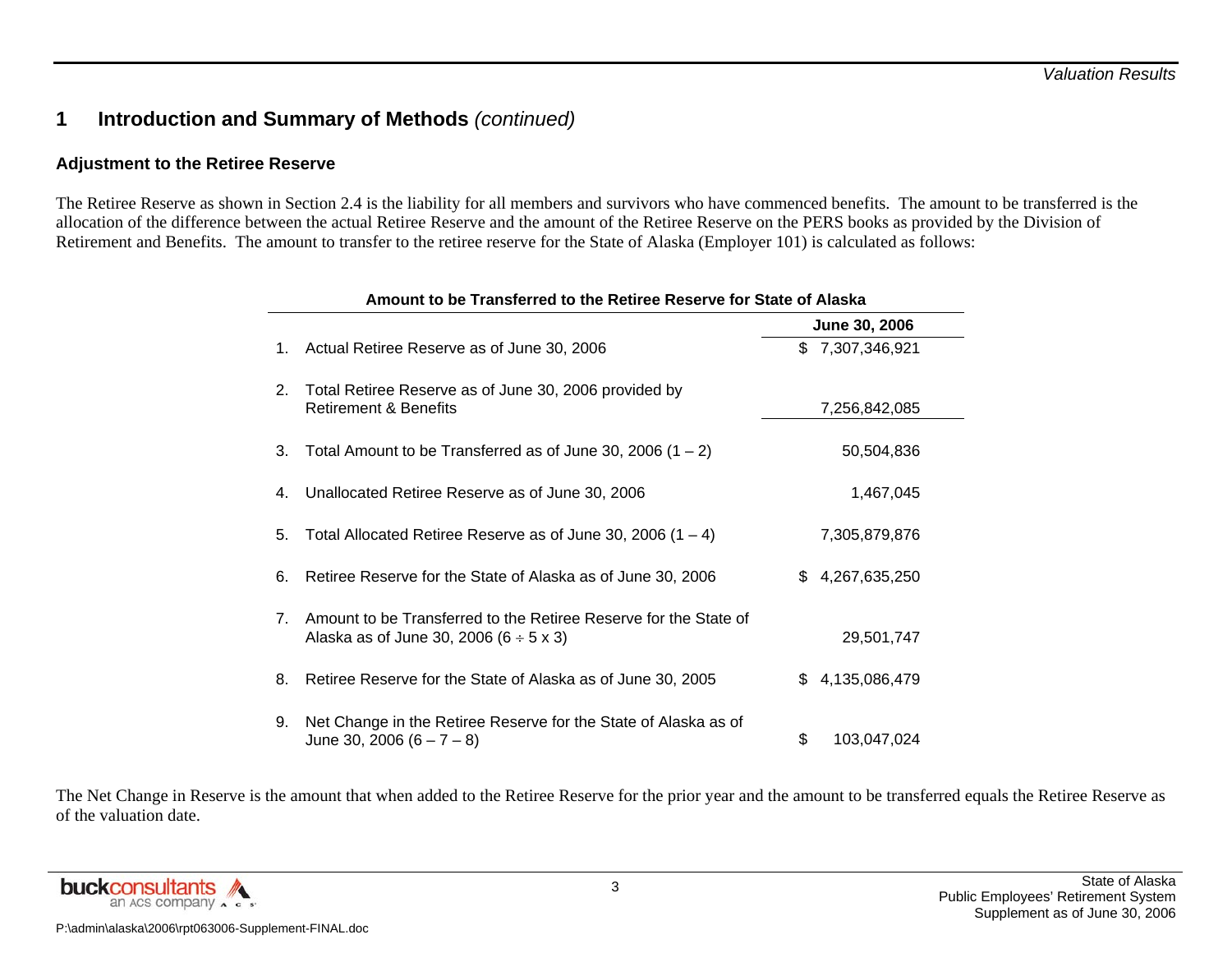#### **2.1(a) Development of Average Employer Rate – FY09 For Peace Officer / Firefighter Members State Members Only**

| <b>Past Service Rate</b>                                                            | In Thousands  |
|-------------------------------------------------------------------------------------|---------------|
| Accrued Liability (excluding retiree accrued liability)<br>(1)                      | \$<br>401,215 |
| (2)<br>Adjusted Assets (excluding retiree reserve)                                  | 57,304        |
| (3)<br>Total Unfunded Liability, $(1) - (2)$                                        | 343,911       |
| <b>Expected Unfunded Liability</b><br>(4)                                           | 327,819       |
| (5)<br>FY06 (Gain)/Loss, $(3) - (4)$                                                | 16,092        |
| (6)<br>Amortization Factor (25 Years)                                               | 15.864073     |
| FY06 (Gain)/Loss Amortization, $(5) \div (6)$<br>(7)                                | 1,014         |
| (8)<br><b>Pre-Existing Past Service Cost Amortizations</b>                          | 22,500        |
| (9)<br><b>Total Amortization Payments</b>                                           | 23,514        |
| <b>Total Salaries</b><br>(10)                                                       | 99,700        |
| Past Service Rate, $(9) \div (10)$<br>(11)                                          | 23.58%        |
| <b>Total Employer Contribution Rate (Level Percent of Pay Amortization)</b><br>(12) | 37.30%        |
| (13) Total Employer Contribution Rate (Level Dollar Amortization)                   | 45.70%        |

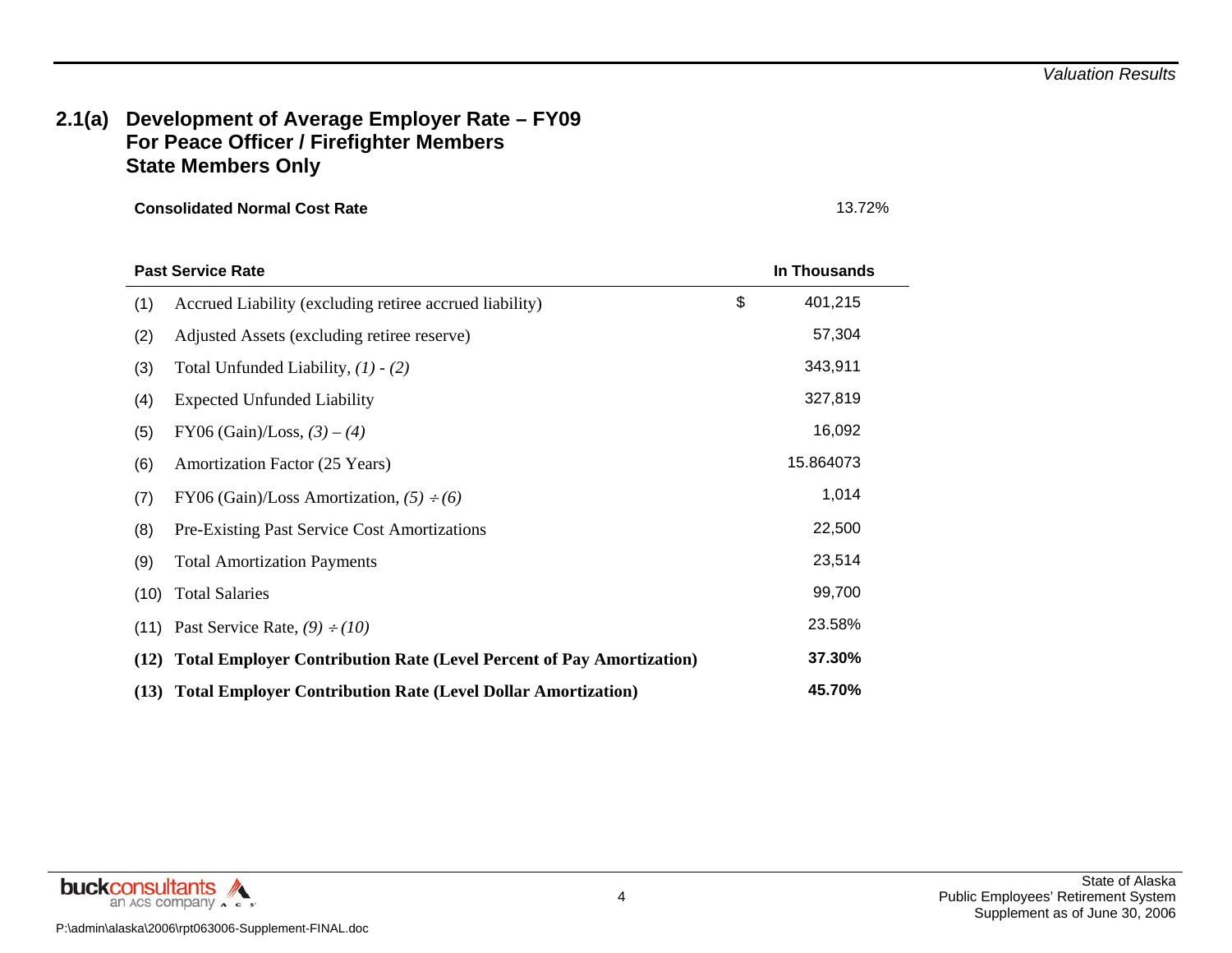#### **2.1(b) Development of Average Employer Rate – FY09 For "Other Members" State Members Only**

|      | <b>Past Service Rate</b>                                                    | In Thousands    |
|------|-----------------------------------------------------------------------------|-----------------|
| (1)  | Accrued Liability (excluding retiree accrued liability)                     | \$<br>3,131,570 |
| (2)  | Adjusted Assets (excluding retiree reserve)                                 | 447,266         |
| (3)  | Total Unfunded Liability, $(1) - (2)$                                       | 2,684,304       |
| (4)  | <b>Expected Unfunded Liability</b>                                          | 2,228,799       |
| (5)  | FY06 (Gain)/Loss, $(3) - (4)$                                               | 455,505         |
| (6)  | Amortization Factor (25 Years)                                              | 15.864073       |
| (7)  | FY06 (Gain)/Loss Amortization, $(5) \div (6)$                               | 28,713          |
| (8)  | <b>Pre-Existing Past Service Cost Amortizations</b>                         | 152,028         |
| (9)  | <b>Total Amortization Payments</b>                                          | 180,741         |
| (10) | <b>Total Salaries</b>                                                       | 719,672         |
| (11) | Past Service Rate, $(9) \div (10)$                                          | 25.11%          |
| (12) | <b>Total Employer Contribution Rate (Level Percent of Pay Amortization)</b> | 38.83%          |
|      | (13) Total Employer Contribution Rate (Level Dollar Amount)                 | 47.98%          |

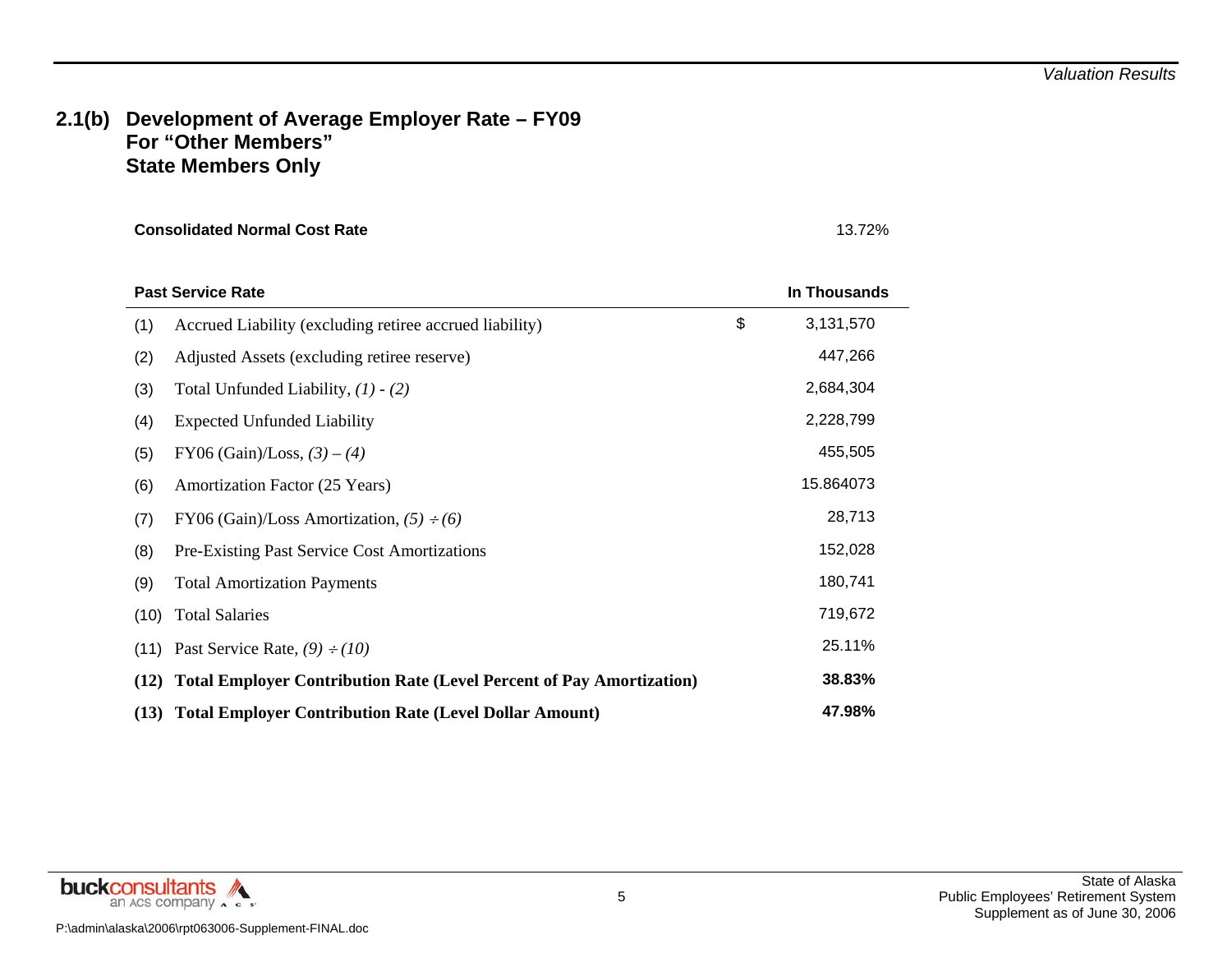#### **2.1(c) Development of Average Employer Rate – FY09 For Peace Officer / Firefighter Members Municipality of Anchorage Members Only**

|      | <b>Past Service Rate</b>                                                    | In Thousands |  |
|------|-----------------------------------------------------------------------------|--------------|--|
| (1)  | Accrued Liability (excluding retiree accrued liability)                     | \$<br>75,268 |  |
| (2)  | Adjusted Assets (excluding retire reserve)                                  | 15,363       |  |
| (3)  | Total Unfunded Liability, $(1) - (2)$                                       | 59,905       |  |
| (4)  | <b>Expected Unfunded Liability</b>                                          | 44,803       |  |
| (5)  | FY06 (Gain)/Loss, $(3) - (4)$                                               | 15,102       |  |
| (6)  | Amortization Factor (25 Years)                                              | 15.864073    |  |
| (7)  | FY06 (Gain)/Loss Amortization, $(5) \div (6)$                               | 952          |  |
| (8)  | Pre-Existing Past Service Cost Amortizations                                | 2,993        |  |
| (9)  | <b>Total Amortization Payments</b>                                          | 3,945        |  |
| (10) | <b>Total Salaries</b>                                                       | 44,441       |  |
| (11) | Past Service Rate, $(9) \div (10)$                                          | 8.88%        |  |
| (12) | <b>Total Employer Contribution Rate (Level Percent of Pay Amortization)</b> | 22.60%       |  |
| (13) | <b>Total Employer Contribution Rate (Level Dollar Amortization)</b>         | 25.94%       |  |

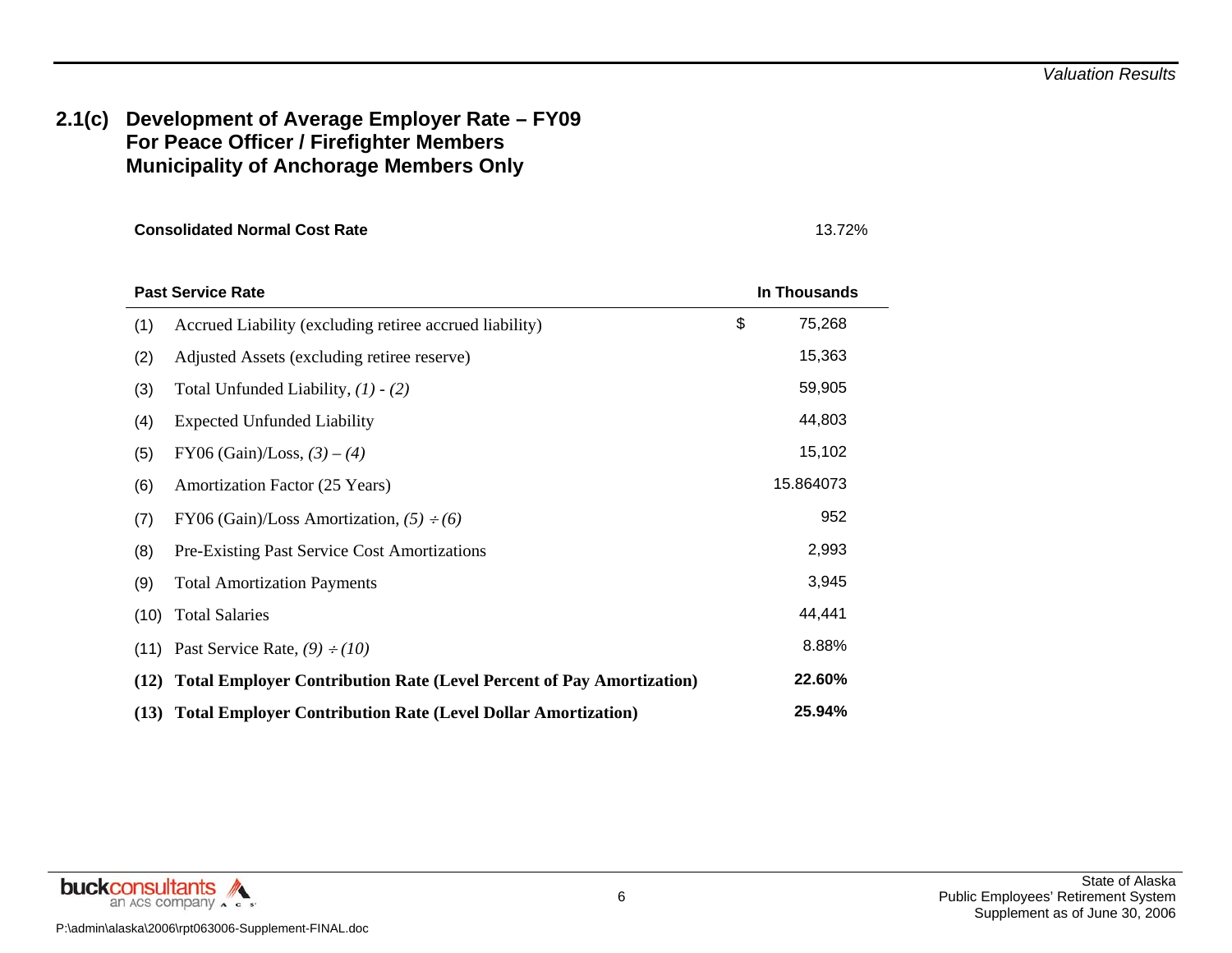#### **2.1(d) Development of Average Employer Rate – FY09 For "Other Members" Municipality of Anchorage Members Only**

|      | <b>Past Service Rate</b>                                                  | In Thousands  |
|------|---------------------------------------------------------------------------|---------------|
| (1)  | Accrued Liability (excluding retiree accrued liability)                   | \$<br>496,312 |
| (2)  | Adjusted Assets (excluding retiree reserve)                               | 101,304       |
| (3)  | Total Unfunded Liability, $(1) - (2)$                                     | 395,008       |
| (4)  | <b>Expected Unfunded Liability</b>                                        | 346,199       |
| (5)  | FY06 (Gain)/Loss, $(3) - (4)$                                             | 48,809        |
| (6)  | Amortization Factor (25 Years)                                            | 15.864073     |
| (7)  | FY06 (Gain)/Loss Amortization, $(5) \div (6)$                             | 3,077         |
| (8)  | <b>Pre-Existing Past Service Cost Amortizations</b>                       | 23,547        |
| (9)  | <b>Total Amortization Payments</b>                                        | 26,624        |
| (10) | <b>Total Salaries</b>                                                     | 102,221       |
| (11) | Past Service Rate, $(9) \div (10)$                                        | 26.05%        |
|      | (12) Total Employer Contribution Rate (Level Percent of Pay Amortization) | 39.77%        |
|      | (13) Total Employer Contribution Rate (Level Dollar Amortization)         | 49.24%        |

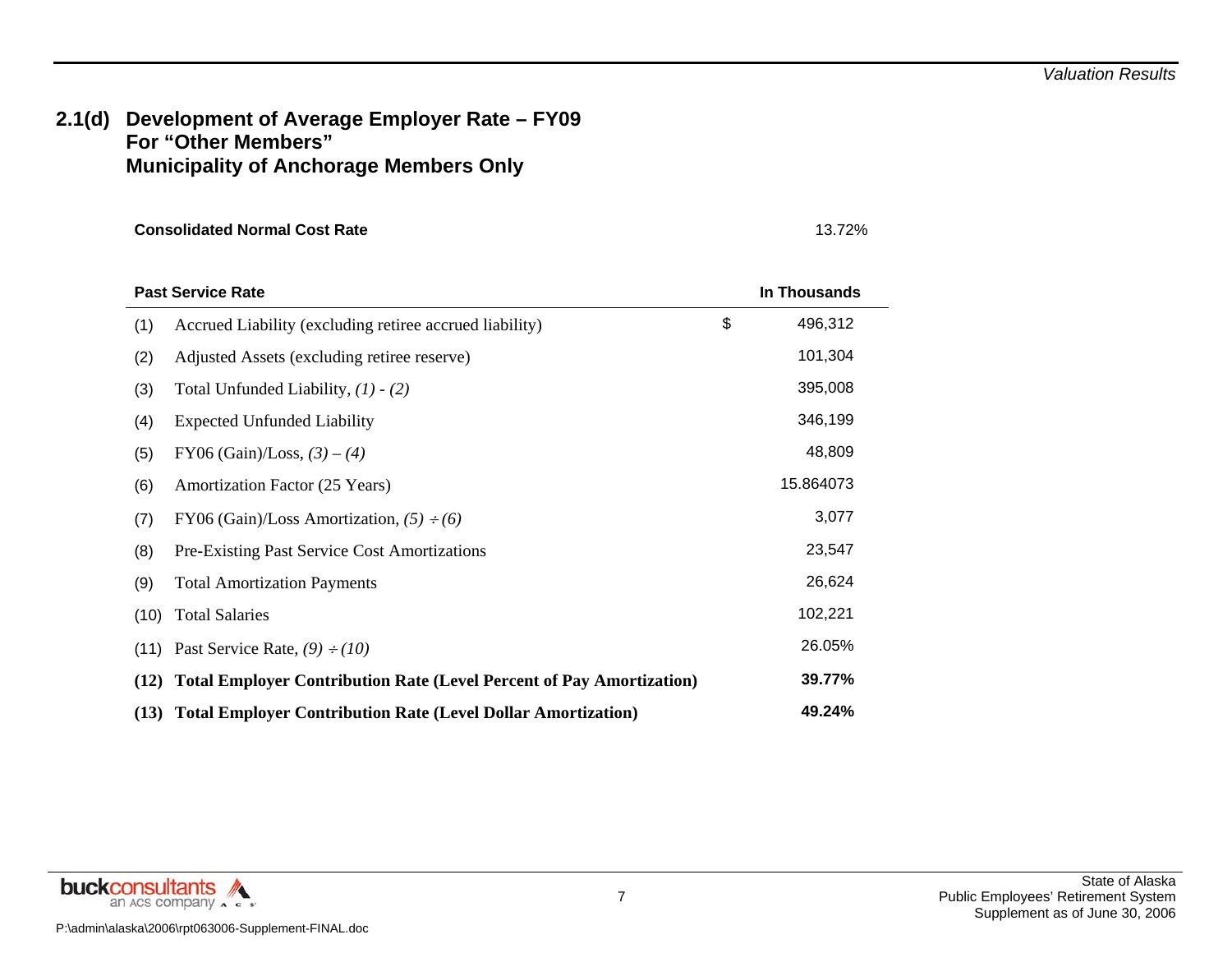# **2.2(a) P.E.R.S. Contribution Rates for Fiscal Year 2009 – Active Employers**

|     |                                                        | <b>Accrued Liability</b> | <b>Adjusted</b><br>Assets <sup>1</sup> |   | <b>Unfunded</b><br>Liability | <b>Covered</b><br><b>Payroll</b> | Consol.<br><b>Normal</b><br>Cost<br>Rate | Past<br><b>Service</b><br>Rate | <b>Total</b><br>Rate |  |
|-----|--------------------------------------------------------|--------------------------|----------------------------------------|---|------------------------------|----------------------------------|------------------------------------------|--------------------------------|----------------------|--|
| 101 | Alaska, State of                                       | \$<br>3,532,785,627      | \$<br>504,570,027                      | S | 3,028,215,600                | \$<br>819,372,476                | 13.72%                                   | 24.93%                         | 38.65%               |  |
| 102 | Southwest Region School District                       | 14,613,395               | 8,391,718                              |   | 6,221,677                    | 3,318,295                        | 13.72%                                   | 12.49%                         | 26.21%               |  |
| 103 | Annette Island School District                         | 3,339,185                | 3,080,794                              |   | 258,391                      | 1,137,780                        | 13.72%                                   | 1.34%                          | 15.06%               |  |
| 104 | <b>Bering Strait School District</b>                   | 31,244,538               | 19,396,832                             |   | 11,847,706                   | 7,079,296                        | 13.72%                                   | 11.09%                         | 24.81%               |  |
| 105 | <b>Chatham School District</b>                         | 5,303,452                | 1,728,103                              |   | 3,575,349                    | 754,240                          | 13.72%                                   | 31.42%                         | 45.14%               |  |
| 106 | Alaska Municipal League                                | 1,183,456                | $-74,420$                              |   | 1,257,876                    | 300,817                          | 13.72%                                   | 29.15%                         | 42.87%               |  |
| 107 | Valdez, City of                                        | 26,561,976               | 7,091,844                              |   | 19,470,132                   | 5,274,975                        | 13.72%                                   | 24.91%                         | 38.63%               |  |
| 108 | Juneau Borough School District                         | 48,031,766               | 16,321,330                             |   | 31,710,436                   | 9,551,672                        | 13.72%                                   | 22.29%                         | 36.01%               |  |
| 109 | Matanuska-Susitna Borough <sup>2</sup>                 | 42,854,298               | 31,381,814                             |   | 11,472,484                   | 12,262,996                       | 13.72%                                   | 16.90%                         | 30.62%               |  |
| 110 | Matanuska-Susitna Borough School District <sup>2</sup> | 93,564,673               | 17,990,191                             |   | 75,574,482                   | 22,300,400                       | 13.72%                                   | 16.90%                         | 30.62%               |  |
| 111 | Anchorage School District                              | 333,865,702              | 52,431,604                             |   | 281,434,098                  | 88,066,049                       | 13.72%                                   | 21.49%                         | 35.21%               |  |
| 112 | <b>Copper River School District</b>                    | 5,080,156                | 1,788,443                              |   | 3,291,713                    | 1,460,380                        | 13.72%                                   | 15.25%                         | 28.97%               |  |
| 113 | University of Alaska <sup>3</sup>                      | 578,695,703              | 239,544,789                            |   | 339,150,914                  | 135,450,531                      | 13.72%                                   | 16.82%                         | 30.54%               |  |
| 115 | Kenai, City of                                         | 23,663,330               | 2,275,182                              |   | 21,388,148                   | 5,358,393                        | 13.72%                                   | 26.63%                         | 40.35%               |  |

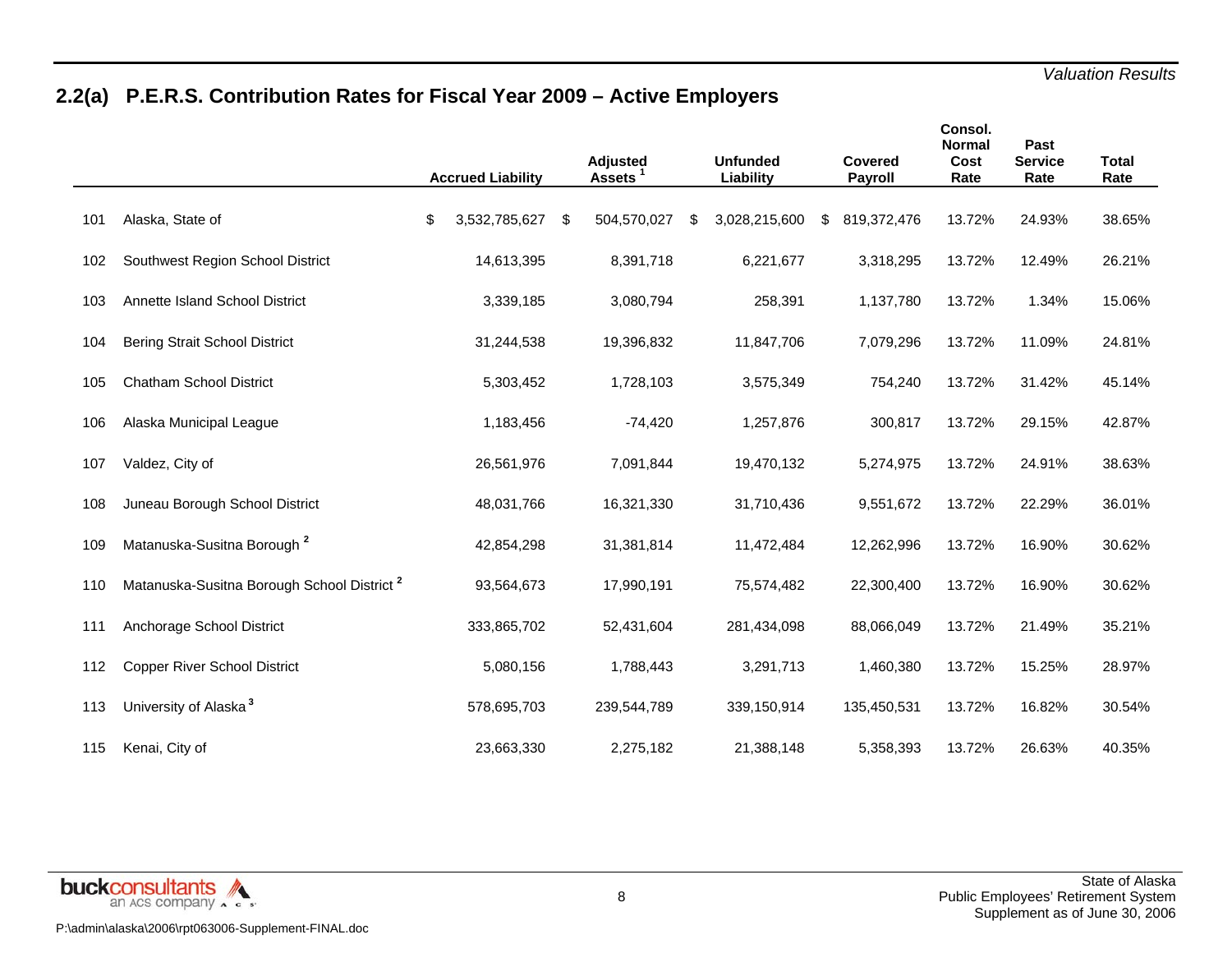# **2.2(a) P.E.R.S. Contribution Rates for Fiscal Year 2009 – Active Employers** *(continued)*

|     |                                                                    | <b>Accrued Liability</b> | Adjusted<br><b>Assets</b> |    | <b>Unfunded</b><br>Liability |     | <b>Covered</b><br>Payroll | Consol.<br><b>Normal</b><br>Cost<br>Rate | Past<br><b>Service</b><br>Rate | <b>Total</b><br>Rate                                                                                                                                                                                                                                                                                                                                                                   |
|-----|--------------------------------------------------------------------|--------------------------|---------------------------|----|------------------------------|-----|---------------------------|------------------------------------------|--------------------------------|----------------------------------------------------------------------------------------------------------------------------------------------------------------------------------------------------------------------------------------------------------------------------------------------------------------------------------------------------------------------------------------|
| 116 | Fairbanks North Star Borough                                       | \$<br>95,090,810 \$      | 53,048,411                | S. | 42,042,399                   | -\$ | 19,097,099                | 13.72%                                   | 14.77%                         | 28.49%                                                                                                                                                                                                                                                                                                                                                                                 |
| 117 | Fairbanks North Star Borough School District                       | 123,638,965              | 41,382,304                |    | 82,256,661                   |     | 28,871,862                | 13.72%                                   | 19.07%                         | 32.79%                                                                                                                                                                                                                                                                                                                                                                                 |
| 118 | Denali Borough School District                                     | 5,904,074                | 2,769,323                 |    | 3,134,751                    |     | 1,424,819                 | 13.72%                                   | 14.86%                         | 28.58%                                                                                                                                                                                                                                                                                                                                                                                 |
| 120 | Sitka, City and Borough                                            | 32,454,195               | 1,233,897                 |    | 31,220,298                   |     | 8,893,746                 | 13.72%                                   | 23.59%                         | 37.31%                                                                                                                                                                                                                                                                                                                                                                                 |
| 121 | <b>Chugach School District</b>                                     | 2,423,730                | 1,129,806                 |    | 1,293,924                    |     | 445,795                   | 13.72%                                   | 19.38%                         | 33.10%                                                                                                                                                                                                                                                                                                                                                                                 |
| 122 | Ketchikan Gateway Borough                                          | 14,657,804               | 5,479,999                 |    | 9,177,805                    |     | 4,335,290                 | 13.72%                                   | 14.41%                         | 28.13%                                                                                                                                                                                                                                                                                                                                                                                 |
| 123 | Soldotna, City of                                                  | 12,407,563               | 5,545,752                 |    | 6,861,811                    |     | 2,710,157                 | 13.72%                                   | 17.20%                         | 30.92%                                                                                                                                                                                                                                                                                                                                                                                 |
| 124 | Iditarod Area School District                                      | 8,492,692                | 5,606,448                 |    | 2,886,244                    |     | 1,449,041                 | 13.72%                                   | 13.62%                         | 27.34%                                                                                                                                                                                                                                                                                                                                                                                 |
| 125 | Kuspuk School District                                             | 11,072,011               | 6,245,052                 |    | 4,826,959                    |     | 2,314,435                 | 13.72%                                   | 13.86%                         | 27.58%                                                                                                                                                                                                                                                                                                                                                                                 |
| 126 | Juneau, City & Borough of                                          | 125,523,576              | 28,313,631                |    | 97,209,945                   |     | 28,084,601                | 13.72%                                   | 23.39%                         | 37.11%                                                                                                                                                                                                                                                                                                                                                                                 |
| 128 | Kodiak, City of                                                    | 24,732,779               | $-127,460$                |    | 24,860,239                   |     | 5,687,286                 | 13.72%                                   | 29.37%                         | 43.09%                                                                                                                                                                                                                                                                                                                                                                                 |
| 129 | Fairbanks, City of 4                                               | 48,336,338               | $-81,241,255$             |    | 129,577,593                  |     | 6,946,510                 | 13.72%                                   | 126.43%                        | 140.15%                                                                                                                                                                                                                                                                                                                                                                                |
| 131 | Wasilla, City of                                                   | 13,375,593               | 6,745,950                 |    | 6,629,643                    |     | 4,837,580                 | 13.72%                                   | 9.12%                          | 22.84%                                                                                                                                                                                                                                                                                                                                                                                 |
| 132 | Skagway, City of                                                   | 5,635,132                | 2,604,159                 |    | 3,030,973                    |     | 1,676,696                 | 13.72%                                   | 12.09%                         | 25.81%                                                                                                                                                                                                                                                                                                                                                                                 |
| 133 | Sitka, Greater Borough School District                             | 9,543,243                | 1,888,400                 |    | 7,654,843                    |     | 2,253,642                 | 13.72%                                   | 23.06%                         | 36.78%                                                                                                                                                                                                                                                                                                                                                                                 |
| 134 | Palmer, City of                                                    | 12,747,524               | 3,346,640                 |    | 9,400,884                    |     | 3,231,147                 | 13.72%                                   | 19.62%                         | 33.34%                                                                                                                                                                                                                                                                                                                                                                                 |
|     | <b>buckc</b> onsultants<br>an ACS company $\land$ c s <sup>o</sup> |                          | 9                         |    |                              |     |                           |                                          |                                | <b>State of Alaska</b><br>Public Employees' Retirement System<br>$22.4$ $\frac{1}{2}$ $\frac{1}{2}$ $\frac{1}{2}$ $\frac{1}{2}$ $\frac{1}{2}$ $\frac{1}{2}$ $\frac{1}{2}$ $\frac{1}{2}$ $\frac{1}{2}$ $\frac{1}{2}$ $\frac{1}{2}$ $\frac{1}{2}$ $\frac{1}{2}$ $\frac{1}{2}$ $\frac{1}{2}$ $\frac{1}{2}$ $\frac{1}{2}$ $\frac{1}{2}$ $\frac{1}{2}$ $\frac{1}{2}$ $\frac{1}{2}$ $\frac{$ |

P:\admin\alaska\2006\rpt063006-Supplement-FINAL.doc

State of Alaska Public Employees' Retirement System Supplement as of June 30, 2006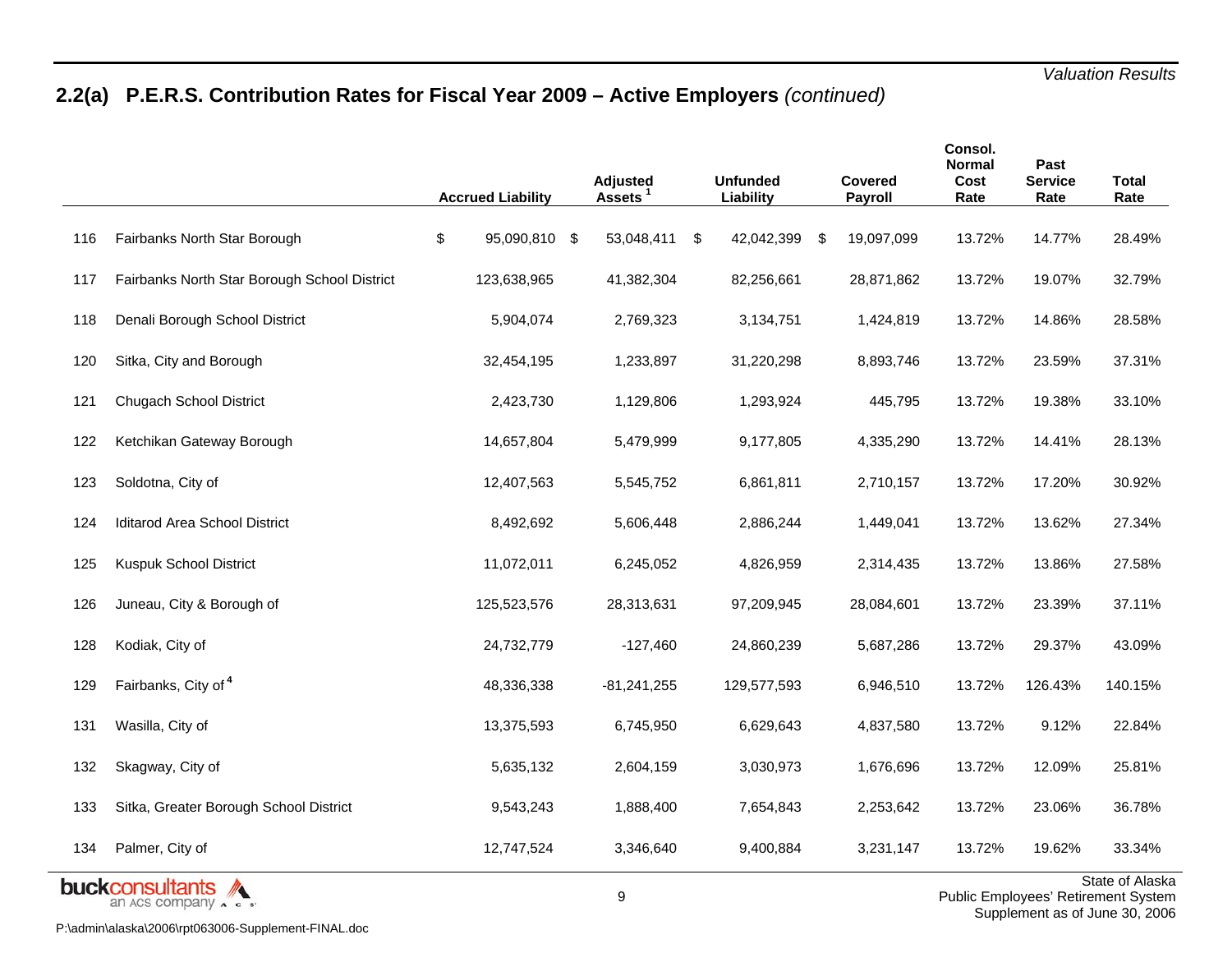# **2.2(a) P.E.R.S. Contribution Rates for Fiscal Year 2009 – Active Employers** *(continued)*

|     |                                           | <b>Accrued Liability</b> | <b>Adjusted</b><br>Assets <sup>1</sup> | <b>Unfunded</b><br>Liability | <b>Covered</b><br>Payroll | Consol.<br><b>Normal</b><br>Cost<br>Rate | Past<br><b>Service</b><br>Rate | <b>Total</b><br>Rate |
|-----|-------------------------------------------|--------------------------|----------------------------------------|------------------------------|---------------------------|------------------------------------------|--------------------------------|----------------------|
| 135 | Wrangell, City of                         | \$<br>13,841,697         | \$<br>729,772 \$                       | 13,111,925 \$                | 2,662,706                 | 13.72%                                   | 32.76%                         | 46.48%               |
| 136 | Bethel, City of                           | 18,730,299               | 14,299,403                             | 4,430,896                    | 5,435,694                 | 13.72%                                   | 5.34%                          | 19.06%               |
| 137 | Valdez School District                    | 8,760,219                | 342,474                                | 8,417,745                    | 2,122,818                 | 13.72%                                   | 26.45%                         | 40.17%               |
| 138 | Hoonah School District                    | 3,299,154                | 538,379                                | 2,760,775                    | 662,738                   | 13.72%                                   | 29.28%                         | 43.00%               |
| 139 | Nome, City of                             | 11,145,823               | 2,916,555                              | 8,229,268                    | 2,423,235                 | 13.72%                                   | 22.60%                         | 36.32%               |
| 140 | Kotzebue, City of                         | 12,843,118               | 10,256,223                             | 2,586,895                    | 3,226,643                 | 13.72%                                   | 4.98%                          | 18.70%               |
| 141 | Galena City School District               | 8,959,507                | 4,218,289                              | 4,741,218                    | 2,966,140                 | 13.72%                                   | 10.56%                         | 24.28%               |
| 143 | Petersburg, City of                       | 16,563,805               | 3,134,608                              | 13,429,197                   | 3,970,646                 | 13.72%                                   | 23.02%                         | 36.74%               |
| 144 | <b>Bristol Bay Borough</b>                | 7,677,641                | 3,974,866                              | 3,702,775                    | 1,590,978                 | 13.72%                                   | 15.51%                         | 29.23%               |
| 145 | North Slope Borough                       | 190,362,145              | 134,856,451                            | 55,505,694                   | 36,880,567                | 13.72%                                   | 9.99%                          | 23.71%               |
| 146 | <b>Wrangell School District</b>           | 4,184,701                | 1,392,872                              | 2,791,829                    | 685,591                   | 13.72%                                   | 27.16%                         | 40.88%               |
| 148 | Cordova, City of                          | 8,991,852                | $-56,367$                              | 9,048,219                    | 2,295,831                 | 13.72%                                   | 26.49%                         | 40.21%               |
| 149 | Nome Public Schools                       | 6,217,234                | 2,390,179                              | 3,827,055                    | 1,577,404                 | 13.72%                                   | 16.46%                         | 30.18%               |
| 151 | King Cove, City of                        | 3,110,797                | 1,538,777                              | 1,572,020                    | 855,196                   | 13.72%                                   | 12.33%                         | 26.05%               |
| 152 | Alaska Housing Finance Corp. <sup>5</sup> | 73,843,738               | 43,042,116                             | 30,801,622                   | 17,587,726                | 13.72%                                   | 11.75%                         | 25.47%               |
| 153 | Lower Yukon School District               | 27,328,896               | 12,420,936                             | 14,907,960                   | 5,673,583                 | 13.72%                                   | 17.52%                         | 31.24%               |
|     |                                           |                          |                                        |                              |                           |                                          |                                |                      |

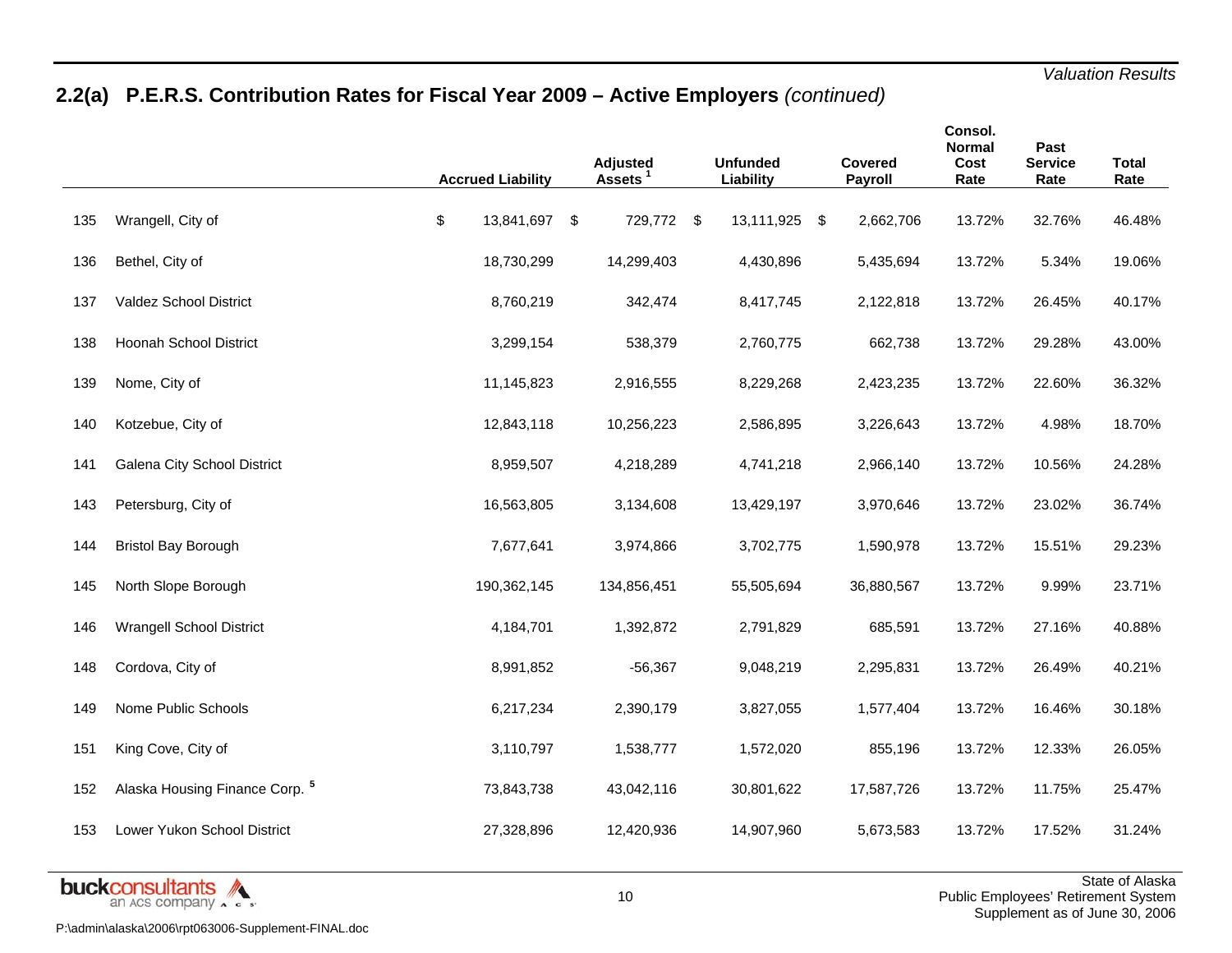# **2.2(a) P.E.R.S. Contribution Rates for Fiscal Year 2009 – Active Employers** *(continued)*

|     |                                              | <b>Accrued Liability</b> | Adjusted<br><b>Assets</b> |      | <b>Unfunded</b><br>Liability | Covered<br>Payroll | Consol.<br><b>Normal</b><br>Cost<br>Rate | Past<br><b>Service</b><br>Rate | <b>Total</b><br>Rate |
|-----|----------------------------------------------|--------------------------|---------------------------|------|------------------------------|--------------------|------------------------------------------|--------------------------------|----------------------|
| 154 | Northwest Arctic School District             | \$<br>33,694,579         | \$<br>24,525,125          | - \$ | 9,169,454 \$                 | 8,147,345          | 13.72%                                   | 7.36%                          | 21.08%               |
| 155 | Southeast Island School District             | 4,232,261                | $-141,245$                |      | 4,373,506                    | 986,924            | 13.72%                                   | 29.88%                         | 43.60%               |
| 156 | Pribilof Region School District              | 3,931,923                | 2,217,193                 |      | 1,714,730                    | 702,447            | 13.72%                                   | 16.28%                         | 30.00%               |
| 157 | Lower Kuskokwim School District              | 80,422,360               | 46,093,819                |      | 34,328,541                   | 22,256,240         | 13.72%                                   | 10.11%                         | 23.83%               |
| 158 | Kodiak Island School District                | 25,974,687               | 9,109,948                 |      | 16,864,739                   | 5,340,399          | 13.72%                                   | 21.11%                         | 34.83%               |
| 159 | Yukon Flats School District                  | 7,296,888                | 5,324,964                 |      | 1,971,924                    | 1,222,521          | 13.72%                                   | 10.34%                         | 24.06%               |
| 160 | Yukon Koyukuk School District                | 10,969,934               | 7,869,062                 |      | 3,100,872                    | 2,344,357          | 13.72%                                   | 8.52%                          | 22.24%               |
| 161 | North Slope Borough School District          | 44,609,863               | 22,006,382                |      | 22,603,481                   | 8,522,783          | 13.72%                                   | 17.80%                         | 31.52%               |
| 162 | Aleutian Region School District <sup>6</sup> | 856,754                  | 3,639,531                 |      | $-2,782,777$                 | 162,348            | 13.72%                                   | $-13.72%$                      | 0.00%                |
| 163 | Cordova Community Hospital                   | 8,678,506                | 4,261,728                 |      | 4,416,778                    | 2,167,546          | 13.72%                                   | 13.74%                         | 27.46%               |
| 164 | Lake & Peninsula School District             | 10,960,746               | 4,150,683                 |      | 6,810,063                    | 2,716,575          | 13.72%                                   | 16.60%                         | 30.32%               |
| 165 | Sitka Community Hospital                     | 18,270,368               | 7,460,953                 |      | 10,809,415                   | 4,485,458          | 13.72%                                   | 16.16%                         | 29.88%               |
| 166 | Tanana City School District                  | 2,008,192                | 1,603,781                 |      | 404,411                      | 139,515            | 13.72%                                   | 19.28%                         | 33.00%               |
| 167 | Southeast Regional Resource Center           | 5,111,650                | 2,003,940                 |      | 3,107,710                    | 1,297,253          | 13.72%                                   | 16.14%                         | 29.86%               |
| 168 | <b>Hydaburg City School District</b>         | 1,047,989                | 879,508                   |      | 168,481                      | 132,931            | 13.72%                                   | 9.06%                          | 22.78%               |
| 169 | Tanana, City of                              | 1,288,026                | 1,506,202                 |      | -218,176                     | 155,626            | 13.72%                                   | $-9.33%$                       | 4.39%                |

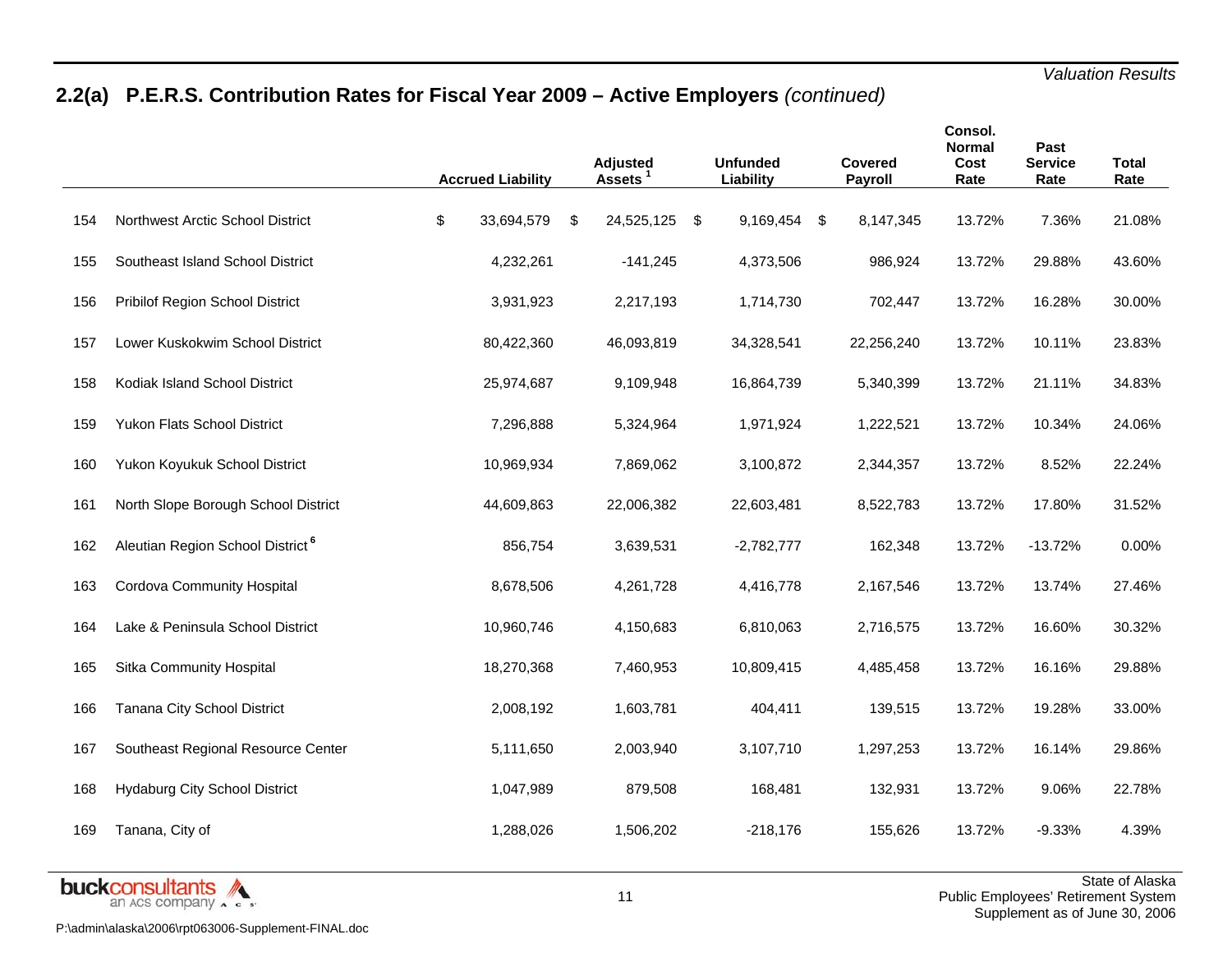# **2.2(a) P.E.R.S. Contribution Rates for Fiscal Year 2009 – Active Employers** *(continued)*

|     |                                            | <b>Accrued Liability</b> | Adjusted<br>Assets <sup>1</sup> | <b>Unfunded</b><br>Liability | Covered<br>Payroll | Consol.<br><b>Normal</b><br>Cost<br>Rate | Past<br><b>Service</b><br>Rate | <b>Total</b><br>Rate |
|-----|--------------------------------------------|--------------------------|---------------------------------|------------------------------|--------------------|------------------------------------------|--------------------------------|----------------------|
| 170 | North Pacific Fisheries Management Council | \$<br>4,774,712 \$       | 1,651,073 \$                    | 3,123,639 \$                 | 1,437,851          | 13.72%                                   | 14.56%                         | 28.28%               |
| 171 | Barrow, City of                            | 5,459,103                | 3,852,077                       | 1,607,026                    | 1,583,797          | 13.72%                                   | 6.72%                          | 20.44%               |
| 172 | Saint Paul, City of                        | 8,919,959                | 5,596,802                       | 3,323,157                    | 1,193,202          | 13.72%                                   | 18.21%                         | 31.93%               |
| 173 | Anchorage, Municipality of 7               | 571,580,505              | 116,667,179                     | 454,913,326                  | 146,661,750        | 13.72%                                   | 20.84%                         | 34.56%               |
| 174 | Kodiak Island Borough                      | 14,415,801               | 4,880,965                       | 9,534,836                    | 2,230,259          | 13.72%                                   | 28.60%                         | 42.32%               |
| 175 | Nome Joint Utilities                       | 3,288,261                | 1,856,320                       | 1,431,941                    | 844,851            | 13.72%                                   | 10.62%                         | 24.34%               |
| 176 | Sand Point, City of                        | 3,785,194                | 1,962,412                       | 1,822,782                    | 819,359            | 13.72%                                   | 14.71%                         | 28.43%               |
| 177 | Ketchikan Gateway Borough School District  | 16,002,793               | 6,620,104                       | 9,382,689                    | 3,407,680          | 13.72%                                   | 18.45%                         | 32.17%               |
| 178 | Dillingham, City of                        | 9,952,984                | 5,980,441                       | 3,972,543                    | 2,134,479          | 13.72%                                   | 12.63%                         | 26.35%               |
| 179 | Unalaska, City of                          | 31,000,493               | 19,107,408                      | 11,893,085                   | 9,128,220          | 13.72%                                   | 8.77%                          | 22.49%               |
| 180 | Kenai Peninsula Borough                    | 60,554,164               | 19,054,246                      | 41,499,918                   | 13,447,147         | 13.72%                                   | 20.90%                         | 34.62%               |
| 181 | Ketchikan, City of                         | 33,716,838               | $-1,011,519$                    | 34,728,357                   | 7,653,758          | 13.72%                                   | 30.85%                         | 44.57%               |
| 182 | Seward, City of                            | 19,096,126               | 9,646,334                       | 9,449,792                    | 3,983,759          | 13.72%                                   | 15.94%                         | 29.66%               |
| 183 | Fort Yukon, City of                        | 1,204,853                | 1,134,158                       | 70,695                       | 289,992            | 13.72%                                   | 1.22%                          | 14.94%               |
| 184 | <b>Bristol Bay Borough School District</b> | 4,971,219                | 2,720,826                       | 2,250,393                    | 665,165            | 13.72%                                   | 23.01%                         | 36.73%               |
| 185 | Cordova Public School District             | 4,620,250                | 822,759                         | 3,797,491                    | 647,694            | 13.72%                                   | 39.48%                         | 53.20%               |
|     |                                            |                          |                                 |                              |                    |                                          |                                |                      |

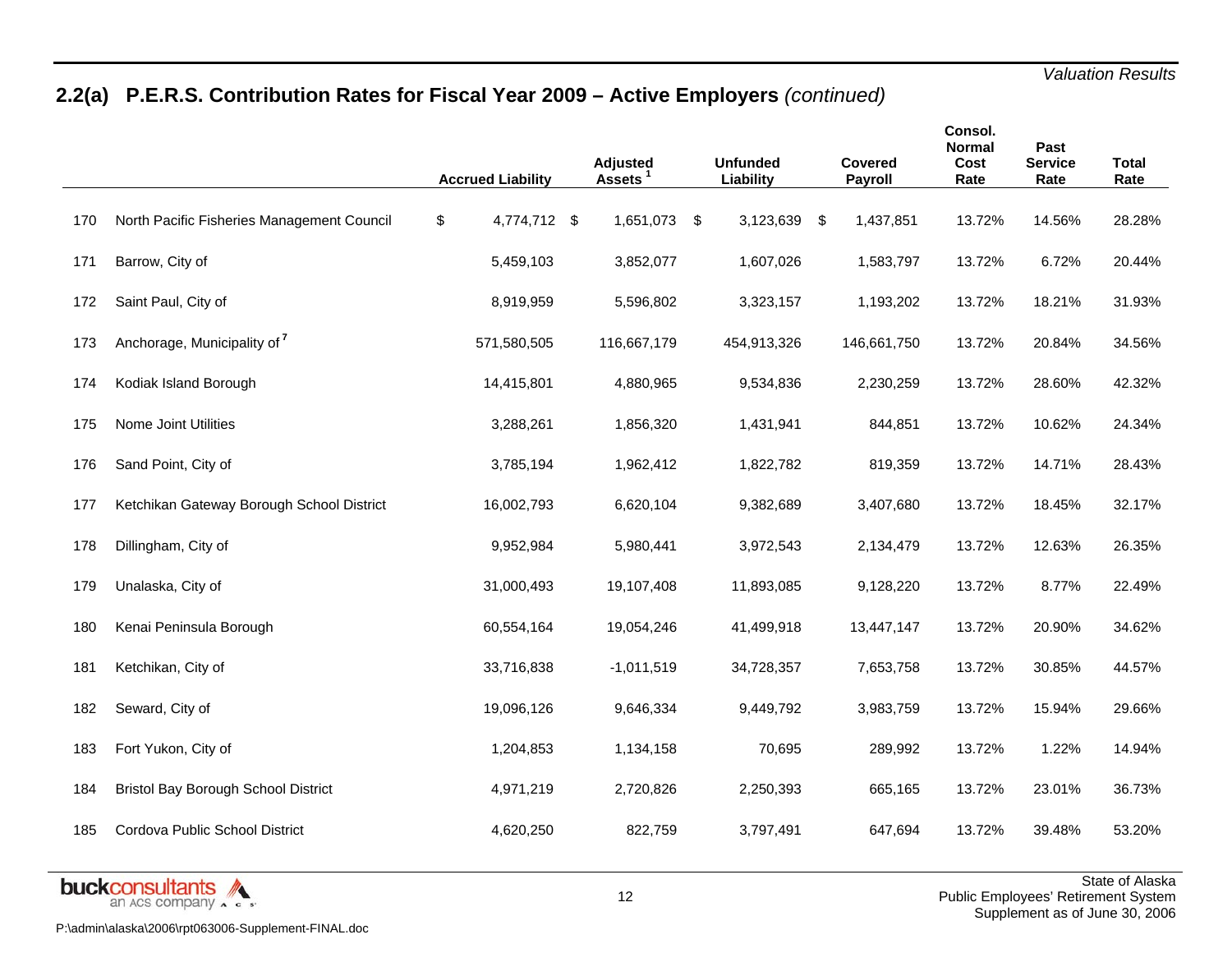# **2.2(a) P.E.R.S. Contribution Rates for Fiscal Year 2009 – Active Employers** *(continued)*

|     |                                         | <b>Accrued Liability</b> | <b>Adjusted</b><br><b>Assets</b> |     | <b>Unfunded</b><br>Liability | <b>Covered</b><br>Payroll | Consol.<br><b>Normal</b><br>Cost<br>Rate | Past<br><b>Service</b><br>Rate | <b>Total</b><br>Rate |
|-----|-----------------------------------------|--------------------------|----------------------------------|-----|------------------------------|---------------------------|------------------------------------------|--------------------------------|----------------------|
| 186 | Craig, City of                          | \$<br>7,742,965 \$       | 3,937,349                        | -\$ | 3,805,616 \$                 | 1,588,572                 | 13.72%                                   | 16.26%                         | 29.98%               |
| 187 | Petersburg General Hospital             | 9,156,183                | 5,528,386                        |     | 3,627,797                    | 3,977,641                 | 13.72%                                   | 5.98%                          | 19.70%               |
| 189 | Haines Borough <sup>8</sup>             | 7,523,581                | 2,861,039                        |     | 4,662,542                    | 1,851,683                 | 13.72%                                   | 17.49%                         | 31.21%               |
| 190 | Kenai Peninsula Borough School District | 69,046,382               | 13,725,186                       |     | 55,321,196                   | 15,886,889                | 13.72%                                   | 23.29%                         | 37.01%               |
| 191 | North Pole, City of                     | 9,385,869                | 4,498,847                        |     | 4,887,022                    | 1,762,147                 | 13.72%                                   | 18.72%                         | 32.44%               |
| 192 | Galena, City of                         | 5,545,606                | 4,337,014                        |     | 1,208,592                    | 1,713,752                 | 13.72%                                   | 4.49%                          | 18.21%               |
| 193 | Nenana, City of                         | 1,593,003                | 867,143                          |     | 725,860                      | 210,468                   | 13.72%                                   | 23.48%                         | 37.20%               |
| 195 | <b>Yupiit School District</b>           | 3,299,627                | 1,502,597                        |     | 1,797,030                    | 1,732,593                 | 13.72%                                   | 6.66%                          | 20.38%               |
| 196 | Nenana City Public School District      | 3,216,095                | 2,192,645                        |     | 1,023,450                    | 1,381,121                 | 13.72%                                   | 5.10%                          | 18.82%               |
| 198 | Saxman, City of                         | 1,342,955                | 339,583                          |     | 1,003,372                    | 102,606                   | 13.72%                                   | 66.47%                         | 80.19%               |
| 199 | Hoonah, City of                         | 2,154,066                | 1,194,791                        |     | 959,275                      | 539,296                   | 13.72%                                   | 12.17%                         | 25.89%               |
| 200 | Pelican, City of                        | 1,161,062                | 676,309                          |     | 484,753                      | 193,659                   | 13.72%                                   | 16.41%                         | 30.13%               |
| 202 | Whittier, City of                       | 2,240,651                | 993,845                          |     | 1,246,806                    | 841,650                   | 13.72%                                   | 9.58%                          | 23.30%               |
| 203 | Anchorage, Municipal Parking Authority  | 5,046,408                | 2,545,992                        |     | 2,500,416                    | 1,124,763                 | 13.72%                                   | 14.81%                         | 28.53%               |
| 204 | <b>Craig City School District</b>       | 4,141,231                | 1,957,542                        |     | 2,183,689                    | 1,107,041                 | 13.72%                                   | 13.30%                         | 27.02%               |
| 205 | Dillingham City School District         | 6,143,541                | 3,850,253                        |     | 2,293,288                    | 1,323,510                 | 13.72%                                   | 11.53%                         | 25.25%               |
|     |                                         |                          |                                  |     |                              |                           |                                          |                                |                      |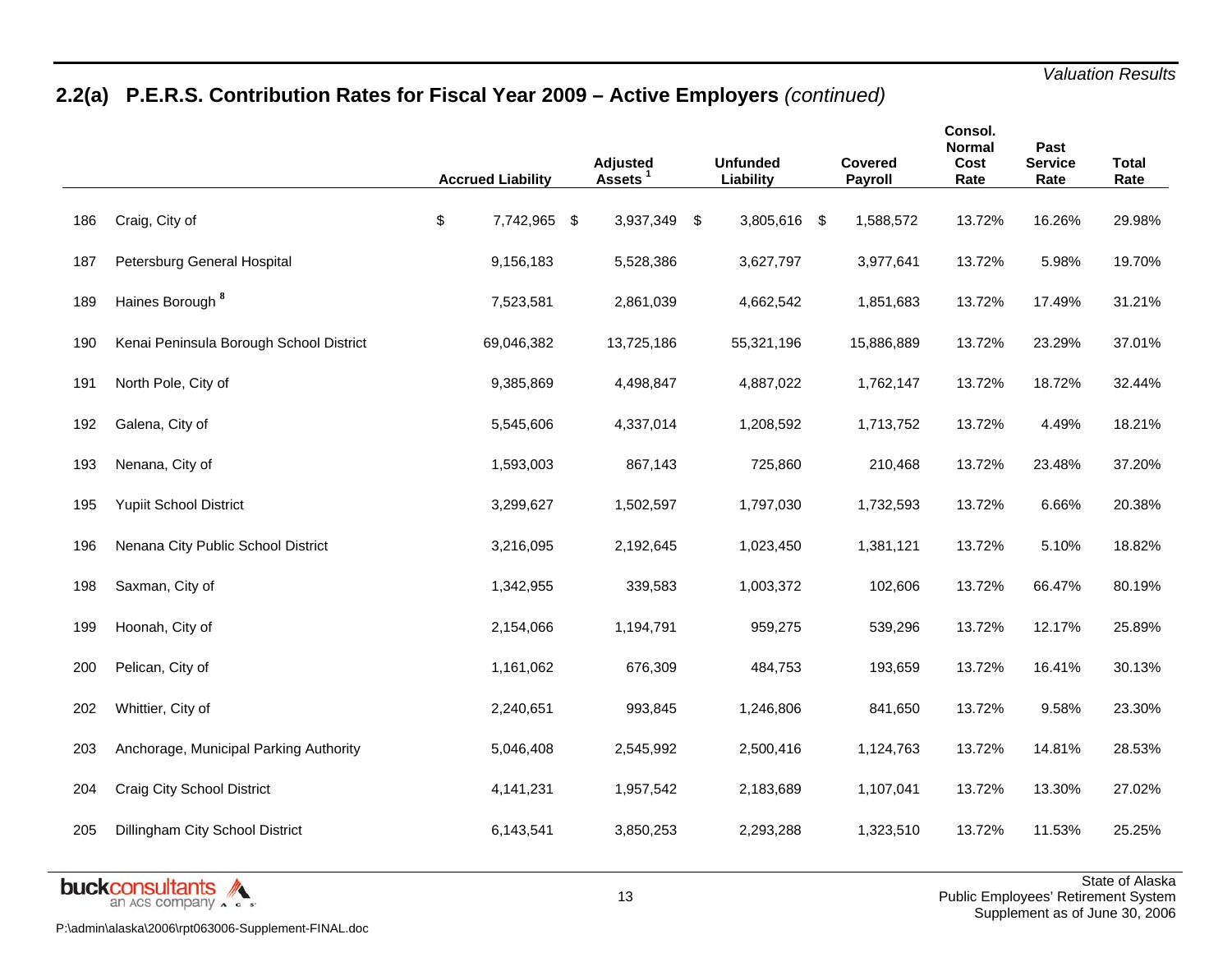# **2.2(a) P.E.R.S. Contribution Rates for Fiscal Year 2009 – Active Employers** *(continued)*

|     |                                               | <b>Accrued Liability</b> | Adjusted<br>Assets <sup>1</sup> | <b>Unfunded</b><br>Liability | <b>Covered</b><br>Payroll | Consol.<br><b>Normal</b><br>Cost<br>Rate | Past<br><b>Service</b><br>Rate | <b>Total</b><br>Rate |
|-----|-----------------------------------------------|--------------------------|---------------------------------|------------------------------|---------------------------|------------------------------------------|--------------------------------|----------------------|
| 206 | Thorne Bay, City of                           | \$<br>958,287 \$         | 719,335 \$                      | 238,952 \$                   | 257,241                   | 13.72%                                   | 6.82%                          | 20.54%               |
| 208 | Akutan, City of                               | 904,154                  | 1,268,659                       | $-364,505$                   | 306,544                   | 13.72%                                   | $-7.67%$                       | 6.05%                |
| 209 | Unalaska School District                      | 3,289,776                | 2,088,427                       | 1,201,349                    | 818,084                   | 13.72%                                   | 10.02%                         | 23.74%               |
| 211 | Kashunamiut School District                   | 5,529,482                | 3,028,865                       | 2,500,617                    | 1,179,386                 | 13.72%                                   | 14.08%                         | 27.80%               |
| 215 | Homer, City of                                | 22,111,535               | 9,028,808                       | 13,082,727                   | 4,906,872                 | 13.72%                                   | 17.96%                         | 31.68%               |
| 218 | <b>Special Education Service Agency</b>       | 1,888,850                | 1,237,037                       | 651,813                      | 394,848                   | 13.72%                                   | 10.76%                         | 24.48%               |
| 219 | <b>Bartlett Memorial Hospital</b>             | 57,794,882               | 33,618,423                      | 24,176,459                   | 19,577,503                | 13.72%                                   | 8.19%                          | 21.91%               |
| 220 | Northwest Arctic Borough                      | 2,671,366                | 2,359,915                       | 311,451                      | 1,076,425                 | 13.72%                                   | 1.94%                          | 15.66%               |
| 221 | Saint Mary's School District                  | 2,412,290                | 1,943,227                       | 469,063                      | 477,599                   | 13.72%                                   | 6.40%                          | 20.12%               |
| 222 | Selawik, City of                              | 9,134                    | 64,351                          | $-55,217$                    | 0                         | 13.72%                                   | 0.00%                          | 13.72%               |
| 223 | <b>Bristol Bay Housing Authority</b>          | 3,297,586                | 2,391,668                       | 905,918                      | 1,340,867                 | 13.72%                                   | 4.51%                          | 18.23%               |
| 224 | Copper River Basin Regional Housing Authority | 994,706                  | 1,133,063                       | $-138,357$                   | 502,345                   | 13.72%                                   | $-1.60%$                       | 12.12%               |
| 225 | <b>Skagway City School District</b>           | 534,292                  | 389,544                         | 144,748                      | 311,794                   | 13.72%                                   | 3.65%                          | 17.37%               |
| 227 | Klawock, City of                              | 2,084,534                | 1,945,181                       | 139,353                      | 631,908                   | 13.72%                                   | 1.49%                          | 15.21%               |
| 228 | Petersburg Public School District             | 4,598,204                | 1,739,827                       | 2,858,377                    | 962,254                   | 13.72%                                   | 19.52%                         | 33.24%               |
| 230 | Aleutians East Borough                        | 2,453,901                | 1,711,079                       | 742,822                      | 754,383                   | 13.72%                                   | 6.52%                          | 20.24%               |

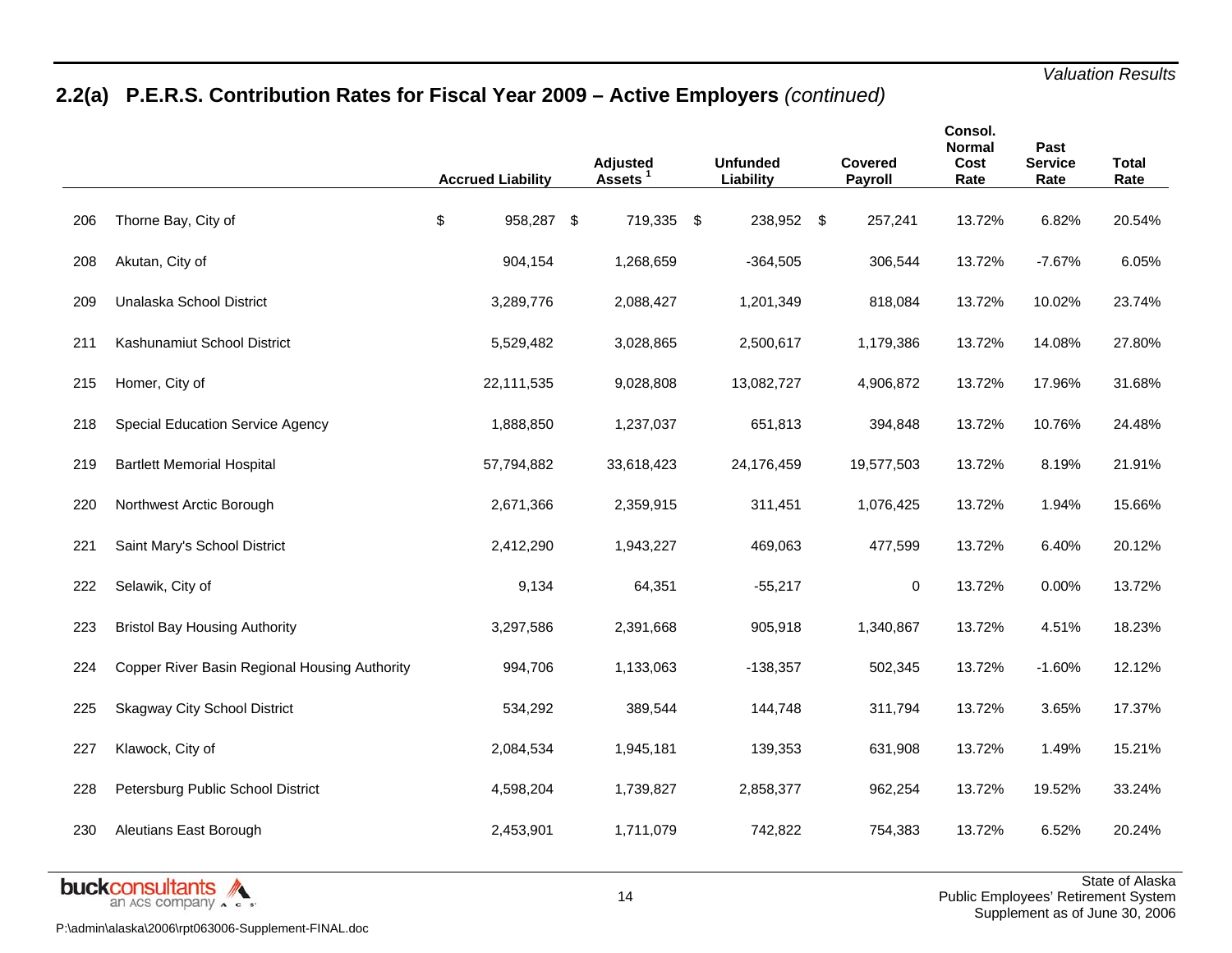# **2.2(a) P.E.R.S. Contribution Rates for Fiscal Year 2009 – Active Employers** *(continued)*

|                                        | <b>Accrued Liability</b> | <b>Adjusted</b><br>Assets <sup>1</sup> | <b>Unfunded</b><br>Liability | Covered<br>Payroll | Consol.<br><b>Normal</b><br>Cost<br>Rate | Past<br><b>Service</b><br>Rate | <b>Total</b><br>Rate |
|----------------------------------------|--------------------------|----------------------------------------|------------------------------|--------------------|------------------------------------------|--------------------------------|----------------------|
| <b>Bering Straits CRSA</b>             | \$                       | 219,799                                | \$                           | 0                  | 13.72%                                   | 0.00%                          | 13.72%               |
| Huslia, City of                        | 510,003                  | 278,945                                | 231,058                      | 122,060            | 13.72%                                   | 13.26%                         | 26.98%               |
| Kaltag, City of                        | 330,571                  | 92,424                                 | 238,147                      | $\pmb{0}$          | 13.72%                                   | 57.88%                         | 71.60%               |
| Haines Borough School District         | 2,648,389                | 1,225,249                              | 1,423,140                    | 531,742            | 13.72%                                   | 18.03%                         | 31.75%               |
| Noorvik, City of                       | 549,645                  | 376,822                                | 172,823                      | 67,961             | 13.72%                                   | 16.42%                         | 30.14%               |
| Elim, City of                          | 193,876                  | 49,047                                 | 144,829                      | $\pmb{0}$          | 13.72%                                   | 50.22%                         | 63.94%               |
| Atka, City of                          | 432,295                  | 149,718                                | 282,577                      | 99,213             | 13.72%                                   | 18.79%                         | 32.51%               |
| Aleutians East Borough School District | 3,734,101                | 1,910,288                              | 1,823,813                    | 965,480            | 13.72%                                   | 12.85%                         | 26.57%               |
| <b>Aleutians West CRSA</b>             | 451,602                  | 272,929                                | 178,673                      | 51,929             | 13.72%                                   | 23.50%                         | 37.22%               |
| Delta/Greely School District           | 4,081,866                | 1,074,318                              | 3,007,548                    | 1,402,877          | 13.72%                                   | 14.32%                         | 28.04%               |
| Lake & Peninsula Borough               | 2,341,916                | 780,072                                | 1,561,844                    | 405,577            | 13.72%                                   | 25.90%                         | 39.62%               |
| Yakutat, City of                       | 2,288,065                | 678,057                                | 1,610,008                    | 641,675            | 13.72%                                   | 16.38%                         | 30.10%               |
| Unalakleet, City of                    | 599,681                  | 262,111                                | 337,570                      | 100,459            | 13.72%                                   | 22.93%                         | 36.65%               |
| Klawock City School District           | 2,710,818                | 1,333,524                              | 1,377,294                    | 510,344            | 13.72%                                   | 18.21%                         | 31.93%               |
| Mekoryuk, City of                      | 2,154                    | $-22,236$                              | 24,390                       | $\mathbf 0$        | 13.72%                                   | 4.14%                          | 17.86%               |
| Alaska Gateway School District         | 4,319,198                | 2,372,360                              | 1,946,838                    | 1,368,459          | 13.72%                                   | 9.46%                          | 23.18%               |
|                                        |                          | 16,234 \$                              |                              | $-203,565$ \$      |                                          |                                |                      |

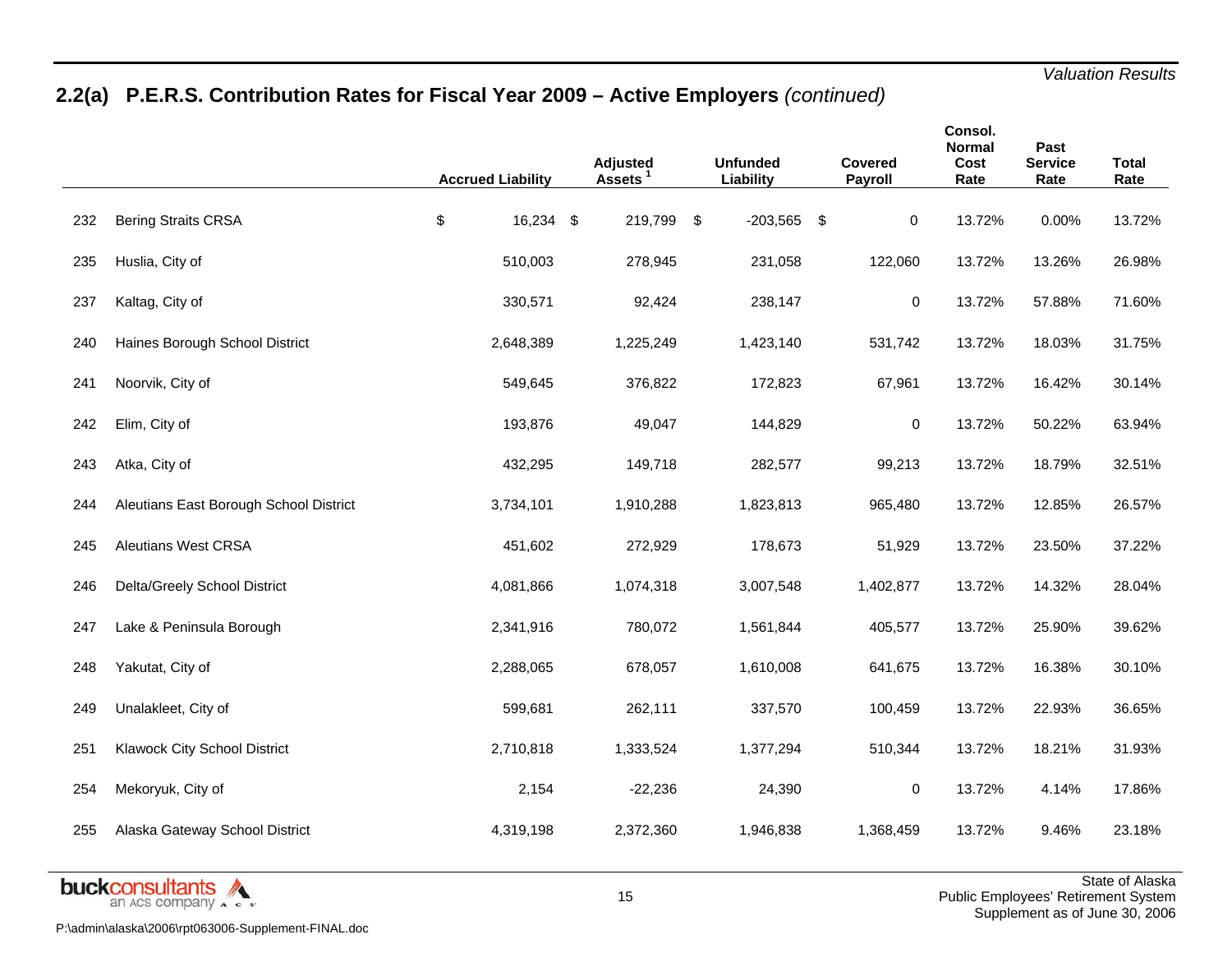# **2.2(a) P.E.R.S. Contribution Rates for Fiscal Year 2009 – Active Employers** *(continued)*

|     |                                           | <b>Accrued Liability</b> | Adjusted<br>Assets <sup>1</sup> | <b>Unfunded</b><br>Liability | <b>Covered</b><br>Payroll | Consol.<br><b>Normal</b><br>Cost<br>Rate | Past<br><b>Service</b><br>Rate | <b>Total</b><br>Rate |
|-----|-------------------------------------------|--------------------------|---------------------------------|------------------------------|---------------------------|------------------------------------------|--------------------------------|----------------------|
| 256 | St. George, City of                       | \$<br>1,429,384 \$       | 1,694,947                       | \$<br>$-265,563$ \$          | $\mathbf 0$               | 13.72%                                   | 0.00%                          | 13.72%               |
| 257 | <b>Pelican School District</b>            | 759,485                  | 653,695                         | 105,790                      | 126,363                   | 13.72%                                   | 5.46%                          | 19.18%               |
| 258 | Denali Borough                            | 1,462,916                | 507,288                         | 955,628                      | 163,347                   | 13.72%                                   | 41.10%                         | 54.82%               |
| 259 | Allakaket, City of                        | 169,405                  | 131,413                         | 37,992                       | 28,137                    | 13.72%                                   | 8.66%                          | 22.38%               |
| 260 | Kachemak, City of                         | 166,692                  | $-79,953$                       | 246,645                      | 56,483                    | 13.72%                                   | 29.25%                         | 42.97%               |
| 262 | Cook Inlet Housing Authority              | 6,936,557                | 4,806,724                       | 2,129,833                    | 4,152,344                 | 13.72%                                   | 3.39%                          | 17.11%               |
| 263 | Interior Regional Housing Authority       | 2,940,091                | 2,442,183                       | 497,908                      | 1,061,054                 | 13.72%                                   | 3.19%                          | 16.91%               |
| 264 | Yakutat City School District              | 1,117,304                | 661,073                         | 456,231                      | 443,081                   | 13.72%                                   | 6.79%                          | 20.51%               |
| 265 | Kake City School District                 | 1,443,172                | 681,460                         | 761,712                      | 374,372                   | 13.72%                                   | 13.89%                         | 27.61%               |
| 266 | Quinhagak, City of                        | 25,563                   | 53,959                          | $-28,396$                    | 52,898                    | 13.72%                                   | $-3.53%$                       | 10.19%               |
| 267 | Aleutian Housing Authority                | 1,657,226                | 1,024,441                       | 632,785                      | 888,115                   | 13.72%                                   | 4.75%                          | 18.47%               |
| 270 | Bering Straits Regional Housing Authority | 2,191,058                | 1,450,817                       | 740,241                      | 896,334                   | 13.72%                                   | 5.46%                          | 19.18%               |
| 271 | Egegik, City of                           | 226,900                  | 27,868                          | 199,032                      | 46,145                    | 13.72%                                   | 27.91%                         | 41.63%               |
| 275 | Ilisagvik College                         | 8,260,926                | 7,257,906                       | 1,003,020                    | 3,532,325                 | 13.72%                                   | 1.90%                          | 15.62%               |
| 276 | North Pacific Rim Housing Authority       | 2,639,579                | 1,533,395                       | 1,106,184                    | 1,221,080                 | 13.72%                                   | 5.83%                          | 19.55%               |
| 278 | Saxman Seaport                            | 269,131                  | 87,614                          | 181,517                      | 70,199                    | 13.72%                                   | 16.96%                         | 30.68%               |
|     |                                           |                          |                                 |                              |                           |                                          |                                |                      |

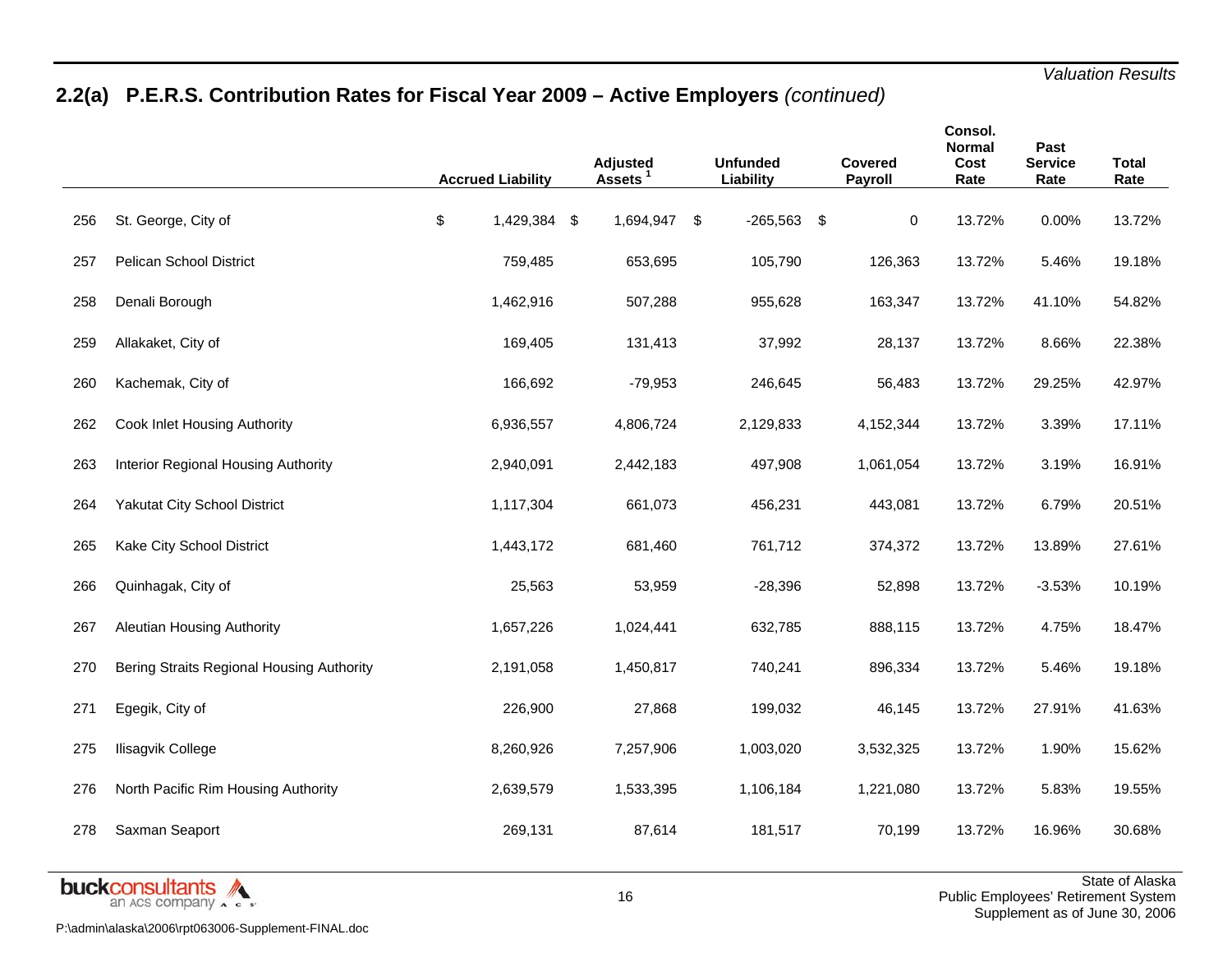# **2.2(a) P.E.R.S. Contribution Rates for Fiscal Year 2009 – Active Employers** *(continued)*

|     |                                          | <b>Accrued Liability</b> | Adjusted<br><b>Assets</b> | <b>Unfunded</b><br>Liability | Covered<br><b>Payroll</b> | Consol.<br><b>Normal</b><br>Cost<br>Rate | Past<br><b>Service</b><br>Rate | <b>Total</b><br>Rate |
|-----|------------------------------------------|--------------------------|---------------------------|------------------------------|---------------------------|------------------------------------------|--------------------------------|----------------------|
| 279 | Tlingit-Haida Regional Housing Authority | \$<br>4,794,105          | \$<br>2,895,759           | \$<br>1,898,346              | \$<br>2,276,411           | 13.72%                                   | 5.72%                          | 19.44%               |
| 280 | Toksook Bay, City of                     | 110,801                  | 28,340                    | 82,461                       | 51,442                    | 13.72%                                   | 10.27%                         | 23.99%               |
| 281 | Baranof Island Housing Authority         | 755,758                  | 524,113                   | 231,645                      | 457,142                   | 13.72%                                   | 3.18%                          | 16.90%               |
| 282 | Delta Junction, City of                  | 402,893                  | 172,722                   | 230,171                      | 297,344                   | 13.72%                                   | 4.96%                          | 18.68%               |
| 283 | Anderson, City of                        | 28,201                   | 304,805                   | $-276,604$                   | 44,795                    | 13.72%                                   | $-13.72%$                      | 0.00%                |
| 284 | Inter-Island Ferry Authority             | 1,012,845                | 601,244                   | 411,601                      | 1,052,626                 | 13.72%                                   | 2.48%                          | 16.20%               |
| 285 | Hooper Bay, City of                      | 13,254                   | 63,148                    | $-49,894$                    | 0                         | 13.72%                                   | 0.00%                          | 13.72%               |
| 286 | Seldovia, City of                        | 149,478                  | 64,856                    | 84,622                       | 64,440                    | 13.72%                                   | 8.61%                          | 22.33%               |
| 287 | Koyuk, City of                           | 48,314                   | 21,172                    | 27,142                       | 25,091                    | 13.72%                                   | 6.92%                          | 20.64%               |
| 288 | Northwest Inupiat Housing Authority      | 1,582,428                | 897,594                   | 684,834                      | 1,001,581                 | 13.72%                                   | 4.51%                          | 18.23%               |
| 290 | Upper Kalskag, City of                   | 64,553                   | 24,031                    | 40,522                       | 64,717                    | 13.72%                                   | 3.93%                          | 17.65%               |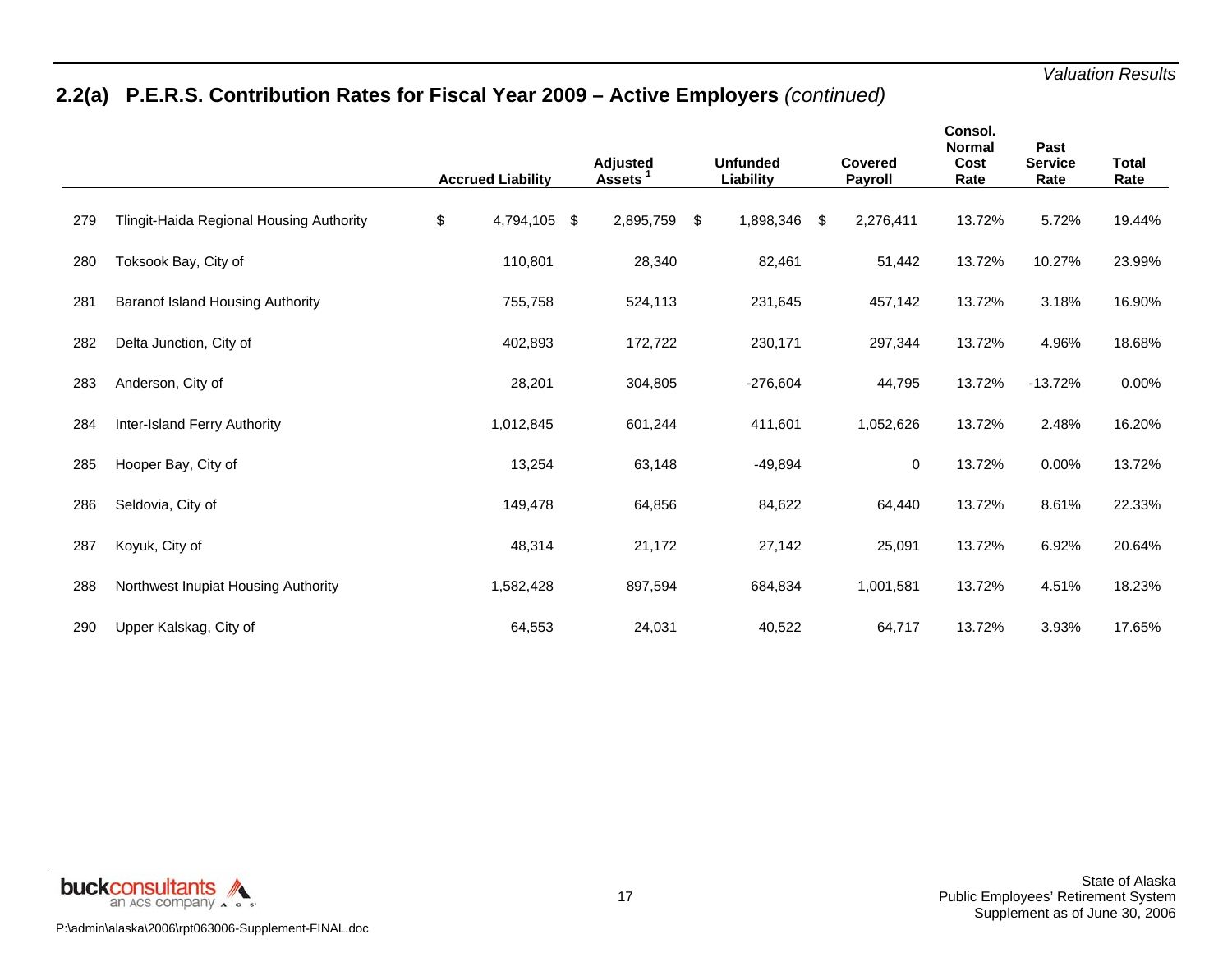### **2.2(a) P.E.R.S. Contribution Rates for Fiscal Year 2009 – Active Employers** *(continued)*

|     |                                           |   | <b>Accrued Liability</b> | <b>Adjusted</b><br><b>Assets</b> | <b>Unfunded</b><br>Liability | <b>Covered</b><br>Payroll | Consol.<br><b>Normal</b><br>Cost<br>Rate | Past<br><b>Service</b><br>Rate | Total<br>Rate |
|-----|-------------------------------------------|---|--------------------------|----------------------------------|------------------------------|---------------------------|------------------------------------------|--------------------------------|---------------|
| 291 | Shaktoolik, City of                       |   | 3,011                    | 8,350                            | $-5,339$                     | 0                         | 13.72%                                   | 0.00%                          | 13.72%        |
| 293 | Tagiugmiullu Nunamiullu Housing Authority |   | 776,148                  | 594,716                          | 181,432                      | 1.260.484                 | 13.72%                                   | 0.92%                          | 14.64%        |
| 294 | City of Mountain Village <sup>9</sup>     |   | 20,417                   | 13,381                           | 7,036                        | 31,824                    | 13.72%                                   | .39%                           | 15.11%        |
|     | <b>Subtotal</b>                           | э | 7,072,322,104            | \$1,724,816,418                  | \$5,347,505,686              | \$1,676,318,127           |                                          |                                |               |

**1**

- Adjusted assets shown include adjustment for excess assets in 2.2(b).<br>
The rates for Employers 109 and 110 have been calculated by aggregating liabilities, assets, and salaries for the two employers.<br>
The rates for Employe
- 
- 
- 
- 
- 
- 
- 

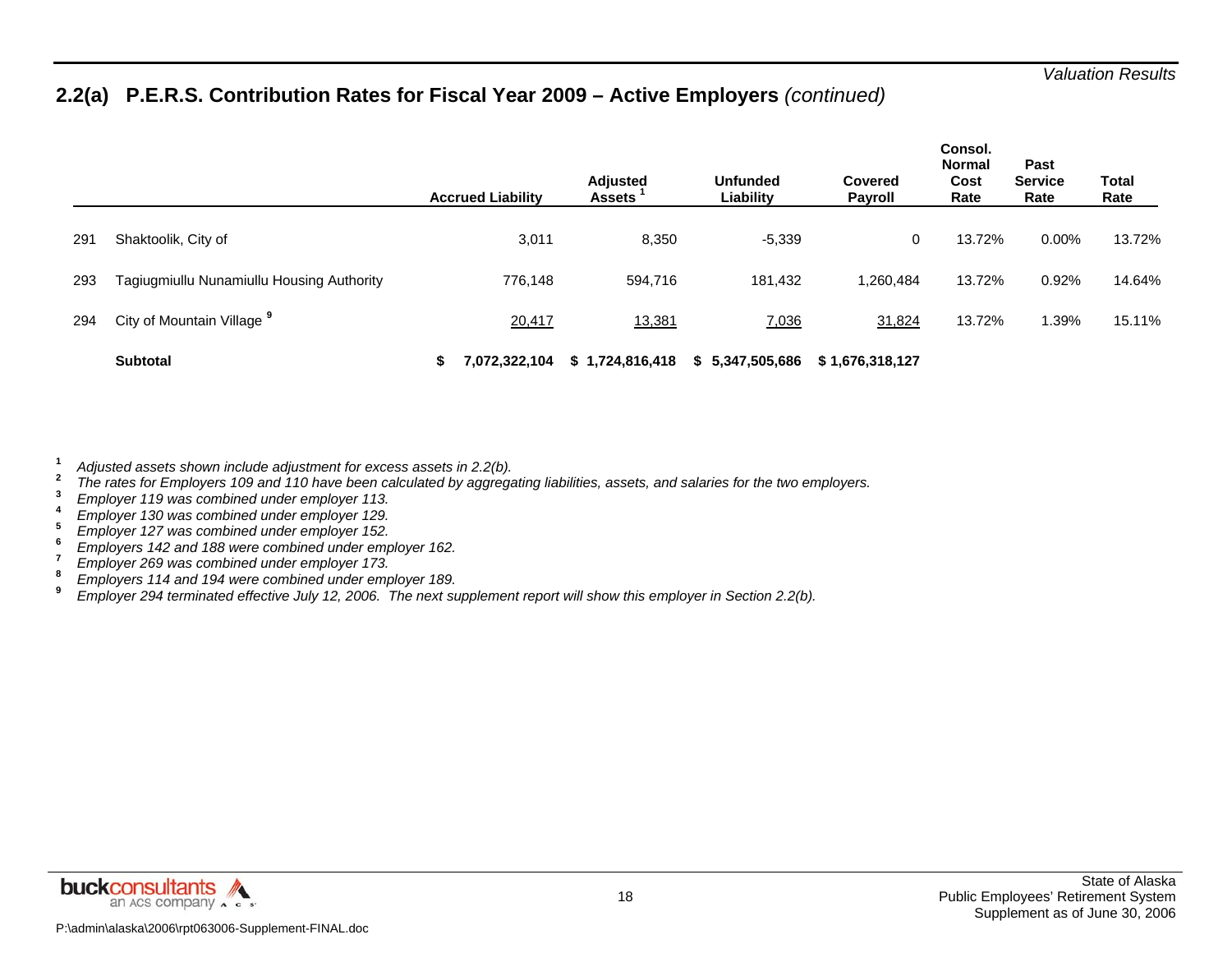# **2.2(b) P.E.R.S. Contribution Rates for Fiscal Year 2009 – No Active Employees**

|     |                                             | <b>Accrued</b><br>Liability | <b>Adjusted</b><br><b>Assets</b> | <b>Unfunded</b><br>Liability |  |
|-----|---------------------------------------------|-----------------------------|----------------------------------|------------------------------|--|
| 147 | Alaska Unorganized Borough (Inactive)       | \$<br>779,469               | \$<br>8,758,294                  | $$ -7,978,825$               |  |
| 150 | Terminated Employers (Inactive)             | 119,706                     | 5,394,735                        | $-5,275,029$                 |  |
| 197 | Unalakleet, City of (Terminated)            | 52,302                      | 74,292                           | $-21,990$                    |  |
| 201 | City of Kake (Terminated)                   | 0                           | $-66,340$                        | 66,340                       |  |
| 210 | Stebbins, City of (Terminated)              | $\,0\,$                     | $\pmb{0}$                        | $\,0\,$                      |  |
| 212 | Seward General Hospital (Terminated)        | 4,303,276                   | $-2,193,044$                     | 6,496,320                    |  |
| 213 | Wainwright, City of (Terminated)            | 11,429                      | 110,915                          | $-99,486$                    |  |
| 214 | Saint Mary's, City of (Terminated)          | 1,105,556                   | 811,539                          | 294,017                      |  |
| 216 | Ruby, City of (Terminated)                  | 290,517                     | $-180,194$                       | 470,711                      |  |
| 217 | Emmonak, City of (Terminated)               | 259,039                     | 133,686                          | 125,353                      |  |
| 226 | Hooper Bay, City of (Terminated)            | $\boldsymbol{0}$            | 104,433                          | $-104,433$                   |  |
| 229 | <b>Bristol Bay Coastal RSA (Terminated)</b> | 436,181                     | 323,300                          | 112,881                      |  |
| 231 | Kivalina City Council (Inactive)            | 845                         | 86,388                           | $-85,543$                    |  |
| 233 | Shishmaref, City of (Terminated)            | 131,232                     | 54,167                           | 77,065                       |  |
| 234 | Adak Region School District (Terminated)    | 0                           | $-14,747$                        | 14,747                       |  |
| 236 | Mountain Village, City of (Terminated)      | $\pmb{0}$                   | 160,527                          | $-160,527$                   |  |

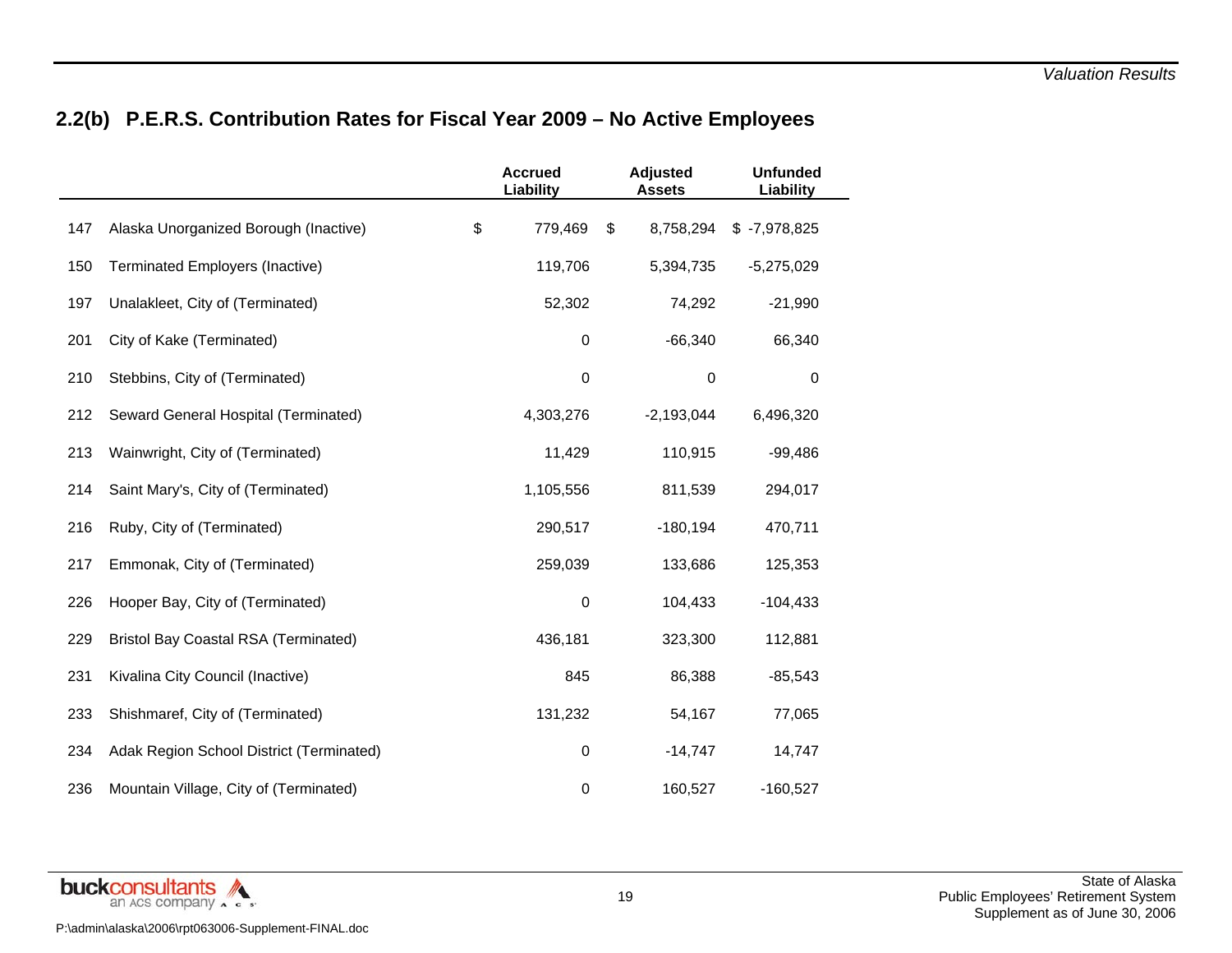# **2.2(b) P.E.R.S. Contribution Rates for Fiscal Year 2009 – No Active Employees** *(continued)*

|     |                                      | <b>Accrued</b><br>Liability |                         | <b>Adjusted</b><br>Assets <sup>10</sup> | <b>Unfunded</b><br>Liability |  |
|-----|--------------------------------------|-----------------------------|-------------------------|-----------------------------------------|------------------------------|--|
| 238 | Koyuk, City of (Terminated)          | \$<br>$\boldsymbol{0}$      | $\sqrt[6]{\frac{1}{2}}$ | 37,494                                  | \$<br>$-37,494$              |  |
| 239 | Lower Kalskag, City of (Terminated)  | 62,171                      |                         | $-57,320$                               | 119,491                      |  |
| 250 | Diomede Joint Utilities (Terminated) | 30,859                      |                         | 11,346                                  | 19,513                       |  |
| 252 | Old Harbor, City of (Terminated)     | 365,100                     |                         | 66,888                                  | 298,212                      |  |
| 253 | Grayling, City of (Terminated)       | 0                           |                         | 15,412                                  | $-15,412$                    |  |
| 261 | Nuiqsut, City of (Terminated)        | 1,563                       |                         | 110,341                                 | $-108,778$                   |  |
| 268 | Marshall, City of (Terminated)       | 0                           |                         | 77,094                                  | $-77,094$                    |  |
| 272 | Point Hope, City of (Terminated)     | 70,853                      |                         | $-17,742$                               | 88,595                       |  |
| 273 | Anaktuvuk Pass, City of (Terminated) | 22,845                      |                         | 6,724                                   | 16,121                       |  |
| 277 | Kake, City of (Terminated)           | 583,389                     |                         | 331,364                                 | 252,025                      |  |
| 289 | Angoon, City of (Terminated)         | 117,878                     |                         | 40,952                                  | 76,926                       |  |
| 292 | Eek, City of (Inactive)              | $\underline{0}$             |                         | $\overline{0}$                          | $\overline{0}$               |  |
|     | <b>Subtotal</b>                      | \$<br>8,744,209             | \$                      | 14,180,504                              | $$(5,436,295)^{10}$          |  |

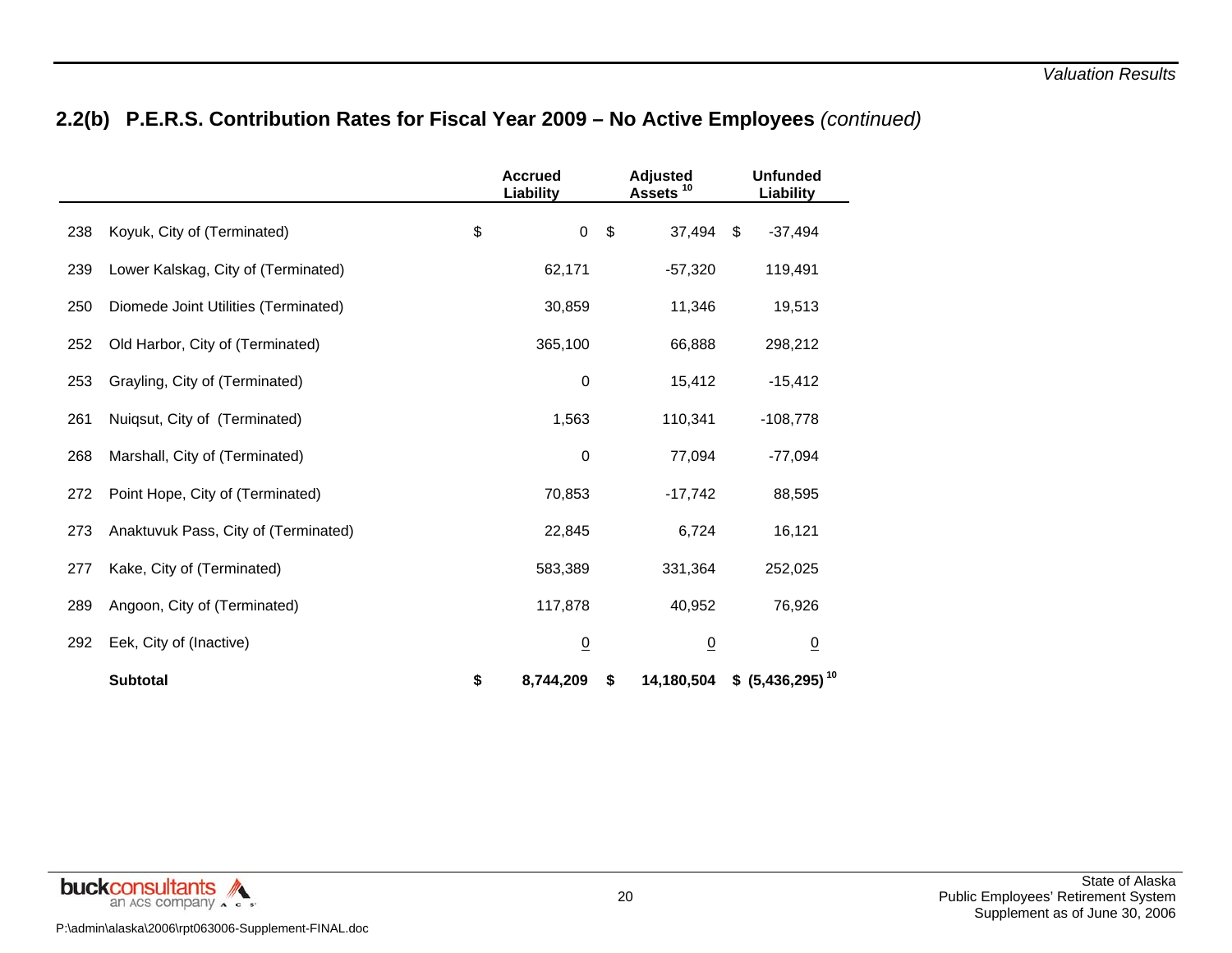# **2.2(b) P.E.R.S. Contribution Rates for Fiscal Year 2009 – No Active Employees** *(continued)*

|                                                 | <b>Accrued</b><br>Liabilitv | <b>Adiusted</b><br>Assets | <b>Unfunded</b><br>Liabilitv | Covered<br><b>Pavroll</b> | Consol.<br><b>Normal</b><br>Cost<br>Rate | Past<br>Service<br>Rate | Total<br>Rate |
|-------------------------------------------------|-----------------------------|---------------------------|------------------------------|---------------------------|------------------------------------------|-------------------------|---------------|
| <b>State &amp; Political Subdivision Totals</b> | 7,081,066,314               | 1,733,560,628             | \$5,347,505,686              | 676,318,127, ا            | 13.72%                                   | 21.50%                  | 35.22%        |

**10***Excess assets allocated to employers listed in 2.2(a) based on the employer's share of total accrued liabilities.* **11** *Adjusted assets shown include adjustment for excess in 2.2(b).* 

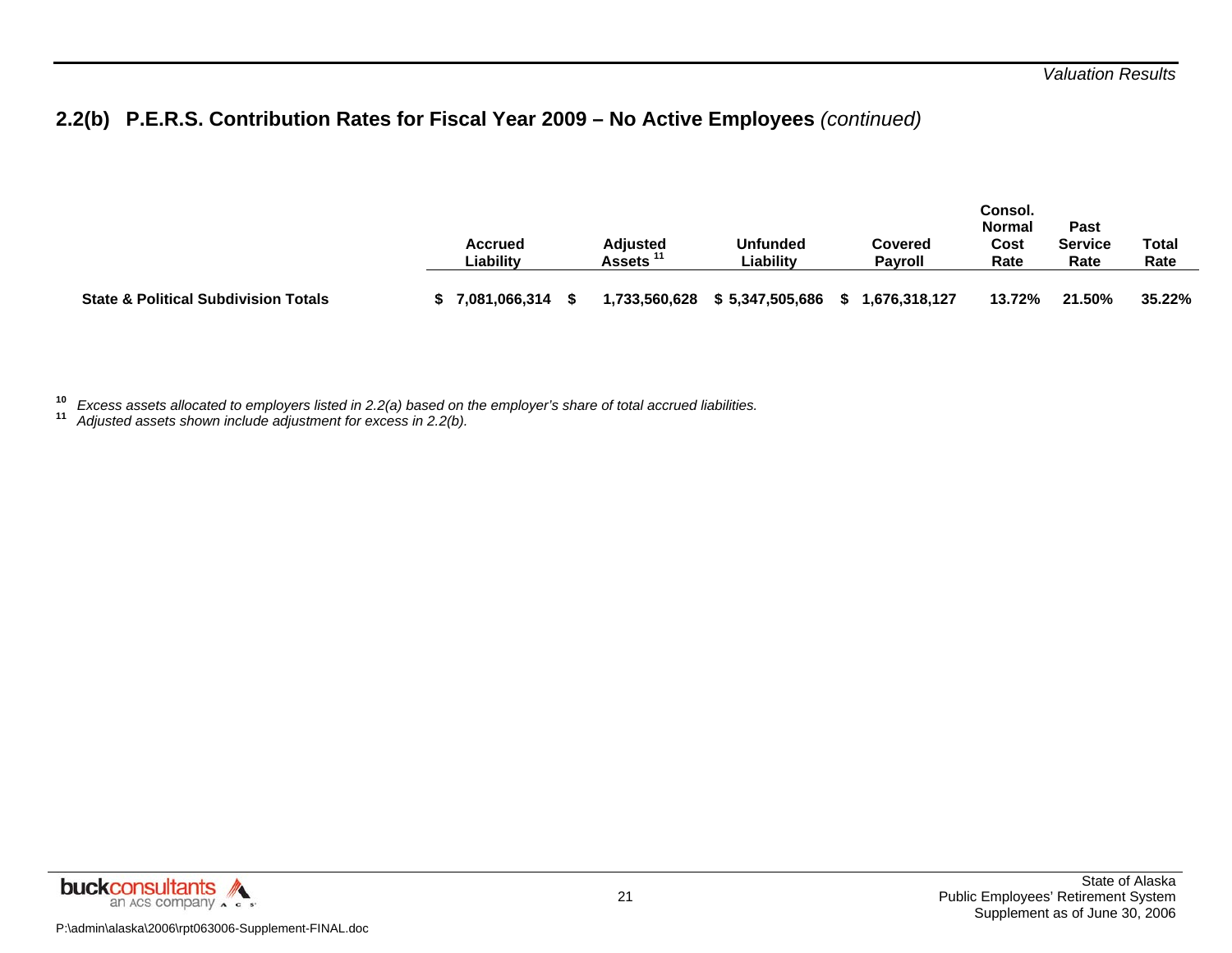### **2.3 P.E.R.S. Contribution Rates for Fiscal Years 2008 & 2009**

|     |                                              |                                            |                      | <b>FY08</b>                              |                                                                             |                                 |                                                        |                                                 | <b>FY09</b>                                                     |                                                     |                                                          |
|-----|----------------------------------------------|--------------------------------------------|----------------------|------------------------------------------|-----------------------------------------------------------------------------|---------------------------------|--------------------------------------------------------|-------------------------------------------------|-----------------------------------------------------------------|-----------------------------------------------------|----------------------------------------------------------|
|     |                                              | Consol.<br><b>Normal Cost</b><br>Rate $12$ | Past<br>Svc.<br>Rate | Actuarially<br><b>Calculated</b><br>Rate | <b>Revised</b><br>Rate<br>due to<br><b>Statutory</b><br>Floor <sup>13</sup> | <b>Board</b><br>Adopted<br>Rate | Consol.<br><b>Normal</b><br>Cost<br>Rate <sup>12</sup> | Past Svc.<br>Rate<br>Using<br>Level %<br>of Pay | <b>Adjustment</b><br>Due to<br><b>Statutory</b><br><b>Floor</b> | <b>Total Rate</b><br><b>Using Level</b><br>% of Pay | <b>Total Rate</b><br><b>Using Level</b><br><b>Dollar</b> |
| 101 | Alaska, State of                             | 14.48%                                     | 21.06%               | 35.54%                                   | 35.54%                                                                      | 44.01%                          | 13.72%                                                 | 24.93%                                          |                                                                 | 38.65%                                              | 47.71%                                                   |
| 102 | Southwest Region School District             | 14.48%                                     | 11.13%               | 25.61%                                   | 25.61%                                                                      | 30.08%                          | 13.72%                                                 | 12.49%                                          |                                                                 | 26.21%                                              | 30.84%                                                   |
| 103 | Annette Island School District               | 14.48%                                     | $-2.95%$             | 11.53%                                   | 14.48%                                                                      | 14.48%                          | 13.72%                                                 | 1.34%                                           |                                                                 | 15.06%                                              | 15.66%                                                   |
| 104 | <b>Bering Strait School District</b>         | 14.48%                                     | 7.13%                | 21.61%                                   | 21.61%                                                                      | 24.49%                          | 13.72%                                                 | 11.09%                                          |                                                                 | 24.81%                                              | 28.95%                                                   |
| 105 | <b>Chatham School District</b>               | 14.48%                                     | 38.99%               | 53.47%                                   | 53.47%                                                                      | 69.18%                          | 13.72%                                                 | 31.42%                                          |                                                                 | 45.14%                                              | 56.86%                                                   |
| 106 | Alaska Municipal League                      | 14.48%                                     | 27.50%               | 41.98%                                   | 41.98%                                                                      | 52.74%                          | 13.72%                                                 | 29.15%                                          |                                                                 | 42.87%                                              | 52.94%                                                   |
| 107 | Valdez, City of                              | 14.48%                                     | 22.66%               | 37.14%                                   | 37.14%                                                                      | 46.32%                          | 13.72%                                                 | 24.91%                                          |                                                                 | 38.63%                                              | 47.67%                                                   |
| 108 | Juneau Borough School District               | 14.48%                                     | 17.66%               | 32.14%                                   | 32.14%                                                                      | 39.28%                          | 13.72%                                                 | 22.29%                                          |                                                                 | 36.01%                                              | 44.17%                                                   |
| 109 | Matanuska-Susitna Borough                    | 14.48%                                     | 13.80%               | 28.28%                                   | 28.28%                                                                      | 33.89%                          | 13.72%                                                 | 16.90%                                          |                                                                 | 30.62%                                              | 22.16%                                                   |
| 110 | Matanuska-Susitna Borough School District    | 14.48%                                     | 13.80%               | 28.28%                                   | 28.28%                                                                      | 33.89%                          | 13.72%                                                 | 16.90%                                          |                                                                 | 30.62%                                              | 44.87%                                                   |
| 111 | Anchorage School District                    | 14.48%                                     | 18.79%               | 33.27%                                   | 33.27%                                                                      | 40.89%                          | 13.72%                                                 | 21.49%                                          |                                                                 | 35.21%                                              | 43.06%                                                   |
| 112 | <b>Copper River School District</b>          | 14.48%                                     | 17.10%               | 31.58%                                   | 31.58%                                                                      | 38.55%                          | 13.72%                                                 | 15.25%                                          |                                                                 | 28.97%                                              | 34.49%                                                   |
| 113 | University of Alaska                         | 14.48%                                     | 13.75%               | 28.23%                                   | 28.23%                                                                      | 33.75%                          | 13.72%                                                 | 16.82%                                          |                                                                 | 30.54%                                              | 36.69%                                                   |
| 115 | Kenai, City of                               | 14.48%                                     | 22.19%               | 36.67%                                   | 36.67%                                                                      | 45.71%                          | 13.72%                                                 | 26.63%                                          |                                                                 | 40.35%                                              | 50.19%                                                   |
| 116 | Fairbanks North Star Borough                 | 14.48%                                     | 11.08%               | 25.56%                                   | 25.56%                                                                      | 29.98%                          | 13.72%                                                 | 14.77%                                          |                                                                 | 28.49%                                              | 33.90%                                                   |
| 117 | Fairbanks North Star Borough School District | 14.48%                                     | 15.65%               | 30.13%                                   | 30.13%                                                                      | 36.49%                          | 13.72%                                                 | 19.07%                                          |                                                                 | 32.79%                                              | 39.80%                                                   |
| 118 | Denali Borough School District               | 14.48%                                     | 20.16%               | 34.64%                                   | 34.64%                                                                      | 42.65%                          | 13.72%                                                 | 14.86%                                          |                                                                 | 28.58%                                              | 33.97%                                                   |
| 120 | Sitka, City and Borough                      | 14.48%                                     | 20.52%               | 35.00%                                   | 35.00%                                                                      | 43.31%                          | 13.72%                                                 | 23.59%                                          |                                                                 | 37.31%                                              | 45.93%                                                   |
| 121 | <b>Chugach School District</b>               | 14.48%                                     | 19.73%               | 34.21%                                   | 34.21%                                                                      | 42.23%                          | 13.72%                                                 | 19.38%                                          |                                                                 | 33.10%                                              | 40.25%                                                   |

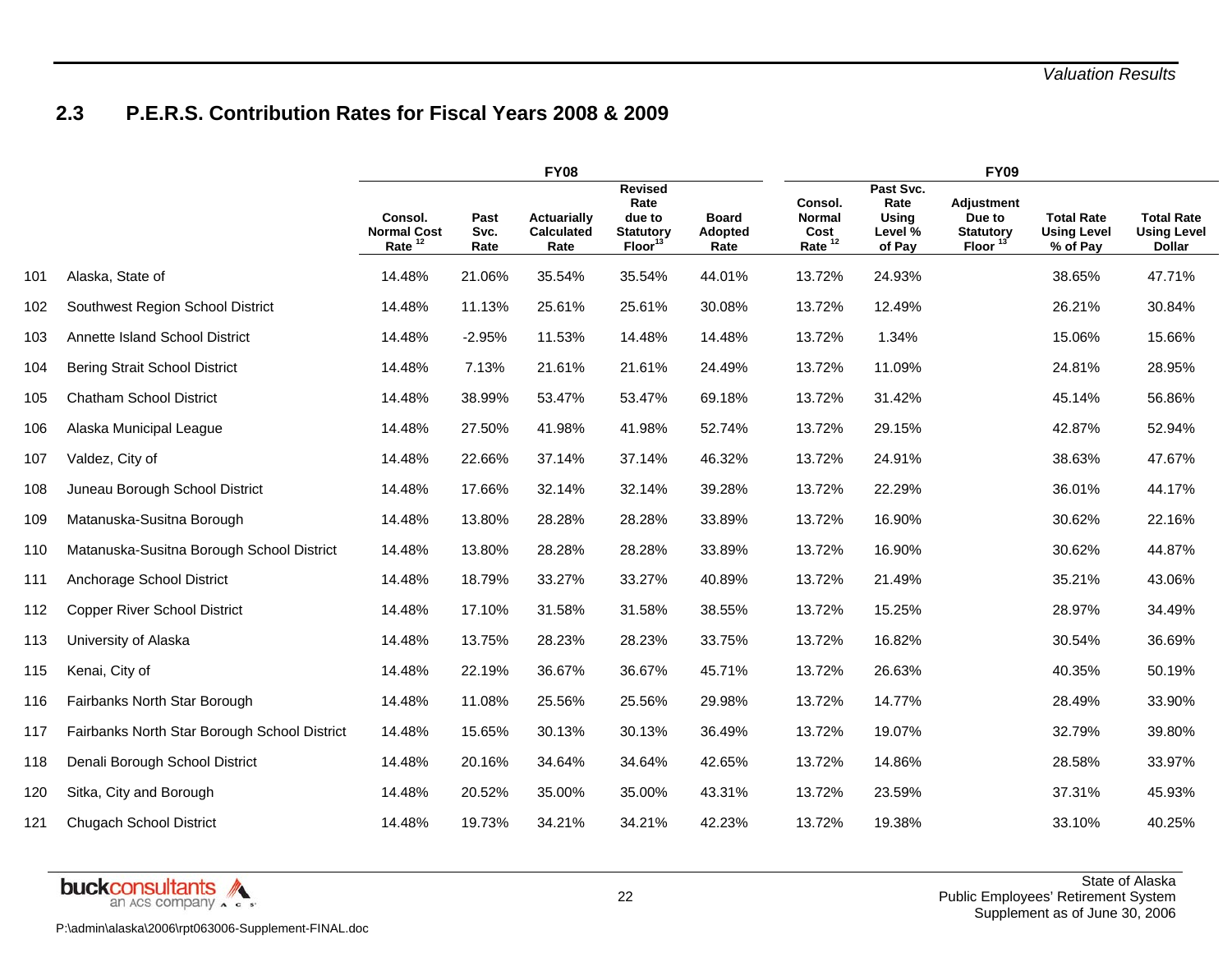# **2.3 P.E.R.S. Contribution Rates for Fiscal Years 2008 & 2009** *(continued)*

|     |                                        |                                              |                      | <b>FY08</b>                              |                                                                      |                                        | <b>FY09</b><br>Past                                 |                                            |                                                               |                                                     |                                                          |
|-----|----------------------------------------|----------------------------------------------|----------------------|------------------------------------------|----------------------------------------------------------------------|----------------------------------------|-----------------------------------------------------|--------------------------------------------|---------------------------------------------------------------|-----------------------------------------------------|----------------------------------------------------------|
|     |                                        | Consol.<br>Normal<br>Cost Rate <sup>12</sup> | Past<br>Svc.<br>Rate | Actuarially<br><b>Calculated</b><br>Rate | <b>Revised</b><br>Rate<br>due to<br><b>Statutory</b><br>$Floor^{13}$ | <b>Board</b><br><b>Adopted</b><br>Rate | Consol.<br><b>Normal Cost</b><br>Rate <sup>12</sup> | Svc.<br>Rate<br>Using<br>Level %<br>of Pay | <b>Adjustment</b><br>Due to<br><b>Statutory</b><br>Floor $13$ | <b>Total Rate</b><br><b>Using Level</b><br>% of Pay | <b>Total Rate</b><br><b>Using Level</b><br><b>Dollar</b> |
| 122 | Ketchikan Gateway Borough              | 14.48%                                       | 12.65%               | 27.13%                                   | 27.13%                                                               | 32.18%                                 | 13.72%                                              | 14.41%                                     |                                                               | 28.13%                                              | 33.29%                                                   |
| 123 | Soldotna, City of                      | 14.48%                                       | 13.93%               | 28.41%                                   | 28.41%                                                               | 33.94%                                 | 13.72%                                              | 17.20%                                     |                                                               | 30.92%                                              | 37.10%                                                   |
| 124 | <b>Iditarod Area School District</b>   | 14.48%                                       | 15.35%               | 29.83%                                   | 29.83%                                                               | 35.80%                                 | 13.72%                                              | 13.62%                                     |                                                               | 27.34%                                              | 32.19%                                                   |
| 125 | Kuspuk School District                 | 14.48%                                       | 12.53%               | 27.01%                                   | 27.01%                                                               | 32.06%                                 | 13.72%                                              | 13.86%                                     |                                                               | 27.58%                                              | 32.73%                                                   |
| 126 | Juneau, City & Borough of              | 14.48%                                       | 20.03%               | 34.51%                                   | 34.51%                                                               | 42.56%                                 | 13.72%                                              | 23.39%                                     |                                                               | 37.11%                                              | 45.58%                                                   |
| 128 | Kodiak, City of                        | 14.48%                                       | 23.86%               | 38.34%                                   | 38.34%                                                               | 48.05%                                 | 13.72%                                              | 29.37%                                     |                                                               | 43.09%                                              | 53.82%                                                   |
| 129 | Fairbanks, City of                     | 14.48%                                       | 121.43%              | 135.91%                                  | 135.91%                                                              | 184.95%                                | 13.72%                                              | 126.43%                                    |                                                               | 140.15%                                             | 185.74%                                                  |
| 131 | Wasilla, City of                       | 14.48%                                       | 7.04%                | 21.52%                                   | 21.52%                                                               | 24.38%                                 | 13.72%                                              | 9.12%                                      |                                                               | 22.84%                                              | 26.22%                                                   |
| 132 | Skagway, City of                       | 14.48%                                       | 7.78%                | 22.26%                                   | 22.26%                                                               | 25.36%                                 | 13.72%                                              | 12.09%                                     |                                                               | 25.81%                                              | 30.26%                                                   |
| 133 | Sitka, Greater Borough School District | 14.48%                                       | 25.73%               | 40.21%                                   | 40.21%                                                               | 50.66%                                 | 13.72%                                              | 23.06%                                     |                                                               | 36.78%                                              | 45.07%                                                   |
| 134 | Palmer, City of                        | 14.48%                                       | 20.31%               | 34.79%                                   | 34.79%                                                               | 43.05%                                 | 13.72%                                              | 19.62%                                     |                                                               | 33.34%                                              | 40.47%                                                   |
| 135 | Wrangell, City of                      | 14.48%                                       | 23.66%               | 38.14%                                   | 38.14%                                                               | 47.74%                                 | 13.72%                                              | 32.76%                                     |                                                               | 46.48%                                              | 58.63%                                                   |
| 136 | Bethel, City of                        | 14.48%                                       | 2.10%                | 16.58%                                   | 16.58%                                                               | 17.40%                                 | 13.72%                                              | 5.34%                                      |                                                               | 19.06%                                              | 21.09%                                                   |
| 137 | Valdez School District                 | 14.48%                                       | 22.92%               | 37.40%                                   | 37.40%                                                               | 46.80%                                 | 13.72%                                              | 26.45%                                     |                                                               | 40.17%                                              | 49.94%                                                   |
| 138 | <b>Hoonah School District</b>          | 14.48%                                       | 22.13%               | 36.61%                                   | 36.61%                                                               | 45.14%                                 | 13.72%                                              | 29.28%                                     |                                                               | 43.00%                                              | 52.99%                                                   |
| 139 | Nome, City of                          | 14.48%                                       | 15.31%               | 29.79%                                   | 29.79%                                                               | 36.02%                                 | 13.72%                                              | 22.60%                                     |                                                               | 36.32%                                              | 44.70%                                                   |
| 140 | Kotzebue, City of                      | 14.48%                                       | 1.79%                | 16.27%                                   | 16.27%                                                               | 17.13%                                 | 13.72%                                              | 4.98%                                      |                                                               | 18.70%                                              | 20.75%                                                   |
| 141 | Galena City School District            | 14.48%                                       | 6.59%                | 21.07%                                   | 21.07%                                                               | 23.72%                                 | 13.72%                                              | 10.56%                                     |                                                               | 24.28%                                              | 28.24%                                                   |
| 143 | Petersburg, City of                    | 14.48%                                       | 19.05%               | 33.53%                                   | 33.53%                                                               | 41.15%                                 | 13.72%                                              | 23.02%                                     |                                                               | 36.74%                                              | 44.99%                                                   |
| 144 | <b>Bristol Bay Borough</b>             | 14.48%                                       | 10.98%               | 25.46%                                   | 25.46%                                                               | 29.90%                                 | 13.72%                                              | 15.51%                                     |                                                               | 29.23%                                              | 34.97%                                                   |

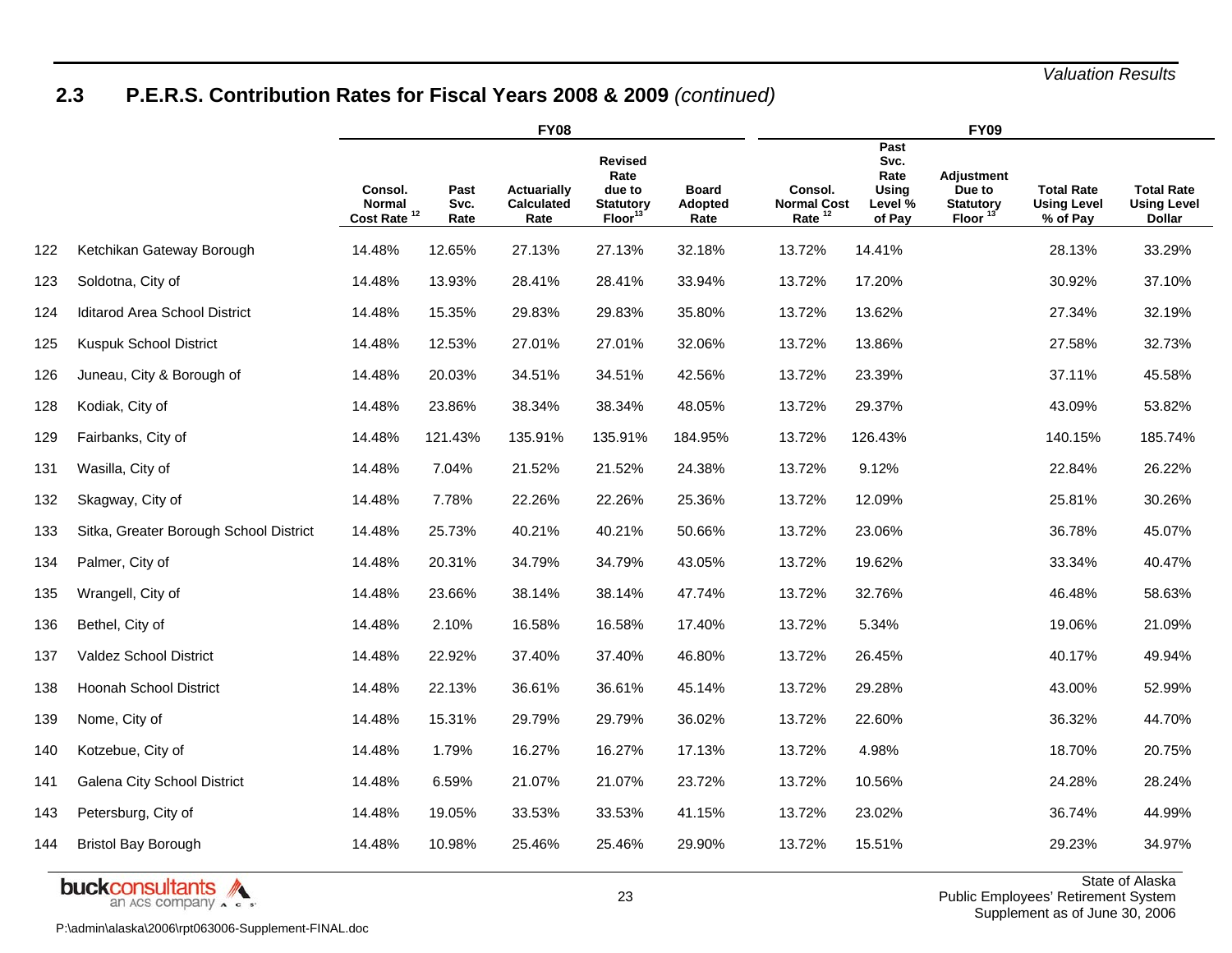# **2.3 P.E.R.S. Contribution Rates for Fiscal Years 2008 & 2009** *(continued)*

|     |                                        |                                              |                      | <b>FY08</b>                              |                                                                             |                                 |                                                     | <b>FY09</b>                                        |                                                          |                                                     |                                                          |  |
|-----|----------------------------------------|----------------------------------------------|----------------------|------------------------------------------|-----------------------------------------------------------------------------|---------------------------------|-----------------------------------------------------|----------------------------------------------------|----------------------------------------------------------|-----------------------------------------------------|----------------------------------------------------------|--|
|     |                                        | Consol.<br>Normal<br>Cost Rate <sup>12</sup> | Past<br>Svc.<br>Rate | Actuarially<br><b>Calculated</b><br>Rate | <b>Revised</b><br>Rate<br>due to<br><b>Statutory</b><br>Floor <sup>13</sup> | <b>Board</b><br>Adopted<br>Rate | Consol.<br><b>Normal Cost</b><br>Rate <sup>12</sup> | Past<br>Svc.<br>Rate<br>Using<br>Level %<br>of Pay | <b>Adjustment</b><br>Due to<br><b>Statutory</b><br>Floor | <b>Total Rate</b><br><b>Using Level</b><br>% of Pay | <b>Total Rate</b><br><b>Using Level</b><br><b>Dollar</b> |  |
| 145 | North Slope Borough                    | 14.48%                                       | 6.06%                | 20.54%                                   | 20.54%                                                                      | 22.96%                          | 13.72%                                              | 9.99%                                              |                                                          | 23.71%                                              | 27.43%                                                   |  |
| 146 | Wrangell School District               | 14.48%                                       | 19.49%               | 33.97%                                   | 33.97%                                                                      | 41.94%                          | 13.72%                                              | 27.16%                                             |                                                          | 40.88%                                              | 50.92%                                                   |  |
| 148 | Cordova, City of                       | 14.48%                                       | 26.98%               | 41.46%                                   | 41.46%                                                                      | 52.49%                          | 13.72%                                              | 26.49%                                             |                                                          | 40.21%                                              | 49.88%                                                   |  |
| 149 | Nome Public Schools                    | 14.48%                                       | 14.37%               | 28.85%                                   | 28.85%                                                                      | 34.58%                          | 13.72%                                              | 16.46%                                             |                                                          | 30.18%                                              | 36.11%                                                   |  |
| 151 | King Cove, City of                     | 14.48%                                       | 8.59%                | 23.07%                                   | 23.07%                                                                      | 26.53%                          | 13.72%                                              | 12.33%                                             |                                                          | 26.05%                                              | 30.57%                                                   |  |
| 152 | Alaska Housing Finance Corp.           | 14.48%                                       | 8.72%                | 23.20%                                   | 23.20%                                                                      | 26.68%                          | 13.72%                                              | 11.75%                                             |                                                          | 25.47%                                              | 29.77%                                                   |  |
| 153 | Lower Yukon School District            | 14.48%                                       | 14.89%               | 29.37%                                   | 29.37%                                                                      | 35.46%                          | 13.72%                                              | 17.52%                                             |                                                          | 31.24%                                              | 37.72%                                                   |  |
| 154 | Northwest Arctic School District       | 14.48%                                       | 4.39%                | 18.87%                                   | 18.87%                                                                      | 20.70%                          | 13.72%                                              | 7.36%                                              |                                                          | 21.08%                                              | 23.89%                                                   |  |
| 155 | Southeast Island School District       | 14.48%                                       | 38.55%               | 53.03%                                   | 53.03%                                                                      | 68.73%                          | 13.72%                                              | 29.88%                                             |                                                          | 43.60%                                              | 54.46%                                                   |  |
| 156 | <b>Pribilof Region School District</b> | 14.48%                                       | 10.61%               | 25.09%                                   | 25.09%                                                                      | 29.28%                          | 13.72%                                              | 16.28%                                             |                                                          | 30.00%                                              | 36.02%                                                   |  |
| 157 | Lower Kuskokwim School District        | 14.48%                                       | 7.09%                | 21.57%                                   | 21.57%                                                                      | 24.45%                          | 13.72%                                              | 10.11%                                             |                                                          | 23.83%                                              | 27.67%                                                   |  |
| 158 | Kodiak Island School District          | 14.48%                                       | 18.94%               | 33.42%                                   | 33.42%                                                                      | 41.11%                          | 13.72%                                              | 21.11%                                             |                                                          | 34.83%                                              | 42.60%                                                   |  |
| 159 | <b>Yukon Flats School District</b>     | 14.48%                                       | 1.94%                | 16.42%                                   | 16.42%                                                                      | 17.17%                          | 13.72%                                              | 10.34%                                             |                                                          | 24.06%                                              | 28.12%                                                   |  |
| 160 | Yukon Koyukuk School District          | 14.48%                                       | 3.93%                | 18.41%                                   | 18.41%                                                                      | 20.02%                          | 13.72%                                              | 8.52%                                              |                                                          | 22.24%                                              | 25.56%                                                   |  |
| 161 | North Slope Borough School District    | 14.48%                                       | 10.77%               | 25.25%                                   | 25.25%                                                                      | 29.57%                          | 13.72%                                              | 17.80%                                             |                                                          | 31.52%                                              | 38.04%                                                   |  |
| 162 | Aleutian Region School District        | 14.48%                                       | $-14.48%$            | 0.00%                                    | 14.48%                                                                      | 14.48%                          | 13.72%                                              | $-13.72%$                                          | 13.72%                                                   | 13.72%                                              | 13.72%                                                   |  |
| 163 | Cordova Community Hospital             | 14.48%                                       | 11.01%               | 25.49%                                   | 25.49%                                                                      | 29.97%                          | 13.72%                                              | 13.74%                                             |                                                          | 27.46%                                              | 32.45%                                                   |  |
| 164 | Lake & Peninsula School District       | 14.48%                                       | 16.45%               | 30.93%                                   | 30.93%                                                                      | 37.60%                          | 13.72%                                              | 16.60%                                             |                                                          | 30.32%                                              | 36.52%                                                   |  |
| 165 | Sitka Community Hospital               | 14.48%                                       | 12.90%               | 27.38%                                   | 27.38%                                                                      | 32.58%                          | 13.72%                                              | 16.16%                                             |                                                          | 29.88%                                              | 35.80%                                                   |  |
| 166 | Tanana City School District            | 14.48%                                       | 3.33%                | 17.81%                                   | 17.81%                                                                      | 18.98%                          | 13.72%                                              | 19.28%                                             |                                                          | 33.00%                                              | 40.17%                                                   |  |

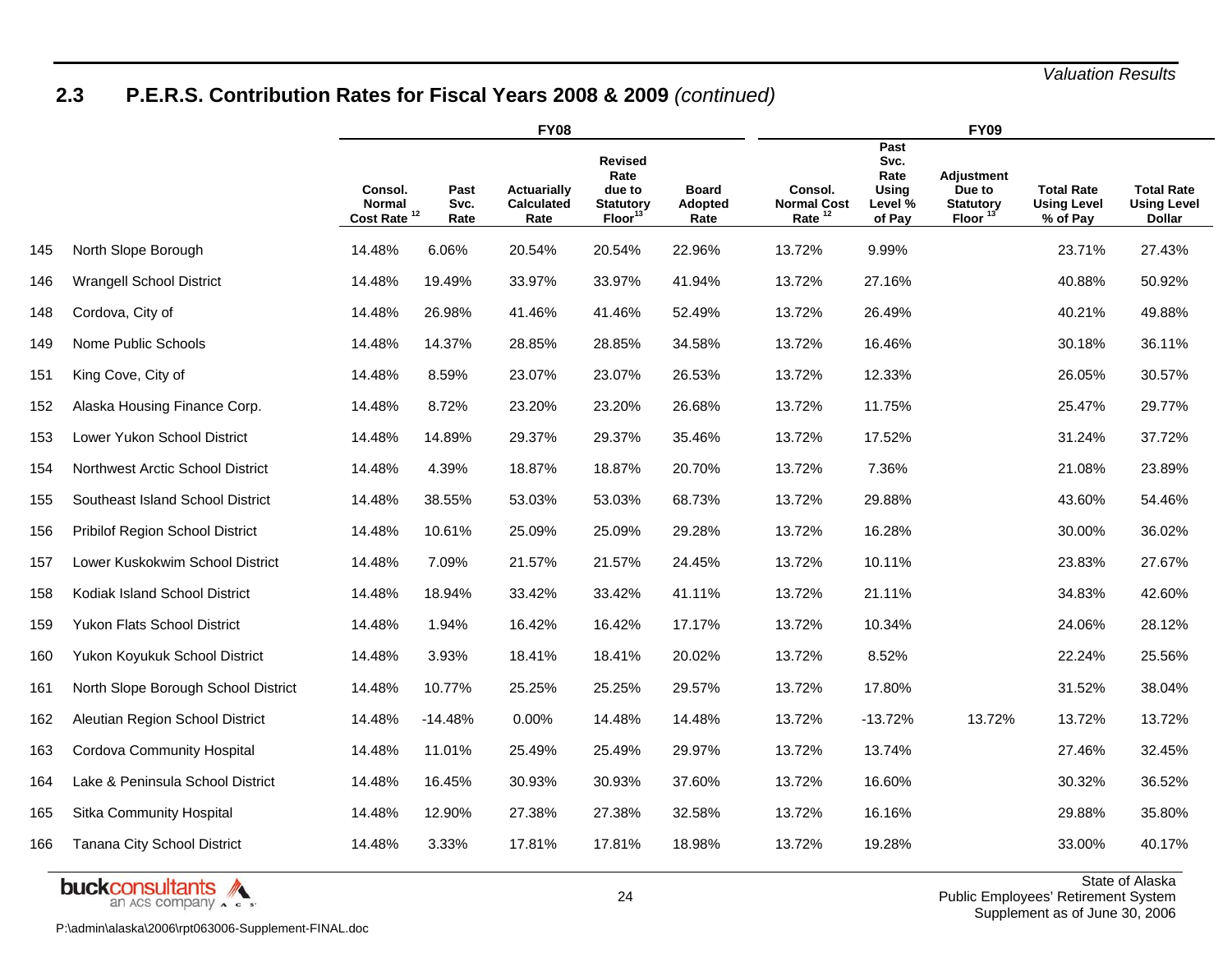# **2.3 P.E.R.S. Contribution Rates for Fiscal Years 2008 & 2009** *(continued)*

|     |                                                         |                                              | <b>FY08</b>          |                                          |                                                                      | <b>FY09</b>                     |                                                     |                                                    |                                                          |                                                     |                                                          |  |
|-----|---------------------------------------------------------|----------------------------------------------|----------------------|------------------------------------------|----------------------------------------------------------------------|---------------------------------|-----------------------------------------------------|----------------------------------------------------|----------------------------------------------------------|-----------------------------------------------------|----------------------------------------------------------|--|
|     |                                                         | Consol.<br>Normal<br>Cost Rate <sup>12</sup> | Past<br>Svc.<br>Rate | Actuarially<br><b>Calculated</b><br>Rate | <b>Revised</b><br>Rate<br>due to<br><b>Statutory</b><br>$Floor^{13}$ | <b>Board</b><br>Adopted<br>Rate | Consol.<br><b>Normal Cost</b><br>Rate <sup>12</sup> | Past<br>Svc.<br>Rate<br>Using<br>Level %<br>of Pay | <b>Adjustment</b><br>Due to<br><b>Statutory</b><br>Floor | <b>Total Rate</b><br><b>Using Level</b><br>% of Pay | <b>Total Rate</b><br><b>Using Level</b><br><b>Dollar</b> |  |
| 167 | Southeast Regional Resource Center                      | 14.48%                                       | 14.13%               | 28.61%                                   | 28.61%                                                               | 34.41%                          | 13.72%                                              | 16.14%                                             |                                                          | 29.86%                                              | 35.73%                                                   |  |
| 168 | <b>Hydaburg City School District</b>                    | 14.48%                                       | 8.49%                | 22.97%                                   | 22.97%                                                               | 25.87%                          | 13.72%                                              | 9.06%                                              |                                                          | 22.78%                                              | 25.80%                                                   |  |
| 169 | Tanana, City of<br>North Pacific Fisheries Management   | 14.48%                                       | $-14.48%$            | 0.00%                                    | 14.48%                                                               | 14.48%                          | 13.72%                                              | $-9.33%$                                           | 9.33%                                                    | 13.72%                                              | 13.72%                                                   |  |
| 170 | Council                                                 | 14.48%                                       | 11.09%               | 25.57%                                   | 25.57%                                                               | 30.04%                          | 13.72%                                              | 14.56%                                             |                                                          | 28.28%                                              | 33.62%                                                   |  |
| 171 | Barrow, City of                                         | 14.48%                                       | 2.38%                | 16.86%                                   | 16.86%                                                               | 17.70%                          | 13.72%                                              | 6.72%                                              |                                                          | 20.44%                                              | 22.96%                                                   |  |
| 172 | Saint Paul, City of                                     | 14.48%                                       | 9.89%                | 24.37%                                   | 24.37%                                                               | 28.44%                          | 13.72%                                              | 18.21%                                             |                                                          | 31.93%                                              | 38.87%                                                   |  |
| 173 | Anchorage, Municipality of                              | 14.48%                                       | 17.68%               | 32.16%                                   | 32.16%                                                               | 39.33%                          | 13.72%                                              | 20.84%                                             |                                                          | 34.56%                                              | 42.18%                                                   |  |
| 174 | Kodiak Island Borough                                   | 14.48%                                       | 24.66%               | 39.14%                                   | 39.14%                                                               | 49.23%                          | 13.72%                                              | 28.60%                                             |                                                          | 42.32%                                              | 52.84%                                                   |  |
| 175 | Nome Joint Utilities                                    | 14.48%                                       | 5.72%                | 20.20%                                   | 20.20%                                                               | 22.82%                          | 13.72%                                              | 10.62%                                             |                                                          | 24.34%                                              | 28.64%                                                   |  |
| 176 | Sand Point, City of<br>Ketchikan Gateway Borough School | 14.48%                                       | 10.98%               | 25.46%                                   | 25.46%                                                               | 29.98%                          | 13.72%                                              | 14.71%                                             |                                                          | 28.43%                                              | 33.93%                                                   |  |
| 177 | <b>District</b>                                         | 14.48%                                       | 14.22%               | 28.70%                                   | 28.70%                                                               | 34.44%                          | 13.72%                                              | 18.45%                                             |                                                          | 32.17%                                              | 38.94%                                                   |  |
| 178 | Dillingham, City of                                     | 14.48%                                       | 10.04%               | 24.52%                                   | 24.52%                                                               | 28.49%                          | 13.72%                                              | 12.63%                                             |                                                          | 26.35%                                              | 30.90%                                                   |  |
| 179 | Unalaska, City of                                       | 14.48%                                       | 6.33%                | 20.81%                                   | 20.81%                                                               | 23.34%                          | 13.72%                                              | 8.77%                                              |                                                          | 22.49%                                              | 25.69%                                                   |  |
| 180 | Kenai Peninsula Borough                                 | 14.48%                                       | 16.36%               | 30.84%                                   | 30.84%                                                               | 37.39%                          | 13.72%                                              | 20.90%                                             |                                                          | 34.62%                                              | 42.17%                                                   |  |
| 181 | Ketchikan, City of                                      | 14.48%                                       | 27.20%               | 41.68%                                   | 41.68%                                                               | 52.61%                          | 13.72%                                              | 30.85%                                             |                                                          | 44.57%                                              | 55.64%                                                   |  |
| 182 | Seward, City of                                         | 14.48%                                       | 11.93%               | 26.41%                                   | 26.41%                                                               | 31.14%                          | 13.72%                                              | 15.94%                                             |                                                          | 29.66%                                              | 35.48%                                                   |  |
| 183 | Fort Yukon, City of                                     | 14.48%                                       | $-4.90%$             | 9.58%                                    | 14.48%                                                               | 14.48%                          | 13.72%                                              | 1.22%                                              |                                                          | 14.94%                                              | 15.62%                                                   |  |
| 184 | <b>Bristol Bay Borough School District</b>              | 14.48%                                       | 20.27%               | 34.75%                                   | 34.75%                                                               | 42.77%                          | 13.72%                                              | 23.01%                                             |                                                          | 36.73%                                              | 44.99%                                                   |  |
| 185 | Cordova Public School District                          | 14.48%                                       | 30.26%               | 44.74%                                   | 44.74%                                                               | 56.88%                          | 13.72%                                              | 39.48%                                             |                                                          | 53.20%                                              | 67.59%                                                   |  |
| 186 | Craig, City of                                          | 14.48%                                       | 13.70%               | 28.18%                                   | 28.18%                                                               | 33.56%                          | 13.72%                                              | 16.26%                                             |                                                          | 29.98%                                              | 35.84%                                                   |  |



State of Alaska Public Employees' Retirement System Supplement as of June 30, 2006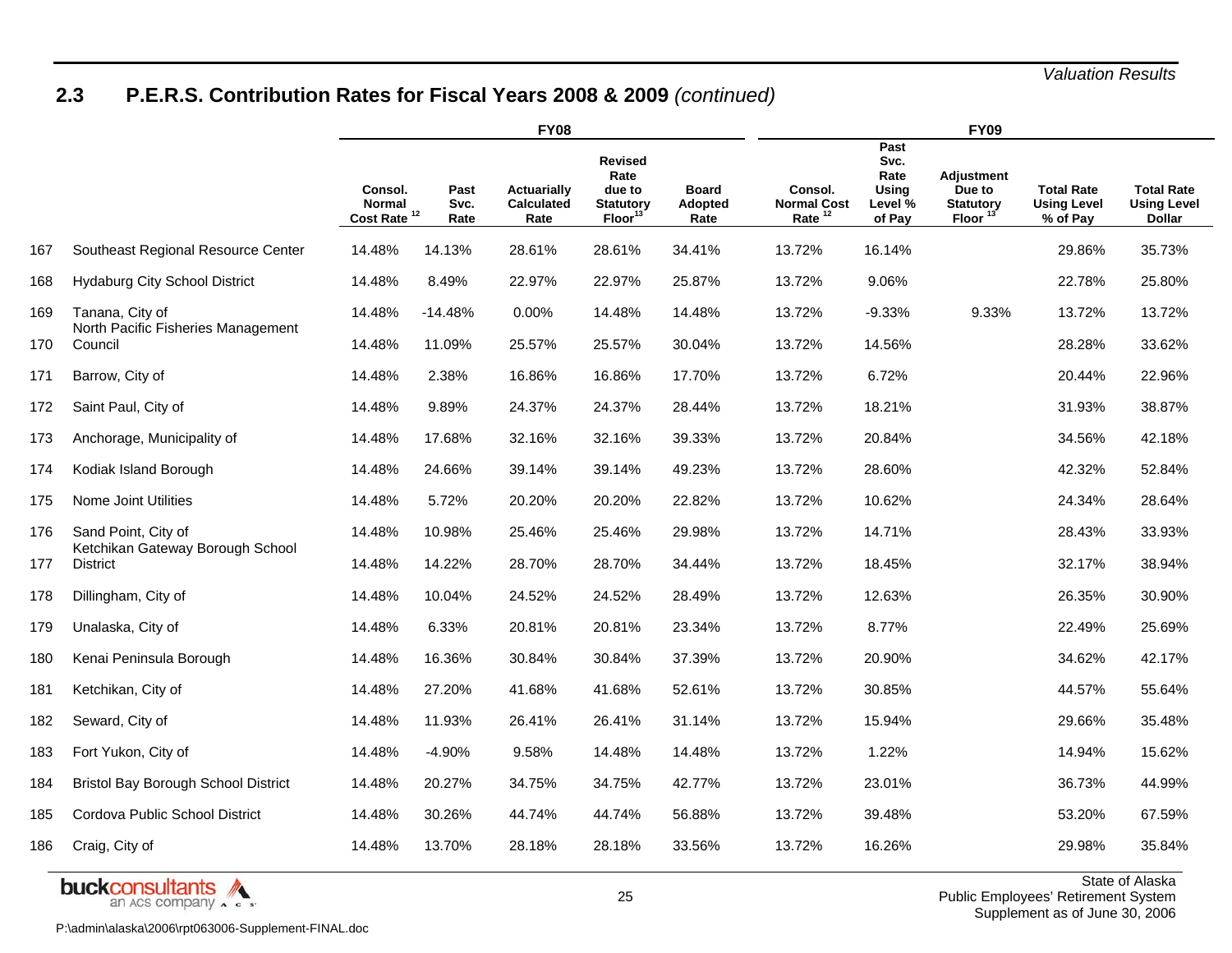# **2.3 P.E.R.S. Contribution Rates for Fiscal Years 2008 & 2009** *(continued)*

|     |                                         |                                     |                      | <b>FY08</b>                                     |                                                                     |                                 | <b>FY09</b>                                         |                                                           |                                                          |                                                     |                                                          |  |  |
|-----|-----------------------------------------|-------------------------------------|----------------------|-------------------------------------------------|---------------------------------------------------------------------|---------------------------------|-----------------------------------------------------|-----------------------------------------------------------|----------------------------------------------------------|-----------------------------------------------------|----------------------------------------------------------|--|--|
|     |                                         | Consol.<br>Normal<br>Cost Rate $12$ | Past<br>Svc.<br>Rate | <b>Actuarially</b><br><b>Calculated</b><br>Rate | Revised<br>Rate<br>due to<br><b>Statutory</b><br>Floor <sup>1</sup> | <b>Board</b><br>Adopted<br>Rate | Consol.<br><b>Normal Cost</b><br>Rate <sup>12</sup> | Past<br>Svc.<br>Rate<br><b>Using</b><br>Level %<br>of Pay | <b>Adjustment</b><br>Due to<br><b>Statutory</b><br>Floor | <b>Total Rate</b><br><b>Using Level</b><br>% of Pay | <b>Total Rate</b><br><b>Using Level</b><br><b>Dollar</b> |  |  |
| 187 | Petersburg General Hospital             | 14.48%                              | 5.11%                | 19.59%                                          | 19.59%                                                              | 21.73%                          | 13.72%                                              | 5.98%                                                     |                                                          | 19.70%                                              | 21.97%                                                   |  |  |
| 189 | Haines Borough                          | 14.48%                              | 21.04%               | 35.52%                                          | 35.52%                                                              | 43.85%                          | 13.72%                                              | 17.49%                                                    |                                                          | 31.21%                                              | 37.29%                                                   |  |  |
| 190 | Kenai Peninsula Borough School District | 14.48%                              | 22.00%               | 36.48%                                          | 36.48%                                                              | 45.44%                          | 13.72%                                              | 23.29%                                                    |                                                          | 37.01%                                              | 45.58%                                                   |  |  |
| 191 | North Pole, City of                     | 14.48%                              | 14.42%               | 28.90%                                          | 28.90%                                                              | 34.59%                          | 13.72%                                              | 18.72%                                                    |                                                          | 32.44%                                              | 39.24%                                                   |  |  |
| 192 | Galena, City of                         | 14.48%                              | 1.67%                | 16.15%                                          | 16.15%                                                              | 16.88%                          | 13.72%                                              | 4.49%                                                     |                                                          | 18.21%                                              | 19.99%                                                   |  |  |
| 193 | Nenana, City of                         | 14.48%                              | 19.63%               | 34.11%                                          | 34.11%                                                              | 41.79%                          | 13.72%                                              | 23.48%                                                    |                                                          | 37.20%                                              | 45.62%                                                   |  |  |
| 195 | <b>Yupiit School District</b>           | 14.48%                              | 2.65%                | 17.13%                                          | 17.13%                                                              | 18.26%                          | 13.72%                                              | 6.66%                                                     |                                                          | 20.38%                                              | 22.99%                                                   |  |  |
| 196 | Nenana City Public School District      | 14.48%                              | 5.09%                | 19.57%                                          | 19.57%                                                              | 21.62%                          | 13.72%                                              | 5.10%                                                     |                                                          | 18.82%                                              | 20.62%                                                   |  |  |
| 198 | Saxman, City of                         | 14.48%                              | 65.48%               | 79.96%                                          | 79.96%                                                              | 105.76%                         | 13.72%                                              | 66.47%                                                    |                                                          | 80.19%                                              | 104.08%                                                  |  |  |
| 199 | Hoonah, City of                         | 14.48%                              | 9.27%                | 23.75%                                          | 23.75%                                                              | 27.46%                          | 13.72%                                              | 12.17%                                                    |                                                          | 25.89%                                              | 30.22%                                                   |  |  |
| 200 | Pelican, City of                        | 14.48%                              | 14.37%               | 28.85%                                          | 28.85%                                                              | 34.82%                          | 13.72%                                              | 16.41%                                                    |                                                          | 30.13%                                              | 36.35%                                                   |  |  |
| 202 | Whittier, City of                       | 14.48%                              | 4.85%                | 19.33%                                          | 19.33%                                                              | 21.40%                          | 13.72%                                              | 9.58%                                                     |                                                          | 23.30%                                              | 27.01%                                                   |  |  |
| 203 | Anchorage, Municipal Parking Authority  | 14.48%                              | 10.52%               | 25.00%                                          | 25.00%                                                              | 29.27%                          | 13.72%                                              | 14.81%                                                    |                                                          | 28.53%                                              | 34.02%                                                   |  |  |
| 204 | Craig City School District              | 14.48%                              | 14.88%               | 29.36%                                          | 29.36%                                                              | 35.26%                          | 13.72%                                              | 13.30%                                                    |                                                          | 27.02%                                              | 31.86%                                                   |  |  |
| 205 | Dillingham City School District         | 14.48%                              | 9.11%                | 23.59%                                          | 23.59%                                                              | 27.30%                          | 13.72%                                              | 11.53%                                                    |                                                          | 25.25%                                              | 29.53%                                                   |  |  |
| 206 | Thorne Bay, City of                     | 14.48%                              | 6.36%                | 20.84%                                          | 20.84%                                                              | 23.11%                          | 13.72%                                              | 6.82%                                                     |                                                          | 20.54%                                              | 22.72%                                                   |  |  |
| 208 | Akutan, City of                         | 14.48%                              | $-13.35%$            | 1.13%                                           | 14.48%                                                              | 14.48%                          | 13.72%                                              | $-7.67%$                                                  | 7.67%                                                    | 13.72%                                              | 13.72%                                                   |  |  |
| 209 | Unalaska School District                | 14.48%                              | 8.85%                | 23.33%                                          | 23.33%                                                              | 26.87%                          | 13.72%                                              | 10.02%                                                    |                                                          | 23.74%                                              | 27.32%                                                   |  |  |
| 211 | Kashunamiut School District             | 14.48%                              | 8.81%                | 23.29%                                          | 23.29%                                                              | 26.87%                          | 13.72%                                              | 14.08%                                                    |                                                          | 27.80%                                              | 33.04%                                                   |  |  |
| 215 | Homer, City of                          | 14.48%                              | 15.34%               | 29.82%                                          | 29.82%                                                              | 35.96%                          | 13.72%                                              | 17.96%                                                    |                                                          | 31.68%                                              | 38.22%                                                   |  |  |

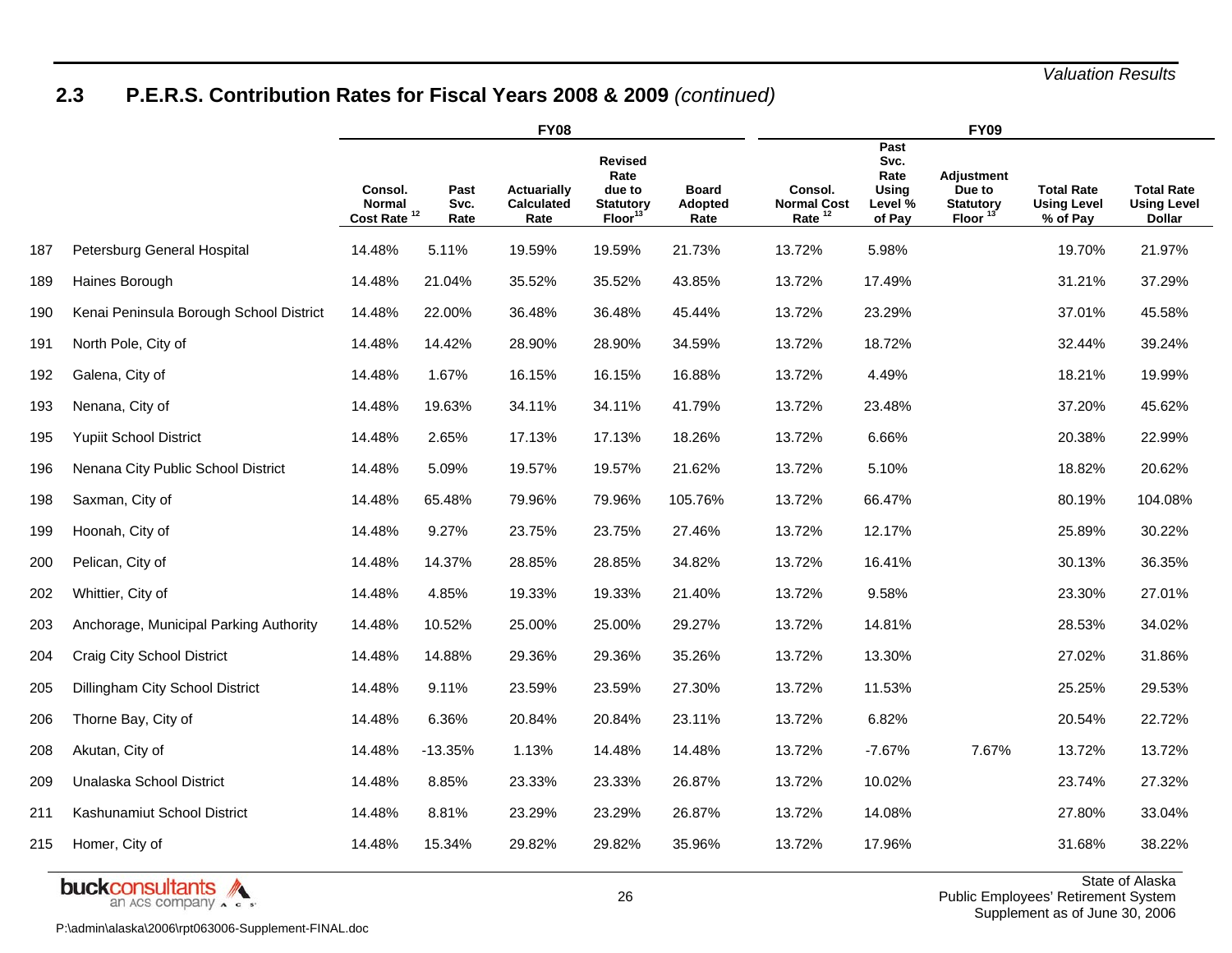# **2.3 P.E.R.S. Contribution Rates for Fiscal Years 2008 & 2009** *(continued)*

|     |                                                            | <b>FY08</b>                         |                      |                                                 |                                                                     |                                        |                                                     | <b>FY09</b>                                        |                                                          |                                                     |                                                          |  |  |  |
|-----|------------------------------------------------------------|-------------------------------------|----------------------|-------------------------------------------------|---------------------------------------------------------------------|----------------------------------------|-----------------------------------------------------|----------------------------------------------------|----------------------------------------------------------|-----------------------------------------------------|----------------------------------------------------------|--|--|--|
|     |                                                            | Consol.<br>Normal<br>Cost Rate $12$ | Past<br>Svc.<br>Rate | <b>Actuarially</b><br><b>Calculated</b><br>Rate | Revised<br>Rate<br>due to<br><b>Statutory</b><br>Floor <sup>1</sup> | <b>Board</b><br><b>Adopted</b><br>Rate | Consol.<br><b>Normal Cost</b><br>Rate <sup>12</sup> | Past<br>Svc.<br>Rate<br>Using<br>Level %<br>of Pay | <b>Adjustment</b><br>Due to<br><b>Statutory</b><br>Floor | <b>Total Rate</b><br><b>Using Level</b><br>% of Pay | <b>Total Rate</b><br><b>Using Level</b><br><b>Dollar</b> |  |  |  |
| 218 | <b>Special Education Service Agency</b>                    | 14.48%                              | 7.49%                | 21.97%                                          | 21.97%                                                              | 25.10%                                 | 13.72%                                              | 10.76%                                             |                                                          | 24.48%                                              | 28.59%                                                   |  |  |  |
| 219 | <b>Bartlett Memorial Hospital</b>                          | 14.48%                              | 5.27%                | 19.75%                                          | 19.75%                                                              | 21.87%                                 | 13.72%                                              | 8.19%                                              |                                                          | 21.91%                                              | 24.97%                                                   |  |  |  |
| 220 | Northwest Arctic Borough                                   | 14.48%                              | 2.65%                | 17.13%                                          | 17.13%                                                              | 18.24%                                 | 13.72%                                              | 1.94%                                              |                                                          | 15.66%                                              | 16.37%                                                   |  |  |  |
| 221 | Saint Mary's School District                               | 14.48%                              | 1.60%                | 16.08%                                          | 16.08%                                                              | 16.66%                                 | 13.72%                                              | 6.40%                                              |                                                          | 20.12%                                              | 22.57%                                                   |  |  |  |
| 222 | Selawik, City of                                           | 14.48%                              | $0.00\%$             | 14.48%                                          | 14.48%                                                              | 14.48%                                 | 13.72%                                              | 0.00%                                              |                                                          | 13.72%                                              | 13.72%                                                   |  |  |  |
| 223 | <b>Bristol Bay Housing Authority</b><br>Copper River Basin | 14.48%                              | 2.30%                | 16.78%                                          | 16.78%                                                              | 17.66%                                 | 13.72%                                              | 4.51%                                              |                                                          | 18.23%                                              | 19.89%                                                   |  |  |  |
| 224 | <b>Regional Housing Authority</b>                          | 14.48%                              | 2.09%                | 16.57%                                          | 16.57%                                                              | 17.45%                                 | 13.72%                                              | $-1.60%$                                           | 1.60%                                                    | 13.72%                                              | 13.72%                                                   |  |  |  |
| 225 | <b>Skagway City School District</b>                        | 14.48%                              | 1.66%                | 16.14%                                          | 16.14%                                                              | 16.44%                                 | 13.72%                                              | 3.65%                                              |                                                          | 17.37%                                              | 18.41%                                                   |  |  |  |
| 227 | Klawock, City of                                           | 14.48%                              | 0.49%                | 14.97%                                          | 14.97%                                                              | 15.13%                                 | 13.72%                                              | 1.49%                                              |                                                          | 15.21%                                              | 15.75%                                                   |  |  |  |
| 228 | Petersburg Public School District                          | 14.48%                              | 15.22%               | 29.70%                                          | 29.70%                                                              | 35.92%                                 | 13.72%                                              | 19.52%                                             |                                                          | 33.24%                                              | 40.61%                                                   |  |  |  |
| 230 | Aleutians East Borough                                     | 14.48%                              | 4.15%                | 18.63%                                          | 18.63%                                                              | 20.31%                                 | 13.72%                                              | 6.52%                                              |                                                          | 20.24%                                              | 22.68%                                                   |  |  |  |
| 232 | <b>Bering Straits CRSA</b>                                 | 14.48%                              | $-14.48%$            | 0.00%                                           | 14.48%                                                              | 14.48%                                 | 13.72%                                              | 0.00%                                              |                                                          | 13.72%                                              | 13.72%                                                   |  |  |  |
| 235 | Huslia, City of                                            | 14.48%                              | 18.52%               | 33.00%                                          | 33.00%                                                              | 40.43%                                 | 13.72%                                              | 13.26%                                             |                                                          | 26.98%                                              | 31.53%                                                   |  |  |  |
| 237 | Kaltag, City of                                            | 14.48%                              | 42.68%               | 57.16%                                          | 57.16%                                                              | 74.74%                                 | 13.72%                                              | 57.88%                                             |                                                          | 71.60%                                              | 93.30%                                                   |  |  |  |
| 240 | Haines Borough School District                             | 14.48%                              | 14.71%               | 29.19%                                          | 29.19%                                                              | 35.16%                                 | 13.72%                                              | 18.03%                                             |                                                          | 31.75%                                              | 38.32%                                                   |  |  |  |
| 241 | Noorvik, City of                                           | 14.48%                              | 1.03%                | 15.51%                                          | 15.51%                                                              | 15.92%                                 | 13.72%                                              | 16.42%                                             |                                                          | 30.14%                                              | 36.52%                                                   |  |  |  |
| 242 | Elim, City of                                              | 14.48%                              | 85.09%               | 99.57%                                          | 99.57%                                                              | 134.60%                                | 13.72%                                              | 50.22%                                             |                                                          | 63.94%                                              | 80.92%                                                   |  |  |  |
| 243 | Atka, City of                                              | 14.48%                              | 13.79%               | 28.27%                                          | 28.27%                                                              | 34.02%                                 | 13.72%                                              | 18.79%                                             |                                                          | 32.51%                                              | 39.57%                                                   |  |  |  |
| 244 | Aleutians East Borough School District                     | 14.48%                              | 11.15%               | 25.63%                                          | 25.63%                                                              | 29.88%                                 | 13.72%                                              | 12.85%                                             |                                                          | 26.57%                                              | 31.18%                                                   |  |  |  |
| 245 | <b>Aleutians West CRSA</b>                                 | 14.48%                              | 17.14%               | 31.62%                                          | 31.62%                                                              | 38.35%                                 | 13.72%                                              | 23.50%                                             |                                                          | 37.22%                                              | 45.60%                                                   |  |  |  |



State of Alaska Public Employees' Retirement System Supplement as of June 30, 2006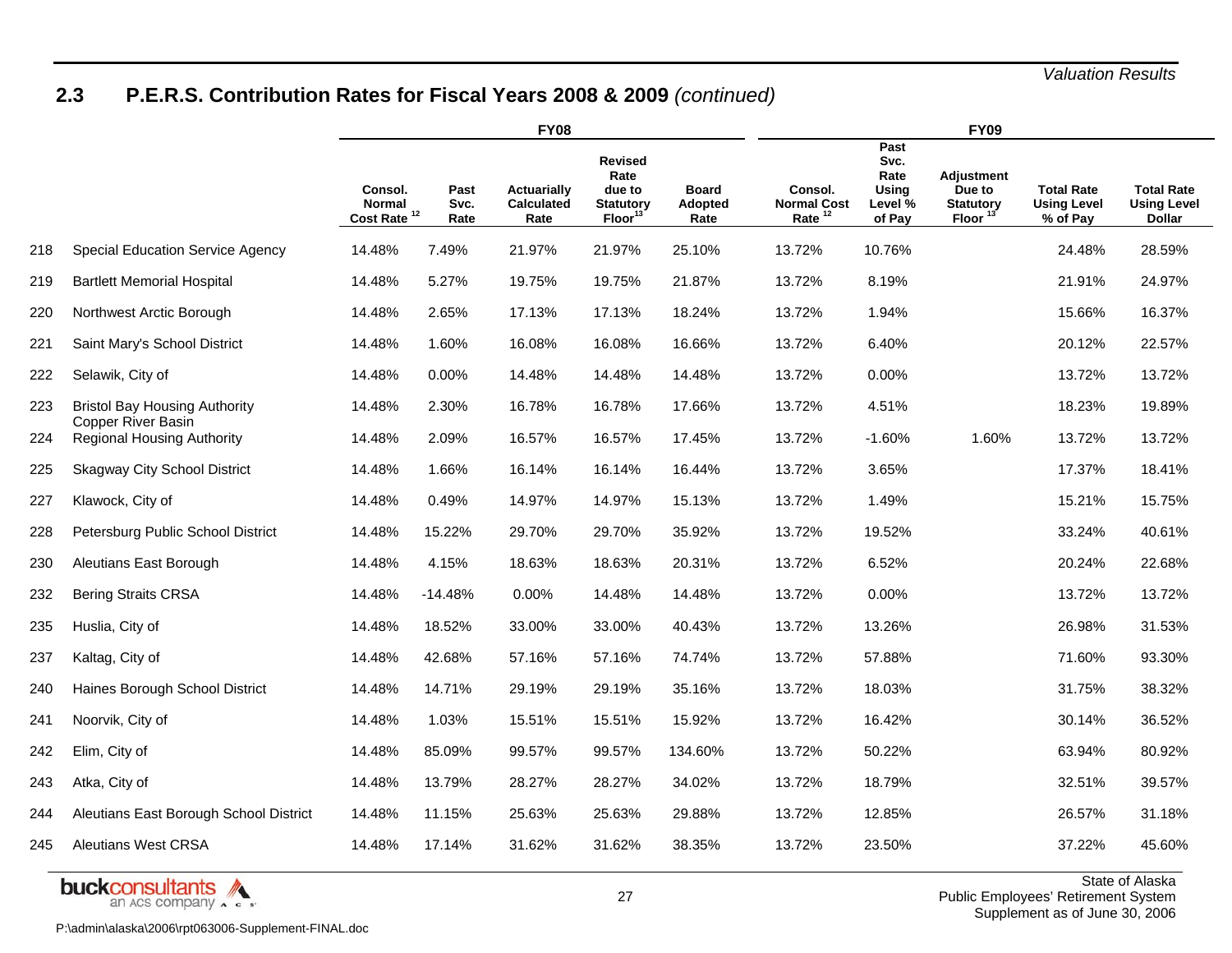# **2.3 P.E.R.S. Contribution Rates for Fiscal Years 2008 & 2009** *(continued)*

|     |                                           | <b>FY08</b>                                  |                      |                                                 |                                                                     |                                 |                                                     | <b>FY09</b>                                               |                                                          |                                                     |                                                          |  |  |  |
|-----|-------------------------------------------|----------------------------------------------|----------------------|-------------------------------------------------|---------------------------------------------------------------------|---------------------------------|-----------------------------------------------------|-----------------------------------------------------------|----------------------------------------------------------|-----------------------------------------------------|----------------------------------------------------------|--|--|--|
|     |                                           | Consol.<br>Normal<br>Cost Rate <sup>12</sup> | Past<br>Svc.<br>Rate | <b>Actuarially</b><br><b>Calculated</b><br>Rate | Revised<br>Rate<br>due to<br><b>Statutory</b><br>Floor <sup>1</sup> | <b>Board</b><br>Adopted<br>Rate | Consol.<br><b>Normal Cost</b><br>Rate <sup>12</sup> | Past<br>Svc.<br>Rate<br><b>Using</b><br>Level %<br>of Pay | <b>Adjustment</b><br>Due to<br><b>Statutory</b><br>Floor | <b>Total Rate</b><br><b>Using Level</b><br>% of Pay | <b>Total Rate</b><br><b>Using Level</b><br><b>Dollar</b> |  |  |  |
| 246 | Delta/Greely School District              | 14.48%                                       | 14.69%               | 29.17%                                          | 29.17%                                                              | 35.15%                          | 13.72%                                              | 14.32%                                                    |                                                          | 28.04%                                              | 33.32%                                                   |  |  |  |
| 247 | Lake & Peninsula Borough                  | 14.48%                                       | 19.63%               | 34.11%                                          | 34.11%                                                              | 41.95%                          | 13.72%                                              | 25.90%                                                    |                                                          | 39.62%                                              | 49.08%                                                   |  |  |  |
| 248 | Yakutat, City of                          | 14.48%                                       | 7.62%                | 22.10%                                          | 22.10%                                                              | 25.22%                          | 13.72%                                              | 16.38%                                                    |                                                          | 30.10%                                              | 36.36%                                                   |  |  |  |
| 249 | Unalakleet, City of                       | 14.48%                                       | 10.92%               | 25.40%                                          | 25.40%                                                              | 29.89%                          | 13.72%                                              | 22.93%                                                    |                                                          | 36.65%                                              | 44.82%                                                   |  |  |  |
| 251 | Klawock City School District              | 14.48%                                       | 14.74%               | 29.22%                                          | 29.22%                                                              | 35.15%                          | 13.72%                                              | 18.21%                                                    |                                                          | 31.93%                                              | 38.55%                                                   |  |  |  |
| 254 | Mekoryuk, City of                         | 14.48%                                       | 4.22%                | 18.70%                                          | 18.70%                                                              | 20.53%                          | 13.72%                                              | 4.14%                                                     |                                                          | 17.86%                                              | 19.46%                                                   |  |  |  |
| 255 | Alaska Gateway School District            | 14.48%                                       | 6.93%                | 21.41%                                          | 21.41%                                                              | 24.18%                          | 13.72%                                              | 9.46%                                                     |                                                          | 23.18%                                              | 26.70%                                                   |  |  |  |
| 256 | St. George, City of                       | 14.48%                                       | 0.00%                | 14.48%                                          | 14.48%                                                              | 14.48%                          | 13.72%                                              | 0.00%                                                     |                                                          | 13.72%                                              | 13.72%                                                   |  |  |  |
| 257 | Pelican School District                   | 14.48%                                       | $-3.39%$             | 11.09%                                          | 14.48%                                                              | 14.48%                          | 13.72%                                              | 5.46%                                                     |                                                          | 19.18%                                              | 21.28%                                                   |  |  |  |
| 258 | Denali Borough                            | 14.48%                                       | 27.16%               | 41.64%                                          | 41.64%                                                              | 51.83%                          | 13.72%                                              | 41.10%                                                    |                                                          | 54.82%                                              | 68.86%                                                   |  |  |  |
| 259 | Allakaket, City of                        | 14.48%                                       | 0.00%                | 14.48%                                          | 14.48%                                                              | 14.48%                          | 13.72%                                              | 8.66%                                                     |                                                          | 22.38%                                              | 34.91%                                                   |  |  |  |
| 260 | Kachemak, City of                         | 14.48%                                       | 53.77%               | 68.25%                                          | 68.25%                                                              | 90.23%                          | 13.72%                                              | 29.25%                                                    |                                                          | 42.97%                                              | 53.71%                                                   |  |  |  |
| 262 | Cook Inlet Housing Authority              | 14.48%                                       | 1.81%                | 16.29%                                          | 16.29%                                                              | 17.00%                          | 13.72%                                              | 3.39%                                                     |                                                          | 17.11%                                              | 18.38%                                                   |  |  |  |
| 263 | Interior Regional Housing Authority       | 14.48%                                       | 1.64%                | 16.12%                                          | 16.12%                                                              | 16.73%                          | 13.72%                                              | 3.19%                                                     |                                                          | 16.91%                                              | 18.06%                                                   |  |  |  |
| 264 | <b>Yakutat City School District</b>       | 14.48%                                       | 3.27%                | 17.75%                                          | 17.75%                                                              | 18.96%                          | 13.72%                                              | 6.79%                                                     |                                                          | 20.51%                                              | 23.07%                                                   |  |  |  |
| 265 | Kake City School District                 | 14.48%                                       | 12.04%               | 26.52%                                          | 26.52%                                                              | 31.20%                          | 13.72%                                              | 13.89%                                                    |                                                          | 27.61%                                              | 32.57%                                                   |  |  |  |
| 266 | Quinhagak, City of                        | 14.48%                                       | $-10.99%$            | 3.49%                                           | 14.48%                                                              | 14.48%                          | 13.72%                                              | $-3.53%$                                                  | 3.53%                                                    | 13.72%                                              | 13.72%                                                   |  |  |  |
| 267 | <b>Aleutian Housing Authority</b>         | 14.48%                                       | 3.18%                | 17.66%                                          | 17.66%                                                              | 18.92%                          | 13.72%                                              | 4.75%                                                     |                                                          | 18.47%                                              | 20.23%                                                   |  |  |  |
| 270 | Bering Straits Regional Housing Authority | 14.48%                                       | 2.27%                | 16.75%                                          | 16.75%                                                              | 17.62%                          | 13.72%                                              | 5.46%                                                     |                                                          | 19.18%                                              | 21.22%                                                   |  |  |  |
| 271 | Egegik, City of                           | 14.48%                                       | 11.98%               | 26.46%                                          | 26.46%                                                              | 31.40%                          | 13.72%                                              | 27.91%                                                    |                                                          | 41.63%                                              | 52.43%                                                   |  |  |  |

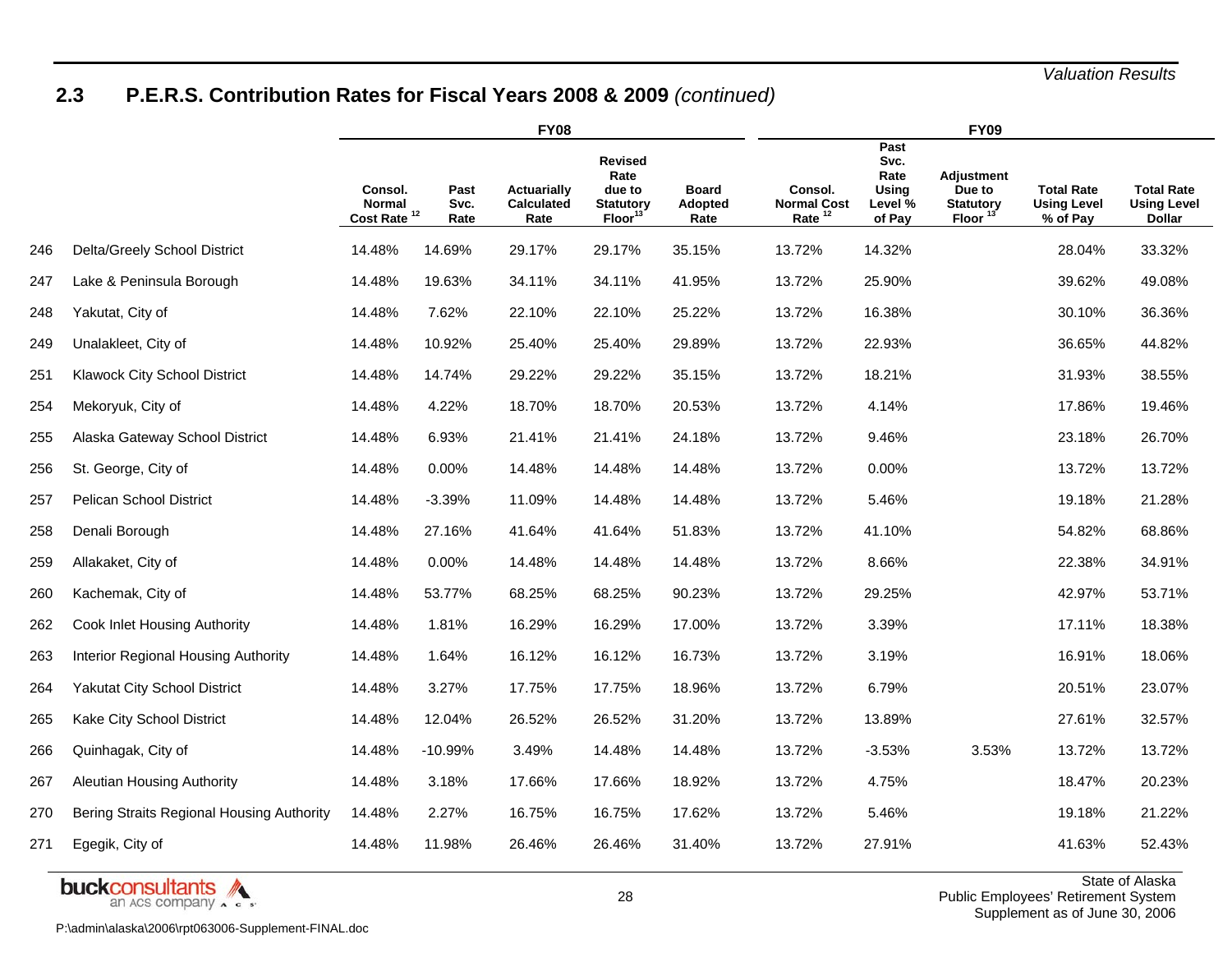# **2.3 P.E.R.S. Contribution Rates for Fiscal Years 2008 & 2009** *(continued)*

|     |                                                 |                                                     | <b>FY08</b>          |                                                 |                                                                            | <b>FY09</b>                     |                                       |                                                    |                                                                 |                                                     |                                                          |  |
|-----|-------------------------------------------------|-----------------------------------------------------|----------------------|-------------------------------------------------|----------------------------------------------------------------------------|---------------------------------|---------------------------------------|----------------------------------------------------|-----------------------------------------------------------------|-----------------------------------------------------|----------------------------------------------------------|--|
|     |                                                 | Consol.<br><b>Normal</b><br>Cost Rate <sup>12</sup> | Past<br>Svc.<br>Rate | <b>Actuarially</b><br><b>Calculated</b><br>Rate | <b>Revised</b><br>Rate<br>due to<br><b>Statutory</b><br>Floor <sup>1</sup> | <b>Board</b><br>Adopted<br>Rate | Consol.<br><b>Normal Cost</b><br>Rate | Past<br>Svc.<br>Rate<br>Using<br>Level %<br>of Pay | <b>Adjustment</b><br>Due to<br><b>Statutory</b><br><b>Floor</b> | <b>Total Rate</b><br><b>Using Level</b><br>% of Pay | <b>Total Rate</b><br><b>Using Level</b><br><b>Dollar</b> |  |
| 275 | Ilisagvik College                               | 14.48%                                              | 1.22%                | 15.70%                                          | 15.70%                                                                     | 16.19%                          | 13.72%                                | 1.90%                                              |                                                                 | 15.62%                                              | 16.32%                                                   |  |
| 276 | North Pacific Rim Housing Authority             | 14.48%                                              | 2.05%                | 16.53%                                          | 16.53%                                                                     | 17.37%                          | 13.72%                                | 5.83%                                              |                                                                 | 19.55%                                              | 21.83%                                                   |  |
| 278 | Saxman Seaport                                  | 14.48%                                              | 9.72%                | 24.20%                                          | 24.20%                                                                     | 28.13%                          | 13.72%                                | 16.96%                                             |                                                                 | 30.68%                                              | 37.11%                                                   |  |
| 279 | Tlingit-Haida Regional Housing Authority        | 14.48%                                              | 4.48%                | 18.96%                                          | 18.96%                                                                     | 20.69%                          | 13.72%                                | 5.72%                                              |                                                                 | 19.44%                                              | 21.46%                                                   |  |
| 280 | Toksook Bay, City of                            | 14.48%                                              | 6.11%                | 20.59%                                          | 20.59%                                                                     | 23.16%                          | 13.72%                                | 10.27%                                             |                                                                 | 23.99%                                              | 38.85%                                                   |  |
| 281 | Baranof Island Housing Authority                | 14.48%                                              | 0.43%                | 14.91%                                          | 14.91%                                                                     | 15.12%                          | 13.72%                                | 3.18%                                              |                                                                 | 16.90%                                              | 18.19%                                                   |  |
| 282 | Delta Junction, City of                         | 14.48%                                              | 1.97%                | 16.45%                                          | 16.45%                                                                     | 17.27%                          | 13.72%                                | 4.96%                                              |                                                                 | 18.68%                                              | 20.63%                                                   |  |
| 283 | Anderson, City of                               | 14.48%                                              | $-14.48%$            | 0.00%                                           | 14.48%                                                                     | 14.48%                          | 13.72%                                | $-13.72%$                                          | 13.72%                                                          | 13.72%                                              | 13.72%                                                   |  |
| 284 | Inter-Island Ferry Authority                    | 14.48%                                              | 1.05%                | 15.53%                                          | 15.53%                                                                     | 16.00%                          | 13.72%                                | 2.48%                                              |                                                                 | 16.20%                                              | 17.19%                                                   |  |
| 285 | Hooper Bay, City of                             | 14.48%                                              | $-0.92%$             | 13.56%                                          | 14.48%                                                                     | 14.48%                          | 13.72%                                | 0.00%                                              |                                                                 | 13.72%                                              | 13.72%                                                   |  |
| 286 | Seldovia, City of                               | 14.48%                                              | 5.10%                | 19.58%                                          | 19.58%                                                                     | 21.58%                          | 13.72%                                | 8.61%                                              |                                                                 | 22.33%                                              | 25.60%                                                   |  |
| 287 | Koyuk, City of                                  | 14.48%                                              | 0.04%                | 14.52%                                          | 14.52%                                                                     | 14.48%                          | 13.72%                                | 6.92%                                              |                                                                 | 20.64%                                              | 23.37%                                                   |  |
| 288 | Northwest Inupiat Housing Authority             | 14.48%                                              | 2.26%                | 16.74%                                          | 16.74%                                                                     | 17.65%                          | 13.72%                                | 4.51%                                              |                                                                 | 18.23%                                              | 19.92%                                                   |  |
| 290 | Upper Kalskag, City of                          | 14.48%                                              | $0.00\%$             | 14.48%                                          | 14.48%                                                                     | 14.48%                          | 13.72%                                | 3.93%                                              |                                                                 | 17.65%                                              | 24.25%                                                   |  |
| 291 | Shaktoolik, City of                             | 14.48%                                              | 0.16%                | 14.64%                                          | 14.64%                                                                     | 14.71%                          | 13.72%                                | 0.00%                                              |                                                                 | 13.72%                                              | 13.72%                                                   |  |
| 293 | Tagiugmiullu Nunamiullu Housing<br>Authority    | 14.48%                                              | 0.29%                | 14.77%                                          | 14.77%                                                                     | 14.90%                          | 13.72%                                | 0.92%                                              |                                                                 | 14.64%                                              | 15.00%                                                   |  |
| 294 | City of Mountain Village                        | 14.48%                                              | $-0.10%$             | 14.38%                                          | 14.48%                                                                     | 14.48%                          | 13.72%                                | 1.39%                                              |                                                                 | 15.11%                                              | 15.67%                                                   |  |
|     | <b>State &amp; Political Subdivision Totals</b> | 14.48%                                              | 18.03%               | 32.51%                                          | 32.51%                                                                     | 39.76%                          | 13.72%                                | 21.50%                                             | N/A                                                             | 35.22%                                              | 43.04%                                                   |  |

**12**

'<sup>4</sup> The rate calculated to fully fund benefits expected to be earned by active members during the fiscal year following the valuation date.<br><sup>13</sup> AS 39.35.270(b) states, "The employer contribution rate may not be less than *calculated benefits expected to be earned by active members during a fiscal year."* 

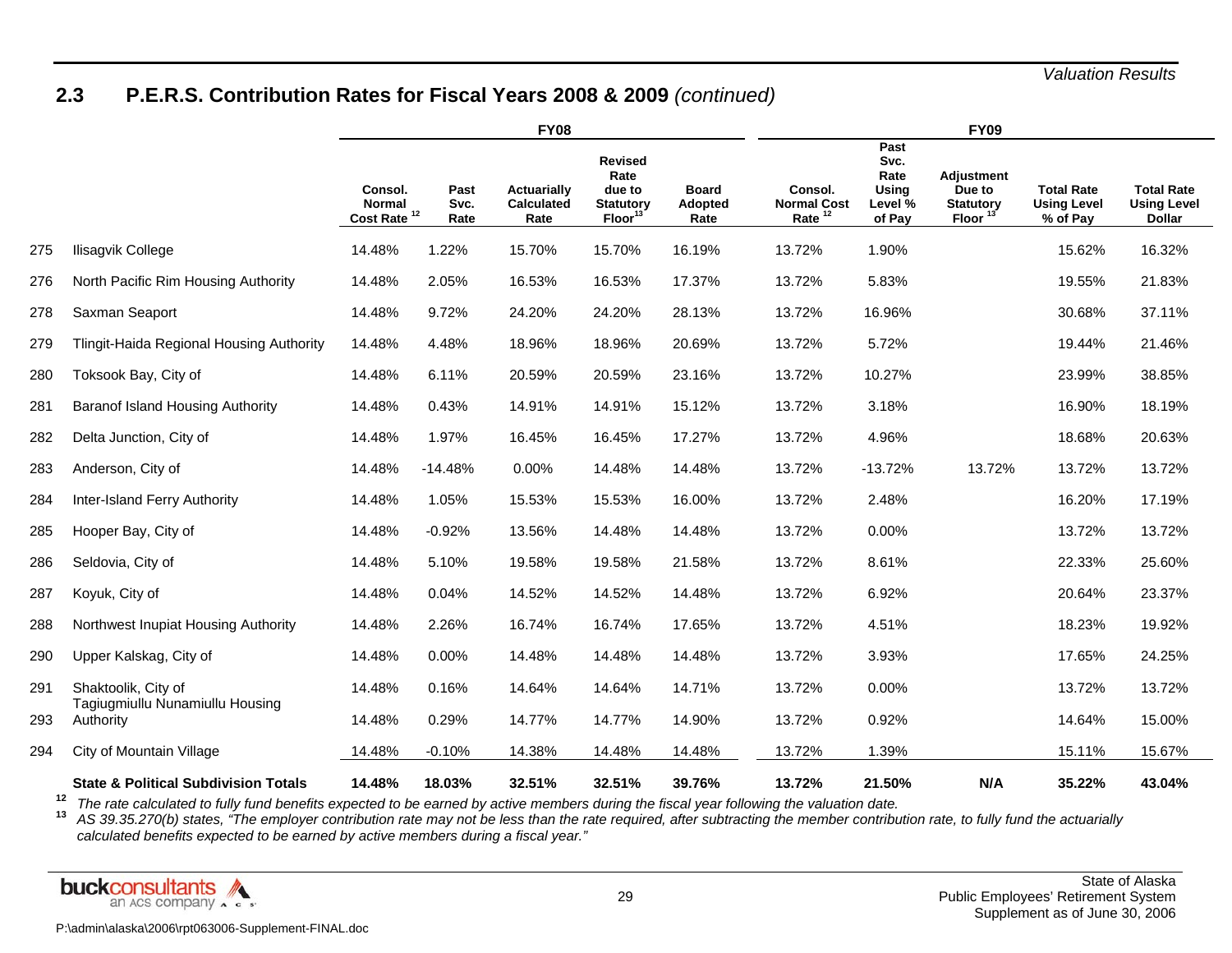# **2.4 Adjustment to Retiree Reserve as of June 30, 2006**

|     |                                              | <b>Retiree Reserve</b><br>June 30, 2005 | Net Change in<br><b>Reserve by</b><br>June 30, 2006 | Amount to be<br><b>Transferred</b> | <b>Retiree Reserve</b><br>June 30, 2006 |
|-----|----------------------------------------------|-----------------------------------------|-----------------------------------------------------|------------------------------------|-----------------------------------------|
| 101 | Alaska, State of                             | \$<br>4,135,086,479                     | \$<br>103,047,024 \$                                | 29,501,747 \$                      | 4,267,635,250                           |
| 102 | Southwest Region School District             | 4,822,801                               | 576,993                                             | 37,588                             | 5,437,382                               |
| 103 | Annette Island School District               | 3,110,980                               | 9,626                                               | 21,723                             | 3,142,328                               |
| 104 | <b>Bering Strait School District</b>         | 14,954,539                              | 175,139                                             | 105,318                            | 15,234,996                              |
| 105 | <b>Chatham School District</b>               | 3,542,050                               | $-454,785$                                          | 21,491                             | 3,108,755                               |
| 106 | Alaska Municipal League                      | 1,327,914                               | $-88,761$                                           | 8,626                              | 1,247,778                               |
| 107 | Valdez, City of                              | 28,809,420                              | 931,087                                             | 207,024                            | 29,947,532                              |
| 108 | Juneau Borough School District               | 31,769,009                              | 1,289,315                                           | 230,120                            | 33,288,444                              |
| 109 | Matanuska-Susitna Borough                    | 32,778,944                              | 227,913                                             | 229,762                            | 33,236,619                              |
| 110 | Matanuska-Susitna Borough School District    | 69,823,017                              | 5,428,434                                           | 523,827                            | 75,775,278                              |
| 111 | Anchorage School District                    | 347,564,811                             | $-6,575,386$                                        | 2,373,635                          | 343,363,060                             |
| 112 | <b>Copper River School District</b>          | 4,633,945                               | 635,885                                             | 36,683                             | 5,306,513                               |
| 113 | University of Alaska <sup>14</sup>           | 405,491,011                             | 3,635,129                                           | 2,847,937                          | 411,974,076                             |
| 115 | Kenai, City of                               | 29,202,591                              | $-336,506$                                          | 200,937                            | 29,067,022                              |
| 116 | Fairbanks North Star Borough                 | 50,931,832                              | 587,870                                             | 358,630                            | 51,878,332                              |
| 117 | Fairbanks North Star Borough School District | 94,362,239                              | $-2,971,644$                                        | 636,172                            | 92,026,766                              |
| 118 | Denali Borough School District               | 4,293,723                               | $-427,414$                                          | 26,913                             | 3,893,222                               |

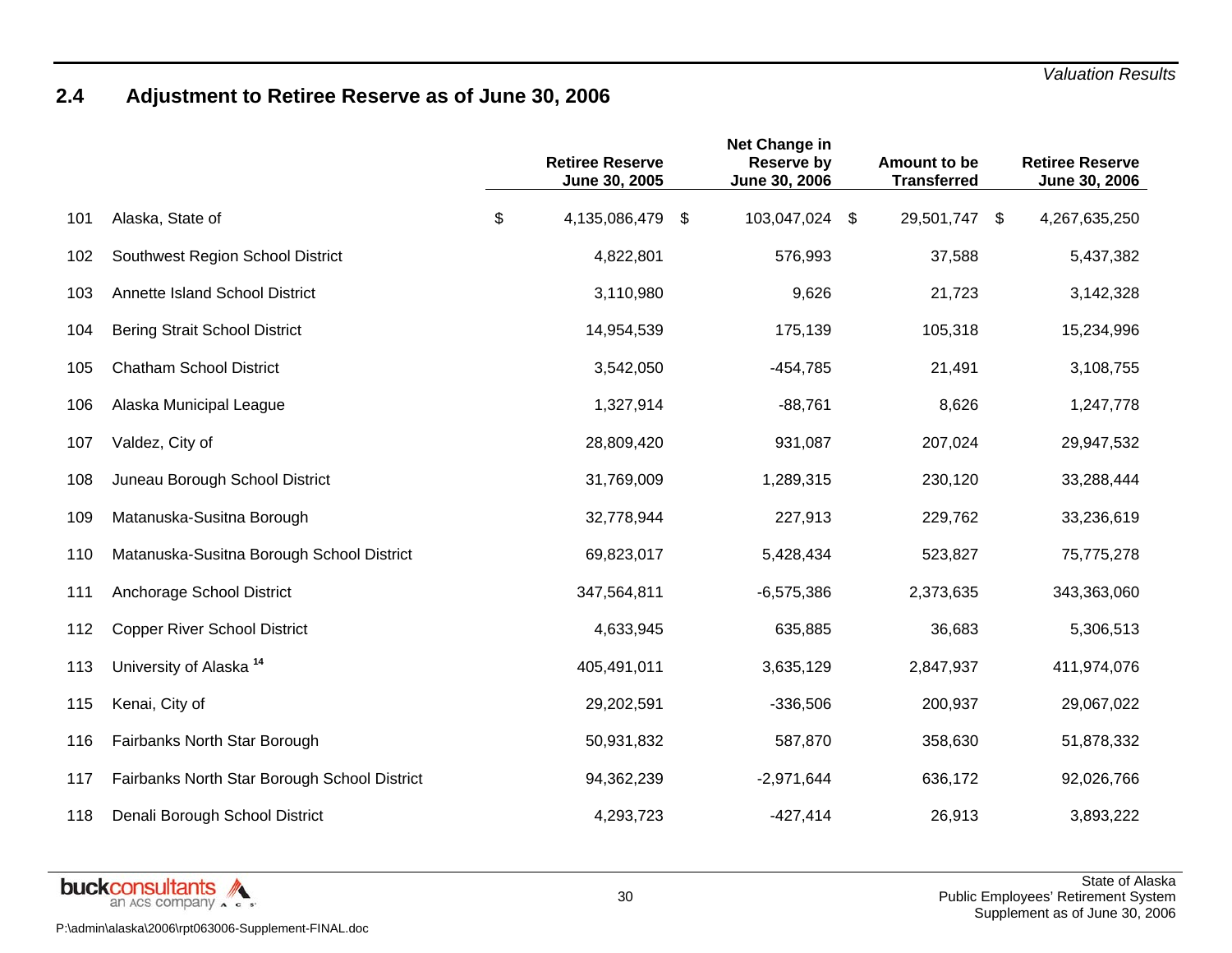# **2.4 Adjustment to Retiree Reserve as of June 30, 2006** *(continued)*

|     |                                        | Net Change in<br><b>Retiree Reserve</b><br><b>Reserve by</b><br>June 30, 2005<br>June 30, 2006 |    | Amount to be<br><b>Transferred</b> |               | <b>Retiree Reserve</b><br>June 30, 2006 |             |
|-----|----------------------------------------|------------------------------------------------------------------------------------------------|----|------------------------------------|---------------|-----------------------------------------|-------------|
| 120 | Sitka, City and Borough                | \$<br>35,081,442                                                                               | \$ | 319,352                            | \$<br>246,426 | \$                                      | 35,647,220  |
| 121 | <b>Chugach School District</b>         | 585,632                                                                                        |    | $-101,943$                         | 3,367         |                                         | 487,056     |
| 122 | Ketchikan Gateway Borough              | 15,612,484                                                                                     |    | 251,276                            | 110,428       |                                         | 15,974,188  |
| 123 | Soldotna, City of                      | 14,020,019                                                                                     |    | 186,024                            | 98,889        |                                         | 14,304,932  |
| 124 | <b>Iditarod Area School District</b>   | 8,179,299                                                                                      |    | $-259,319$                         | 55,131        |                                         | 7,975,112   |
| 125 | Kuspuk School District                 | 4,959,814                                                                                      |    | $-141,689$                         | 33,539        |                                         | 4,851,664   |
| 126 | Juneau, City & Borough of              | 142,863,018                                                                                    |    | 8,152,274                          | 1,051,221     |                                         | 152,066,512 |
| 128 | Kodiak, City of                        | 30,867,377                                                                                     |    | $-3,195,795$                       | 192,623       |                                         | 27,864,204  |
| 129 | Fairbanks, City of 15                  | 177,632,738                                                                                    |    | $-2,711,647$                       | 1,217,630     |                                         | 176,138,721 |
| 131 | Wasilla, City of                       | 5,180,213                                                                                      |    | $-376,129$                         | 33,441        |                                         | 4,837,526   |
| 132 | Skagway, City of                       | 3,345,495                                                                                      |    | $-223,281$                         | 21,734        |                                         | 3,143,947   |
| 133 | Sitka, Greater Borough School District | 9,159,867                                                                                      |    | $-108,012$                         | 63,010        |                                         | 9,114,865   |
| 134 | Palmer, City of                        | 12,571,204                                                                                     |    | $-2,748$                           | 87,489        |                                         | 12,655,945  |
| 135 | Wrangell, City of                      | 12,678,390                                                                                     |    | 114,535                            | 89,052        |                                         | 12,881,977  |
| 136 | Bethel, City of                        | 5,011,718                                                                                      |    | 987,386                            | 41,760        |                                         | 6,040,864   |
| 137 | <b>Valdez School District</b>          | 10,726,893                                                                                     |    | 991,148                            | 81,570        |                                         | 11,799,610  |
| 138 | <b>Hoonah School District</b>          | 2,209,155                                                                                      |    | 312,473                            | 17,553        |                                         | 2,539,181   |

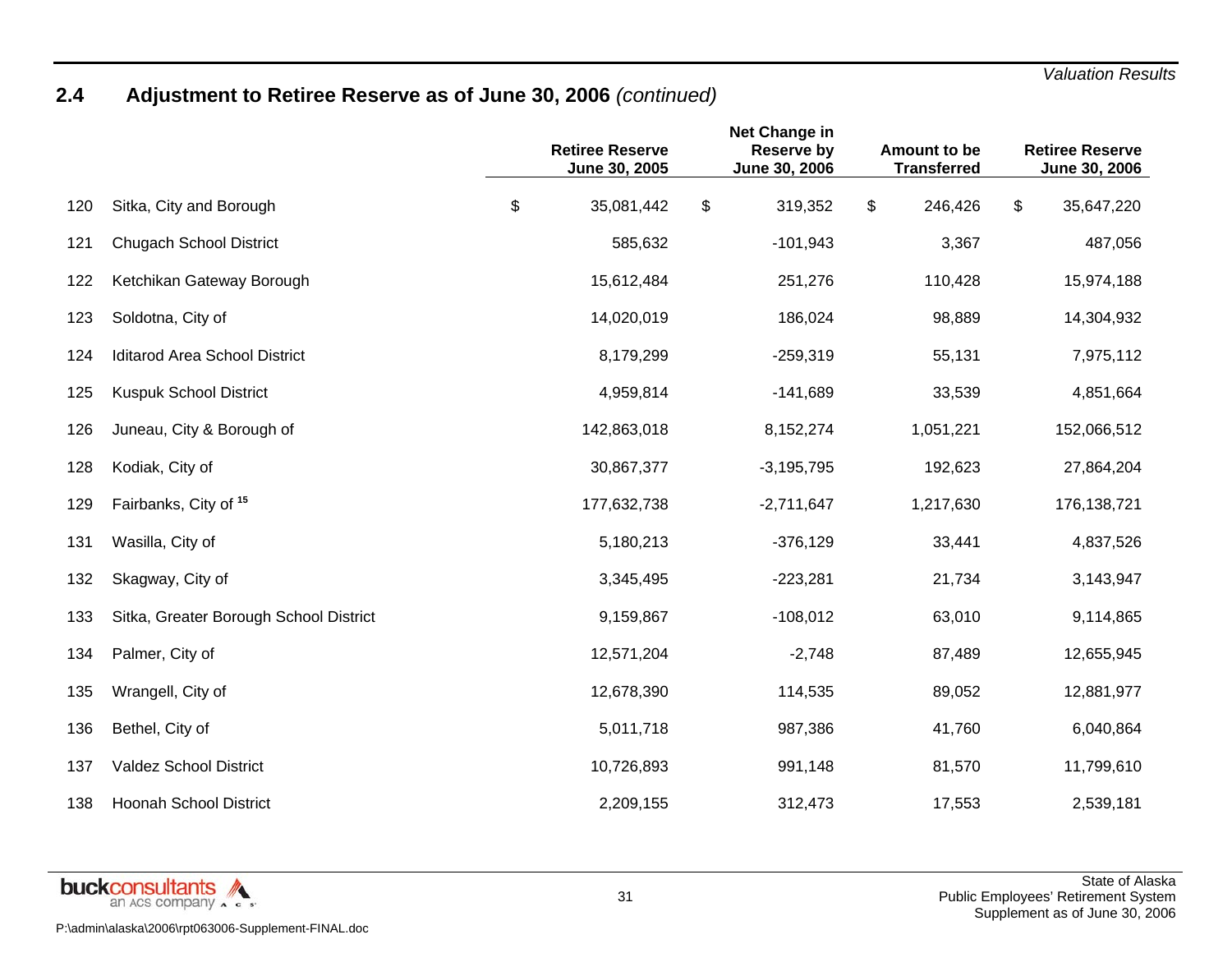# **2.4 Adjustment to Retiree Reserve as of June 30, 2006** *(continued)*

|     |                                           | <b>Retiree Reserve</b><br>June 30, 2005 | Net Change in<br><b>Reserve by</b><br>June 30, 2006 | Amount to be<br><b>Transferred</b> | <b>Retiree Reserve</b><br>June 30, 2006 |
|-----|-------------------------------------------|-----------------------------------------|-----------------------------------------------------|------------------------------------|-----------------------------------------|
| 139 | Nome, City of                             | \$<br>14,026,891                        | \$<br>$-998,387$                                    | \$<br>90,692                       | \$<br>13,119,196                        |
| 140 | Kotzebue, City of                         | 4,051,981                               | 386,979                                             | 30,900                             | 4,469,860                               |
| 141 | Galena City School District               | 2,364,742                               | $-113,731$                                          | 15,669                             | 2,266,681                               |
| 143 | Petersburg, City of                       | 20,270,449                              | $-766,811$                                          | 135,765                            | 19,639,402                              |
| 144 | <b>Bristol Bay Borough</b>                | 6,425,843                               | $-565,595$                                          | 40,793                             | 5,901,041                               |
| 145 | North Slope Borough                       | 118,016,538                             | 6,264,375                                           | 865,122                            | 125,146,035                             |
| 146 | <b>Wrangell School District</b>           | 2,905,412                               | $-142,172$                                          | 19,235                             | 2,782,475                               |
| 147 | Alaska Unorganized Borough (Inactive)     | 2,299,738                               | -793,980                                            | 10,482                             | 1,516,239                               |
| 148 | Cordova, City of                          | 12,318,801                              | $-240,864$                                          | 84,075                             | 12,162,011                              |
| 149 | <b>Nome Public Schools</b>                | 6,342,891                               | 74,548                                              | 44,672                             | 6,462,110                               |
| 151 | King Cove, City of                        | 2,415,966                               | 126,860                                             | 17,701                             | 2,560,526                               |
| 152 | Alaska Housing Finance Corp. 16           | 32,090,895                              | 3,590,213                                           | 248,377                            | 35,929,485                              |
| 153 | Lower Yukon School District               | 16,060,067                              | 865,828                                             | 117,822                            | 17,043,717                              |
| 154 | Northwest Arctic School District          | 17,308,063                              | $-403,815$                                          | 117,671                            | 17,021,919                              |
| 155 | Southeast Island School District          | 4,232,129                               | $-614,915$                                          | 25,180                             | 3,642,393                               |
| 156 | Pribilof Region School District           | 1,760,462                               | $-222,235$                                          | 10,708                             | 1,548,934                               |
| 157 | Lower Kuskokwim School District           | 34,803,000                              | 371,047                                             | 244,847                            | 35,418,894                              |
| 158 | Kodiak Island School District             | 14,845,039                              | 501,228                                             | 106,826                            | 15,453,093                              |
|     | <b>Learned Committee Controller And A</b> |                                         |                                                     |                                    | State of Ala                            |

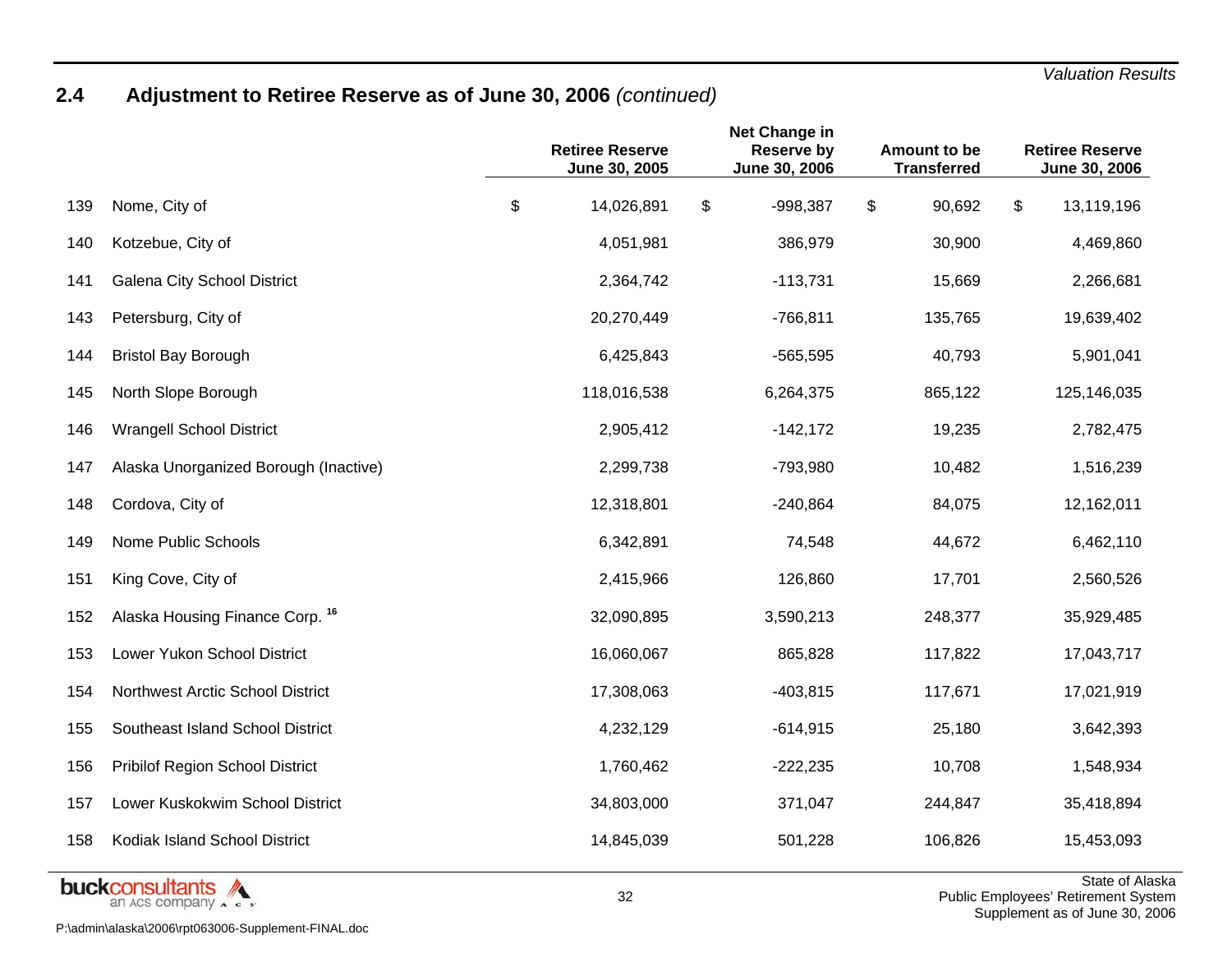### **2.4 Adjustment to Retiree Reserve as of June 30, 2006** *(continued)*

|     |                                                 | <b>Retiree Reserve</b><br>June 30, 2005 | Net Change in<br><b>Reserve by</b><br>June 30, 2006 | Amount to be<br><b>Transferred</b> | <b>Retiree Reserve</b><br>June 30, 2006                  |
|-----|-------------------------------------------------|-----------------------------------------|-----------------------------------------------------|------------------------------------|----------------------------------------------------------|
| 159 | <b>Yukon Flats School District</b>              | \$<br>3,041,643                         | \$<br>$-400,971$                                    | \$<br>18,382                       | \$<br>2,659,054                                          |
| 160 | Yukon Koyukuk School District                   | 4,092,254                               | $-352,154$                                          | 26,035                             | 3,766,135                                                |
| 161 | North Slope Borough School District             | 33,352,305                              | $-146,413$                                          | 231,147                            | 33,437,039                                               |
| 162 | Aleutian Region School District <sup>17</sup>   | 2,319,794                               | $-221,199$                                          | 14,608                             | 2,113,203                                                |
| 163 | <b>Cordova Community Hospital</b>               | 3,954,470                               | 673,426                                             | 32,215                             | 4,660,111                                                |
| 164 | Lake & Peninsula School District                | 6,213,227                               | $-1,577,016$                                        | 32,273                             | 4,668,483                                                |
| 165 | Sitka Community Hospital                        | 12,464,576                              | 86,196                                              | 87,366                             | 12,638,138                                               |
| 166 | Tanana City School District                     | 251,842                                 | $-144,968$                                          | 744                                | 107,618                                                  |
| 167 | Southeast Regional Resource Center              | 5,031,622                               | $-727,252$                                          | 29,963                             | 4,334,333                                                |
| 168 | <b>Hydaburg City School District</b>            | 899,889                                 | $-154,980$                                          | 5,185                              | 750,094                                                  |
| 169 | Tanana, City of                                 | 566,201                                 | $-72,363$                                           | 3,438                              | 497,276                                                  |
| 170 | North Pacific Fisheries Management Council      | 2,641,648                               | $-81,283$                                           | 17,823                             | 2,578,187                                                |
| 171 | Barrow, City of                                 | 1,354,510                               | $-612,306$                                          | 5,167                              | 747,371                                                  |
| 172 | Saint Paul, City of                             | 1,245,747                               | $-129,763$                                          | 7,768                              | 1,123,752                                                |
| 173 | Anchorage, Municipality of 18                   | 642,825,945                             | 16,858,284                                          | 4,592,077                          | 664,276,306                                              |
| 174 | Kodiak Island Borough                           | 10,746,260                              | $-857,745$                                          | 68,834                             | 9,957,349                                                |
| 175 | <b>Nome Joint Utilities</b>                     | 3,740,111                               | 358,232                                             | 28,529                             | 4,126,871                                                |
| 176 | Sand Point, City of                             | 1,209,173                               | $-23,820$                                           | 8,251                              | 1,193,604                                                |
|     | <b>buckconsultants</b><br>an ACS company A c s' | 33                                      |                                                     |                                    | State of Ala<br><b>Public Employees' Retirement Syst</b> |

P:\admin\alaska\2006\rpt063006-Supplement-FINAL.doc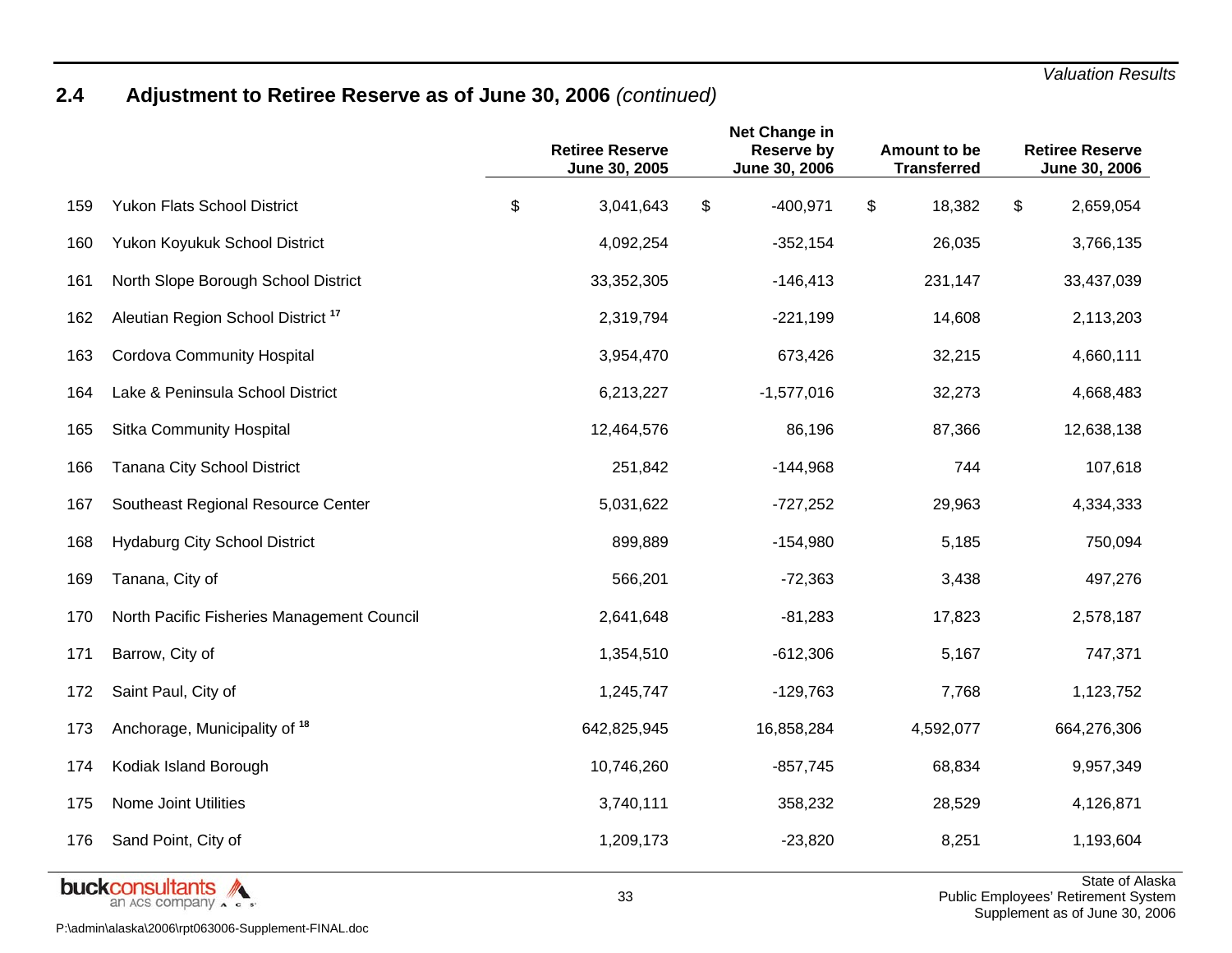### **2.4 Adjustment to Retiree Reserve as of June 30, 2006** *(continued)*

|     |                                            | <b>Retiree Reserve</b><br>June 30, 2005 | Net Change in<br><b>Reserve by</b><br>June 30, 2006 | Amount to be<br><b>Transferred</b> | <b>Retiree Reserve</b><br>June 30, 2006 |
|-----|--------------------------------------------|-----------------------------------------|-----------------------------------------------------|------------------------------------|-----------------------------------------|
| 177 | Ketchikan Gateway Borough School District  | \$<br>11,214,175                        | \$<br>$-433,521$                                    | \$<br>75,044                       | \$<br>10,855,698                        |
| 178 | Dillingham, City of                        | 3,766,795                               | 269,457                                             | 28,096                             | 4,064,349                               |
| 179 | Unalaska, City of                          | 13,918,537                              | $-60,179$                                           | 96,468                             | 13,954,827                              |
| 180 | Kenai Peninsula Borough                    | 51,280,286                              | 575,352                                             | 360,968                            | 52,216,606                              |
| 181 | Ketchikan, City of                         | 44,594,798                              | $-1,424,935$                                        | 300,506                            | 43,470,369                              |
| 182 | Seward, City of                            | 16,218,101                              | 86,326                                              | 113,495                            | 16,417,922                              |
| 183 | Fort Yukon, City of                        | 683,538                                 | $-79,046$                                           | 4,208                              | 608,699                                 |
| 184 | <b>Bristol Bay Borough School District</b> | 3,148,754                               | $-310,844$                                          | 19,755                             | 2,857,665                               |
| 185 | Cordova Public School District             | 4,442,843                               | $-87,733$                                           | 30,316                             | 4,385,426                               |
| 186 | Craig, City of                             | 2,369,698                               | 378,923                                             | 19,133                             | 2,767,754                               |
| 187 | Petersburg General Hospital                | 4,873,111                               | 227,531                                             | 35,506                             | 5,136,148                               |
| 189 | Haines Borough <sup>19</sup>               | 8,146,948                               | 550,045                                             | 60,540                             | 8,757,533                               |
| 190 | Kenai Peninsula Borough School District    | 56,997,291                              | $-3,962,691$                                        | 369,175                            | 53,403,775                              |
| 191 | North Pole, City of                        | 5,749,199                               | 172,003                                             | 41,218                             | 5,962,420                               |
| 192 | Galena, City of                            | 1,981,049                               | $-64,322$                                           | 13,342                             | 1,930,069                               |
| 193 | Nenana, City of                            | 1,680,028                               | $-336,631$                                          | 9,351                              | 1,352,749                               |
| 195 | <b>Yupiit School District</b>              | $\mathbf 0$                             | 0                                                   | 0                                  | 0                                       |
| 196 | Nenana City Public School District         | 1,318,872                               | 659,002                                             | 13,768                             | 1,991,642                               |
|     | فالمعامر والمتموع والمتنوا                 |                                         |                                                     |                                    | State of Ala                            |



 $\overline{\textsf{iska}}$  Public Employees' Retirement System Supplement as of June 30, 2006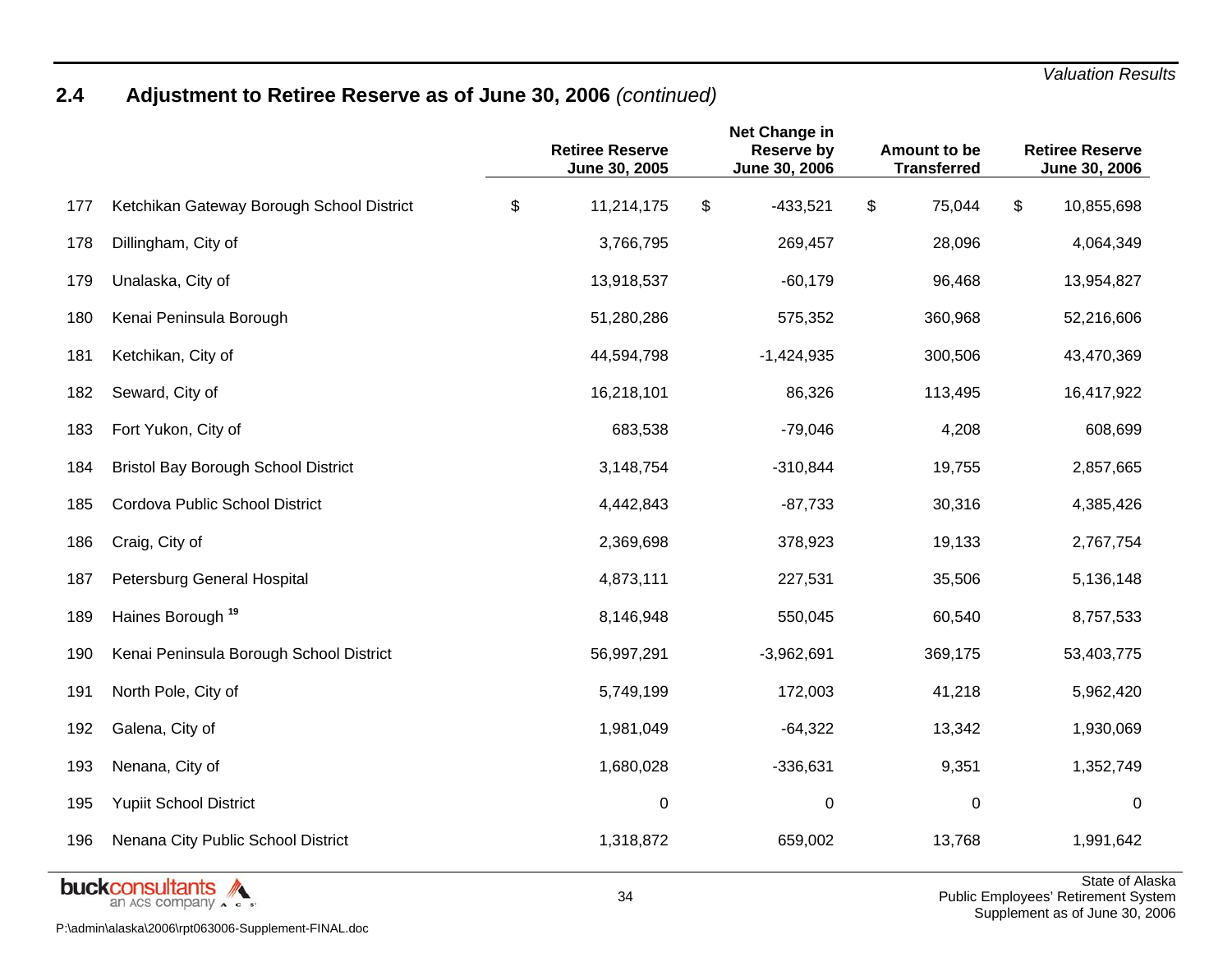### **2.4 Adjustment to Retiree Reserve as of June 30, 2006** *(continued)*

|     |                                        | <b>Retiree Reserve</b><br>June 30, 2005 | Net Change in<br><b>Reserve by</b><br>June 30, 2006 | Amount to be<br><b>Transferred</b> | <b>Retiree Reserve</b><br>June 30, 2006 |
|-----|----------------------------------------|-----------------------------------------|-----------------------------------------------------|------------------------------------|-----------------------------------------|
| 197 | Unalakleet, City of (Terminated)       | \$<br>662,407                           | \$<br>$-281,423$                                    | \$<br>2,652                        | \$<br>383,637                           |
| 198 | Saxman, City of                        | 661,972                                 | $-123,818$                                          | 3,746                              | 541,899                                 |
| 199 | Hoonah, City of                        | 1,666,839                               | 670,677                                             | 16,272                             | 2,353,788                               |
| 200 | Pelican, City of                       | 236,379                                 | 4,602                                               | 1,677                              | 242,659                                 |
| 201 | City of Kake (Terminated)              | 60,976                                  | $-1,065$                                            | 417                                | 60,328                                  |
| 202 | Whittier, City of                      | 1,937,118                               | $-141,292$                                          | 12,501                             | 1,808,326                               |
| 203 | Anchorage, Municipal Parking Authority | 1,625,035                               | $-60,864$                                           | 10,888                             | 1,575,059                               |
| 204 | <b>Craig City School District</b>      | 983,636                                 | $-200,162$                                          | 5,454                              | 788,927                                 |
| 205 | Dillingham City School District        | 2,087,523                               | 567,598                                             | 18,482                             | 2,673,603                               |
| 206 | Thorne Bay, City of                    | 1,874,665                               | $-136,191$                                          | 12,102                             | 1,750,576                               |
| 208 | Akutan, City of                        | 784,961                                 | 83,375                                              | 6,045                              | 874,380                                 |
| 209 | Unalaska School District               | 94,422                                  | 203,684                                             | 2,075                              | 300,181                                 |
| 210 | Stebbins, City of (Terminated)         | 0                                       | $\mathbf 0$                                         | $\boldsymbol{0}$                   | 0                                       |
| 211 | Kashunamiut School District            | 631,290                                 | $-137,047$                                          | 3,440                              | 497,684                                 |
| 212 | Seward General Hospital (Terminated)   | 5,576,248                               | $-716,572$                                          | 33,828                             | 4,893,505                               |
| 213 | Wainwright, City of (Terminated)       | 76,808                                  | 27,243                                              | 724                                | 104,776                                 |
| 214 | Saint Mary's, City of (Terminated)     | 800,214                                 | $-46,360$                                           | 5,248                              | 759,102                                 |
| 215 | Homer, City of                         | 18,307,418                              | 1,495,652                                           | 137,850                            | 19,940,919                              |
|     | hunkonnoutonto A                       |                                         |                                                     |                                    | State of Ala                            |

**buckconsultants** P:\admin\alaska\2006\rpt063006-Supplement-FINAL.doc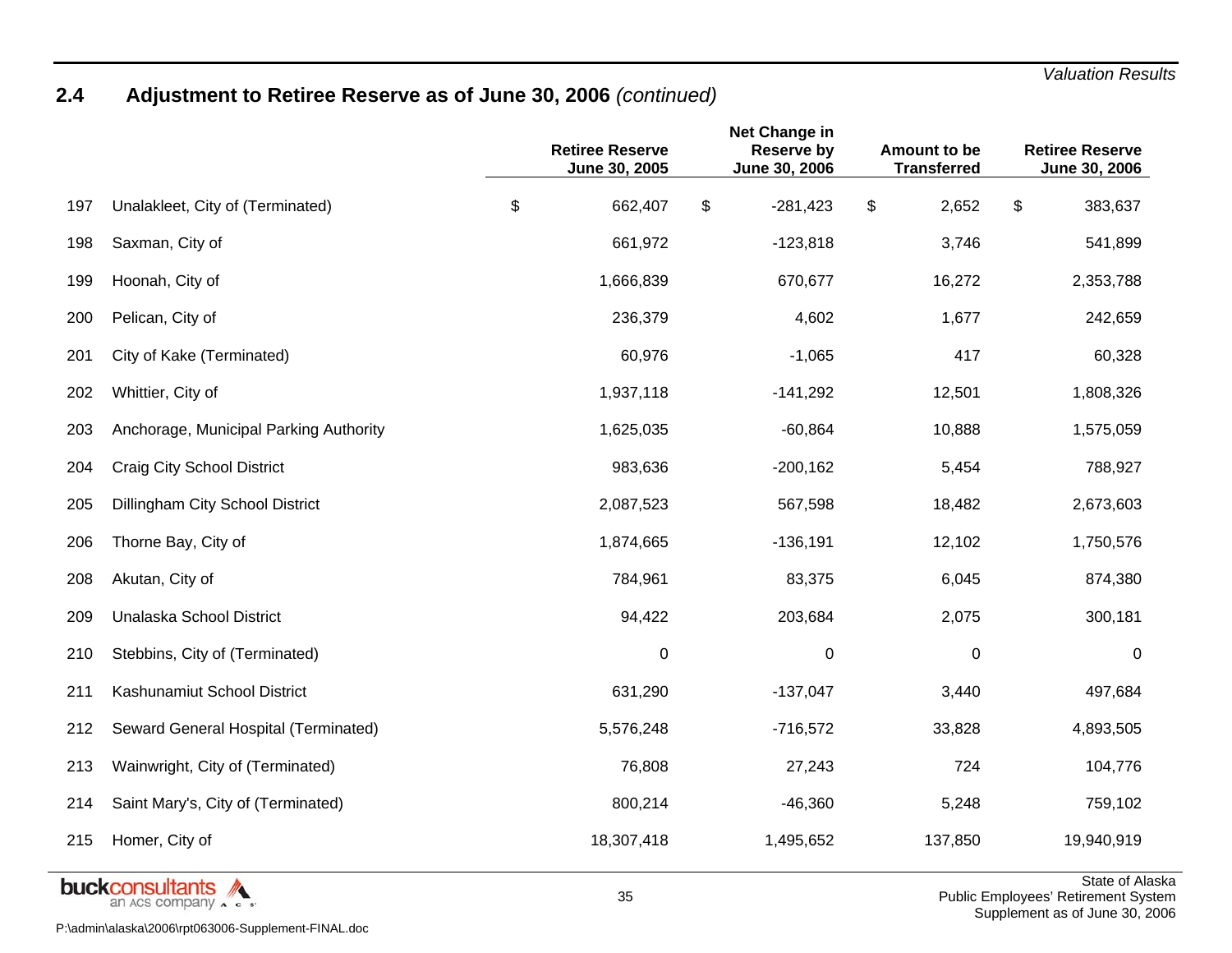### **2.4 Adjustment to Retiree Reserve as of June 30, 2006** *(continued)*

|     |                                               | <b>Retiree Reserve</b><br>June 30, 2005 | Net Change in<br><b>Reserve by</b><br>June 30, 2006 | Amount to be<br><b>Transferred</b> | <b>Retiree Reserve</b><br>June 30, 2006 |
|-----|-----------------------------------------------|-----------------------------------------|-----------------------------------------------------|------------------------------------|-----------------------------------------|
| 216 | Ruby, City of (Terminated)                    | \$<br>559,482                           | \$<br>$-228,792$                                    | \$<br>2,302                        | \$<br>332,992                           |
| 217 | Emmonak, City of (Terminated)                 | 144,665                                 | $-102,556$                                          | 293                                | 42,402                                  |
| 218 | <b>Special Education Service Agency</b>       | 942,679                                 | $-198,390$                                          | 5,181                              | 749,470                                 |
| 219 | <b>Bartlett Memorial Hospital</b>             | 23,349,328                              | $-123,815$                                          | 161,673                            | 23,387,186                              |
| 220 | Northwest Arctic Borough                      | 498,222                                 | 278,773                                             | 5,409                              | 782,404                                 |
| 221 | Saint Mary's School District                  | 1,149,414                               | $-80,629$                                           | 7,440                              | 1,076,225                               |
| 222 | Selawik, City of                              | 0                                       | 0                                                   | 0                                  | 0                                       |
| 223 | <b>Bristol Bay Housing Authority</b>          | 488,049                                 | $-66,851$                                           | 2,932                              | 424,130                                 |
| 224 | Copper River Basin Regional Housing Authority | 385,329                                 | 574,779                                             | 6,683                              | 966,791                                 |
| 225 | <b>Skagway City School District</b>           | 2,076,088                               | $-87,013$                                           | 13,846                             | 2,002,921                               |
| 226 | Hooper Bay, City of (Terminated)              | 0                                       | 0                                                   | 0                                  | 0                                       |
| 227 | Klawock, City of                              | 1,533,354                               | $-157,591$                                          | 9,577                              | 1,385,340                               |
| 228 | Petersburg Public School District             | 2,383,761                               | $-585,679$                                          | 12,516                             | 1,810,599                               |
| 229 | <b>Bristol Bay Coastal RSA (Terminated)</b>   | $\pmb{0}$                               | 0                                                   | $\pmb{0}$                          | 0                                       |
| 230 | Aleutians East Borough                        | 472,110                                 | $-65,368$                                           | 2,831                              | 409,574                                 |
| 231 | Kivalina City Council (Inactive)              | 0                                       | $\mathbf 0$                                         | $\boldsymbol{0}$                   | 0                                       |
| 232 | <b>Bering Straits CRSA</b>                    | 453,428                                 | 13,712                                              | 3,252                              | 470,392                                 |
| 233 | Shishmaref, City of (Terminated)              | 0                                       | 0                                                   | 0                                  | 0                                       |



State of Alaska Public Employees' Retirement System Supplement as of June 30, 2006

P:\admin\alaska\2006\rpt063006-Supplement-FINAL.doc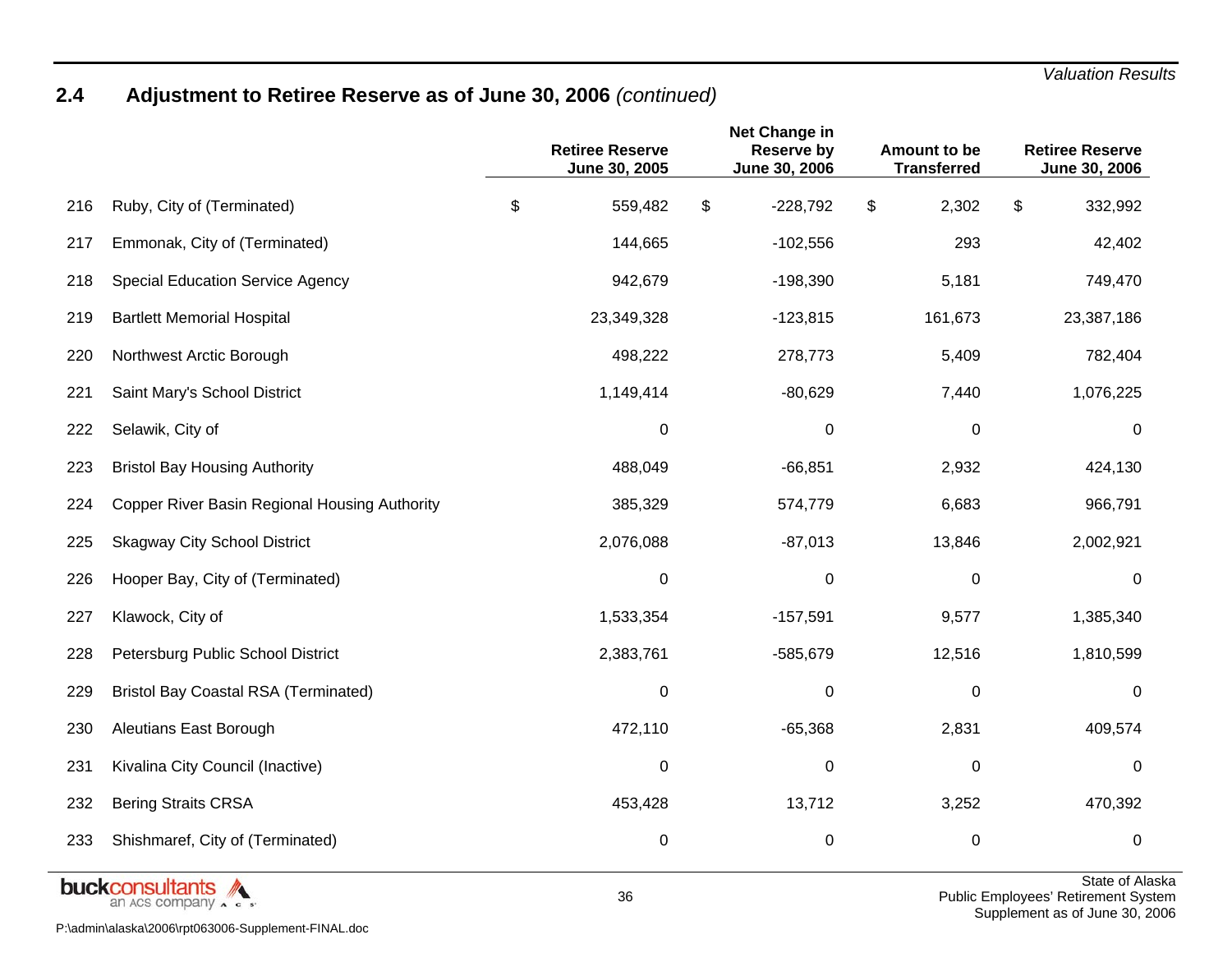### **2.4 Adjustment to Retiree Reserve as of June 30, 2006** *(continued)*

|     |                                           | <b>Retiree Reserve</b><br>June 30, 2005 | Net Change in<br><b>Reserve by</b><br>June 30, 2006 | Amount to be<br><b>Transferred</b> | <b>Retiree Reserve</b><br>June 30, 2006 |
|-----|-------------------------------------------|-----------------------------------------|-----------------------------------------------------|------------------------------------|-----------------------------------------|
| 234 | Adak Region School District (Terminated)  | \$<br>234,588                           | \$<br>$-23,505$                                     | \$<br>1,469                        | \$<br>212,552                           |
| 235 | Huslia, City of                           | 144,778                                 | $-41,332$                                           | 720                                | 104,167                                 |
| 236 | Mountain Village, City of (Terminated)    | 36,246                                  | $-2,123$                                            | 238                                | 34,361                                  |
| 237 | Kaltag, City of                           | 0                                       | 0                                                   | 0                                  | 0                                       |
| 238 | Koyuk, City of (Terminated)               | 0                                       | 0                                                   | $\mathbf 0$                        | $\mathbf 0$                             |
| 239 | Lower Kalskag, City of (Terminated)       | 183,169                                 | $-52,661$                                           | 908                                | 131,416                                 |
| 240 | Haines Borough School District            | 906,041                                 | 363,551                                             | 8,838                              | 1,278,430                               |
| 241 | Noorvik, City of                          | 306,119                                 | $-18,436$                                           | 2,003                              | 289,685                                 |
| 242 | Elim, City of                             | 94,330                                  | 50,260                                              | 1,006                              | 145,596                                 |
| 243 | Atka, City of                             | 0                                       | 0                                                   | 0                                  | 0                                       |
| 244 | Aleutians East Borough School District    | 1,383,243                               | $-94,574$                                           | 8,970                              | 1,297,639                               |
| 245 | <b>Aleutians West CRSA</b>                | 0                                       | 0                                                   | 0                                  | 0                                       |
| 246 | Delta/Greely School District              | 3,242,714                               | $-347,328$                                          | 20,155                             | 2,915,541                               |
| 247 | Lake & Peninsula Borough                  | 482,283                                 | $-234,561$                                          | 1,724                              | 249,446                                 |
| 248 | Yakutat, City of                          | 916,546                                 | $-298,429$                                          | 4,303                              | 622,420                                 |
| 249 | Unalakleet, City of                       | 741,946                                 | $-25,281$                                           | 4,989                              | 721,654                                 |
| 250 | Diomede Joint Utilities (Terminated)      | $\pmb{0}$                               | $\pmb{0}$                                           | 0                                  | $\mathbf 0$                             |
| 251 | Klawock City School District              | 149,970                                 | 51,564                                              | 1,403                              | 202,937                                 |
|     | <b>Lease Francisco Andrea Maria Andre</b> |                                         |                                                     |                                    | State of Ala                            |



State of Alaska Public Employees' Retirement System Supplement as of June 30, 2006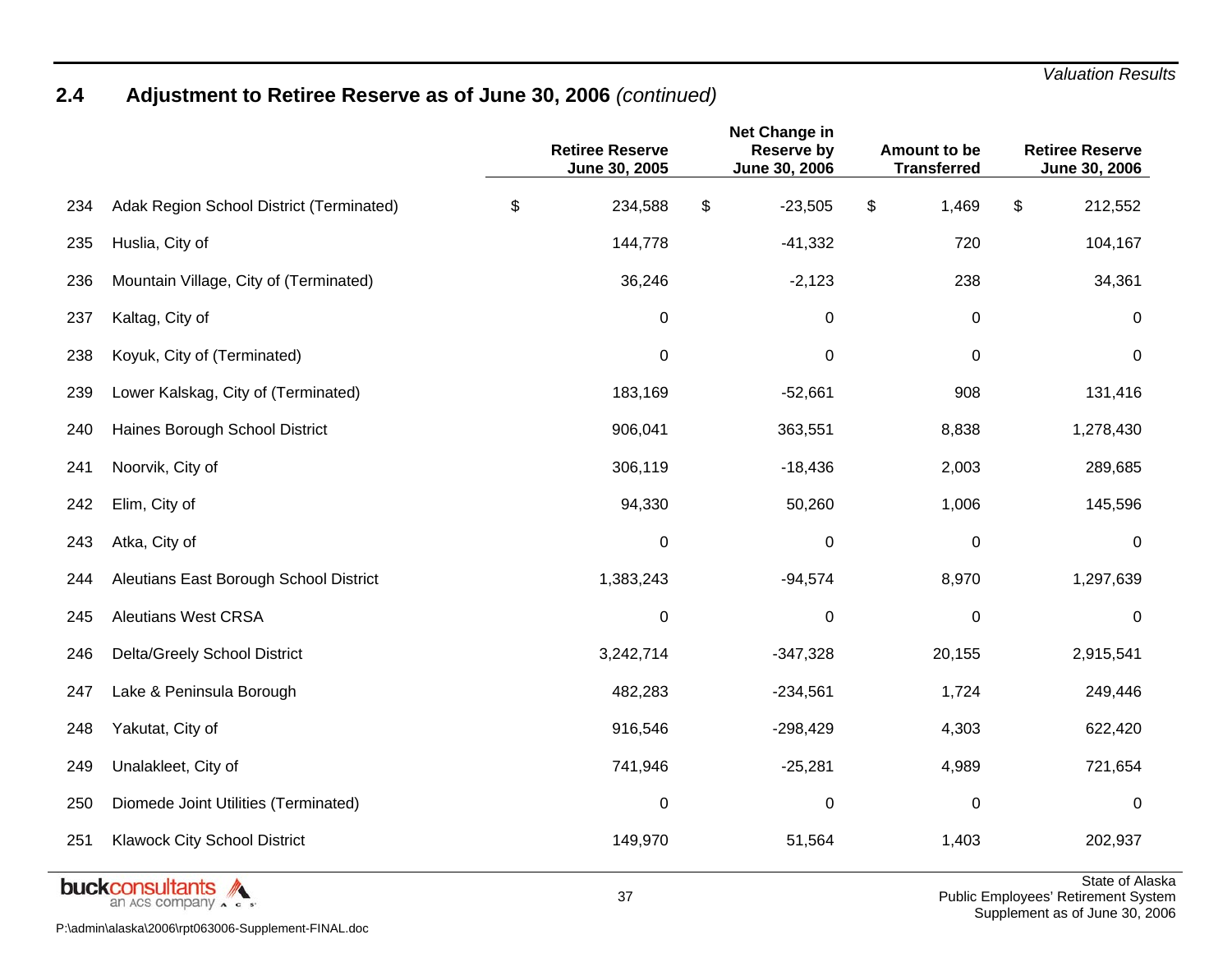### **2.4 Adjustment to Retiree Reserve as of June 30, 2006** *(continued)*

|     |                                            | <b>Retiree Reserve</b><br>June 30, 2005 | <b>Net Change in</b><br><b>Reserve by</b><br>June 30, 2006 | Amount to be<br><b>Transferred</b> | <b>Retiree Reserve</b><br>June 30, 2006 |
|-----|--------------------------------------------|-----------------------------------------|------------------------------------------------------------|------------------------------------|-----------------------------------------|
| 252 | Old Harbor, City of (Terminated)           | \$<br>0                                 | \$<br>$\pmb{0}$                                            | \$<br>$\pmb{0}$                    | \$<br>0                                 |
| 253 | Grayling, City of (Terminated)             | $\boldsymbol{0}$                        | 0                                                          | $\mathbf 0$                        | $\mathbf 0$                             |
| 254 | Mekoryuk, City of                          | 194,894                                 | $-14,990$                                                  | 1,252                              | 181,156                                 |
| 255 | Alaska Gateway School District             | 970,686                                 | 171,475                                                    | 7,951                              | 1,150,112                               |
| 256 | St. George, City of                        | 2,305,829                               | 325,925                                                    | 18,320                             | 2,650,073                               |
| 257 | <b>Pelican School District</b>             | $\boldsymbol{0}$                        | 0                                                          | $\mathbf 0$                        | 0                                       |
| 258 | Denali Borough                             | 719,281                                 | $-134,509$                                                 | 4,071                              | 588,843                                 |
| 259 | Allakaket, City of                         | 72,661                                  | $-9,163$                                                   | 442                                | 63,940                                  |
| 260 | Kachemak, City of                          | 189,867                                 | $-26,355$                                                  | 1,138                              | 164,650                                 |
| 261 | Nuiqsut, City of (Terminated)              | $\boldsymbol{0}$                        | 0                                                          | 0                                  | 0                                       |
| 262 | Cook Inlet Housing Authority               | 1,716,848                               | $-80,464$                                                  | 11,391                             | 1,647,776                               |
| 263 | <b>Interior Regional Housing Authority</b> | 1,061,291                               | 359,798                                                    | 9,892                              | 1,430,982                               |
| 264 | <b>Yakutat City School District</b>        | 529,072                                 | $-52,158$                                                  | 3,320                              | 480,234                                 |
| 265 | Kake City School District                  | 471,797                                 | $-24,442$                                                  | 3,114                              | 450,469                                 |
| 266 | Quinhagak, City of                         | $\mathbf 0$                             | $\boldsymbol{0}$                                           | 0                                  | 0                                       |
| 267 | <b>Aleutian Housing Authority</b>          | 568,341                                 | $-46,724$                                                  | 3,631                              | 525,248                                 |
| 268 | Marshall, City of (Terminated)             | 0                                       | 0                                                          | $\mathbf 0$                        | $\mathbf 0$                             |
| 270 | Bering Straits Regional Housing Authority  | 397,081                                 | 234,580                                                    | 4,397                              | 636,057                                 |
|     | والمتعاقب والمتحدث والمتناط                |                                         |                                                            |                                    | State of Ala                            |



P:\admin\alaska\2006\rpt063006-Supplement-FINAL.doc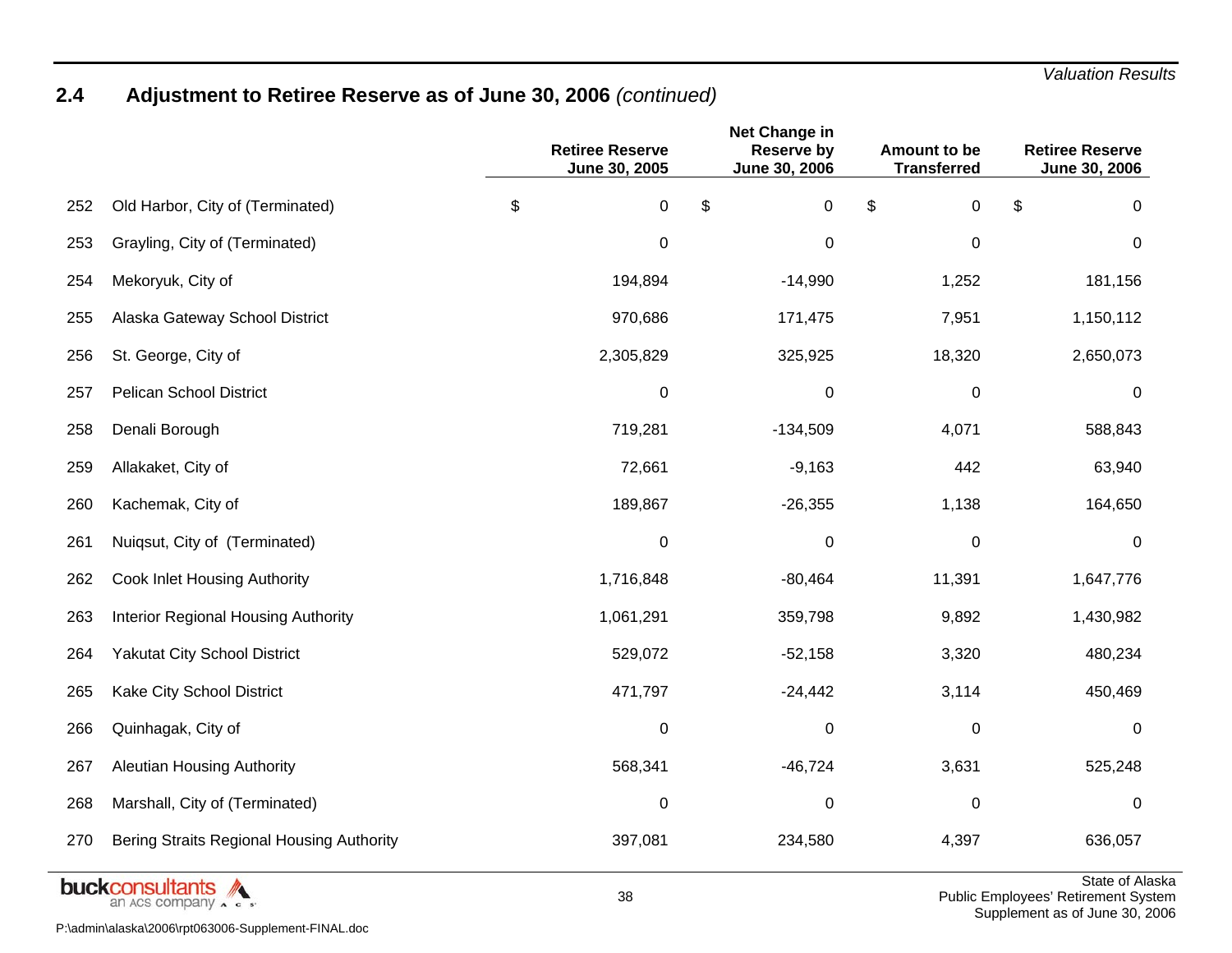### **2.4 Adjustment to Retiree Reserve as of June 30, 2006** *(continued)*

|     |                                          | <b>Retiree Reserve</b><br>June 30, 2005 | Net Change in<br><b>Reserve by</b><br>June 30, 2006 | Amount to be<br><b>Transferred</b> | <b>Retiree Reserve</b><br>June 30, 2006 |
|-----|------------------------------------------|-----------------------------------------|-----------------------------------------------------|------------------------------------|-----------------------------------------|
| 271 | Egegik, City of                          | \$<br>77,608                            | \$<br>63,020                                        | \$<br>979                          | \$<br>141,606                           |
| 272 | Point Hope, City of (Terminated)         | 160,347                                 | $-25,871$                                           | 936                                | 135,412                                 |
| 273 | Anaktuvuk Pass, City of (Terminated)     | $\pmb{0}$                               | 0                                                   | $\pmb{0}$                          | $\pmb{0}$                               |
| 275 | Ilisagvik College                        | 2,486,091                               | 574,529                                             | 21,305                             | 3,081,925                               |
| 276 | North Pacific Rim Housing Authority      | $\pmb{0}$                               | 0                                                   | $\pmb{0}$                          | 0                                       |
| 277 | Kake, City of (Terminated)               | 13,596                                  | $-13,596$                                           | $\,0\,$                            | 0                                       |
| 278 | Saxman Seaport                           | 36,724                                  | $-13,044$                                           | 165                                | 23,845                                  |
| 279 | Tlingit-Haida Regional Housing Authority | 945,650                                 | 166,829                                             | 7,744                              | 1,120,223                               |
| 280 | Toksook Bay, City of                     | $\pmb{0}$                               | $\pmb{0}$                                           | $\pmb{0}$                          | $\boldsymbol{0}$                        |
| 281 | <b>Baranof Island Housing Authority</b>  | $\mathbf 0$                             | $\mathbf 0$                                         | $\pmb{0}$                          | 0                                       |
| 282 | Delta Junction, City of                  | 73,710                                  | $-1,972$                                            | 499                                | 72,238                                  |
| 283 | Anderson, City of                        | $\pmb{0}$                               | 0                                                   | $\pmb{0}$                          | 0                                       |
| 284 | Inter-Island Ferry Authority             | $\boldsymbol{0}$                        | $\pmb{0}$                                           | $\pmb{0}$                          | $\pmb{0}$                               |
| 285 | Hooper Bay, City of                      | $\pmb{0}$                               | $\pmb{0}$                                           | $\pmb{0}$                          | $\pmb{0}$                               |
| 286 | Seldovia, City of                        | 0                                       | $\pmb{0}$                                           | 0                                  | 0                                       |
| 287 | Koyuk, City of                           | 0                                       | $\mathbf 0$                                         | $\pmb{0}$                          | 0                                       |
| 288 | Northwest Inupiat Housing Authority      | 0                                       | 0                                                   | 0                                  | 0                                       |
| 289 | Angoon, City of (Terminated)             | $\mathbf 0$                             | 0                                                   | $\pmb{0}$                          | $\pmb{0}$                               |



P:\admin\alaska\2006\rpt063006-Supplement-FINAL.doc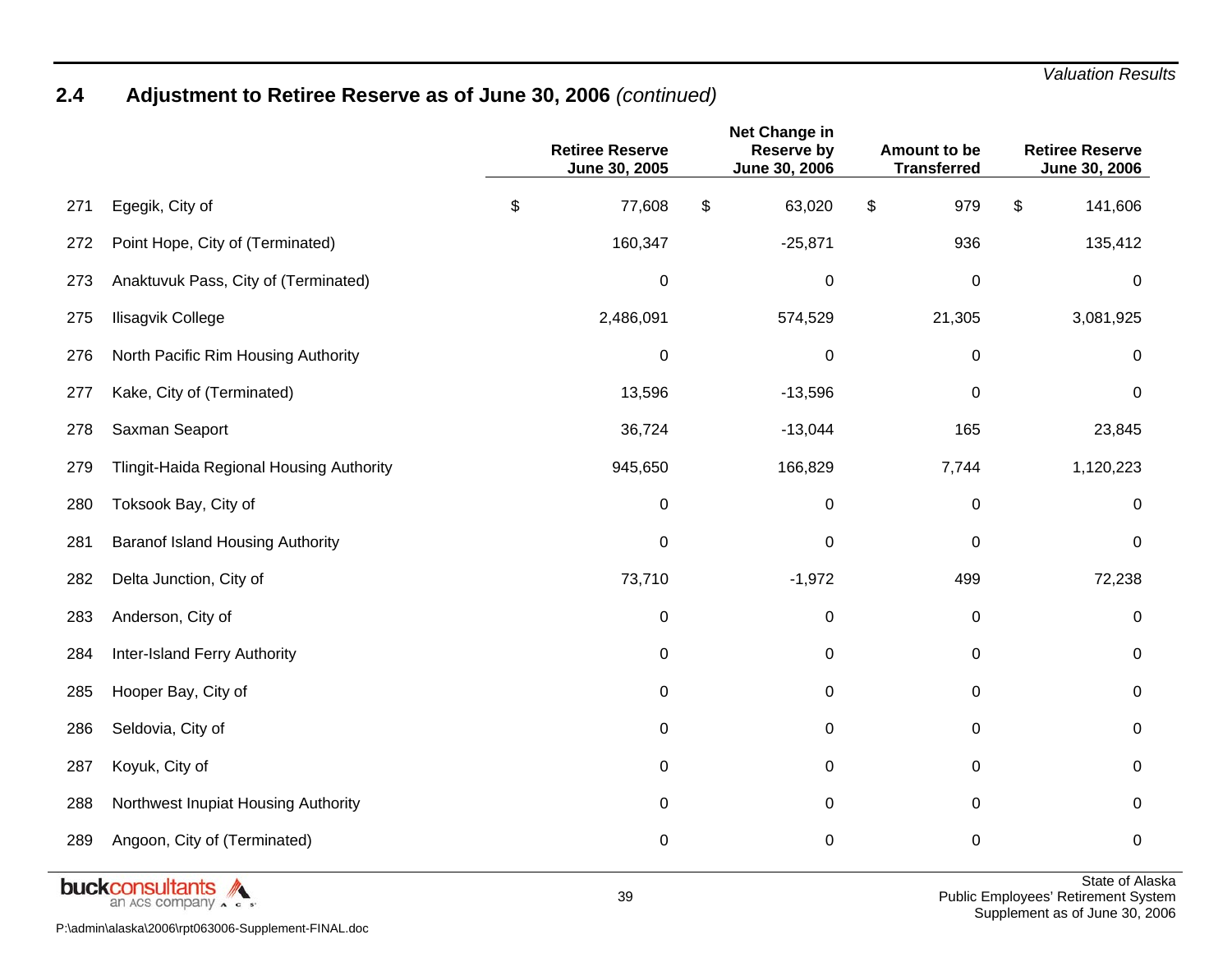### **2.4 Adjustment to Retiree Reserve as of June 30, 2006** *(continued)*

|     |                                               | <b>Retiree Reserve</b><br>June 30, 2005 | Net Change in<br>Reserve by<br>June 30, 2006 |    | Amount to be<br><b>Transferred</b> |    | <b>Retiree Reserve</b><br><b>June 30, 2006</b> |
|-----|-----------------------------------------------|-----------------------------------------|----------------------------------------------|----|------------------------------------|----|------------------------------------------------|
| 290 | Upper Kalskag, City of                        | \$<br>0                                 | \$<br>$\mathbf 0$                            | \$ | 0                                  | \$ | 0                                              |
| 291 | Shaktoolik, City of                           | 0                                       | 0                                            |    | $\mathbf 0$                        |    | 0                                              |
| 292 | Eek, City of (Inactive)                       | 0                                       | 0                                            |    | 0                                  |    | 0                                              |
| 293 | Tagiugmiullu Nunamiullu Housing Authority     | 0                                       | 0                                            |    | 0                                  |    | 0                                              |
| 294 | City of Mountain Village                      | 0                                       | 0                                            |    | 0                                  |    | 0                                              |
|     | <b>Unallocated Reserves</b>                   | 1,796,602                               | (329, 557)                                   |    | 0                                  |    | 1,467,045                                      |
|     | <b>State and Political Subdivision Totals</b> | 7,130,177,977                           | \$<br>126,664,108                            | S  | 50,504,836                         | S  | 7,307,346,921                                  |

*Employer 130 was combined under employer 129.* **16**

*Employer 127 was combined under employer 152.* **17**

*Employer 121 was combined under employer 102.*<br> **18** Employers 142 and 188 were combined under employer 162.<br> **18** Employer 269 was combined under employer 173.

*Employer 269 was combined under employer 173.* **<sup>19</sup>***Employers 114 and 194 were combined under employer 189.*



**<sup>14</sup>***Employer 119 was combined under employer 113.* **15**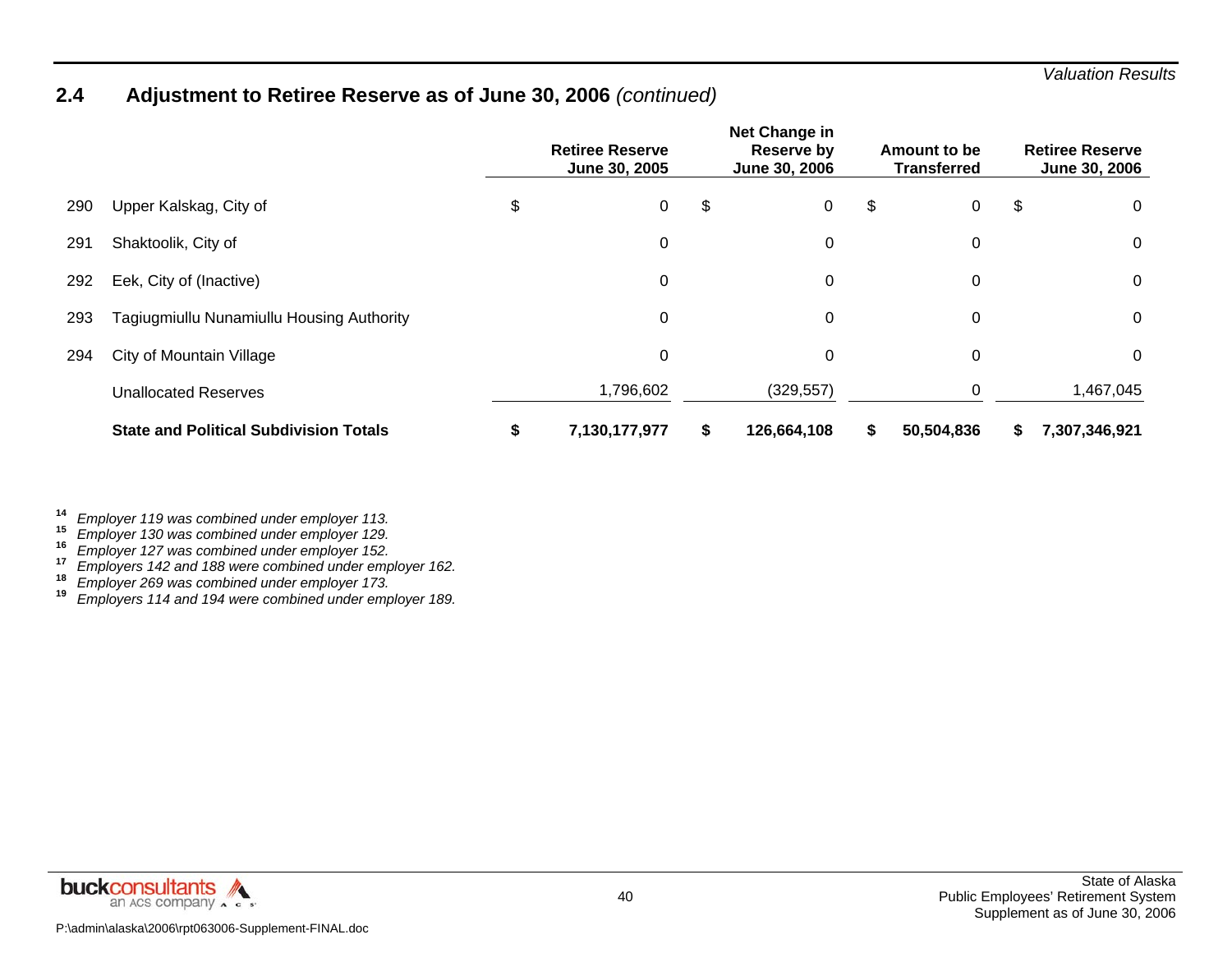### **2.5. Disclosure for GASB Statement Nos. 27 & 43**

|     |                                      | <b>Actuarial</b><br><b>Valuation</b><br><b>Date</b> | Adjusted<br><b>Actuarial Value</b><br>of Assets | <b>Actuarial</b><br><b>Accrued</b><br>Liability | <b>Funded</b><br>Ratio | <b>UAAL</b>                                                                          | <b>Payroll</b>             | <b>UAAL</b> as a<br>Percentage<br>of Payroll |        |
|-----|--------------------------------------|-----------------------------------------------------|-------------------------------------------------|-------------------------------------------------|------------------------|--------------------------------------------------------------------------------------|----------------------------|----------------------------------------------|--------|
| 101 | Alaska, State of                     |                                                     |                                                 |                                                 |                        |                                                                                      |                            |                                              |        |
|     | Pension:<br>Postemployment Health:   | 06/30/2006<br>06/30/2006                            | 3,341,826,004<br>1,430,379,273                  | 4,577,016,048<br>3,223,404,829                  | 73%<br>44%             | 1,235,190,044<br>1,793,025,556<br>FY07 Actuarially Determined Required Contribution: | 819,372,476<br>819,372,476 | 151%<br>219%                                 | 30.85% |
| 102 | Southwest Region School District     |                                                     |                                                 |                                                 |                        |                                                                                      |                            |                                              |        |
|     | Pension:                             | 06/30/2006                                          | 9,684,086                                       | 8,321,075                                       | 116%                   | $-1,363,011$                                                                         | 3,318,295                  | $-41%$                                       |        |
|     | Postemployment Health:               | 06/30/2006                                          | 4,145,014                                       | 11,729,702                                      | 35%                    | 7,584,688<br>FY07 Actuarially Determined Required Contribution:                      | 3,318,295                  | 229%                                         | 21.69% |
| 103 | Annette Island School District       |                                                     |                                                 |                                                 |                        |                                                                                      |                            |                                              |        |
|     | Pension:                             | 06/30/2006                                          | 4,357,857                                       | 3,066,267                                       | 142%                   | $-1,291,590$                                                                         | 1,137,780                  | $-114%$                                      |        |
|     | Postemployment Health:               | 06/30/2006                                          | 1,865,265                                       | 3,415,246                                       | 55%                    | 1,549,981<br>FY07 Actuarially Determined Required Contribution:                      | 1,137,780                  | 136%                                         | 7.78%  |
| 104 | <b>Bering Strait School District</b> |                                                     |                                                 |                                                 |                        |                                                                                      |                            |                                              |        |
|     | Pension:                             | 06/30/2006                                          | 24,251,585                                      | 21,009,021                                      | 115%                   | $-3,242,564$                                                                         | 7,079,296                  | $-46%$                                       |        |
|     | Postemployment Health:               | 06/30/2006                                          | 10,380,243                                      | 25,470,513                                      | 41%                    | 15,090,270<br>FY07 Actuarially Determined Required Contribution:                     | 7,079,296                  | 213%                                         | 18.39% |
| 105 | <b>Chatham School District</b>       |                                                     |                                                 |                                                 |                        |                                                                                      |                            |                                              |        |
|     | Pension:                             | 06/30/2006                                          | 3,387,100                                       | 2,895,358                                       | 117%                   | $-491,742$                                                                           | 754,240                    | $-65%$                                       |        |
|     | Postemployment Health:               | 06/30/2006                                          | 1,449,758                                       | 5,516,849                                       | 26%                    | 4,067,091<br>FY07 Actuarially Determined Required Contribution:                      | 754,240                    | 539%                                         | 32.59% |

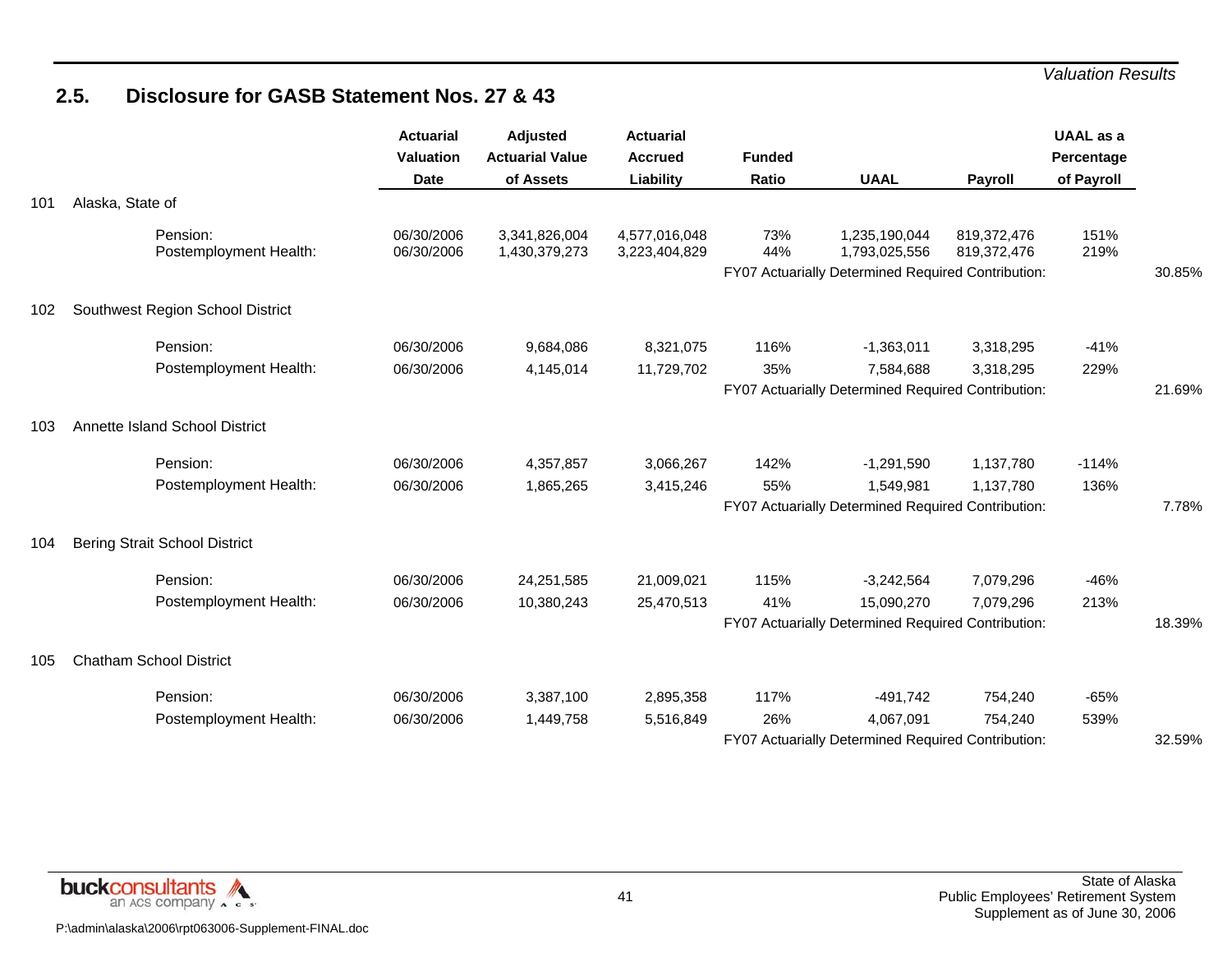|     |                                           | <b>Actuarial</b><br>Valuation<br><b>Date</b> | Adjusted<br><b>Actuarial Value</b><br>of Assets | <b>Actuarial</b><br><b>Accrued</b><br>Liability | <b>Funded</b><br><b>Ratio</b> | <b>UAAL</b>                                        | Payroll    | <b>UAAL</b> as a<br>Percentage<br>of Payroll |        |
|-----|-------------------------------------------|----------------------------------------------|-------------------------------------------------|-------------------------------------------------|-------------------------------|----------------------------------------------------|------------|----------------------------------------------|--------|
| 106 | Alaska Municipal League                   |                                              |                                                 |                                                 |                               |                                                    |            |                                              |        |
|     | Pension:                                  | 06/30/2006                                   | 821,666                                         | 1,356,610                                       | 61%                           | 534,944                                            | 300,817    | 178%                                         |        |
|     | Postemployment Health:                    | 06/30/2006                                   | 351,692                                         | 1,074,624                                       | 33%                           | 722,932                                            | 300,817    | 240%                                         |        |
|     |                                           |                                              |                                                 |                                                 |                               | FY07 Actuarially Determined Required Contribution: |            |                                              | 45.37% |
| 107 | Valdez, City of                           |                                              |                                                 |                                                 |                               |                                                    |            |                                              |        |
|     | Pension:                                  | 06/30/2006                                   | 25,937,516                                      | 30,579,568                                      | 85%                           | 4,642,052                                          | 5,274,975  | 88%                                          |        |
|     | Postemployment Health:                    | 06/30/2006                                   | 11,101,860                                      | 25,929,940                                      | 43%                           | 14,828,080                                         | 5,274,975  | 281%                                         |        |
|     |                                           |                                              |                                                 |                                                 |                               | FY07 Actuarially Determined Required Contribution: |            |                                              | 30.14% |
| 108 | Juneau Borough School District            |                                              |                                                 |                                                 |                               |                                                    |            |                                              |        |
|     | Pension:                                  | 06/30/2006                                   | 34,740,172                                      | 37, 357, 256                                    | 93%                           | 2,617,084                                          | 9,551,672  | 27%                                          |        |
|     | Postemployment Health:                    | 06/30/2006                                   | 14,869,602                                      | 43,962,954                                      | 34%                           | 29,093,352                                         | 9,551,672  | 305%                                         |        |
|     |                                           |                                              |                                                 |                                                 |                               | FY07 Actuarially Determined Required Contribution: |            |                                              | 26.33% |
| 109 | Matanuska-Susitna Borough                 |                                              |                                                 |                                                 |                               |                                                    |            |                                              |        |
|     | Pension:                                  | 06/30/2006                                   | 45,250,266                                      | 42,619,007                                      | 106%                          | $-2,631,259$                                       | 12,262,996 | $-21%$                                       |        |
|     | Postemployment Health:                    | 06/30/2006                                   | 19,368,167                                      | 33,471,911                                      | 58%                           | 14,103,744                                         | 12,262,996 | 115%                                         |        |
|     |                                           |                                              |                                                 |                                                 |                               | FY07 Actuarially Determined Required Contribution: |            |                                              | 24.23% |
| 110 | Matanuska-Susitna Borough School District |                                              |                                                 |                                                 |                               |                                                    |            |                                              |        |
|     | Pension:                                  | 06/30/2006                                   | 65,661,024                                      | 84,000,497                                      | 78%                           | 18,339,473                                         | 22,300,400 | 82%                                          |        |
|     | Postemployment Health:                    | 06/30/2006                                   | 28,104,445                                      | 85,339,453                                      | 33%                           | 57,235,008                                         | 22,300,400 | 257%                                         |        |
|     |                                           |                                              |                                                 |                                                 |                               | FY07 Actuarially Determined Required Contribution: |            |                                              | 24.23% |

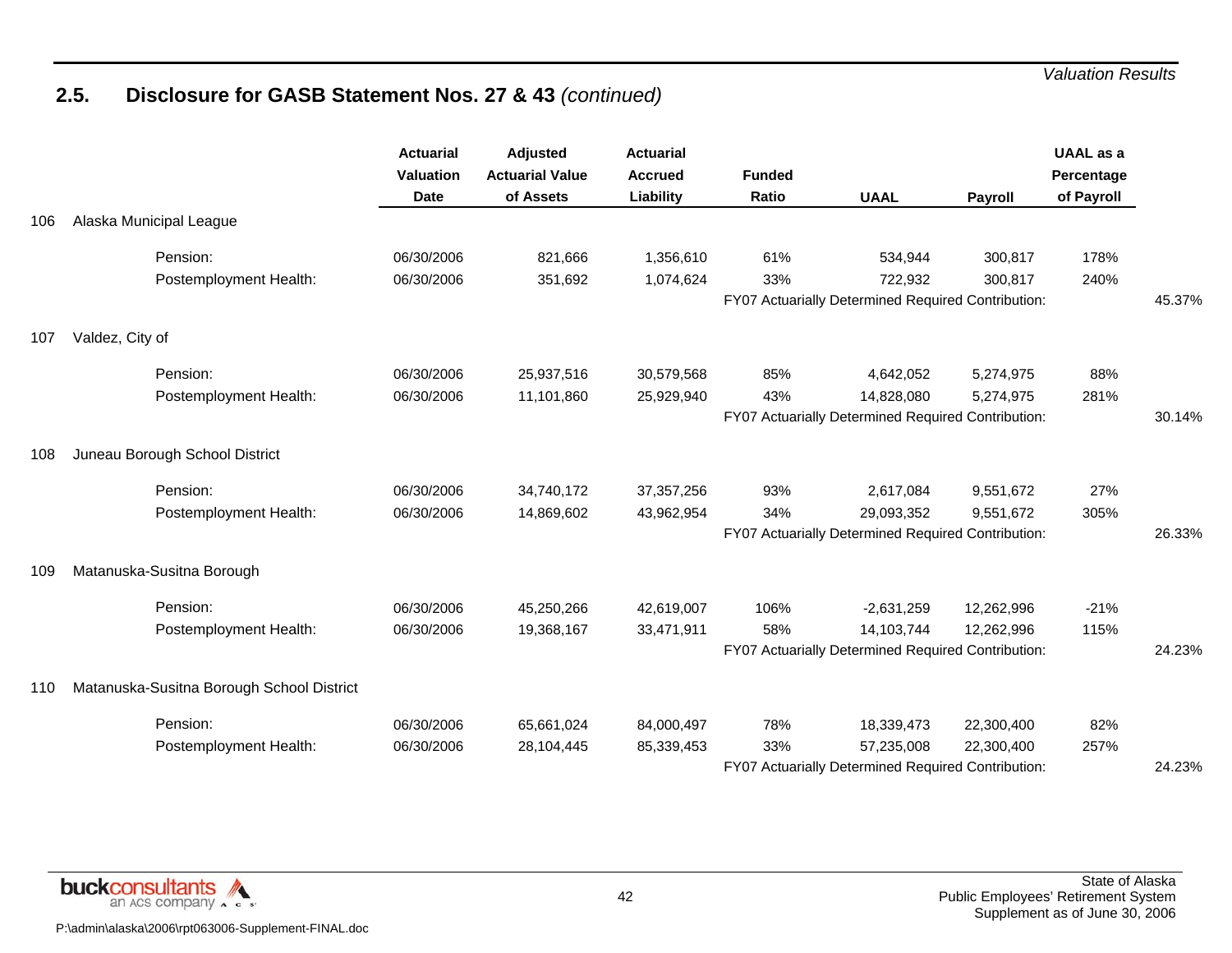|     |                                     | <b>Actuarial</b><br><b>Valuation</b><br><b>Date</b> | Adjusted<br><b>Actuarial Value</b><br>of Assets | <b>Actuarial</b><br><b>Accrued</b><br>Liability | <b>Funded</b><br>Ratio | <b>UAAL</b>                                                       | Payroll     | <b>UAAL</b> as a<br>Percentage<br>of Payroll |        |
|-----|-------------------------------------|-----------------------------------------------------|-------------------------------------------------|-------------------------------------------------|------------------------|-------------------------------------------------------------------|-------------|----------------------------------------------|--------|
| 111 | Anchorage School District           |                                                     |                                                 |                                                 |                        |                                                                   |             |                                              |        |
|     | Pension:                            | 06/30/2006                                          | 277,162,617                                     | 342,164,088                                     | 81%                    | 65,001,471                                                        | 88,066,049  | 74%                                          |        |
|     | Postemployment Health:              | 06/30/2006                                          | 118,632,047                                     | 335,064,675                                     | 35%                    | 216,432,628<br>FY07 Actuarially Determined Required Contribution: | 88,066,049  | 246%                                         | 28.61% |
|     |                                     |                                                     |                                                 |                                                 |                        |                                                                   |             |                                              |        |
| 112 | <b>Copper River School District</b> |                                                     |                                                 |                                                 |                        |                                                                   |             |                                              |        |
|     | Pension:                            | 06/30/2006                                          | 4,968,376                                       | 4,402,633                                       | 113%                   | $-565,743$                                                        | 1,460,380   | $-39%$                                       |        |
|     | Postemployment Health:              | 06/30/2006                                          | 2,126,580                                       | 5,984,037                                       | 36%                    | 3,857,457                                                         | 1,460,380   | 264%                                         |        |
|     |                                     |                                                     |                                                 |                                                 |                        | FY07 Actuarially Determined Required Contribution:                |             |                                              | 27.51% |
| 113 | University of Alaska                |                                                     |                                                 |                                                 |                        |                                                                   |             |                                              |        |
|     | Pension:                            | 06/30/2006                                          | 456,238,271                                     | 522,315,033                                     | 87%                    | 66,076,762                                                        | 135,450,531 | 49%                                          |        |
|     | Postemployment Health:              | 06/30/2006                                          | 195,280,594                                     | 468,354,746                                     | 42%                    | 273,074,152                                                       | 135,450,531 | 202%                                         |        |
|     |                                     |                                                     |                                                 |                                                 |                        | FY07 Actuarially Determined Required Contribution:                |             |                                              | 24.38% |
| 115 | Kenai, City of                      |                                                     |                                                 |                                                 |                        |                                                                   |             |                                              |        |
|     | Pension:                            | 06/30/2006                                          | 21,947,964                                      | 30,813,769                                      | 71%                    | 8,865,805                                                         | 5,358,393   | 165%                                         |        |
|     | Postemployment Health:              | 06/30/2006                                          | 9,394,240                                       | 21,916,583                                      | 43%                    | 12,522,343                                                        | 5,358,393   | 234%                                         |        |
|     |                                     |                                                     |                                                 |                                                 |                        | FY07 Actuarially Determined Required Contribution:                |             |                                              | 29.81% |
| 116 | Fairbanks North Star Borough        |                                                     |                                                 |                                                 |                        |                                                                   |             |                                              |        |
|     | Pension:                            | 06/30/2006                                          | 73,476,914                                      | 78,934,298                                      | 93%                    | 5,457,384                                                         | 19,097,099  | 29%                                          |        |
|     | Postemployment Health:              | 06/30/2006                                          | 31,449,829                                      | 68,034,845                                      | 46%                    | 36,585,016                                                        | 19,097,099  | 192%                                         |        |
|     |                                     |                                                     |                                                 |                                                 |                        | FY07 Actuarially Determined Required Contribution:                |             |                                              | 22.24% |

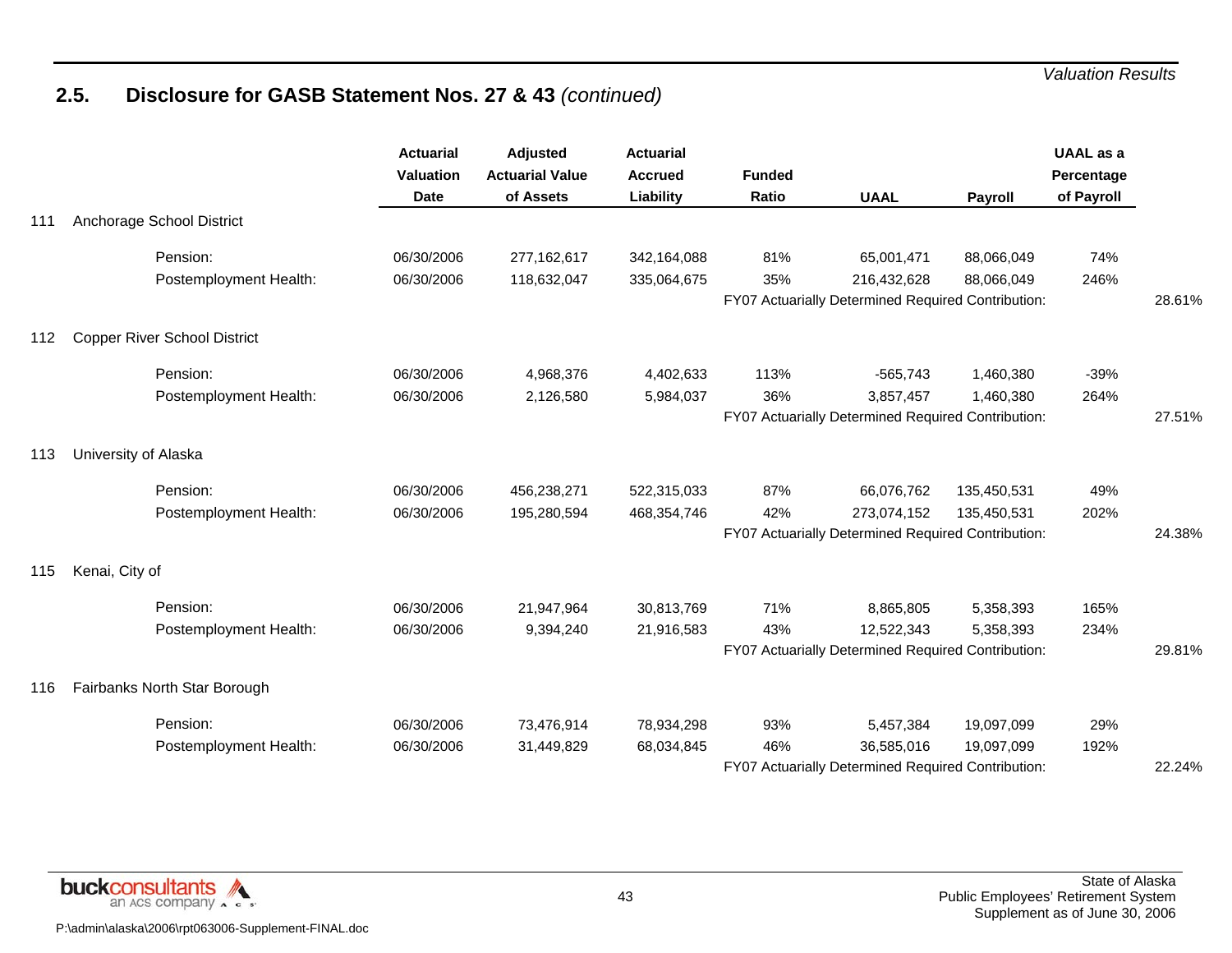|     |                                              | <b>Actuarial</b><br><b>Valuation</b><br><b>Date</b> | Adjusted<br><b>Actuarial Value</b><br>of Assets | <b>Actuarial</b><br><b>Accrued</b><br>Liability | <b>Funded</b><br>Ratio | <b>UAAL</b>                                        | Payroll    | <b>UAAL</b> as a<br>Percentage<br>of Payroll |        |
|-----|----------------------------------------------|-----------------------------------------------------|-------------------------------------------------|-------------------------------------------------|------------------------|----------------------------------------------------|------------|----------------------------------------------|--------|
| 117 | Fairbanks North Star Borough School District |                                                     |                                                 |                                                 |                        |                                                    |            |                                              |        |
|     | Pension:                                     | 06/30/2006                                          | 93,422,197                                      | 106,147,054                                     | 88%                    | 12,724,857                                         | 28,871,862 | 44%                                          |        |
|     | Postemployment Health:                       | 06/30/2006                                          | 39,986,873                                      | 109,518,677                                     | 37%                    | 69,531,804                                         | 28,871,862 | 241%                                         |        |
|     |                                              |                                                     |                                                 |                                                 |                        | FY07 Actuarially Determined Required Contribution: |            |                                              | 25.74% |
| 118 | Denali Borough School District               |                                                     |                                                 |                                                 |                        |                                                    |            |                                              |        |
|     | Pension:                                     | 06/30/2006                                          | 4,665,572                                       | 4,091,068                                       | 114%                   | $-574,504$                                         | 1,424,819  | $-40%$                                       |        |
|     | Postemployment Health:                       | 06/30/2006                                          | 1,996,973                                       | 5,706,228                                       | 35%                    | 3,709,255                                          | 1,424,819  | 260%                                         |        |
|     |                                              |                                                     |                                                 |                                                 |                        | FY07 Actuarially Determined Required Contribution: |            |                                              | 30.72% |
| 120 | Sitka, City and Borough                      |                                                     |                                                 |                                                 |                        |                                                    |            |                                              |        |
|     | Pension:                                     | 06/30/2006                                          | 25,826,692                                      | 39,065,467                                      | 66%                    | 13,238,775                                         | 8,893,746  | 149%                                         |        |
|     | Postemployment Health:                       | 06/30/2006                                          | 11,054,425                                      | 29,035,947                                      | 38%                    | 17,981,522                                         | 8,893,746  | 202%                                         |        |
|     |                                              |                                                     |                                                 |                                                 |                        | FY07 Actuarially Determined Required Contribution: |            |                                              | 29.82% |
| 121 | <b>Chugach School District</b>               |                                                     |                                                 |                                                 |                        |                                                    |            |                                              |        |
|     | Pension:                                     | 06/30/2006                                          | 1,132,238                                       | 874,691                                         | 129%                   | $-257,547$                                         | 445,795    | $-58%$                                       |        |
|     | Postemployment Health:                       | 06/30/2006                                          | 484,624                                         | 2,036,095                                       | 24%                    | 1,551,471                                          | 445,795    | 348%                                         |        |
|     |                                              |                                                     |                                                 |                                                 |                        | FY07 Actuarially Determined Required Contribution: |            |                                              | 27.92% |
| 122 | Ketchikan Gateway Borough                    |                                                     |                                                 |                                                 |                        |                                                    |            |                                              |        |
|     | Pension:                                     | 06/30/2006                                          | 15,023,696                                      | 15,994,096                                      | 94%                    | 970,400                                            | 4,335,290  | 22%                                          |        |
|     | Postemployment Health:                       | 06/30/2006                                          | 6,430,491                                       | 14,637,896                                      | 44%                    | 8,207,405                                          | 4,335,290  | 189%                                         |        |
|     |                                              |                                                     |                                                 |                                                 |                        | FY07 Actuarially Determined Required Contribution: |            |                                              | 25.39% |

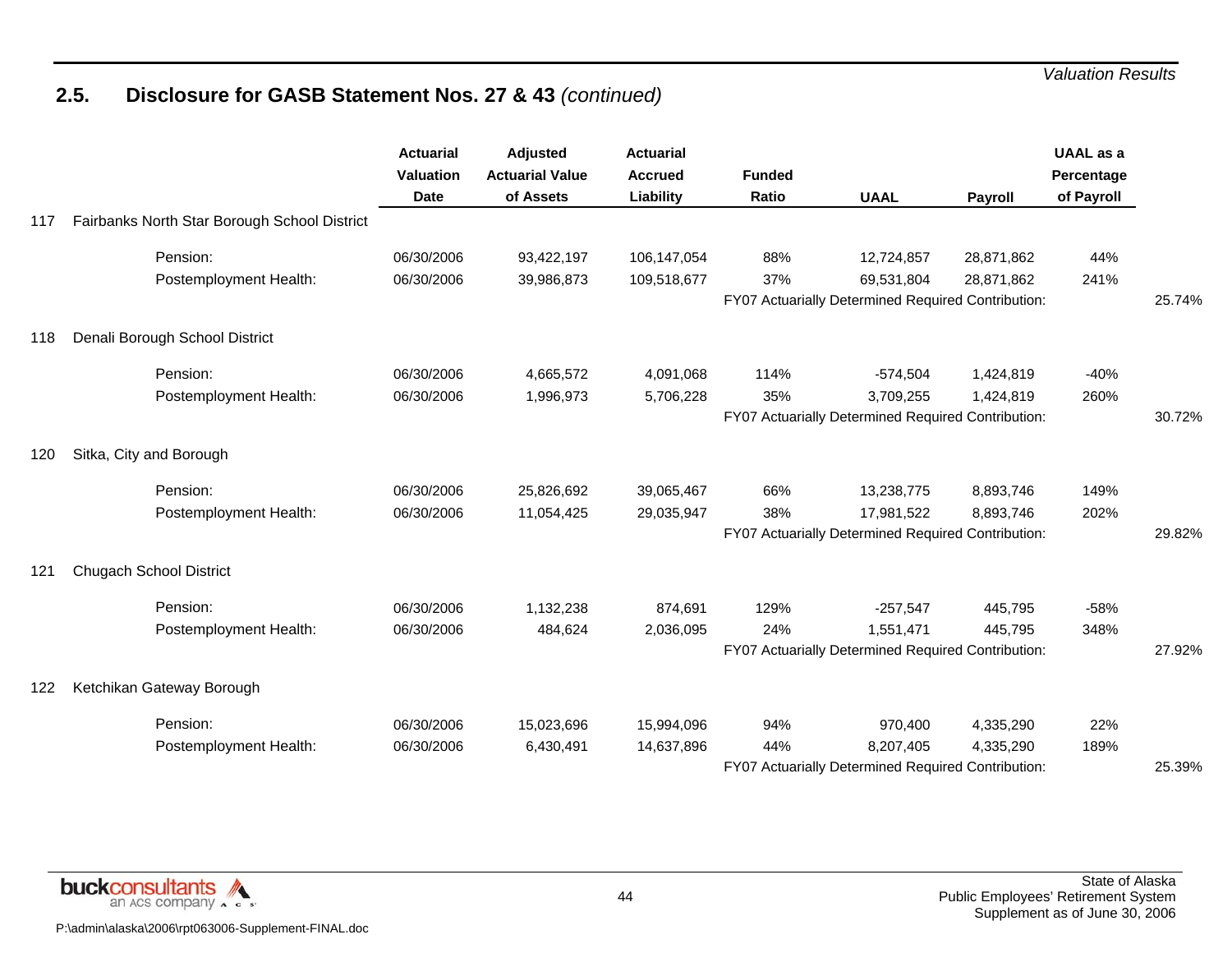|     |                               | <b>Actuarial</b><br>Valuation<br><b>Date</b> | <b>Adjusted</b><br><b>Actuarial Value</b><br>of Assets | <b>Actuarial</b><br><b>Accrued</b><br><b>Liability</b> | <b>Funded</b><br><b>Ratio</b> | <b>UAAL</b>                                        | Payroll    | <b>UAAL</b> as a<br>Percentage<br>of Payroll |        |
|-----|-------------------------------|----------------------------------------------|--------------------------------------------------------|--------------------------------------------------------|-------------------------------|----------------------------------------------------|------------|----------------------------------------------|--------|
| 123 | Soldotna, City of             |                                              |                                                        |                                                        |                               |                                                    |            |                                              |        |
|     | Pension:                      | 06/30/2006                                   | 13,900,813                                             | 15,464,314                                             | 90%                           | 1,563,501                                          | 2,710,157  | 58%                                          |        |
|     | Postemployment Health:        | 06/30/2006                                   | 5,949,871                                              | 11,248,180                                             | 53%                           | 5,298,309                                          | 2,710,157  | 195%                                         |        |
|     |                               |                                              |                                                        |                                                        |                               | FY07 Actuarially Determined Required Contribution: |            |                                              | 25.54% |
| 124 | Iditarod Area School District |                                              |                                                        |                                                        |                               |                                                    |            |                                              |        |
|     | Pension:                      | 06/30/2006                                   | 9,510,741                                              | 7,655,252                                              | 124%                          | $-1,855,489$                                       | 1,449,041  | $-128%$                                      |        |
|     | Postemployment Health:        | 06/30/2006                                   | 4,070,819                                              | 8,812,552                                              | 46%                           | 4,741,733                                          | 1,449,041  | 327%                                         |        |
|     |                               |                                              |                                                        |                                                        |                               | FY07 Actuarially Determined Required Contribution: |            |                                              | 22.00% |
| 125 | <b>Kuspuk School District</b> |                                              |                                                        |                                                        |                               |                                                    |            |                                              |        |
|     | Pension:                      | 06/30/2006                                   | 7,770,683                                              | 6,382,549                                              | 122%                          | $-1,388,134$                                       | 2,314,435  | $-60%$                                       |        |
|     | Postemployment Health:        | 06/30/2006                                   | 3,326,033                                              | 9,541,126                                              | 35%                           | 6,215,093                                          | 2,314,435  | 269%                                         |        |
|     |                               |                                              |                                                        |                                                        |                               | FY07 Actuarially Determined Required Contribution: |            |                                              | 23.25% |
| 126 | Juneau, City & Borough of     |                                              |                                                        |                                                        |                               |                                                    |            |                                              |        |
|     | Pension:                      | 06/30/2006                                   | 126,314,569                                            | 156,113,160                                            | 81%                           | 29,798,591                                         | 28,084,601 | 106%                                         |        |
|     | Postemployment Health:        | 06/30/2006                                   | 54,065,574                                             | 121,476,928                                            | 45%                           | 67,411,354                                         | 28,084,601 | 240%                                         |        |
|     |                               |                                              |                                                        |                                                        |                               | FY07 Actuarially Determined Required Contribution: |            |                                              | 29.43% |
| 128 | Kodiak, City of               |                                              |                                                        |                                                        |                               |                                                    |            |                                              |        |
|     | Pension:                      | 06/30/2006                                   | 19,423,174                                             | 30,921,652                                             | 63%                           | 11,498,478                                         | 5,687,286  | 202%                                         |        |
|     | Postemployment Health:        | 06/30/2006                                   | 8,313,570                                              | 21,675,332                                             | 38%                           | 13,361,762                                         | 5,687,286  | 235%                                         |        |
|     |                               |                                              |                                                        |                                                        |                               | FY07 Actuarially Determined Required Contribution: |            |                                              | 32.87% |

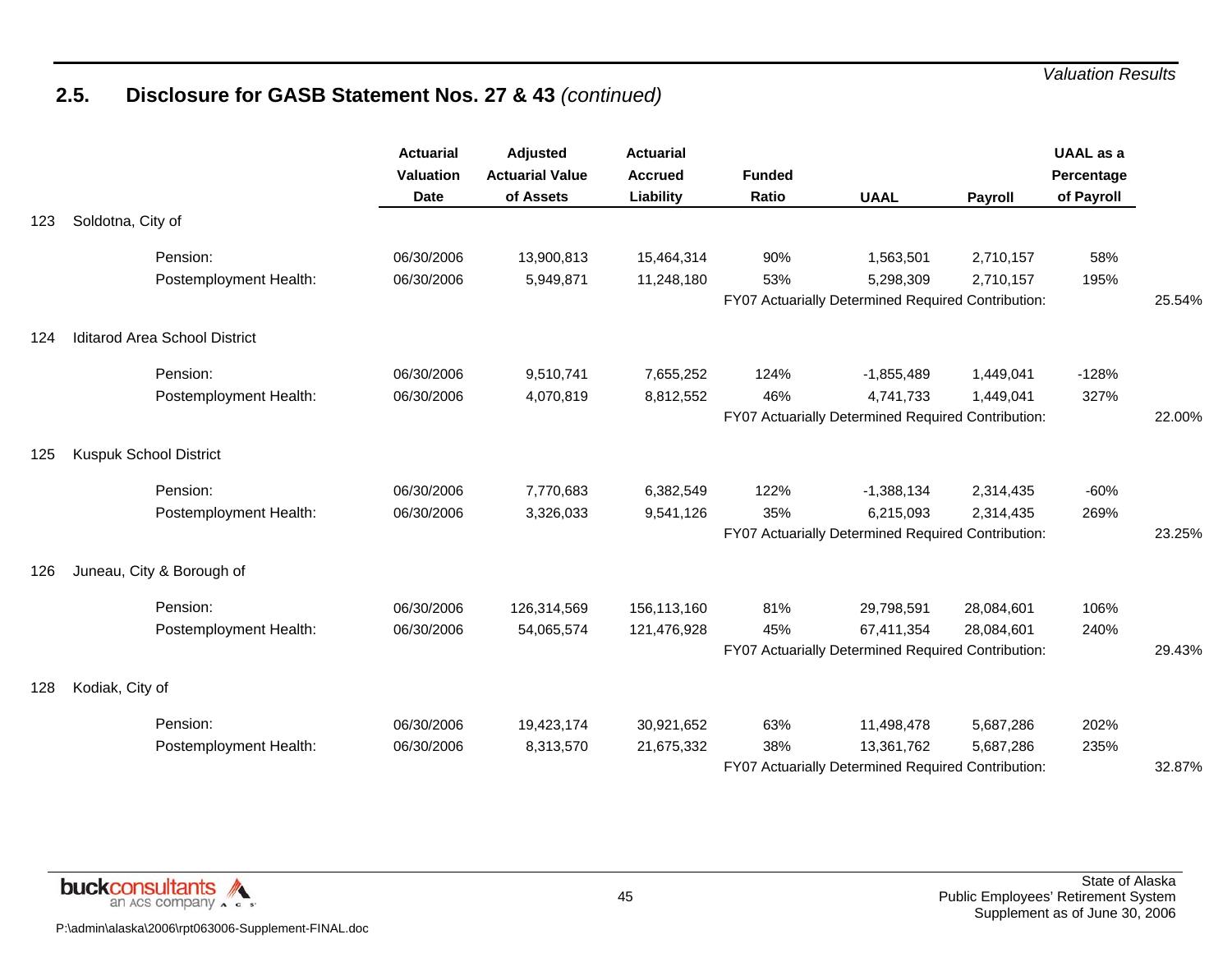|     |                                        | <b>Actuarial</b><br><b>Valuation</b><br><b>Date</b> | <b>Adjusted</b><br><b>Actuarial Value</b><br>of Assets | <b>Actuarial</b><br><b>Accrued</b><br>Liability | <b>Funded</b><br>Ratio | <b>UAAL</b>                                        | <b>Payroll</b> | <b>UAAL</b> as a<br>Percentage<br>of Payroll |         |
|-----|----------------------------------------|-----------------------------------------------------|--------------------------------------------------------|-------------------------------------------------|------------------------|----------------------------------------------------|----------------|----------------------------------------------|---------|
| 129 | Fairbanks, City of                     |                                                     |                                                        |                                                 |                        |                                                    |                |                                              |         |
|     | Pension:                               | 06/30/2006                                          | 66,453,725                                             | 141,548,819                                     | 47%                    | 75,095,094                                         | 6,946,510      | 1081%                                        |         |
|     | Postemployment Health:                 | 06/30/2006                                          | 28,443,741                                             | 82,926,240                                      | 34%                    | 54,482,499                                         | 6,946,510      | 784%                                         |         |
|     |                                        |                                                     |                                                        |                                                 |                        | FY07 Actuarially Determined Required Contribution: |                |                                              | 124.66% |
| 131 | Wasilla, City of                       |                                                     |                                                        |                                                 |                        |                                                    |                |                                              |         |
|     | Pension:                               | 06/30/2006                                          | 8,111,545                                              | 9,485,875                                       | 86%                    | 1,374,330                                          | 4,837,580      | 28%                                          |         |
|     | Postemployment Health:                 | 06/30/2006                                          | 3,471,931                                              | 8,727,244                                       | 40%                    | 5,255,313                                          | 4,837,580      | 109%                                         |         |
|     |                                        |                                                     |                                                        |                                                 |                        | FY07 Actuarially Determined Required Contribution: |                |                                              | 18.91%  |
| 132 | Skagway, City of                       |                                                     |                                                        |                                                 |                        |                                                    |                |                                              |         |
|     | Pension:                               | 06/30/2006                                          | 4,025,219                                              | 4,903,108                                       | 82%                    | 877,889                                            | 1,676,696      | 52%                                          |         |
|     | Postemployment Health:                 | 06/30/2006                                          | 1,722,887                                              | 3,875,972                                       | 44%                    | 2,153,085                                          | 1,676,696      | 128%                                         |         |
|     |                                        |                                                     |                                                        |                                                 |                        | FY07 Actuarially Determined Required Contribution: |                |                                              | 19.94%  |
| 133 | Sitka, Greater Borough School District |                                                     |                                                        |                                                 |                        |                                                    |                |                                              |         |
|     | Pension:                               | 06/30/2006                                          | 7,705,242                                              | 8,146,408                                       | 95%                    | 441,166                                            | 2,253,642      | 20%                                          |         |
|     | Postemployment Health:                 | 06/30/2006                                          | 3,298,023                                              | 10,511,699                                      | 31%                    | 7,213,676                                          | 2,253,642      | 320%                                         |         |
|     |                                        |                                                     |                                                        |                                                 |                        | FY07 Actuarially Determined Required Contribution: |                |                                              | 35.71%  |
| 134 | Palmer, City of                        |                                                     |                                                        |                                                 |                        |                                                    |                |                                              |         |
|     | Pension:                               | 06/30/2006                                          | 11,206,109                                             | 13,800,532                                      | 81%                    | 2,594,423                                          | 3,231,147      | 80%                                          |         |
|     | Postemployment Health:                 | 06/30/2006                                          | 4,796,476                                              | 11,602,938                                      | 41%                    | 6,806,462                                          | 3,231,147      | 211%                                         |         |
|     |                                        |                                                     |                                                        |                                                 |                        | FY07 Actuarially Determined Required Contribution: |                |                                              | 29.13%  |

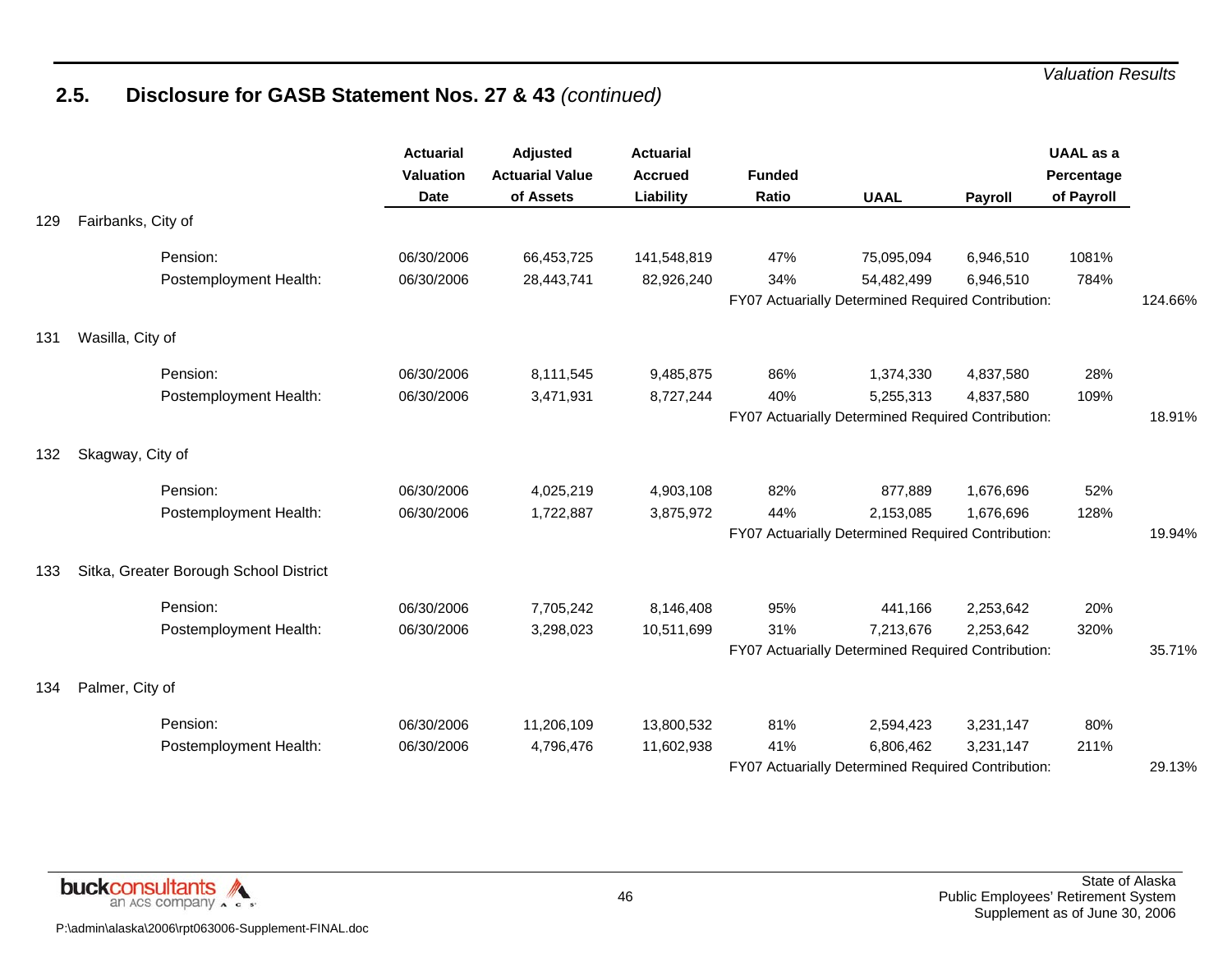|     |                               | <b>Actuarial</b><br><b>Valuation</b><br><b>Date</b> | Adjusted<br><b>Actuarial Value</b><br>of Assets | <b>Actuarial</b><br><b>Accrued</b><br>Liability | <b>Funded</b><br><b>Ratio</b> | <b>UAAL</b>                                        | Payroll   | <b>UAAL</b> as a<br>Percentage<br>of Payroll |        |
|-----|-------------------------------|-----------------------------------------------------|-------------------------------------------------|-------------------------------------------------|-------------------------------|----------------------------------------------------|-----------|----------------------------------------------|--------|
| 135 | Wrangell, City of             |                                                     |                                                 |                                                 |                               |                                                    |           |                                              |        |
|     | Pension:                      | 06/30/2006                                          | 9,531,882                                       | 13,362,613                                      | 71%                           | 3,830,731                                          | 2,662,706 | 144%                                         |        |
|     | Postemployment Health:        | 06/30/2006                                          | 4,079,867                                       | 13,361,061                                      | 31%                           | 9,281,194                                          | 2,662,706 | 349%                                         |        |
|     |                               |                                                     |                                                 |                                                 |                               | FY07 Actuarially Determined Required Contribution: |           |                                              | 31.65% |
| 136 | Bethel, City of               |                                                     |                                                 |                                                 |                               |                                                    |           |                                              |        |
|     | Pension:                      | 06/30/2006                                          | 14,243,653                                      | 13,360,889                                      | 107%                          | $-882,764$                                         | 5,435,694 | $-16%$                                       |        |
|     | Postemployment Health:        | 06/30/2006                                          | 6,096,614                                       | 11,410,275                                      | 53%                           | 5,313,661                                          | 5,435,694 | 98%                                          |        |
|     |                               |                                                     |                                                 |                                                 |                               | FY07 Actuarially Determined Required Contribution: |           |                                              | 15.08% |
| 137 | <b>Valdez School District</b> |                                                     |                                                 |                                                 |                               |                                                    |           |                                              |        |
|     | Pension:                      | 06/30/2006                                          | 8,502,722                                       | 10,130,772                                      | 84%                           | 1,628,050                                          | 2,122,818 | 77%                                          |        |
|     | Postemployment Health:        | 06/30/2006                                          | 3,639,362                                       | 10,429,058                                      | 35%                           | 6,789,696                                          | 2,122,818 | 320%                                         |        |
|     |                               |                                                     |                                                 |                                                 |                               | FY07 Actuarially Determined Required Contribution: |           |                                              | 31.54% |
| 138 | <b>Hoonah School District</b> |                                                     |                                                 |                                                 |                               |                                                    |           |                                              |        |
|     | Pension:                      | 06/30/2006                                          | 2,155,119                                       | 2,576,374                                       | 84%                           | 421,255                                            | 662,738   | 64%                                          |        |
|     | Postemployment Health:        | 06/30/2006                                          | 922,441                                         | 3,261,961                                       | 28%                           | 2,339,520                                          | 662,738   | 353%                                         |        |
|     |                               |                                                     |                                                 |                                                 |                               | FY07 Actuarially Determined Required Contribution: |           |                                              | 40.74% |
| 139 | Nome, City of                 |                                                     |                                                 |                                                 |                               |                                                    |           |                                              |        |
|     | Pension:                      | 06/30/2006                                          | 11,229,335                                      | 13,043,539                                      | 86%                           | 1,814,204                                          | 2,423,235 | 75%                                          |        |
|     | Postemployment Health:        | 06/30/2006                                          | 4,806,416                                       | 11,221,479                                      | 43%                           | 6,415,063                                          | 2,423,235 | 265%                                         |        |
|     |                               |                                                     |                                                 |                                                 |                               | FY07 Actuarially Determined Required Contribution: |           |                                              | 23.82% |

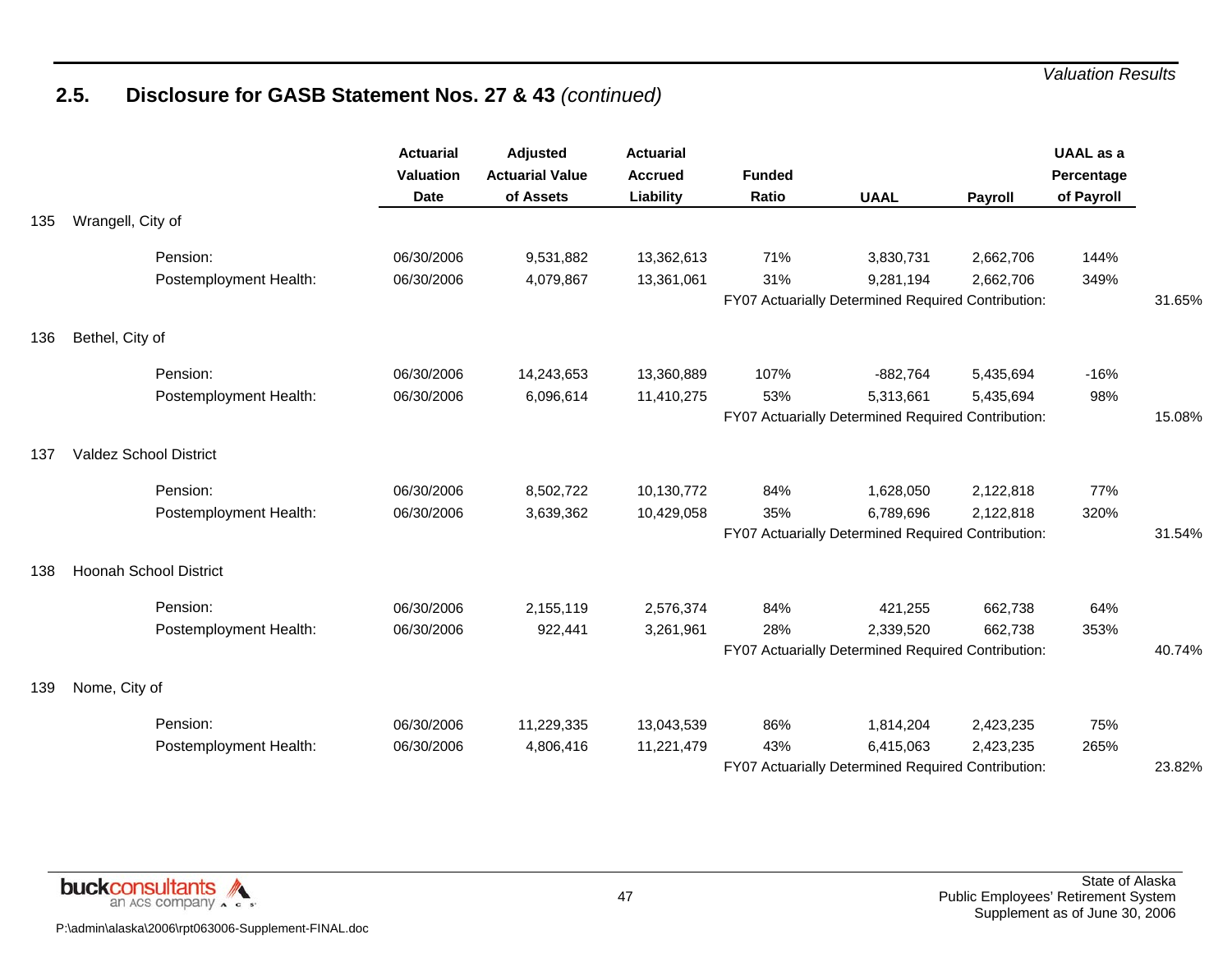|     |                             | <b>Actuarial</b><br><b>Valuation</b><br><b>Date</b> | Adjusted<br><b>Actuarial Value</b><br>of Assets | <b>Actuarial</b><br><b>Accrued</b><br>Liability | <b>Funded</b><br><b>Ratio</b> | <b>UAAL</b>                                        | Payroll    | <b>UAAL</b> as a<br>Percentage<br>of Payroll |        |
|-----|-----------------------------|-----------------------------------------------------|-------------------------------------------------|-------------------------------------------------|-------------------------------|----------------------------------------------------|------------|----------------------------------------------|--------|
| 140 | Kotzebue, City of           |                                                     |                                                 |                                                 |                               |                                                    |            |                                              |        |
|     | Pension:                    | 06/30/2006                                          | 10,312,215                                      | 9,524,222                                       | 108%                          | $-787,993$                                         | 3,226,643  | $-24%$                                       |        |
|     | Postemployment Health:      | 06/30/2006                                          | 4,413,868                                       | 7,788,756                                       | 57%                           | 3,374,888                                          | 3,226,643  | 105%                                         |        |
|     |                             |                                                     |                                                 |                                                 |                               | FY07 Actuarially Determined Required Contribution: |            |                                              | 11.40% |
| 141 | Galena City School District |                                                     |                                                 |                                                 |                               |                                                    |            |                                              |        |
|     | Pension:                    | 06/30/2006                                          | 4,541,222                                       | 5,274,541                                       | 86%                           | 733,319                                            | 2,966,140  | 25%                                          |        |
|     | Postemployment Health:      | 06/30/2006                                          | 1,943,748                                       | 5,951,647                                       | 33%                           | 4,007,899                                          | 2,966,140  | 135%                                         |        |
|     |                             |                                                     |                                                 |                                                 |                               | FY07 Actuarially Determined Required Contribution: |            |                                              | 18.38% |
| 143 | Petersburg, City of         |                                                     |                                                 |                                                 |                               |                                                    |            |                                              |        |
|     | Pension:                    | 06/30/2006                                          | 15,947,927                                      | 20,627,608                                      | 77%                           | 4,679,681                                          | 3,970,646  | 118%                                         |        |
|     | Postemployment Health:      | 06/30/2006                                          | 6,826,083                                       | 15,575,599                                      | 44%                           | 8,749,516                                          | 3,970,646  | 220%                                         |        |
|     |                             |                                                     |                                                 |                                                 |                               | FY07 Actuarially Determined Required Contribution: |            |                                              | 29.59% |
| 144 | <b>Bristol Bay Borough</b>  |                                                     |                                                 |                                                 |                               |                                                    |            |                                              |        |
|     | Pension:                    | 06/30/2006                                          | 6,915,788                                       | 7,370,595                                       | 94%                           | 454,807                                            | 1,590,978  | 29%                                          |        |
|     | Postemployment Health:      | 06/30/2006                                          | 2,960,119                                       | 6,208,087                                       | 48%                           | 3,247,968                                          | 1,590,978  | 204%                                         |        |
|     |                             |                                                     |                                                 |                                                 |                               | FY07 Actuarially Determined Required Contribution: |            |                                              | 22.26% |
| 145 | North Slope Borough         |                                                     |                                                 |                                                 |                               |                                                    |            |                                              |        |
|     | Pension:                    | 06/30/2006                                          | 182,071,604                                     | 176,897,732                                     | 103%                          | $-5,173,872$                                       | 36,880,567 | $-14%$                                       |        |
|     | Postemployment Health:      | 06/30/2006                                          | 77,930,882                                      | 138,610,449                                     | 56%                           | 60,679,567                                         | 36,880,567 | 165%                                         |        |
|     |                             |                                                     |                                                 |                                                 |                               | FY07 Actuarially Determined Required Contribution: |            |                                              | 17.62% |

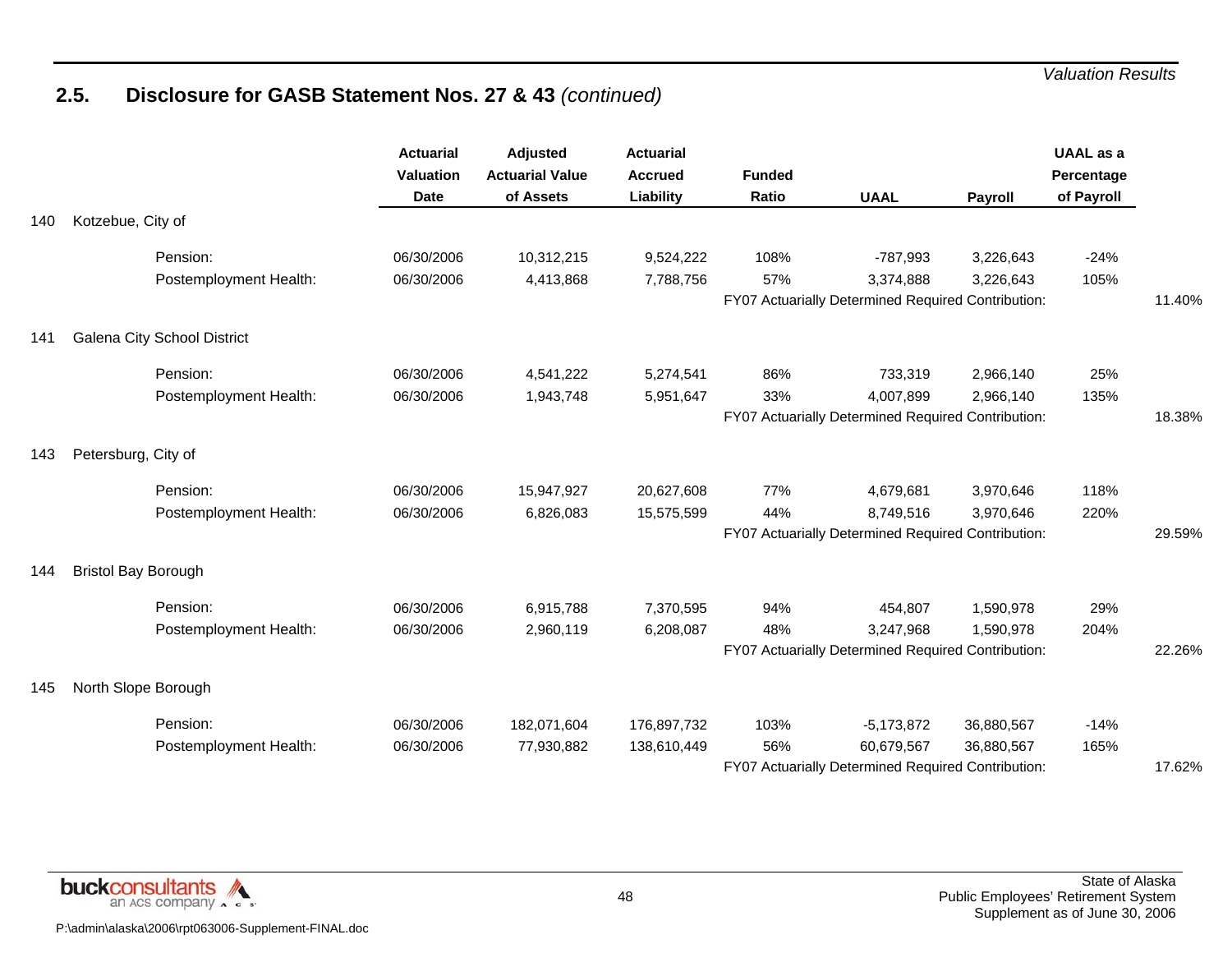|     |                                 | <b>Actuarial</b><br>Valuation<br><b>Date</b> | Adjusted<br><b>Actuarial Value</b><br>of Assets | <b>Actuarial</b><br><b>Accrued</b><br>Liability | <b>Funded</b><br><b>Ratio</b> | <b>UAAL</b>                                        | Payroll    | <b>UAAL</b> as a<br>Percentage<br>of Payroll |        |
|-----|---------------------------------|----------------------------------------------|-------------------------------------------------|-------------------------------------------------|-------------------------------|----------------------------------------------------|------------|----------------------------------------------|--------|
| 146 | <b>Wrangell School District</b> |                                              |                                                 |                                                 |                               |                                                    |            |                                              |        |
|     | Pension:                        | 06/30/2006                                   | 2,923,865                                       | 3,104,756                                       | 94%                           | 180,891                                            | 685,591    | 26%                                          |        |
|     | Postemployment Health:          | 06/30/2006                                   | 1,251,482                                       | 3,862,419                                       | 32%                           | 2,610,937                                          | 685,591    | 381%                                         |        |
|     |                                 |                                              |                                                 |                                                 |                               | FY07 Actuarially Determined Required Contribution: |            |                                              | 26.92% |
| 148 | Cordova, City of                |                                              |                                                 |                                                 |                               |                                                    |            |                                              |        |
|     | Pension:                        | 06/30/2006                                   | 8,477,204                                       | 11,632,450                                      | 73%                           | 3,155,246                                          | 2,295,831  | 137%                                         |        |
|     | Postemployment Health:          | 06/30/2006                                   | 3,628,440                                       | 9,521,413                                       | 38%                           | 5,892,973                                          | 2,295,831  | 257%                                         |        |
|     |                                 |                                              |                                                 |                                                 |                               | FY07 Actuarially Determined Required Contribution: |            |                                              | 31.41% |
| 149 | Nome Public Schools             |                                              |                                                 |                                                 |                               |                                                    |            |                                              |        |
|     | Pension:                        | 06/30/2006                                   | 6,198,981                                       | 6,628,392                                       | 94%                           | 429,411                                            | 1,577,404  | 27%                                          |        |
|     | Postemployment Health:          | 06/30/2006                                   | 2,653,308                                       | 6,050,952                                       | 44%                           | 3,397,644                                          | 1,577,404  | 215%                                         |        |
|     |                                 |                                              |                                                 |                                                 |                               | FY07 Actuarially Determined Required Contribution: |            |                                              | 25.54% |
| 151 | King Cove, City of              |                                              |                                                 |                                                 |                               |                                                    |            |                                              |        |
|     | Pension:                        | 06/30/2006                                   | 2,870,614                                       | 2,488,020                                       | 115%                          | $-382,594$                                         | 855,196    | $-45%$                                       |        |
|     | Postemployment Health:          | 06/30/2006                                   | 1,228,689                                       | 3,183,304                                       | 39%                           | 1,954,615                                          | 855,196    | 229%                                         |        |
|     |                                 |                                              |                                                 |                                                 |                               | FY07 Actuarially Determined Required Contribution: |            |                                              | 19.71% |
| 152 | Alaska Housing Finance Corp.    |                                              |                                                 |                                                 |                               |                                                    |            |                                              |        |
|     | Pension:                        | 06/30/2006                                   | 55,301,341                                      | 63,611,670                                      | 87%                           | 8,310,329                                          | 17,587,726 | 47%                                          |        |
|     | Postemployment Health:          | 06/30/2006                                   | 23,670,260                                      | 46,161,553                                      | 51%                           | 22,491,293                                         | 17,587,726 | 128%                                         |        |
|     |                                 |                                              |                                                 |                                                 |                               | FY07 Actuarially Determined Required Contribution: |            |                                              | 20.49% |

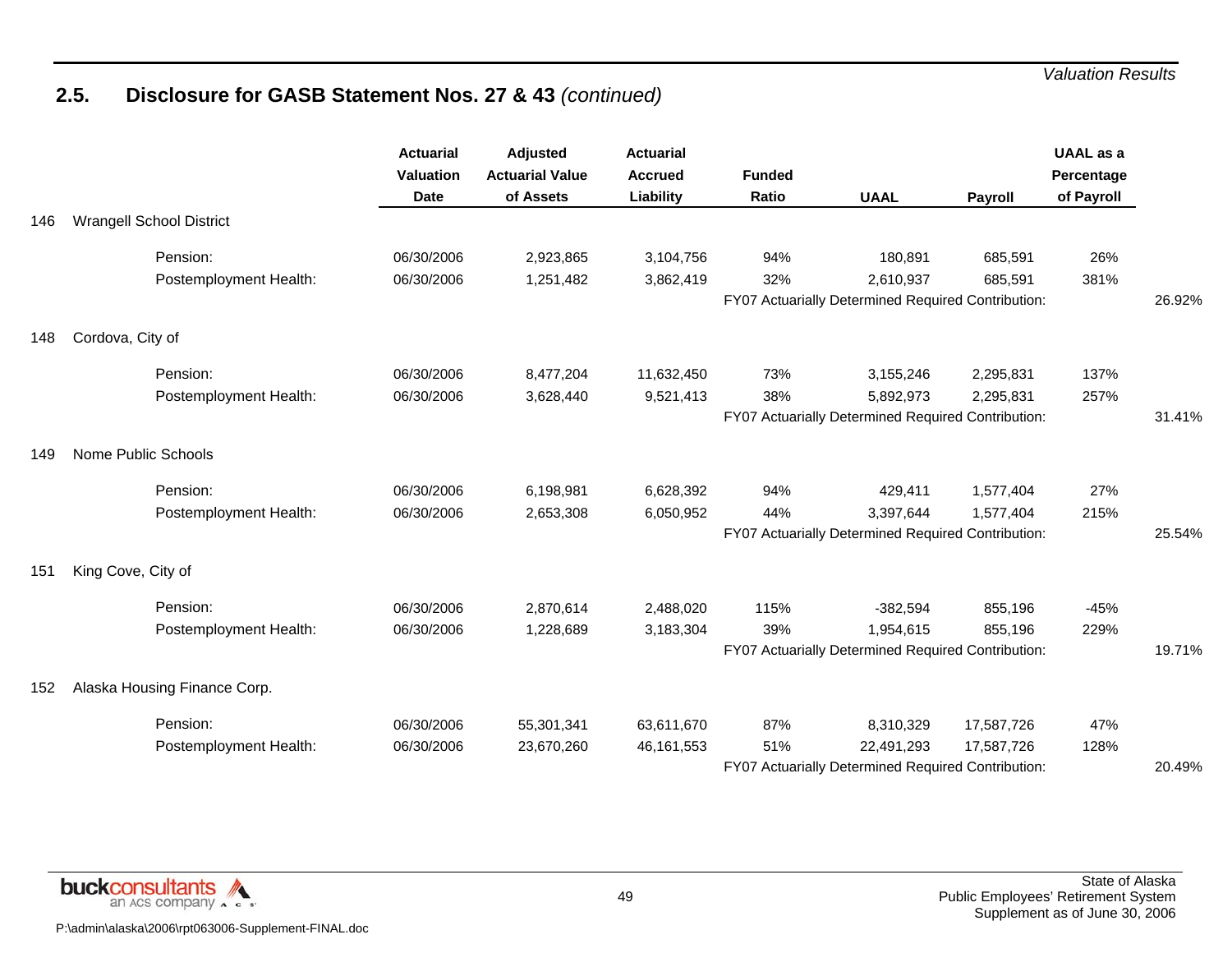|     |                                  | <b>Actuarial</b><br><b>Valuation</b><br><b>Date</b> | Adjusted<br><b>Actuarial Value</b><br>of Assets | <b>Actuarial</b><br><b>Accrued</b><br>Liability | <b>Funded</b><br>Ratio | <b>UAAL</b>                                        | Payroll    | <b>UAAL</b> as a<br>Percentage<br>of Payroll |        |
|-----|----------------------------------|-----------------------------------------------------|-------------------------------------------------|-------------------------------------------------|------------------------|----------------------------------------------------|------------|----------------------------------------------|--------|
| 153 | Lower Yukon School District      |                                                     |                                                 |                                                 |                        |                                                    |            |                                              |        |
|     | Pension:                         | 06/30/2006                                          | 20,633,174                                      | 18,419,285                                      | 112%                   | $-2,213,889$                                       | 5,673,583  | $-39%$                                       |        |
|     | Postemployment Health:           | 06/30/2006                                          | 8,831,479                                       | 25,953,328                                      | 34%                    | 17,121,849                                         | 5,673,583  | 302%                                         |        |
|     |                                  |                                                     |                                                 |                                                 |                        | FY07 Actuarially Determined Required Contribution: |            |                                              | 24.36% |
| 154 | Northwest Arctic School District |                                                     |                                                 |                                                 |                        |                                                    |            |                                              |        |
|     | Pension:                         | 06/30/2006                                          | 29,094,095                                      | 24,168,736                                      | 120%                   | $-4,925,359$                                       | 8,147,345  | $-60%$                                       |        |
|     | Postemployment Health:           | 06/30/2006                                          | 12,452,949                                      | 26,547,762                                      | 47%                    | 14,094,813                                         | 8,147,345  | 173%                                         |        |
|     |                                  |                                                     |                                                 |                                                 |                        | FY07 Actuarially Determined Required Contribution: |            |                                              | 15.14% |
| 155 | Southeast Island School District |                                                     |                                                 |                                                 |                        |                                                    |            |                                              |        |
|     | Pension:                         | 06/30/2006                                          | 2,451,744                                       | 2,723,861                                       | 90%                    | 272,117                                            | 986,924    | 28%                                          |        |
|     | Postemployment Health:           | 06/30/2006                                          | 1,049,404                                       | 5,150,793                                       | 20%                    | 4,101,389                                          | 986,924    | 416%                                         |        |
|     |                                  |                                                     |                                                 |                                                 |                        | FY07 Actuarially Determined Required Contribution: |            |                                              | 43.89% |
| 156 | Pribilof Region School District  |                                                     |                                                 |                                                 |                        |                                                    |            |                                              |        |
|     | Pension:                         | 06/30/2006                                          | 2,637,301                                       | 2,644,686                                       | 100%                   | 7,385                                              | 702,447    | 1%                                           |        |
|     | Postemployment Health:           | 06/30/2006                                          | 1,128,826                                       | 2,836,171                                       | 40%                    | 1,707,345                                          | 702,447    | 243%                                         |        |
|     |                                  |                                                     |                                                 |                                                 |                        | FY07 Actuarially Determined Required Contribution: |            |                                              | 25.06% |
| 157 | Lower Kuskokwim School District  |                                                     |                                                 |                                                 |                        |                                                    |            |                                              |        |
|     | Pension:                         | 06/30/2006                                          | 57,080,802                                      | 56,724,835                                      | 101%                   | $-355,967$                                         | 22,256,240 | $-2%$                                        |        |
|     | Postemployment Health:           | 06/30/2006                                          | 24,431,911                                      | 59,116,419                                      | 41%                    | 34,684,508                                         | 22,256,240 | 156%                                         |        |
|     |                                  |                                                     |                                                 |                                                 |                        | FY07 Actuarially Determined Required Contribution: |            |                                              | 18.22% |

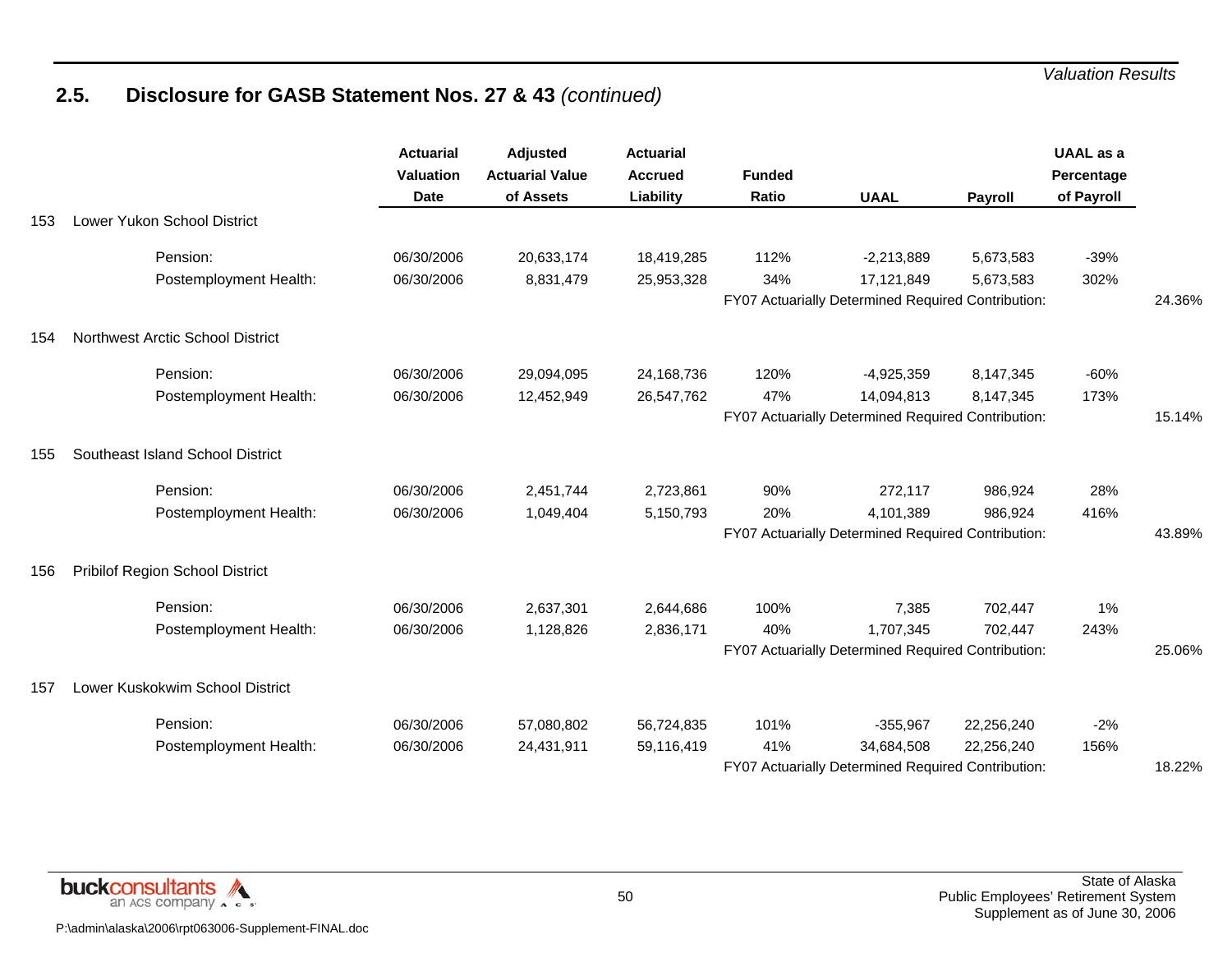|     |                                     | <b>Actuarial</b><br>Valuation<br><b>Date</b> | <b>Adjusted</b><br><b>Actuarial Value</b><br>of Assets | <b>Actuarial</b><br><b>Accrued</b><br>Liability | <b>Funded</b><br>Ratio | <b>UAAL</b>                                        | <b>Payroll</b> | <b>UAAL</b> as a<br>Percentage<br>of Payroll |        |
|-----|-------------------------------------|----------------------------------------------|--------------------------------------------------------|-------------------------------------------------|------------------------|----------------------------------------------------|----------------|----------------------------------------------|--------|
| 158 | Kodiak Island School District       |                                              |                                                        |                                                 |                        |                                                    |                |                                              |        |
|     | Pension:                            | 06/30/2006                                   | 17,200,729                                             | 18,349,410                                      | 94%                    | 1,148,681                                          | 5,340,399      | 22%                                          |        |
|     | Postemployment Health:              | 06/30/2006                                   | 7,362,312                                              | 23,078,370                                      | 32%                    | 15,716,058                                         | 5,340,399      | 294%                                         |        |
|     |                                     |                                              |                                                        |                                                 |                        | FY07 Actuarially Determined Required Contribution: |                |                                              | 26.42% |
| 159 | <b>Yukon Flats School District</b>  |                                              |                                                        |                                                 |                        |                                                    |                |                                              |        |
|     | Pension:                            | 06/30/2006                                   | 5,590,958                                              | 4,104,389                                       | 136%                   | $-1,486,569$                                       | 1,222,521      | $-122%$                                      |        |
|     | Postemployment Health:              | 06/30/2006                                   | 2,393,060                                              | 5,851,553                                       | 41%                    | 3,458,493                                          | 1,222,521      | 283%                                         |        |
|     |                                     |                                              |                                                        |                                                 |                        | FY07 Actuarially Determined Required Contribution: |                |                                              | 13.24% |
| 160 | Yukon Koyukuk School District       |                                              |                                                        |                                                 |                        |                                                    |                |                                              |        |
|     | Pension:                            | 06/30/2006                                   | 8,147,765                                              | 6,058,443                                       | 134%                   | $-2,089,322$                                       | 2,344,357      | $-89%$                                       |        |
|     | Postemployment Health:              | 06/30/2006                                   | 3,487,432                                              | 8,677,627                                       | 40%                    | 5,190,194                                          | 2,344,357      | 221%                                         |        |
|     |                                     |                                              |                                                        |                                                 |                        | FY07 Actuarially Determined Required Contribution: |                |                                              | 13.70% |
| 161 | North Slope Borough School District |                                              |                                                        |                                                 |                        |                                                    |                |                                              |        |
|     | Pension:                            | 06/30/2006                                   | 38,825,292                                             | 39,200,260                                      | 99%                    | 374,968                                            | 8,522,783      | 4%                                           |        |
|     | Postemployment Health:              | 06/30/2006                                   | 16,618,129                                             | 38,846,642                                      | 43%                    | 22,228,513                                         | 8,522,783      | 261%                                         |        |
|     |                                     |                                              |                                                        |                                                 |                        | FY07 Actuarially Determined Required Contribution: |                |                                              | 21.40% |
| 162 | Aleutian Region School District     |                                              |                                                        |                                                 |                        |                                                    |                |                                              |        |
|     | Pension:                            | 06/30/2006                                   | 4,028,460                                              | 1,670,497                                       | 241%                   | $-2,357,963$                                       | 162,348        | $-1452%$                                     |        |
|     | Postemployment Health:              | 06/30/2006                                   | 1,724,274                                              | 1,299,460                                       | 133%                   | $-424,814$                                         | 162,348        | $-262%$                                      |        |
|     |                                     |                                              |                                                        |                                                 |                        | FY07 Actuarially Determined Required Contribution: |                |                                              | 0.00%  |

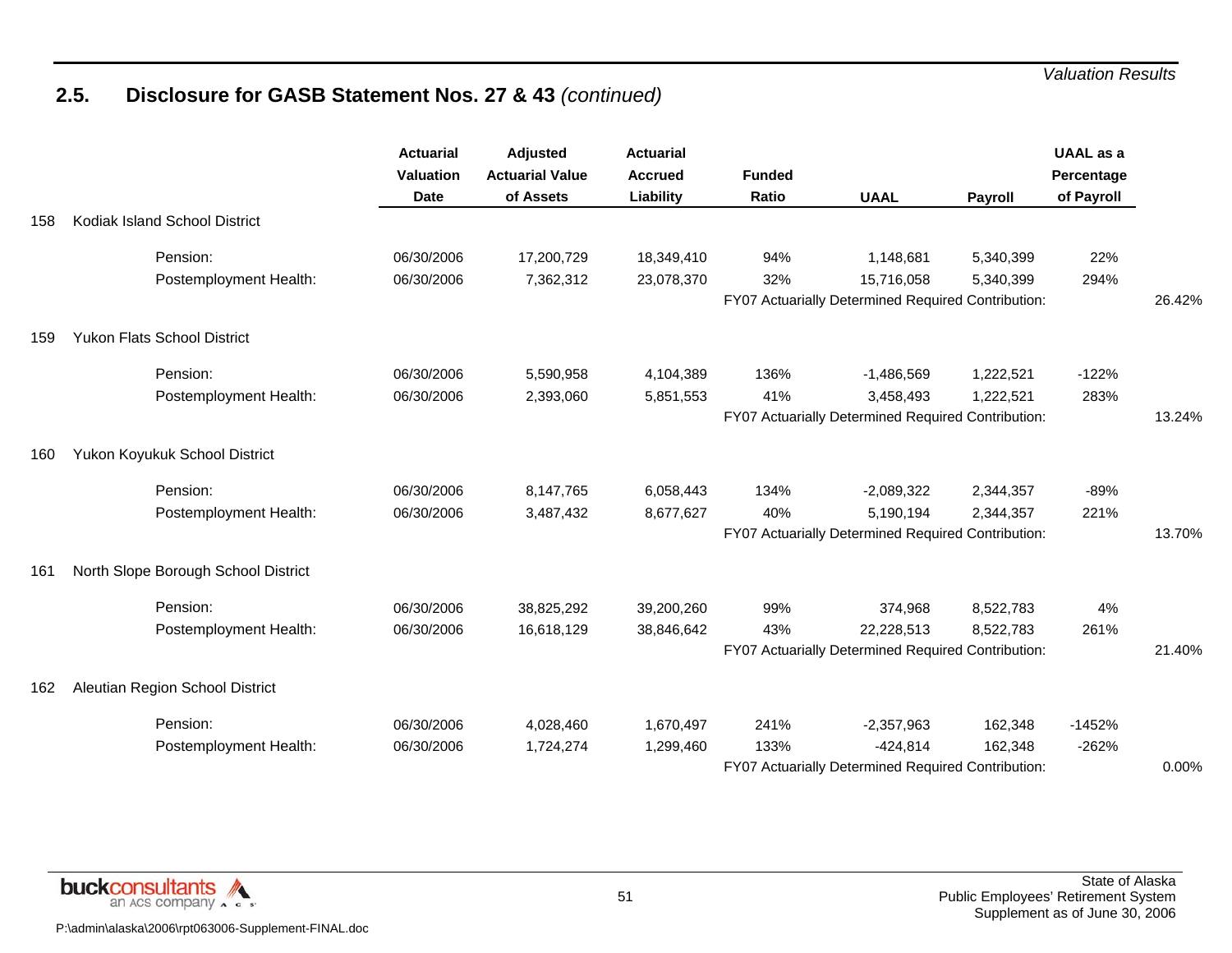|     |                                    | <b>Actuarial</b><br><b>Valuation</b><br><b>Date</b> | Adjusted<br><b>Actuarial Value</b><br>of Assets | <b>Actuarial</b><br><b>Accrued</b><br>Liability | <b>Funded</b><br><b>Ratio</b> | <b>UAAL</b>                                        | Payroll   | <b>UAAL</b> as a<br>Percentage<br>of Payroll |        |
|-----|------------------------------------|-----------------------------------------------------|-------------------------------------------------|-------------------------------------------------|-------------------------------|----------------------------------------------------|-----------|----------------------------------------------|--------|
| 163 | <b>Cordova Community Hospital</b>  |                                                     |                                                 |                                                 |                               |                                                    |           |                                              |        |
|     | Pension:                           | 06/30/2006                                          | 6,247,684                                       | 6,261,841                                       | 100%                          | 14,157                                             | 2,167,546 | 1%                                           |        |
|     | Postemployment Health:             | 06/30/2006                                          | 2,674,155                                       | 7,076,775                                       | 38%                           | 4,402,620                                          | 2,167,546 | 203%                                         |        |
|     |                                    |                                                     |                                                 |                                                 |                               | FY07 Actuarially Determined Required Contribution: |           |                                              | 21.87% |
| 164 | Lake & Peninsula School District   |                                                     |                                                 |                                                 |                               |                                                    |           |                                              |        |
|     | Pension:                           | 06/30/2006                                          | 6,175,786                                       | 6,528,075                                       | 95%                           | 352,289                                            | 2,716,575 | 13%                                          |        |
|     | Postemployment Health:             | 06/30/2006                                          | 2,643,380                                       | 9,101,154                                       | 29%                           | 6,457,774                                          | 2,716,575 | 238%                                         |        |
|     |                                    |                                                     |                                                 |                                                 |                               | FY07 Actuarially Determined Required Contribution: |           |                                              | 24.79% |
| 165 | Sitka Community Hospital           |                                                     |                                                 |                                                 |                               |                                                    |           |                                              |        |
|     | Pension:                           | 06/30/2006                                          | 14,074,764                                      | 14,615,422                                      | 96%                           | 540,658                                            | 4,485,458 | 12%                                          |        |
|     | Postemployment Health:             | 06/30/2006                                          | 6,024,327                                       | 16,293,083                                      | 37%                           | 10,268,756                                         | 4,485,458 | 229%                                         |        |
|     |                                    |                                                     |                                                 |                                                 |                               | FY07 Actuarially Determined Required Contribution: |           |                                              | 23.71% |
| 166 | Tanana City School District        |                                                     |                                                 |                                                 |                               |                                                    |           |                                              |        |
|     | Pension:                           | 06/30/2006                                          | 1,198,439                                       | 711,697                                         | 168%                          | $-486,742$                                         | 139,515   | $-349%$                                      |        |
|     | Postemployment Health:             | 06/30/2006                                          | 512,960                                         | 1,404,113                                       | 37%                           | 891,153                                            | 139,515   | 639%                                         |        |
|     |                                    |                                                     |                                                 |                                                 |                               | FY07 Actuarially Determined Required Contribution: |           |                                              | 15.08% |
| 167 | Southeast Regional Resource Center |                                                     |                                                 |                                                 |                               |                                                    |           |                                              |        |
|     | Pension:                           | 06/30/2006                                          | 4,438,494                                       | 4,071,954                                       | 109%                          | $-366,540$                                         | 1,297,253 | $-28%$                                       |        |
|     | Postemployment Health:             | 06/30/2006                                          | 1,899,779                                       | 5,374,029                                       | 35%                           | 3,474,250                                          | 1,297,253 | 268%                                         |        |
|     |                                    |                                                     |                                                 |                                                 |                               | FY07 Actuarially Determined Required Contribution: |           |                                              | 22.37% |

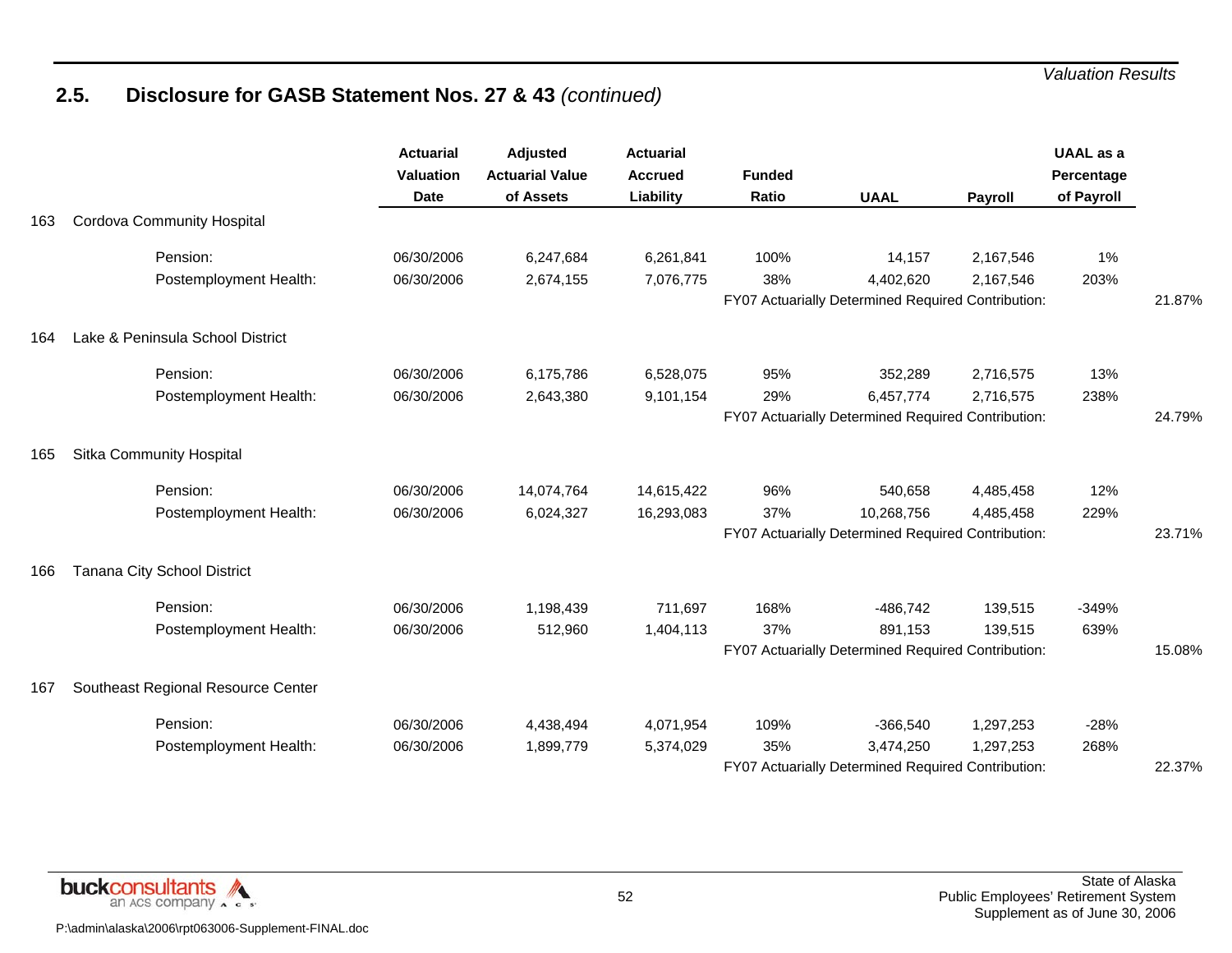|     |                                            | <b>Actuarial</b><br><b>Valuation</b><br><b>Date</b> | <b>Adjusted</b><br><b>Actuarial Value</b><br>of Assets | <b>Actuarial</b><br><b>Accrued</b><br>Liability | <b>Funded</b><br><b>Ratio</b> | <b>UAAL</b>                                        | Payroll   | <b>UAAL</b> as a<br>Percentage<br>of Payroll |        |
|-----|--------------------------------------------|-----------------------------------------------------|--------------------------------------------------------|-------------------------------------------------|-------------------------------|----------------------------------------------------|-----------|----------------------------------------------|--------|
| 168 | <b>Hydaburg City School District</b>       |                                                     |                                                        |                                                 |                               |                                                    |           |                                              |        |
|     | Pension:                                   | 06/30/2006                                          | 1,141,159                                              | 841,156                                         | 136%                          | $-300,003$                                         | 132,931   | $-226%$                                      |        |
|     | Postemployment Health:                     | 06/30/2006                                          | 488,443                                                | 956,927                                         | 51%                           | 468,484                                            | 132,931   | 352%                                         |        |
|     |                                            |                                                     |                                                        |                                                 |                               | FY07 Actuarially Determined Required Contribution: |           |                                              | 24.83% |
| 169 | Tanana, City of                            |                                                     |                                                        |                                                 |                               |                                                    |           |                                              |        |
|     | Pension:                                   | 06/30/2006                                          | 1,402,973                                              | 674,237                                         | 208%                          | $-728,736$                                         | 155,626   | -468%                                        |        |
|     | Postemployment Health:                     | 06/30/2006                                          | 600,505                                                | 1,111,066                                       | 54%                           | 510,561                                            | 155,626   | 328%                                         |        |
|     |                                            |                                                     |                                                        |                                                 |                               | FY07 Actuarially Determined Required Contribution: |           |                                              | 5.86%  |
| 170 | North Pacific Fisheries Management Council |                                                     |                                                        |                                                 |                               |                                                    |           |                                              |        |
|     | Pension:                                   | 06/30/2006                                          | 2,961,619                                              | 4,669,562                                       | 63%                           | 1,707,943                                          | 1,437,851 | 119%                                         |        |
|     | Postemployment Health:                     | 06/30/2006                                          | 1,267,641                                              | 2,683,338                                       | 47%                           | 1,415,697                                          | 1,437,851 | 98%                                          |        |
|     |                                            |                                                     |                                                        |                                                 |                               | FY07 Actuarially Determined Required Contribution: |           |                                              | 23.33% |
| 171 | Barrow, City of                            |                                                     |                                                        |                                                 |                               |                                                    |           |                                              |        |
|     | Pension:                                   | 06/30/2006                                          | 3,220,849                                              | 2,806,911                                       | 115%                          | $-413,938$                                         | 1,583,797 | $-26%$                                       |        |
|     | Postemployment Health:                     | 06/30/2006                                          | 1,378,599                                              | 3,399,563                                       | 41%                           | 2,020,964                                          | 1,583,797 | 128%                                         |        |
|     |                                            |                                                     |                                                        |                                                 |                               | FY07 Actuarially Determined Required Contribution: |           |                                              | 17.26% |
| 172 | Saint Paul, City of                        |                                                     |                                                        |                                                 |                               |                                                    |           |                                              |        |
|     | Pension:                                   | 06/30/2006                                          | 4,706,194                                              | 3,868,561                                       | 122%                          | $-837,633$                                         | 1,193,202 | $-70%$                                       |        |
|     | Postemployment Health:                     | 06/30/2006                                          | 2,014,360                                              | 6,175,150                                       | 33%                           | 4,160,790                                          | 1,193,202 | 349%                                         |        |
|     |                                            |                                                     |                                                        |                                                 |                               | FY07 Actuarially Determined Required Contribution: |           |                                              | 17.72% |

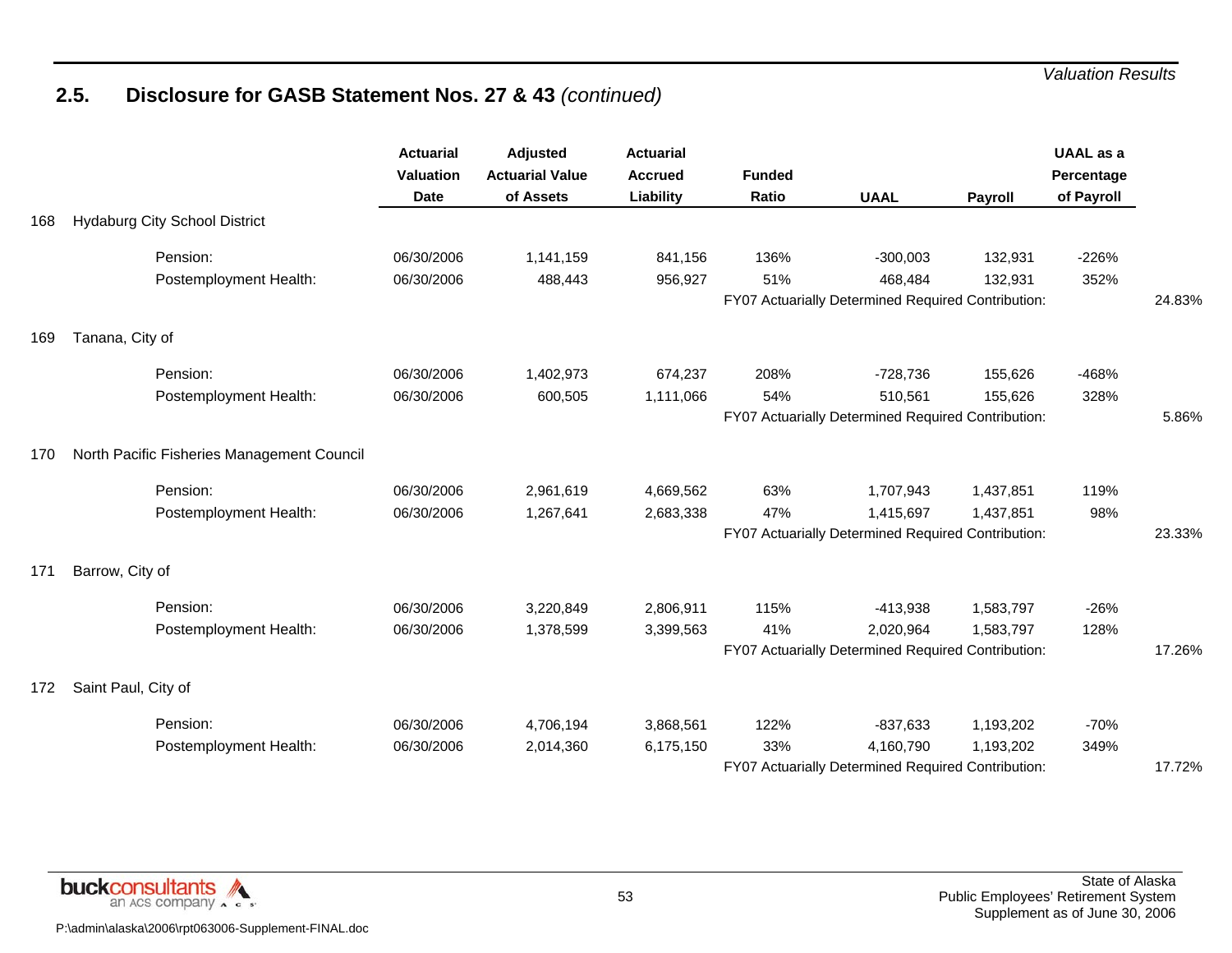|     |                                           | <b>Actuarial</b><br><b>Valuation</b><br><b>Date</b> | Adjusted<br><b>Actuarial Value</b><br>of Assets | <b>Actuarial</b><br><b>Accrued</b><br>Liability | <b>Funded</b><br>Ratio | <b>UAAL</b>                                                       | Payroll     | <b>UAAL</b> as a<br>Percentage<br>of Payroll |        |
|-----|-------------------------------------------|-----------------------------------------------------|-------------------------------------------------|-------------------------------------------------|------------------------|-------------------------------------------------------------------|-------------|----------------------------------------------|--------|
| 173 | Anchorage, Municipality of                |                                                     |                                                 |                                                 |                        |                                                                   |             |                                              |        |
|     | Pension:                                  | 06/30/2006                                          | 546,870,282                                     | 729,671,547                                     | 75%                    | 182,801,265                                                       | 146,661,750 | 125%                                         |        |
|     | Postemployment Health:                    | 06/30/2006                                          | 234,073,203                                     | 506,185,264                                     | 46%                    | 272,112,061<br>FY07 Actuarially Determined Required Contribution: | 146,661,750 | 186%                                         | 28.86% |
|     |                                           |                                                     |                                                 |                                                 |                        |                                                                   |             |                                              |        |
| 174 | Kodiak Island Borough                     |                                                     |                                                 |                                                 |                        |                                                                   |             |                                              |        |
|     | Pension:                                  | 06/30/2006                                          | 10,390,807                                      | 12,732,609                                      | 82%                    | 2,341,802                                                         | 2,230,259   | 105%                                         |        |
|     | Postemployment Health:                    | 06/30/2006                                          | 4,447,507                                       | 11,640,541                                      | 38%                    | 7,193,034                                                         | 2,230,259   | 323%                                         |        |
|     |                                           |                                                     |                                                 |                                                 |                        | FY07 Actuarially Determined Required Contribution:                |             |                                              | 32.80% |
| 175 | Nome Joint Utilities                      |                                                     |                                                 |                                                 |                        |                                                                   |             |                                              |        |
|     | Pension:                                  | 06/30/2006                                          | 4,189,841                                       | 3,992,221                                       | 105%                   | $-197,620$                                                        | 844,851     | $-23%$                                       |        |
|     | Postemployment Health:                    | 06/30/2006                                          | 1,793,350                                       | 3,422,911                                       | 52%                    | 1,629,561                                                         | 844,851     | 193%                                         |        |
|     |                                           |                                                     |                                                 |                                                 |                        | FY07 Actuarially Determined Required Contribution:                |             |                                              | 14.11% |
| 176 | Sand Point, City of                       |                                                     |                                                 |                                                 |                        |                                                                   |             |                                              |        |
|     | Pension:                                  | 06/30/2006                                          | 2,210,060                                       | 2,234,503                                       | 99%                    | 24,443                                                            | 819,359     | 3%                                           |        |
|     | Postemployment Health:                    | 06/30/2006                                          | 945,956                                         | 2,744,296                                       | 34%                    | 1,798,340                                                         | 819,359     | 219%                                         |        |
|     |                                           |                                                     |                                                 |                                                 |                        | FY07 Actuarially Determined Required Contribution:                |             |                                              | 21.89% |
| 177 | Ketchikan Gateway Borough School District |                                                     |                                                 |                                                 |                        |                                                                   |             |                                              |        |
|     | Pension:                                  | 06/30/2006                                          | 12,237,757                                      | 11,275,797                                      | 109%                   | $-961,960$                                                        | 3,407,680   | $-28%$                                       |        |
|     | Postemployment Health:                    | 06/30/2006                                          | 5,238,045                                       | 15,582,694                                      | 34%                    | 10,344,649                                                        | 3,407,680   | 304%                                         |        |
|     |                                           |                                                     |                                                 |                                                 |                        | FY07 Actuarially Determined Required Contribution:                |             |                                              | 24.65% |

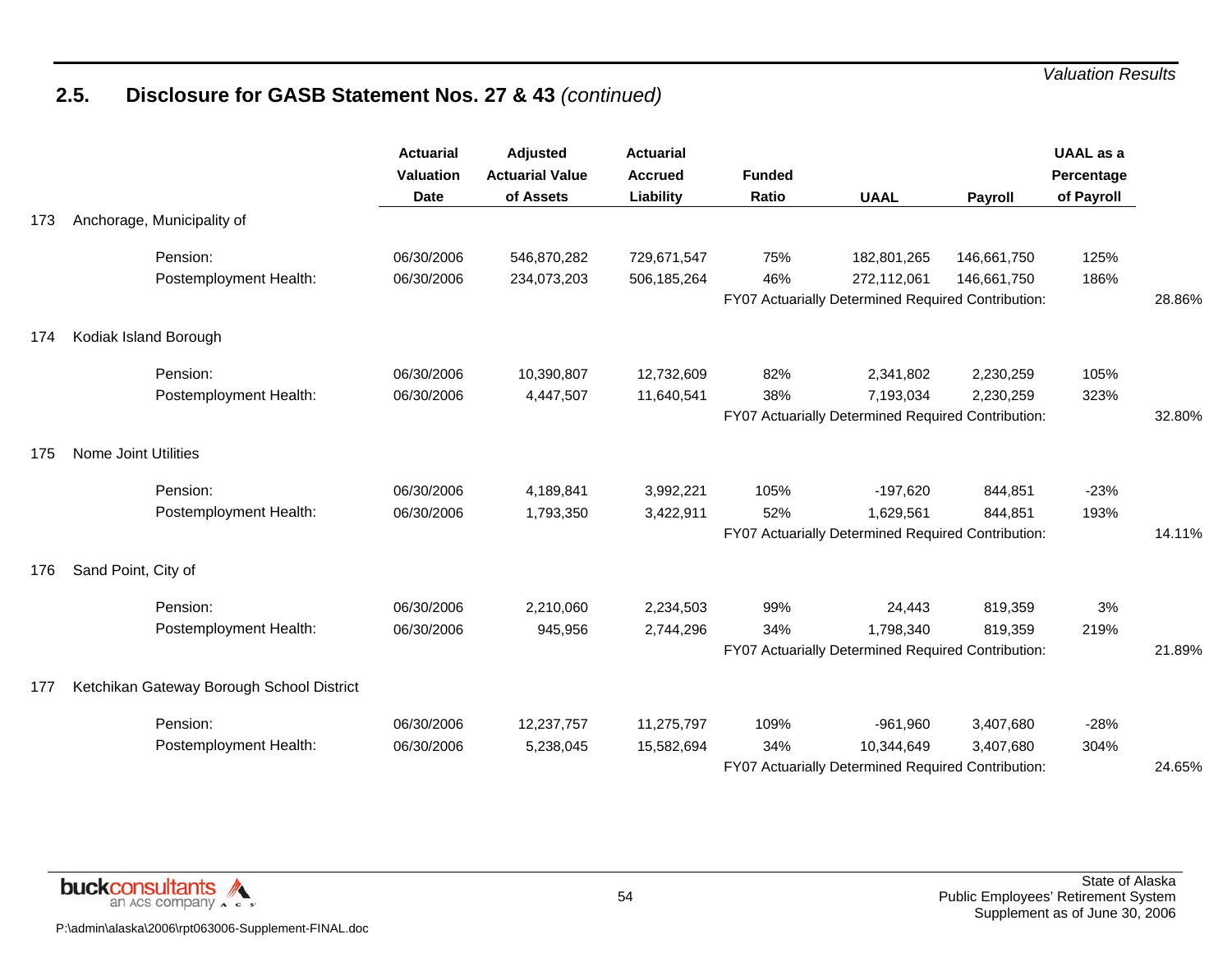|     |                         | <b>Actuarial</b><br><b>Valuation</b><br><b>Date</b> | <b>Adjusted</b><br><b>Actuarial Value</b><br>of Assets | <b>Actuarial</b><br><b>Accrued</b><br>Liability | <b>Funded</b><br>Ratio | <b>UAAL</b>                                        | Payroll    | <b>UAAL</b> as a<br>Percentage<br>of Payroll |        |
|-----|-------------------------|-----------------------------------------------------|--------------------------------------------------------|-------------------------------------------------|------------------------|----------------------------------------------------|------------|----------------------------------------------|--------|
| 178 | Dillingham, City of     |                                                     |                                                        |                                                 |                        |                                                    |            |                                              |        |
|     | Pension:                | 06/30/2006                                          | 7,034,052                                              | 7,486,336                                       | 94%                    | 452,284                                            | 2,134,479  | 21%                                          |        |
|     | Postemployment Health:  | 06/30/2006                                          | 3,010,738                                              | 6,530,997                                       | 46%                    | 3,520,259                                          | 2,134,479  | 165%                                         |        |
|     |                         |                                                     |                                                        |                                                 |                        | FY07 Actuarially Determined Required Contribution: |            |                                              | 22.78% |
| 179 | Unalaska, City of       |                                                     |                                                        |                                                 |                        |                                                    |            |                                              |        |
|     | Pension:                | 06/30/2006                                          | 23, 152, 448                                           | 25,490,513                                      | 91%                    | 2,338,065                                          | 9,128,220  | 26%                                          |        |
|     | Postemployment Health:  | 06/30/2006                                          | 9,909,787                                              | 19,464,807                                      | 51%                    | 9,555,020                                          | 9,128,220  | 105%                                         |        |
|     |                         |                                                     |                                                        |                                                 |                        | FY07 Actuarially Determined Required Contribution: |            |                                              | 18.50% |
| 180 | Kenai Peninsula Borough |                                                     |                                                        |                                                 |                        |                                                    |            |                                              |        |
|     | Pension:                | 06/30/2006                                          | 49,908,747                                             | 62,128,596                                      | 80%                    | 12,219,849                                         | 13,447,147 | 91%                                          |        |
|     | Postemployment Health:  | 06/30/2006                                          | 21,362,105                                             | 50,642,173                                      | 42%                    | 29,280,068                                         | 13,447,147 | 218%                                         |        |
|     |                         |                                                     |                                                        |                                                 |                        | FY07 Actuarially Determined Required Contribution: |            |                                              | 28.70% |
| 181 | Ketchikan, City of      |                                                     |                                                        |                                                 |                        |                                                    |            |                                              |        |
|     | Pension:                | 06/30/2006                                          | 29,732,604                                             | 44,515,722                                      | 67%                    | 14,783,118                                         | 7,653,758  | 193%                                         |        |
|     | Postemployment Health:  | 06/30/2006                                          | 12,726,246                                             | 32,671,485                                      | 39%                    | 19,945,239                                         | 7,653,758  | 261%                                         |        |
|     |                         |                                                     |                                                        |                                                 |                        | FY07 Actuarially Determined Required Contribution: |            |                                              | 34.63% |
| 182 | Seward, City of         |                                                     |                                                        |                                                 |                        |                                                    |            |                                              |        |
|     | Pension:                | 06/30/2006                                          | 18,251,983                                             | 19,377,313                                      | 94%                    | 1,125,330                                          | 3,983,759  | 28%                                          |        |
|     | Postemployment Health:  | 06/30/2006                                          | 7,812,273                                              | 16,136,735                                      | 48%                    | 8,324,462                                          | 3,983,759  | 209%                                         |        |
|     |                         |                                                     |                                                        |                                                 |                        | FY07 Actuarially Determined Required Contribution: |            |                                              | 24.26% |

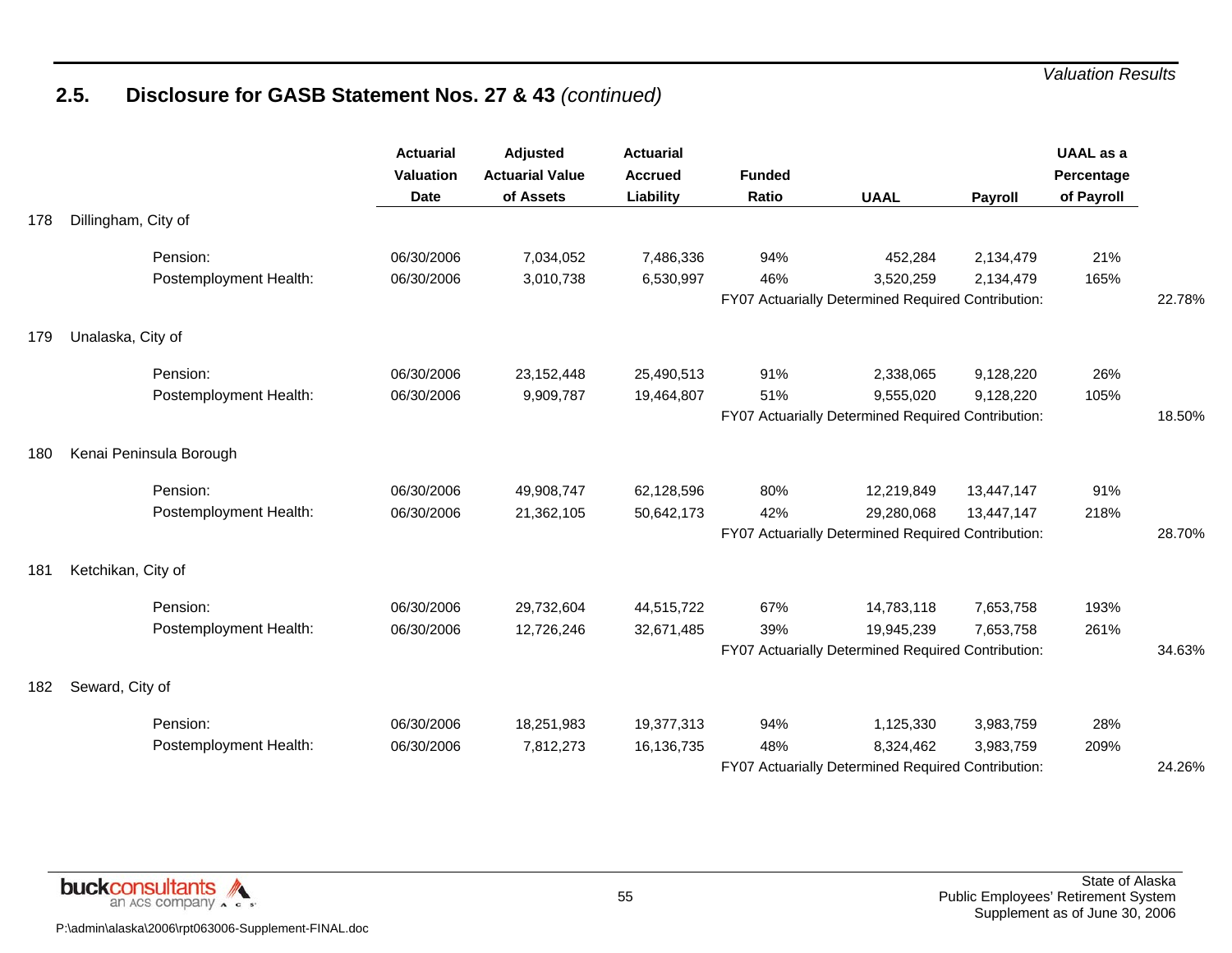|     |                                            | <b>Actuarial</b><br><b>Valuation</b><br><b>Date</b> | <b>Adjusted</b><br><b>Actuarial Value</b><br>of Assets | <b>Actuarial</b><br><b>Accrued</b><br>Liability | <b>Funded</b><br>Ratio | <b>UAAL</b>                                        | Payroll   | <b>UAAL</b> as a<br>Percentage<br>of Payroll |        |
|-----|--------------------------------------------|-----------------------------------------------------|--------------------------------------------------------|-------------------------------------------------|------------------------|----------------------------------------------------|-----------|----------------------------------------------|--------|
| 183 | Fort Yukon, City of                        |                                                     |                                                        |                                                 |                        |                                                    |           |                                              |        |
|     | Pension:                                   | 06/30/2006                                          | 1,220,468                                              | 787,754                                         | 155%                   | $-432,714$                                         | 289,992   | $-149%$                                      |        |
|     | Postemployment Health:                     | 06/30/2006                                          | 522,389                                                | 1,025,798                                       | 51%                    | 503,409                                            | 289,992   | 174%                                         |        |
|     |                                            |                                                     |                                                        |                                                 |                        | FY07 Actuarially Determined Required Contribution: |           |                                              | 3.65%  |
| 184 | <b>Bristol Bay Borough School District</b> |                                                     |                                                        |                                                 |                        |                                                    |           |                                              |        |
|     | Pension:                                   | 06/30/2006                                          | 3,906,443                                              | 3,132,945                                       | 125%                   | $-773,498$                                         | 665,165   | $-116%$                                      |        |
|     | Postemployment Health:                     | 06/30/2006                                          | 1,672,048                                              | 4,695,938                                       | 36%                    | 3,023,890                                          | 665,165   | 455%                                         |        |
|     |                                            |                                                     |                                                        |                                                 |                        | FY07 Actuarially Determined Required Contribution: |           |                                              | 28.33% |
| 185 | Cordova Public School District             |                                                     |                                                        |                                                 |                        |                                                    |           |                                              |        |
|     | Pension:                                   | 06/30/2006                                          | 3,647,129                                              | 3,973,419                                       | 92%                    | 326,290                                            | 647,694   | 50%                                          |        |
|     | Postemployment Health:                     | 06/30/2006                                          | 1,561,056                                              | 5,032,256                                       | 31%                    | 3,471,200                                          | 647,694   | 536%                                         |        |
|     |                                            |                                                     |                                                        |                                                 |                        | FY07 Actuarially Determined Required Contribution: |           |                                              | 37.72% |
| 186 | Craig, City of                             |                                                     |                                                        |                                                 |                        |                                                    |           |                                              |        |
|     | Pension:                                   | 06/30/2006                                          | 4,695,374                                              | 5,031,876                                       | 93%                    | 336,502                                            | 1,588,572 | 21%                                          |        |
|     | Postemployment Health:                     | 06/30/2006                                          | 2,009,729                                              | 5,478,843                                       | 37%                    | 3,469,114                                          | 1,588,572 | 218%                                         |        |
|     |                                            |                                                     |                                                        |                                                 |                        | FY07 Actuarially Determined Required Contribution: |           |                                              | 27.22% |
| 187 | Petersburg General Hospital                |                                                     |                                                        |                                                 |                        |                                                    |           |                                              |        |
|     | Pension:                                   | 06/30/2006                                          | 7,468,039                                              | 7,419,367                                       | 101%                   | $-48,672$                                          | 3,977,641 | $-1%$                                        |        |
|     | Postemployment Health:                     | 06/30/2006                                          | 3,196,495                                              | 6,872,963                                       | 47%                    | 3,676,468                                          | 3,977,641 | 92%                                          |        |
|     |                                            |                                                     |                                                        |                                                 |                        | FY07 Actuarially Determined Required Contribution: |           |                                              | 15.89% |

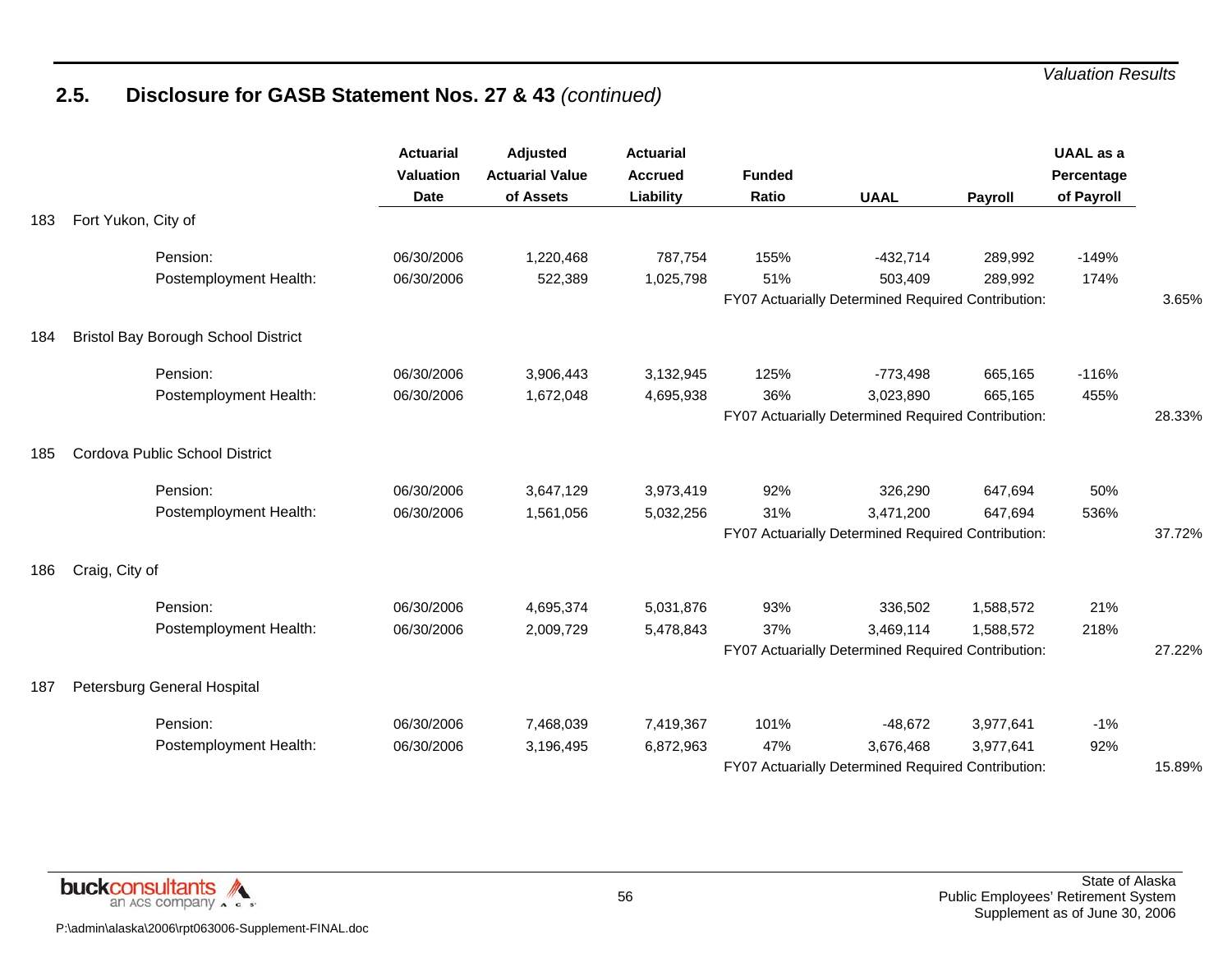|     |                                         | <b>Actuarial</b><br><b>Valuation</b><br><b>Date</b> | Adjusted<br><b>Actuarial Value</b><br>of Assets | <b>Actuarial</b><br><b>Accrued</b><br>Liability | <b>Funded</b><br>Ratio | <b>UAAL</b>                                        | Payroll    | <b>UAAL</b> as a<br>Percentage<br>of Payroll |        |
|-----|-----------------------------------------|-----------------------------------------------------|-------------------------------------------------|-------------------------------------------------|------------------------|----------------------------------------------------|------------|----------------------------------------------|--------|
| 189 | Haines Borough                          |                                                     |                                                 |                                                 |                        |                                                    |            |                                              |        |
|     | Pension:                                | 06/30/2006                                          | 8,136,122                                       | 7,464,891                                       | 109%                   | $-671,231$                                         | 1,851,683  | $-36%$                                       |        |
|     | Postemployment Health:                  | 06/30/2006                                          | 3,482,450                                       | 8,816,223                                       | 40%                    | 5,333,773                                          | 1,851,683  | 288%                                         |        |
|     |                                         |                                                     |                                                 |                                                 |                        | FY07 Actuarially Determined Required Contribution: |            |                                              | 31.11% |
| 190 | Kenai Peninsula Borough School District |                                                     |                                                 |                                                 |                        |                                                    |            |                                              |        |
|     | Pension:                                | 06/30/2006                                          | 47,008,311                                      | 55,072,228                                      | 85%                    | 8,063,917                                          | 15,886,889 | 51%                                          |        |
|     | Postemployment Health:                  | 06/30/2006                                          | 20,120,650                                      | 67,377,929                                      | 30%                    | 47,257,279                                         | 15,886,889 | 297%                                         |        |
|     |                                         |                                                     |                                                 |                                                 |                        | FY07 Actuarially Determined Required Contribution: |            |                                              | 31.50% |
| 191 | North Pole, City of                     |                                                     |                                                 |                                                 |                        |                                                    |            |                                              |        |
|     | Pension:                                | 06/30/2006                                          | 7,325,698                                       | 8,370,378                                       | 88%                    | 1,044,680                                          | 1,762,147  | 59%                                          |        |
|     | Postemployment Health:                  | 06/30/2006                                          | 3,135,569                                       | 6,977,911                                       | 45%                    | 3,842,342                                          | 1,762,147  | 218%                                         |        |
|     |                                         |                                                     |                                                 |                                                 |                        | FY07 Actuarially Determined Required Contribution: |            |                                              | 26.45% |
| 192 | Galena, City of                         |                                                     |                                                 |                                                 |                        |                                                    |            |                                              |        |
|     | Pension:                                | 06/30/2006                                          | 4,388,642                                       | 4,097,894                                       | 107%                   | $-290,748$                                         | 1,713,752  | $-17%$                                       |        |
|     | Postemployment Health:                  | 06/30/2006                                          | 1,878,441                                       | 3,377,781                                       | 56%                    | 1,499,340                                          | 1,713,752  | 87%                                          |        |
|     |                                         |                                                     |                                                 |                                                 |                        | FY07 Actuarially Determined Required Contribution: |            |                                              | 13.40% |
| 193 | Nenana, City of                         |                                                     |                                                 |                                                 |                        |                                                    |            |                                              |        |
|     | Pension:                                | 06/30/2006                                          | 1,554,521                                       | 1,517,864                                       | 102%                   | $-36,657$                                          | 210,468    | $-17%$                                       |        |
|     | Postemployment Health:                  | 06/30/2006                                          | 665,371                                         | 1,427,887                                       | 47%                    | 762,516                                            | 210,468    | 362%                                         |        |
|     |                                         |                                                     |                                                 |                                                 |                        | FY07 Actuarially Determined Required Contribution: |            |                                              | 24.40% |

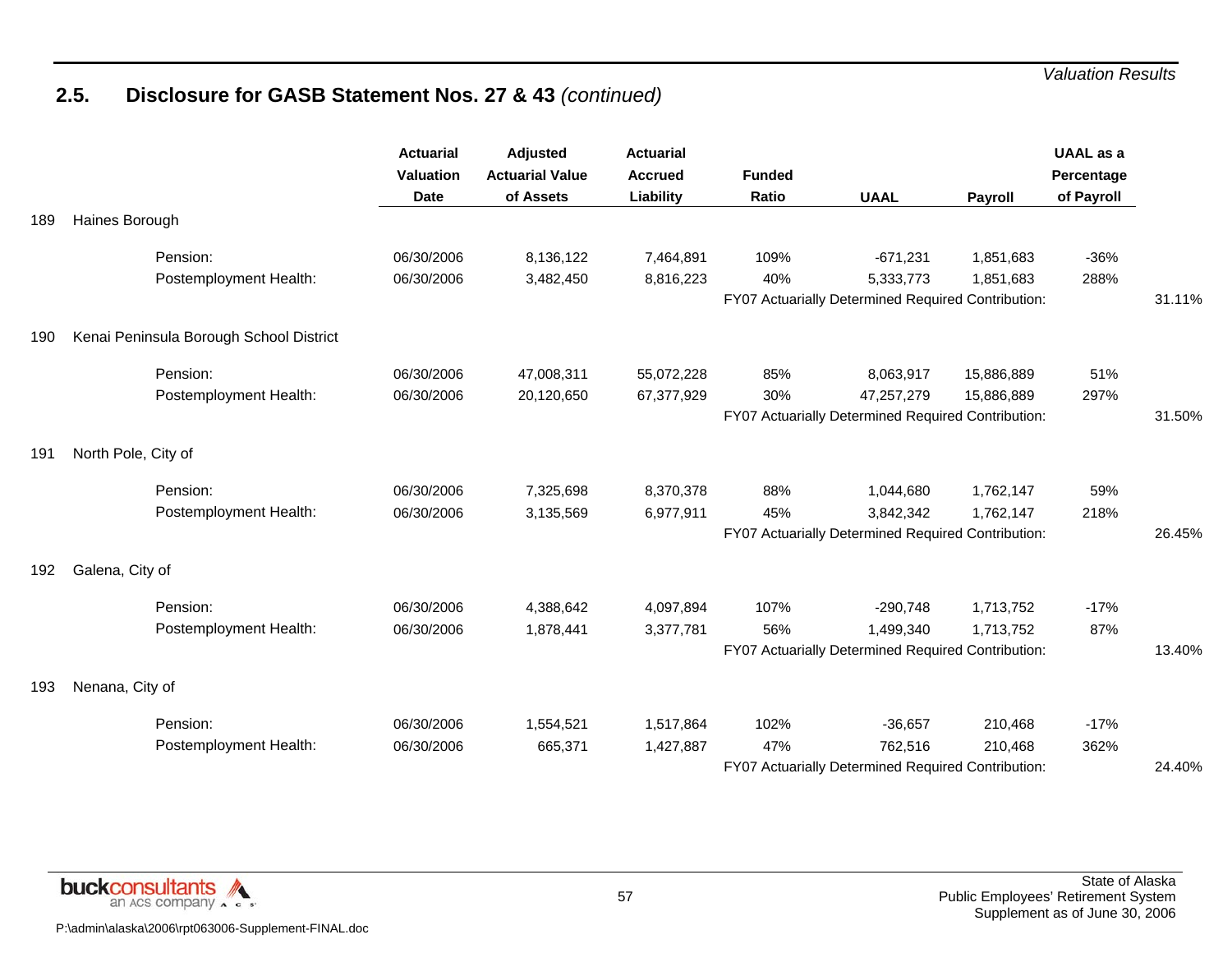|     |                                    | <b>Actuarial</b><br><b>Valuation</b><br><b>Date</b> | Adjusted<br><b>Actuarial Value</b><br>of Assets | <b>Actuarial</b><br><b>Accrued</b><br>Liability | <b>Funded</b><br>Ratio | <b>UAAL</b>                                        | Payroll   | <b>UAAL</b> as a<br>Percentage<br>of Payroll |        |
|-----|------------------------------------|-----------------------------------------------------|-------------------------------------------------|-------------------------------------------------|------------------------|----------------------------------------------------|-----------|----------------------------------------------|--------|
| 195 | <b>Yupiit School District</b>      |                                                     |                                                 |                                                 |                        |                                                    |           |                                              |        |
|     | Pension:                           | 06/30/2006                                          | 1,052,222                                       | 980,429                                         | 107%                   | $-71,793$                                          | 1,732,593 | $-4%$                                        |        |
|     | Postemployment Health:             | 06/30/2006                                          | 450,375                                         | 2,319,198                                       | 19%                    | 1,868,823                                          | 1,732,593 | 108%                                         |        |
|     |                                    |                                                     |                                                 |                                                 |                        | FY07 Actuarially Determined Required Contribution: |           |                                              | 14.52% |
| 196 | Nenana City Public School District |                                                     |                                                 |                                                 |                        |                                                    |           |                                              |        |
|     | Pension:                           | 06/30/2006                                          | 2,930,125                                       | 2,416,378                                       | 121%                   | $-513,747$                                         | 1,381,121 | $-37%$                                       |        |
|     | Postemployment Health:             | 06/30/2006                                          | 1,254,162                                       | 2,791,360                                       | 45%                    | 1,537,198                                          | 1,381,121 | 111%                                         |        |
|     |                                    |                                                     |                                                 |                                                 |                        | FY07 Actuarially Determined Required Contribution: |           |                                              | 17.79% |
| 198 | Saxman, City of                    |                                                     |                                                 |                                                 |                        |                                                    |           |                                              |        |
|     | Pension:                           | 06/30/2006                                          | 617,275                                         | 604,863                                         | 102%                   | $-12,412$                                          | 102,606   | $-12%$                                       |        |
|     | Postemployment Health:             | 06/30/2006                                          | 264,207                                         | 1,279,991                                       | 21%                    | 1,015,784                                          | 102,606   | 990%                                         |        |
|     |                                    |                                                     |                                                 |                                                 |                        | FY07 Actuarially Determined Required Contribution: |           |                                              | 44.92% |
| 199 | Hoonah, City of                    |                                                     |                                                 |                                                 |                        |                                                    |           |                                              |        |
|     | Pension:                           | 06/30/2006                                          | 2,484,959                                       | 2,010,178                                       | 124%                   | $-474,781$                                         | 539,296   | $-88%$                                       |        |
|     | Postemployment Health:             | 06/30/2006                                          | 1,063,620                                       | 2,497,675                                       | 43%                    | 1,434,055                                          | 539,296   | 266%                                         |        |
|     |                                    |                                                     |                                                 |                                                 |                        | FY07 Actuarially Determined Required Contribution: |           |                                              | 21.69% |
| 200 | Pelican, City of                   |                                                     |                                                 |                                                 |                        |                                                    |           |                                              |        |
|     | Pension:                           | 06/30/2006                                          | 643,525                                         | 509,200                                         | 126%                   | $-134,325$                                         | 193,659   | $-69%$                                       |        |
|     | Postemployment Health:             | 06/30/2006                                          | 275,443                                         | 894,521                                         | 31%                    | 619,078                                            | 193,659   | 320%                                         |        |
|     |                                    |                                                     |                                                 |                                                 |                        | FY07 Actuarially Determined Required Contribution: |           |                                              | 19.23% |

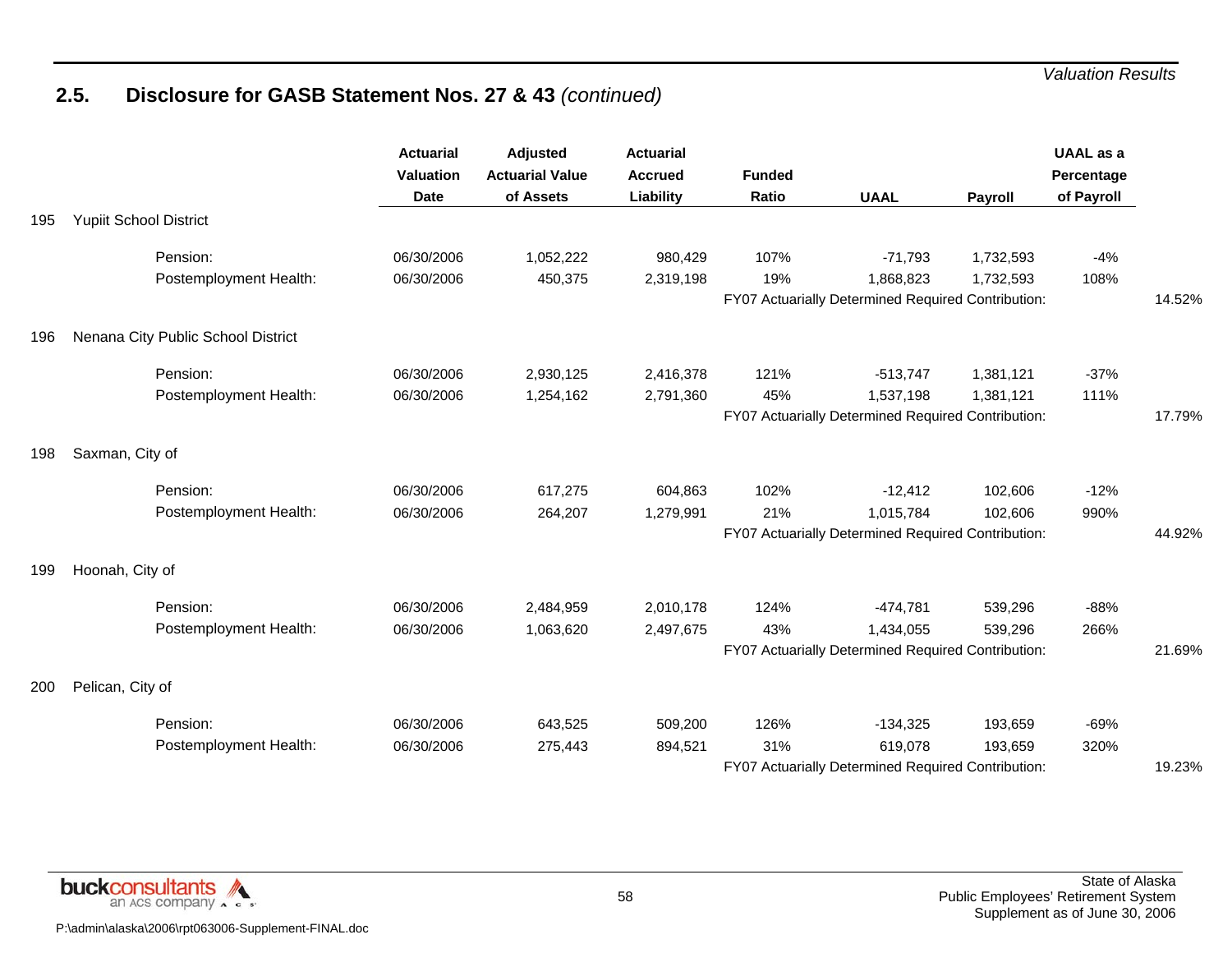|     |                                        | <b>Actuarial</b><br><b>Valuation</b><br><b>Date</b> | Adjusted<br><b>Actuarial Value</b><br>of Assets | <b>Actuarial</b><br><b>Accrued</b><br>Liability | <b>Funded</b><br>Ratio | <b>UAAL</b>                                        | Payroll   | <b>UAAL</b> as a<br>Percentage<br>of Payroll |        |
|-----|----------------------------------------|-----------------------------------------------------|-------------------------------------------------|-------------------------------------------------|------------------------|----------------------------------------------------|-----------|----------------------------------------------|--------|
| 202 | Whittier, City of                      |                                                     |                                                 |                                                 |                        |                                                    |           |                                              |        |
|     | Pension:                               | 06/30/2006                                          | 1,962,273                                       | 1,802,827                                       | 109%                   | $-159,446$                                         | 841,650   | $-19%$                                       |        |
|     | Postemployment Health:                 | 06/30/2006                                          | 839,898                                         | 2,246,150                                       | 37%                    | 1,406,252                                          | 841,650   | 167%                                         |        |
|     |                                        |                                                     |                                                 |                                                 |                        | FY07 Actuarially Determined Required Contribution: |           |                                              | 15.55% |
| 203 | Anchorage, Municipal Parking Authority |                                                     |                                                 |                                                 |                        |                                                    |           |                                              |        |
|     | Pension:                               | 06/30/2006                                          | 2,885,843                                       | 2,523,191                                       | 114%                   | $-362,652$                                         | 1,124,763 | $-32%$                                       |        |
|     | Postemployment Health:                 | 06/30/2006                                          | 1,235,208                                       | 4,098,276                                       | 30%                    | 2,863,068                                          | 1,124,763 | 255%                                         |        |
|     |                                        |                                                     |                                                 |                                                 |                        | FY07 Actuarially Determined Required Contribution: |           |                                              | 21.01% |
| 204 | <b>Craig City School District</b>      |                                                     |                                                 |                                                 |                        |                                                    |           |                                              |        |
|     | Pension:                               | 06/30/2006                                          | 1,923,267                                       | 1,932,628                                       | 100%                   | 9,361                                              | 1,107,041 | 1%                                           |        |
|     | Postemployment Health:                 | 06/30/2006                                          | 823,202                                         | 2,997,530                                       | 27%                    | 2,174,328                                          | 1,107,041 | 196%                                         |        |
|     |                                        |                                                     |                                                 |                                                 |                        | FY07 Actuarially Determined Required Contribution: |           |                                              | 25.62% |
| 205 | Dillingham City School District        |                                                     |                                                 |                                                 |                        |                                                    |           |                                              |        |
|     | Pension:                               | 06/30/2006                                          | 4,568,452                                       | 3,730,212                                       | 122%                   | $-838,240$                                         | 1,323,510 | $-63%$                                       |        |
|     | Postemployment Health:                 | 06/30/2006                                          | 1,955,404                                       | 5,086,933                                       | 38%                    | 3,131,529                                          | 1,323,510 | 237%                                         |        |
|     |                                        |                                                     |                                                 |                                                 |                        | FY07 Actuarially Determined Required Contribution: |           |                                              | 20.29% |
| 206 | Thorne Bay, City of                    |                                                     |                                                 |                                                 |                        |                                                    |           |                                              |        |
|     | Pension:                               | 06/30/2006                                          | 1,729,601                                       | 1,070,045                                       | 162%                   | $-659,556$                                         | 257,241   | $-256%$                                      |        |
|     | Postemployment Health:                 | 06/30/2006                                          | 740,310                                         | 1,638,818                                       | 45%                    | 898,508                                            | 257,241   | 349%                                         |        |
|     |                                        |                                                     |                                                 |                                                 |                        | FY07 Actuarially Determined Required Contribution: |           |                                              | 17.61% |

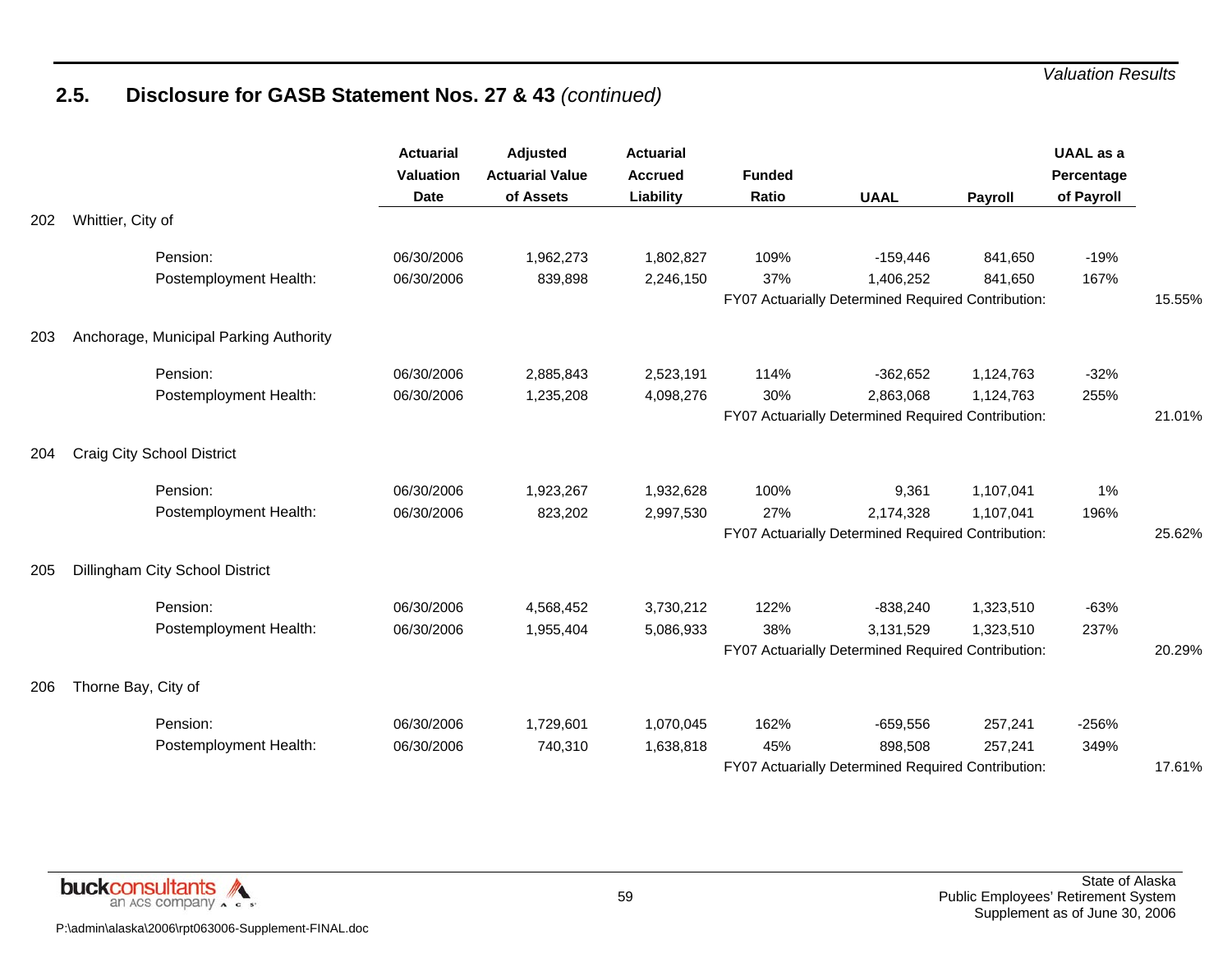|     |                                         | <b>Actuarial</b><br><b>Valuation</b><br><b>Date</b> | Adjusted<br><b>Actuarial Value</b><br>of Assets | <b>Actuarial</b><br><b>Accrued</b><br>Liability | <b>Funded</b><br>Ratio | <b>UAAL</b>                                        | Payroll   | <b>UAAL</b> as a<br>Percentage<br>of Payroll |        |
|-----|-----------------------------------------|-----------------------------------------------------|-------------------------------------------------|-------------------------------------------------|------------------------|----------------------------------------------------|-----------|----------------------------------------------|--------|
| 208 | Akutan, City of                         |                                                     |                                                 |                                                 |                        |                                                    |           |                                              |        |
|     | Pension:                                | 06/30/2006                                          | 1,500,703                                       | 1,049,336                                       | 143%                   | $-451,367$                                         | 306,544   | $-147%$                                      |        |
|     | Postemployment Health:                  | 06/30/2006                                          | 642,336                                         | 729,199                                         | 88%                    | 86,863                                             | 306,544   | 28%                                          |        |
|     |                                         |                                                     |                                                 |                                                 |                        | FY07 Actuarially Determined Required Contribution: |           |                                              | 12.81% |
| 209 | Unalaska School District                |                                                     |                                                 |                                                 |                        |                                                    |           |                                              |        |
|     | Pension:                                | 06/30/2006                                          | 1,672,667                                       | 1,522,182                                       | 110%                   | $-150,485$                                         | 818,084   | $-18%$                                       |        |
|     | Postemployment Health:                  | 06/30/2006                                          | 715,941                                         | 2,067,774                                       | 35%                    | 1,351,833                                          | 818,084   | 165%                                         |        |
|     |                                         |                                                     |                                                 |                                                 |                        | FY07 Actuarially Determined Required Contribution: |           |                                              | 21.47% |
| 211 | Kashunamiut School District             |                                                     |                                                 |                                                 |                        |                                                    |           |                                              |        |
|     | Pension:                                | 06/30/2006                                          | 2,469,532                                       | 2,087,918                                       | 118%                   | $-381,614$                                         | 1,179,386 | $-32%$                                       |        |
|     | Postemployment Health:                  | 06/30/2006                                          | 1,057,017                                       | 3,939,248                                       | 27%                    | 2,882,231                                          | 1,179,386 | 244%                                         |        |
|     |                                         |                                                     |                                                 |                                                 |                        | FY07 Actuarially Determined Required Contribution: |           |                                              | 18.71% |
| 215 | Homer, City of                          |                                                     |                                                 |                                                 |                        |                                                    |           |                                              |        |
|     | Pension:                                | 06/30/2006                                          | 20,286,593                                      | 23,117,850                                      | 88%                    | 2,831,257                                          | 4,906,872 | 58%                                          |        |
|     | Postemployment Health:                  | 06/30/2006                                          | 8,683,134                                       | 18,934,604                                      | 46%                    | 10,251,470                                         | 4,906,872 | 209%                                         |        |
|     |                                         |                                                     |                                                 |                                                 |                        | FY07 Actuarially Determined Required Contribution: |           |                                              | 26.87% |
| 218 | <b>Special Education Service Agency</b> |                                                     |                                                 |                                                 |                        |                                                    |           |                                              |        |
|     | Pension:                                | 06/30/2006                                          | 1,391,089                                       | 1,629,313                                       | 85%                    | 238,224                                            | 394,848   | 60%                                          |        |
|     | Postemployment Health:                  | 06/30/2006                                          | 595,418                                         | 1,009,007                                       | 59%                    | 413,589                                            | 394,848   | 105%                                         |        |
|     |                                         |                                                     |                                                 |                                                 |                        | FY07 Actuarially Determined Required Contribution: |           |                                              | 14.42% |

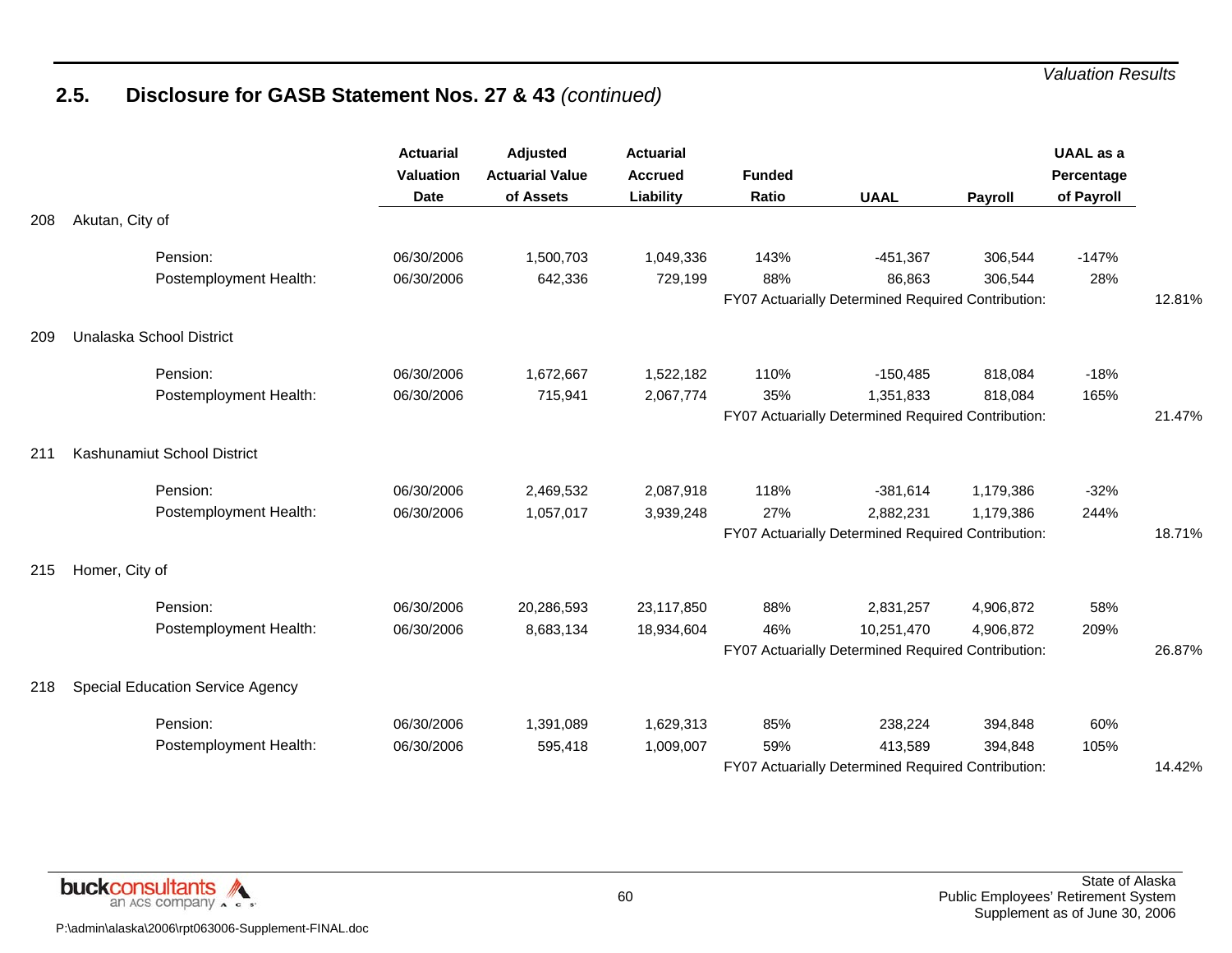|     |                                      | <b>Actuarial</b><br><b>Valuation</b><br><b>Date</b> | Adjusted<br><b>Actuarial Value</b><br>of Assets | <b>Actuarial</b><br><b>Accrued</b><br>Liability | <b>Funded</b><br>Ratio | <b>UAAL</b>                                        | Payroll    | <b>UAAL</b> as a<br>Percentage<br>of Payroll |        |
|-----|--------------------------------------|-----------------------------------------------------|-------------------------------------------------|-------------------------------------------------|------------------------|----------------------------------------------------|------------|----------------------------------------------|--------|
| 219 | <b>Bartlett Memorial Hospital</b>    |                                                     |                                                 |                                                 |                        |                                                    |            |                                              |        |
|     | Pension:                             | 06/30/2006                                          | 39,919,244                                      | 44,478,843                                      | 90%                    | 4,559,599                                          | 19,577,503 | 23%                                          |        |
|     | Postemployment Health:               | 06/30/2006                                          | 17,086,365                                      | 36,703,225                                      | 47%                    | 19,616,860                                         | 19,577,503 | 100%                                         |        |
|     |                                      |                                                     |                                                 |                                                 |                        | FY07 Actuarially Determined Required Contribution: |            |                                              | 17.20% |
| 220 | Northwest Arctic Borough             |                                                     |                                                 |                                                 |                        |                                                    |            |                                              |        |
|     | Pension:                             | 06/30/2006                                          | 2,200,468                                       | 1,932,154                                       | 114%                   | $-268,314$                                         | 1,076,425  | $-25%$                                       |        |
|     | Postemployment Health:               | 06/30/2006                                          | 941,851                                         | 1,521,616                                       | 62%                    | 579,765                                            | 1,076,425  | 54%                                          |        |
|     |                                      |                                                     |                                                 |                                                 |                        | FY07 Actuarially Determined Required Contribution: |            |                                              | 14.19% |
| 221 | Saint Mary's School District         |                                                     |                                                 |                                                 |                        |                                                    |            |                                              |        |
|     | Pension:                             | 06/30/2006                                          | 2,114,428                                       | 1,397,936                                       | 151%                   | $-716,492$                                         | 477,599    | $-150%$                                      |        |
|     | Postemployment Health:               | 06/30/2006                                          | 905,024                                         | 2,090,579                                       | 43%                    | 1,185,555                                          | 477,599    | 248%                                         |        |
|     |                                      |                                                     |                                                 |                                                 |                        | FY07 Actuarially Determined Required Contribution: |            |                                              | 11.22% |
| 222 | Selawik, City of                     |                                                     |                                                 |                                                 |                        |                                                    |            |                                              |        |
|     | Pension:                             | 06/30/2006                                          | 45,063                                          | 3,016                                           | 1494%                  | $-42,047$                                          | 0          |                                              |        |
|     | Postemployment Health:               | 06/30/2006                                          | 19,288                                          | 6,118                                           | 315%                   | $-13,170$                                          | 0          |                                              |        |
|     |                                      |                                                     |                                                 |                                                 |                        | FY07 Actuarially Determined Required Contribution: |            |                                              | 13.25% |
| 223 | <b>Bristol Bay Housing Authority</b> |                                                     |                                                 |                                                 |                        |                                                    |            |                                              |        |
|     | Pension:                             | 06/30/2006                                          | 1,971,815                                       | 1,819,603                                       | 108%                   | $-152,212$                                         | 1,340,867  | $-11%$                                       |        |
|     | Postemployment Health:               | 06/30/2006                                          | 843,983                                         | 1,902,113                                       | 44%                    | 1,058,130                                          | 1,340,867  | 79%                                          |        |
|     |                                      |                                                     |                                                 |                                                 |                        | FY07 Actuarially Determined Required Contribution: |            |                                              | 15.06% |

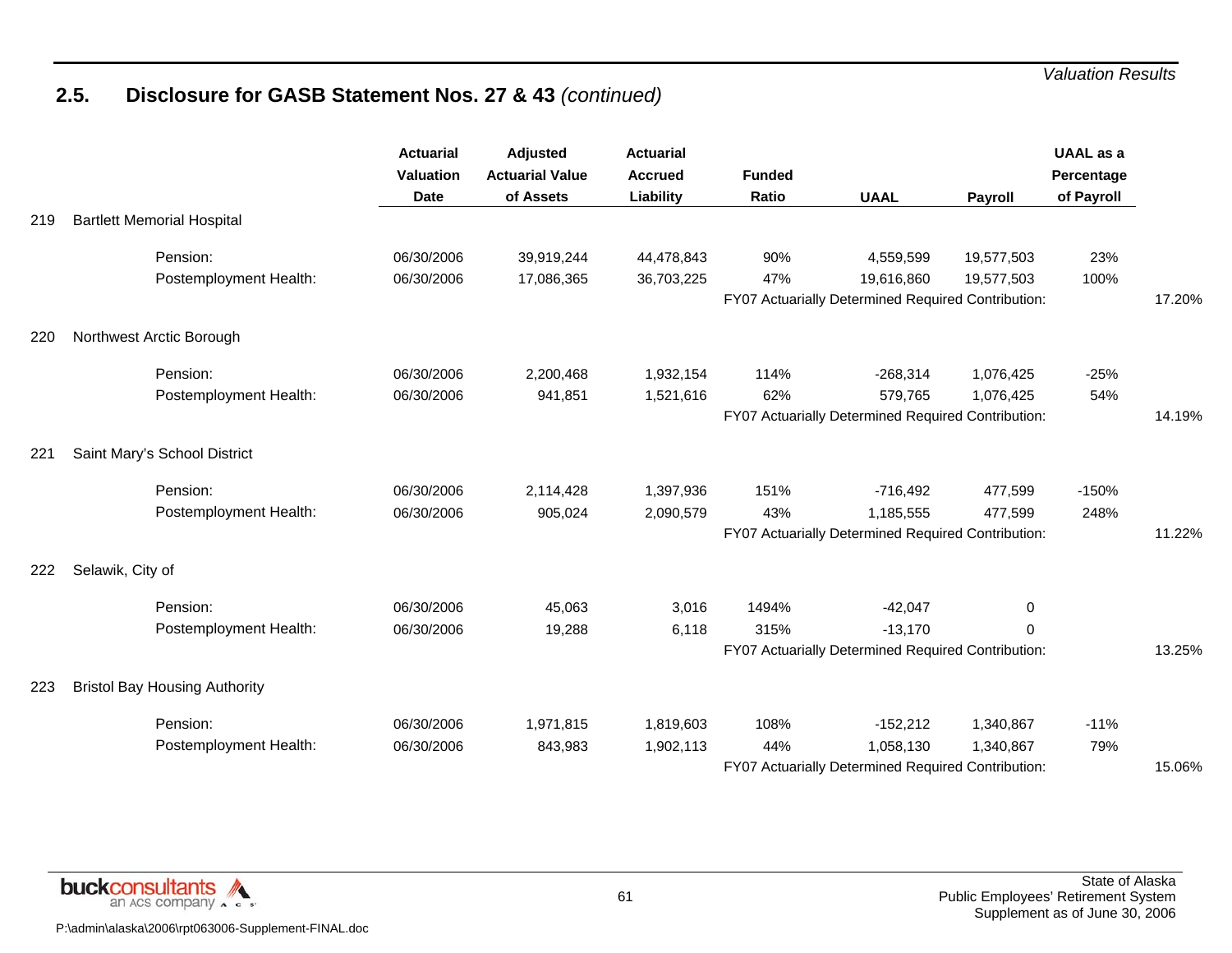|     |                                               | <b>Actuarial</b><br><b>Valuation</b><br><b>Date</b> | <b>Adjusted</b><br><b>Actuarial Value</b><br>of Assets | <b>Actuarial</b><br><b>Accrued</b><br>Liability | <b>Funded</b><br>Ratio | <b>UAAL</b>                                        | Payroll | <b>UAAL</b> as a<br>Percentage<br>of Payroll |        |
|-----|-----------------------------------------------|-----------------------------------------------------|--------------------------------------------------------|-------------------------------------------------|------------------------|----------------------------------------------------|---------|----------------------------------------------|--------|
| 224 | Copper River Basin Regional Housing Authority |                                                     |                                                        |                                                 |                        |                                                    |         |                                              |        |
|     | Pension:                                      | 06/30/2006                                          | 1,470,462                                              | 843,273                                         | 174%                   | $-627,189$                                         | 502,345 | $-125%$                                      |        |
|     | Postemployment Health:                        | 06/30/2006                                          | 629,392                                                | 1,118,225                                       | 56%                    | 488,833                                            | 502,345 | 97%                                          |        |
|     |                                               |                                                     |                                                        |                                                 |                        | FY07 Actuarially Determined Required Contribution: |         |                                              | 14.76% |
| 225 | <b>Skagway City School District</b>           |                                                     |                                                        |                                                 |                        |                                                    |         |                                              |        |
|     | Pension:                                      | 06/30/2006                                          | 1,675,369                                              | 1,474,053                                       | 114%                   | $-201,316$                                         | 311,794 | $-65%$                                       |        |
|     | Postemployment Health:                        | 06/30/2006                                          | 717,096                                                | 1,063,160                                       | 67%                    | 346,064                                            | 311,794 | 111%                                         |        |
|     |                                               |                                                     |                                                        |                                                 |                        | FY07 Actuarially Determined Required Contribution: |         |                                              | 27.30% |
| 227 | Klawock, City of                              |                                                     |                                                        |                                                 |                        |                                                    |         |                                              |        |
|     | Pension:                                      | 06/30/2006                                          | 2,332,260                                              | 1,569,864                                       | 149%                   | $-762,396$                                         | 631,908 | $-121%$                                      |        |
|     | Postemployment Health:                        | 06/30/2006                                          | 998,261                                                | 1,900,010                                       | 53%                    | 901,749                                            | 631,908 | 143%                                         |        |
|     |                                               |                                                     |                                                        |                                                 |                        | FY07 Actuarially Determined Required Contribution: |         |                                              | 14.35% |
| 228 | Petersburg Public School District             |                                                     |                                                        |                                                 |                        |                                                    |         |                                              |        |
|     | Pension:                                      | 06/30/2006                                          | 2,486,253                                              | 2,526,626                                       | 98%                    | 40,373                                             | 962,254 | 4%                                           |        |
|     | Postemployment Health:                        | 06/30/2006                                          | 1,064,173                                              | 3,882,178                                       | 27%                    | 2,818,005                                          | 962,254 | 293%                                         |        |
|     |                                               |                                                     |                                                        |                                                 |                        | FY07 Actuarially Determined Required Contribution: |         |                                              | 21.94% |
| 230 | Aleutians East Borough                        |                                                     |                                                        |                                                 |                        |                                                    |         |                                              |        |
|     | Pension:                                      | 06/30/2006                                          | 1,485,027                                              | 1,751,835                                       | 85%                    | 266,808                                            | 754,383 | 35%                                          |        |
|     | Postemployment Health:                        | 06/30/2006                                          | 635,626                                                | 1,111,641                                       | 57%                    | 476,015                                            | 754,383 | 63%                                          |        |
|     |                                               |                                                     |                                                        |                                                 |                        | FY07 Actuarially Determined Required Contribution: |         |                                              | 15.23% |

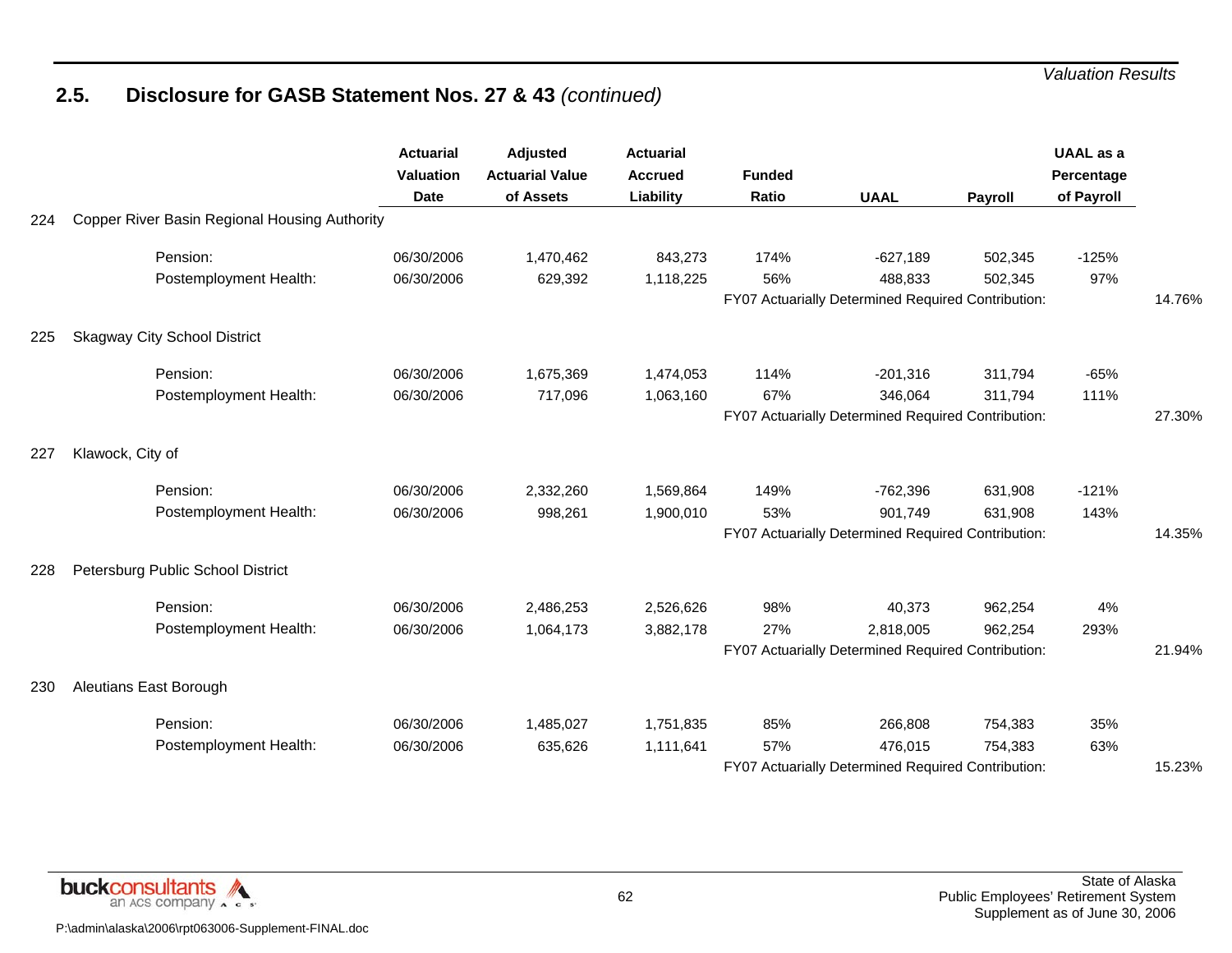|     |                                | <b>Actuarial</b><br>Valuation<br><b>Date</b> | Adjusted<br><b>Actuarial Value</b><br>of Assets | <b>Actuarial</b><br><b>Accrued</b><br>Liability | <b>Funded</b><br>Ratio | <b>UAAL</b>                                        | Payroll  | UAAL as a<br>Percentage<br>of Payroll |        |
|-----|--------------------------------|----------------------------------------------|-------------------------------------------------|-------------------------------------------------|------------------------|----------------------------------------------------|----------|---------------------------------------|--------|
| 232 | <b>Bering Straits CRSA</b>     |                                              |                                                 |                                                 |                        |                                                    |          |                                       |        |
|     | Pension:                       | 06/30/2006                                   | 483,319                                         | 317,650                                         | 152%                   | $-165,669$                                         | 0        |                                       |        |
|     | Postemployment Health:         | 06/30/2006                                   | 206,872                                         | 168,977                                         | 122%                   | $-37,895$                                          | $\Omega$ |                                       |        |
|     |                                |                                              |                                                 |                                                 |                        | FY07 Actuarially Determined Required Contribution: |          |                                       | 25.59% |
| 235 | Huslia, City of                |                                              |                                                 |                                                 |                        |                                                    |          |                                       |        |
|     | Pension:                       | 06/30/2006                                   | 268,281                                         | 236,884                                         | 113%                   | $-31,397$                                          | 122,060  | $-26%$                                |        |
|     | Postemployment Health:         | 06/30/2006                                   | 114,831                                         | 377,286                                         | 30%                    | 262,455                                            | 122,060  | 215%                                  |        |
|     |                                |                                              |                                                 |                                                 |                        | FY07 Actuarially Determined Required Contribution: |          |                                       | 28.85% |
| 237 | Kaltag, City of                |                                              |                                                 |                                                 |                        |                                                    |          |                                       |        |
|     | Pension:                       | 06/30/2006                                   | 64,722                                          | 82,796                                          | 78%                    | 18,074                                             | 0        |                                       |        |
|     | Postemployment Health:         | 06/30/2006                                   | 27,702                                          | 247,775                                         | 11%                    | 220,073                                            | $\Omega$ |                                       |        |
|     |                                |                                              |                                                 |                                                 |                        | FY07 Actuarially Determined Required Contribution: |          |                                       | 53.00% |
| 240 | Haines Borough School District |                                              |                                                 |                                                 |                        |                                                    |          |                                       |        |
|     | Pension:                       | 06/30/2006                                   | 1,753,248                                       | 1,296,148                                       | 135%                   | $-457,100$                                         | 531,742  | $-86%$                                |        |
|     | Postemployment Health:         | 06/30/2006                                   | 750,431                                         | 2,630,671                                       | 29%                    | 1,880,240                                          | 531,742  | 354%                                  |        |
|     |                                |                                              |                                                 |                                                 |                        | FY07 Actuarially Determined Required Contribution: |          |                                       | 21.43% |
| 241 | Noorvik, City of               |                                              |                                                 |                                                 |                        |                                                    |          |                                       |        |
|     | Pension:                       | 06/30/2006                                   | 466,734                                         | 283,371                                         | 165%                   | $-183,363$                                         | 67,961   | $-270%$                               |        |
|     | Postemployment Health:         | 06/30/2006                                   | 199,773                                         | 555,959                                         | 36%                    | 356,186                                            | 67,961   | 524%                                  |        |
|     |                                |                                              |                                                 |                                                 |                        | FY07 Actuarially Determined Required Contribution: |          |                                       | 13.45% |

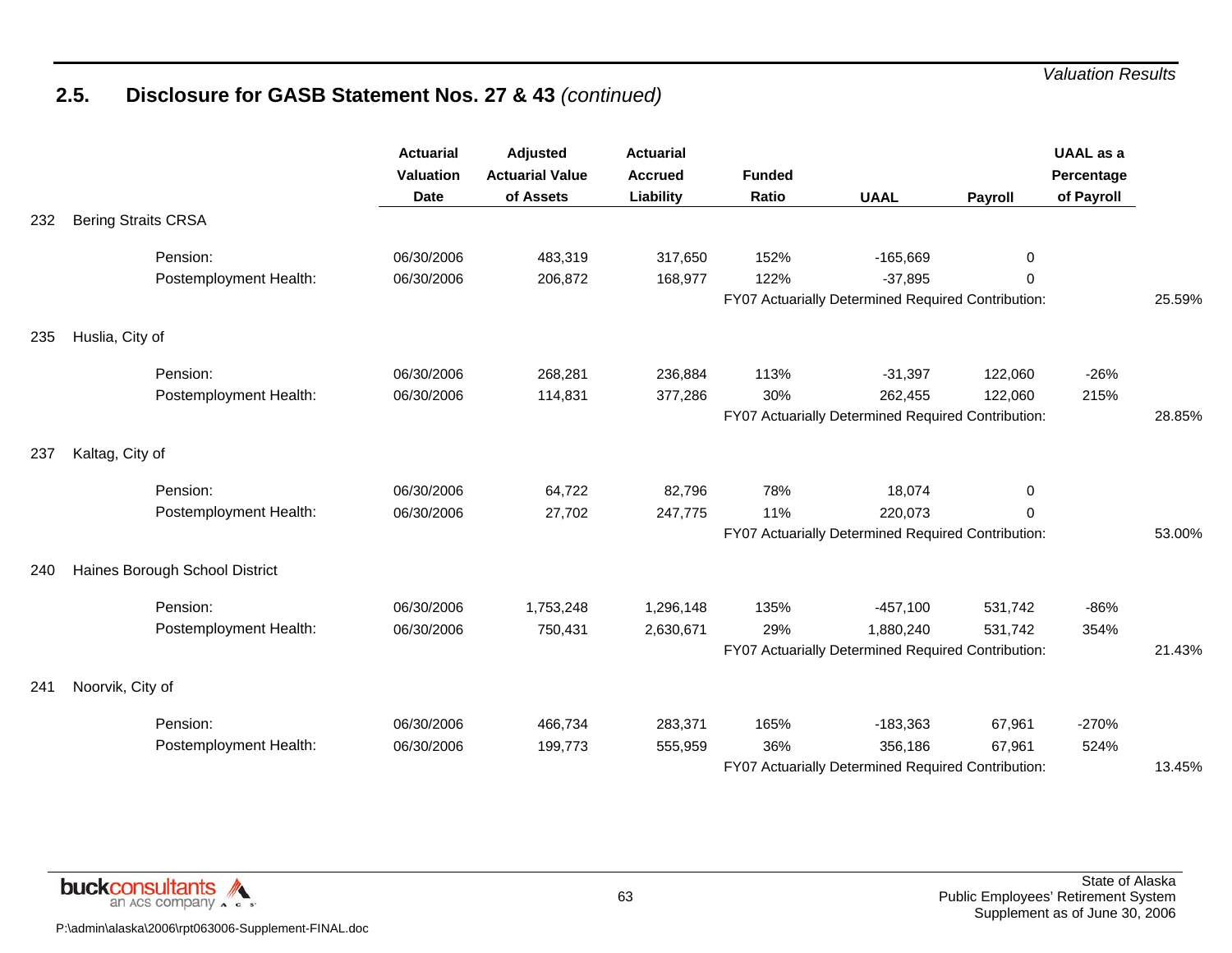|     |                                        | <b>Actuarial</b><br><b>Valuation</b><br><b>Date</b> | Adjusted<br><b>Actuarial Value</b><br>of Assets | <b>Actuarial</b><br><b>Accrued</b><br>Liability | <b>Funded</b><br>Ratio | <b>UAAL</b>                                                   | Payroll   | <b>UAAL</b> as a<br>Percentage<br>of Payroll |        |
|-----|----------------------------------------|-----------------------------------------------------|-------------------------------------------------|-------------------------------------------------|------------------------|---------------------------------------------------------------|-----------|----------------------------------------------|--------|
| 242 | Elim, City of                          |                                                     |                                                 |                                                 |                        |                                                               |           |                                              |        |
|     | Pension:                               | 06/30/2006                                          | 136,302                                         | 82,458                                          | 165%                   | $-53,844$                                                     | 0         |                                              |        |
|     | Postemployment Health:                 | 06/30/2006                                          | 58,341                                          | 257,014                                         | 23%                    | 198,673<br>FY07 Actuarially Determined Required Contribution: | $\Omega$  |                                              |        |
|     |                                        |                                                     |                                                 |                                                 |                        |                                                               |           |                                              | 87.04% |
| 243 | Atka, City of                          |                                                     |                                                 |                                                 |                        |                                                               |           |                                              |        |
|     | Pension:                               | 06/30/2006                                          | 104,843                                         | 158,394                                         | 66%                    | 53,551                                                        | 99,213    | 54%                                          |        |
|     | Postemployment Health:                 | 06/30/2006                                          | 44,875                                          | 273,901                                         | 16%                    | 229,026                                                       | 99,213    | 231%                                         |        |
|     |                                        |                                                     |                                                 |                                                 |                        | FY07 Actuarially Determined Required Contribution:            |           |                                              | 21.92% |
| 244 | Aleutians East Borough School District |                                                     |                                                 |                                                 |                        |                                                               |           |                                              |        |
|     | Pension:                               | 06/30/2006                                          | 2,246,411                                       | 1,962,709                                       | 114%                   | $-283,702$                                                    | 965,480   | $-29%$                                       |        |
|     | Postemployment Health:                 | 06/30/2006                                          | 961,516                                         | 3,069,032                                       | 31%                    | 2,107,516                                                     | 965,480   | 218%                                         |        |
|     |                                        |                                                     |                                                 |                                                 |                        | FY07 Actuarially Determined Required Contribution:            |           |                                              | 23.72% |
| 245 | <b>Aleutians West CRSA</b>             |                                                     |                                                 |                                                 |                        |                                                               |           |                                              |        |
|     | Pension:                               | 06/30/2006                                          | 191,124                                         | 195,786                                         | 98%                    | 4,662                                                         | 51,929    | 9%                                           |        |
|     | Postemployment Health:                 | 06/30/2006                                          | 81,805                                          | 255,816                                         | 32%                    | 174,011                                                       | 51,929    | 335%                                         |        |
|     |                                        |                                                     |                                                 |                                                 |                        | FY07 Actuarially Determined Required Contribution:            |           |                                              | 28.23% |
| 246 | Delta/Greely School District           |                                                     |                                                 |                                                 |                        |                                                               |           |                                              |        |
|     | Pension:                               | 06/30/2006                                          | 2,793,973                                       | 3,303,816                                       | 85%                    | 509,843                                                       | 1,402,877 | 36%                                          |        |
|     | Postemployment Health:                 | 06/30/2006                                          | 1,195,886                                       | 3,693,590                                       | 32%                    | 2,497,704                                                     | 1,402,877 | 178%                                         |        |
|     |                                        |                                                     |                                                 |                                                 |                        | FY07 Actuarially Determined Required Contribution:            |           |                                              | 24.17% |

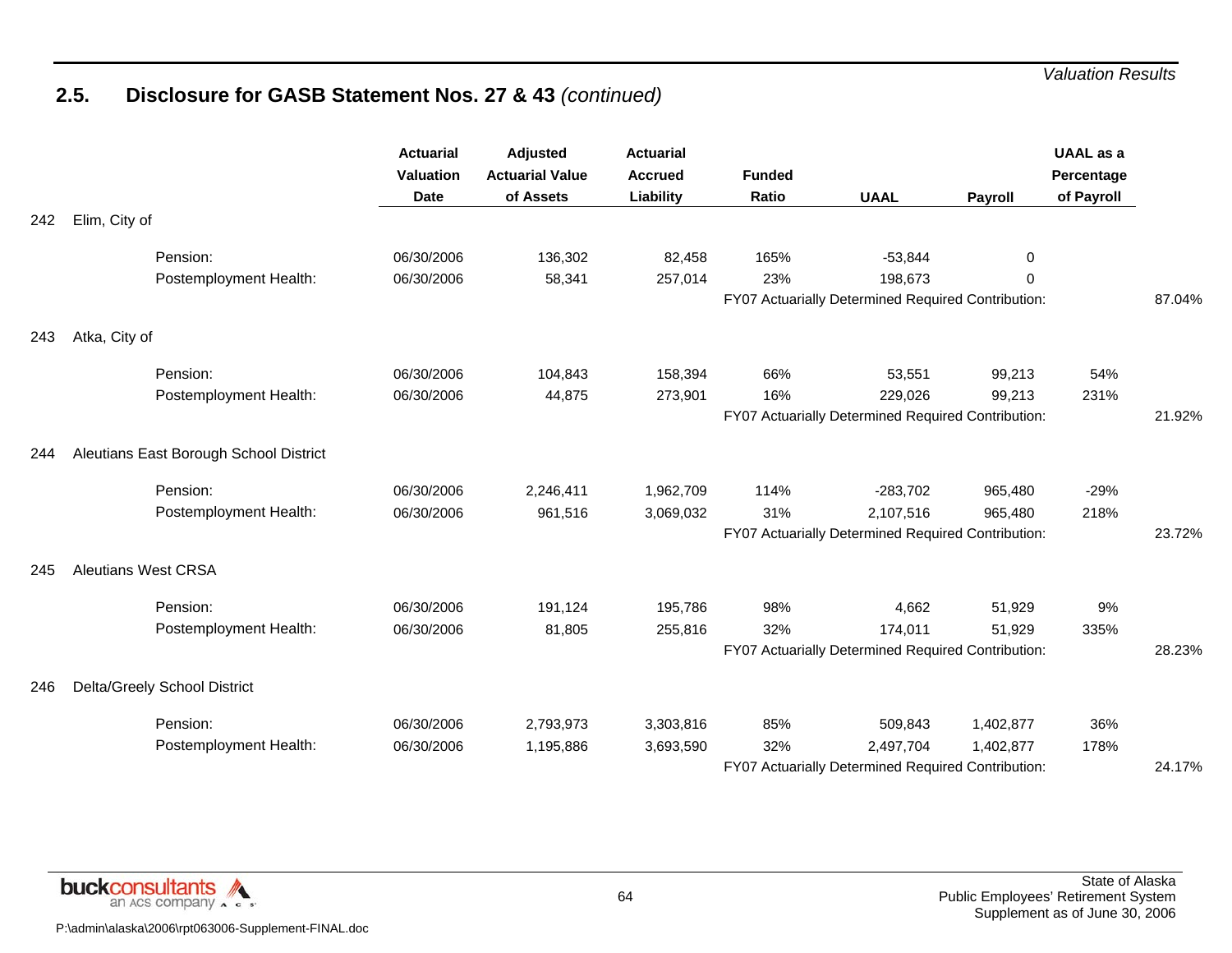|     |                                     | <b>Actuarial</b><br><b>Valuation</b><br><b>Date</b> | <b>Adjusted</b><br><b>Actuarial Value</b><br>of Assets | <b>Actuarial</b><br><b>Accrued</b><br>Liability | <b>Funded</b><br>Ratio | <b>UAAL</b>                                                     | Payroll     | <b>UAAL</b> as a<br>Percentage<br>of Payroll |        |
|-----|-------------------------------------|-----------------------------------------------------|--------------------------------------------------------|-------------------------------------------------|------------------------|-----------------------------------------------------------------|-------------|----------------------------------------------|--------|
| 247 | Lake & Peninsula Borough            |                                                     |                                                        |                                                 |                        |                                                                 |             |                                              |        |
|     | Pension:                            | 06/30/2006                                          | 720,940                                                | 966,334                                         | 75%                    | 245,394                                                         | 405,577     | 61%                                          |        |
|     | Postemployment Health:              | 06/30/2006                                          | 308,578                                                | 1,625,029                                       | 19%                    | 1,316,451<br>FY07 Actuarially Determined Required Contribution: | 405,577     | 325%                                         | 29.90% |
|     |                                     |                                                     |                                                        |                                                 |                        |                                                                 |             |                                              |        |
| 248 | Yakutat, City of                    |                                                     |                                                        |                                                 |                        |                                                                 |             |                                              |        |
|     | Pension:                            | 06/30/2006                                          | 910,683                                                | 1,292,610                                       | 70%                    | 381,927                                                         | 641,675     | 60%                                          |        |
|     | Postemployment Health:              | 06/30/2006                                          | 389,794                                                | 1,617,874                                       | 24%                    | 1,228,080                                                       | 641,675     | 191%                                         |        |
|     |                                     |                                                     |                                                        |                                                 |                        | FY07 Actuarially Determined Required Contribution:              |             |                                              | 17.97% |
| 249 | Unalakleet, City of                 |                                                     |                                                        |                                                 |                        |                                                                 |             |                                              |        |
|     | Pension:                            | 06/30/2006                                          | 688,900                                                | 655,429                                         | 105%                   | $-33,471$                                                       | 100,459     | $-33%$                                       |        |
|     | Postemployment Health:              | 06/30/2006                                          | 294,865                                                | 665,906                                         | 44%                    | 371,041                                                         | 100,459     | 369%                                         |        |
|     |                                     |                                                     |                                                        |                                                 |                        | FY07 Actuarially Determined Required Contribution:              |             |                                              | 21.36% |
| 251 | <b>Klawock City School District</b> |                                                     |                                                        |                                                 |                        |                                                                 |             |                                              |        |
|     | Pension:                            | 06/30/2006                                          | 1,075,935                                              | 1,045,498                                       | 103%                   | $-30,437$                                                       | 510,344     | -6%                                          |        |
|     | Postemployment Health:              | 06/30/2006                                          | 460,526                                                | 1,868,257                                       | 25%                    | 1,407,731                                                       | 510,344     | 276%                                         |        |
|     |                                     |                                                     |                                                        |                                                 |                        | FY07 Actuarially Determined Required Contribution:              |             |                                              | 24.83% |
| 254 | Mekoryuk, City of                   |                                                     |                                                        |                                                 |                        |                                                                 |             |                                              |        |
|     | Pension:                            | 06/30/2006                                          | 111,287                                                | 66,154                                          | 168%                   | $-45, 133$                                                      | $\mathbf 0$ |                                              |        |
|     | Postemployment Health:              | 06/30/2006                                          | 47,633                                                 | 117,156                                         | 41%                    | 69,523                                                          | $\Omega$    |                                              |        |
|     |                                     |                                                     |                                                        |                                                 |                        | FY07 Actuarially Determined Required Contribution:              |             |                                              | 13.29% |

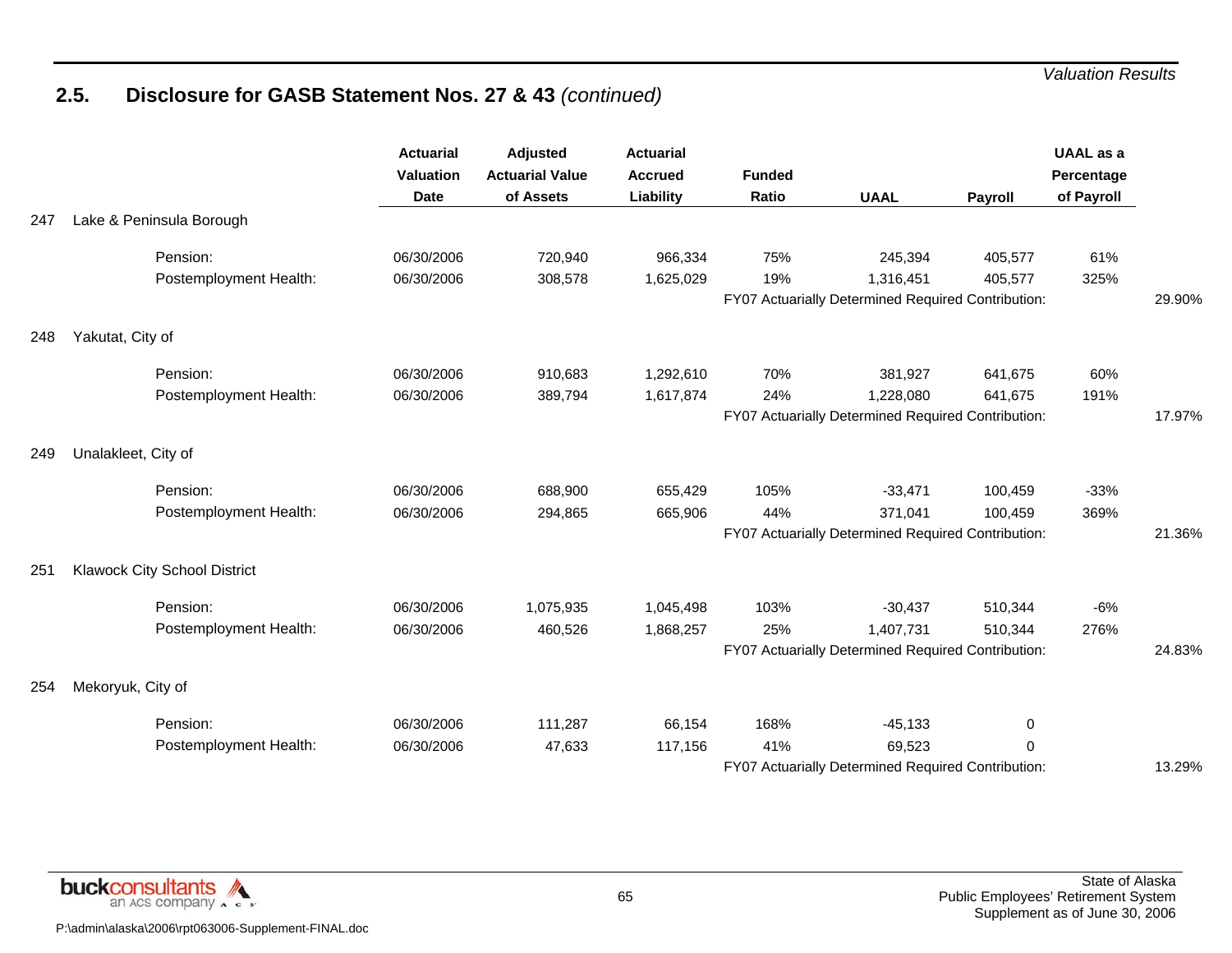|     |                                | <b>Actuarial</b><br><b>Valuation</b><br><b>Date</b> | <b>Adjusted</b><br><b>Actuarial Value</b><br>of Assets | <b>Actuarial</b><br><b>Accrued</b><br>Liability | <b>Funded</b><br>Ratio | <b>UAAL</b>                                                     | Payroll   | <b>UAAL</b> as a<br>Percentage<br>of Payroll |        |
|-----|--------------------------------|-----------------------------------------------------|--------------------------------------------------------|-------------------------------------------------|------------------------|-----------------------------------------------------------------|-----------|----------------------------------------------|--------|
| 255 | Alaska Gateway School District |                                                     |                                                        |                                                 |                        |                                                                 |           |                                              |        |
|     | Pension:                       | 06/30/2006                                          | 2,466,677                                              | 2,312,761                                       | 107%                   | $-153,916$                                                      | 1,368,459 | $-11%$                                       |        |
|     | Postemployment Health:         | 06/30/2006                                          | 1,055,795                                              | 3,156,548                                       | 33%                    | 2,100,753<br>FY07 Actuarially Determined Required Contribution: | 1,368,459 | 154%                                         | 18.67% |
|     |                                |                                                     |                                                        |                                                 |                        |                                                                 |           |                                              |        |
| 256 | St. George, City of            |                                                     |                                                        |                                                 |                        |                                                                 |           |                                              |        |
|     | Pension:                       | 06/30/2006                                          | 3,042,682                                              | 2,407,016                                       | 126%                   | $-635,666$                                                      | 0         |                                              |        |
|     | Postemployment Health:         | 06/30/2006                                          | 1,302,338                                              | 1,672,442                                       | 78%                    | 370,104                                                         | $\Omega$  |                                              |        |
|     |                                |                                                     |                                                        |                                                 |                        | FY07 Actuarially Determined Required Contribution:              |           |                                              | 6.24%  |
| 257 | <b>Pelican School District</b> |                                                     |                                                        |                                                 |                        |                                                                 |           |                                              |        |
|     | Pension:                       | 06/30/2006                                          | 457,762                                                | 380,311                                         | 120%                   | $-77,451$                                                       | 126,363   | $-61%$                                       |        |
|     | Postemployment Health:         | 06/30/2006                                          | 195,933                                                | 379,173                                         | 52%                    | 183,240                                                         | 126,363   | 145%                                         |        |
|     |                                |                                                     |                                                        |                                                 |                        | FY07 Actuarially Determined Required Contribution:              |           |                                              | 10.02% |
| 258 | Denali Borough                 |                                                     |                                                        |                                                 |                        |                                                                 |           |                                              |        |
|     | Pension:                       | 06/30/2006                                          | 767,586                                                | 412,149                                         | 186%                   | $-355,437$                                                      | 163,347   | $-218%$                                      |        |
|     | Postemployment Health:         | 06/30/2006                                          | 328,545                                                | 1,639,610                                       | 20%                    | 1,311,065                                                       | 163,347   | 803%                                         |        |
|     |                                |                                                     |                                                        |                                                 |                        | FY07 Actuarially Determined Required Contribution:              |           |                                              | 51.41% |
| 259 | Allakaket, City of             |                                                     |                                                        |                                                 |                        |                                                                 |           |                                              |        |
|     | Pension:                       | 06/30/2006                                          | 136,799                                                | 64,435                                          | 212%                   | $-72,364$                                                       | 28,137    | $-257%$                                      |        |
|     | Postemployment Health:         | 06/30/2006                                          | 58,554                                                 | 168,909                                         | 35%                    | 110,355                                                         | 28,137    | 392%                                         |        |
|     |                                |                                                     |                                                        |                                                 |                        | FY07 Actuarially Determined Required Contribution:              |           |                                              | 22.99% |

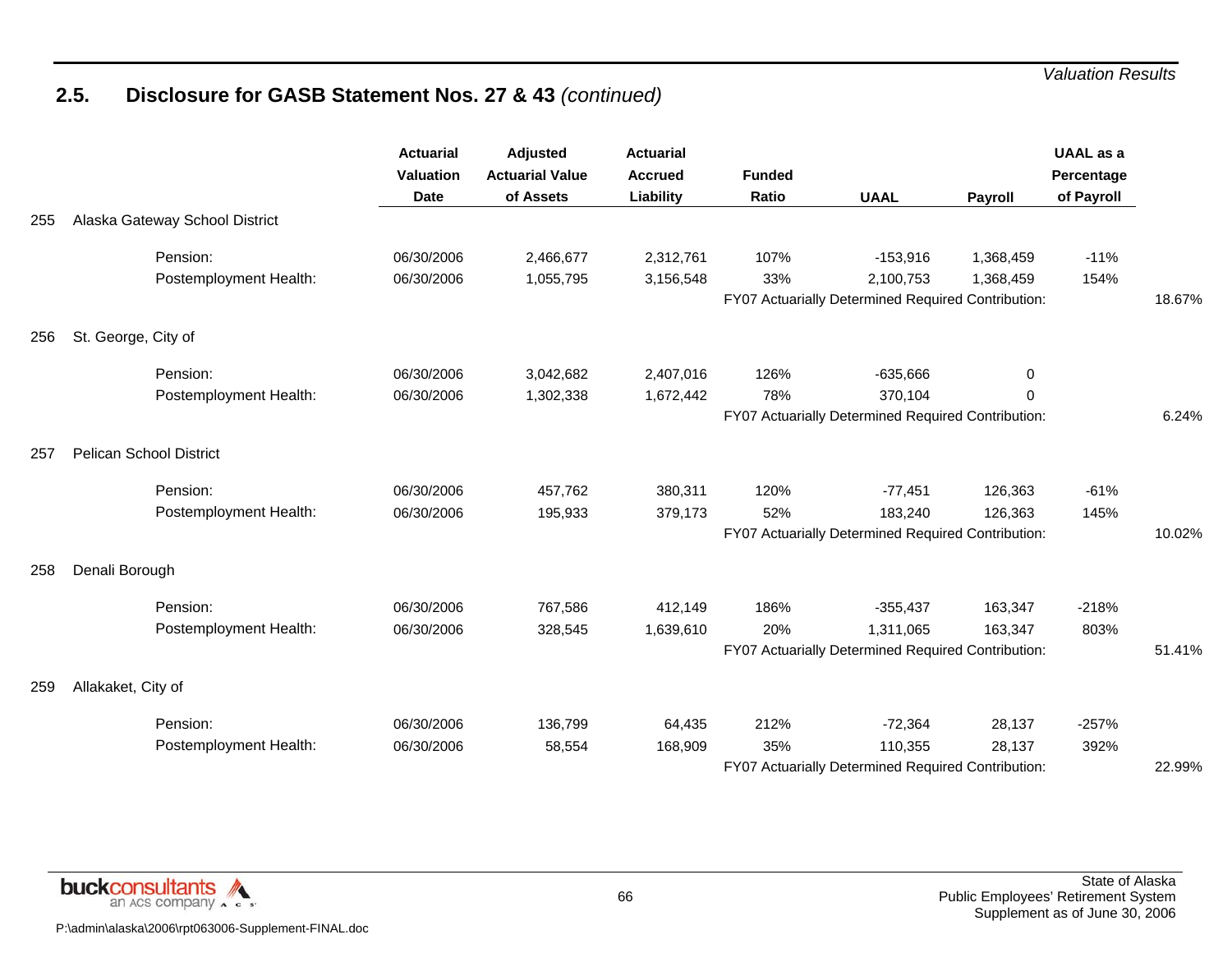|     |                                     | <b>Actuarial</b><br><b>Valuation</b><br><b>Date</b> | <b>Adjusted</b><br><b>Actuarial Value</b><br>of Assets | <b>Actuarial</b><br><b>Accrued</b><br>Liability | <b>Funded</b><br>Ratio | <b>UAAL</b>                                        | <b>Payroll</b> | <b>UAAL</b> as a<br>Percentage<br>of Payroll |        |
|-----|-------------------------------------|-----------------------------------------------------|--------------------------------------------------------|-------------------------------------------------|------------------------|----------------------------------------------------|----------------|----------------------------------------------|--------|
| 260 | Kachemak, City of                   |                                                     |                                                        |                                                 |                        |                                                    |                |                                              |        |
|     | Pension:                            | 06/30/2006                                          | 59,311                                                 | 104,735                                         | 57%                    | 45,424                                             | 56,483         | 80%                                          |        |
|     | Postemployment Health:              | 06/30/2006                                          | 25,386                                                 | 226,607                                         | 11%                    | 201,221                                            | 56,483         | 356%                                         |        |
|     |                                     |                                                     |                                                        |                                                 |                        | FY07 Actuarially Determined Required Contribution: |                |                                              | 54.28% |
| 262 | Cook Inlet Housing Authority        |                                                     |                                                        |                                                 |                        |                                                    |                |                                              |        |
|     | Pension:                            | 06/30/2006                                          | 4,519,884                                              | 4,151,702                                       | 109%                   | $-368,182$                                         | 4,152,344      | -9%                                          |        |
|     | Postemployment Health:              | 06/30/2006                                          | 1,934,616                                              | 4,432,631                                       | 44%                    | 2,498,015                                          | 4,152,344      | 60%                                          |        |
|     |                                     |                                                     |                                                        |                                                 |                        | FY07 Actuarially Determined Required Contribution: |                |                                              | 15.06% |
| 263 | Interior Regional Housing Authority |                                                     |                                                        |                                                 |                        |                                                    |                |                                              |        |
|     | Pension:                            | 06/30/2006                                          | 2,712,256                                              | 1,929,625                                       | 141%                   | $-782,631$                                         | 1,061,054      | $-74%$                                       |        |
|     | Postemployment Health:              | 06/30/2006                                          | 1,160,909                                              | 2,441,448                                       | 48%                    | 1,280,539                                          | 1,061,054      | 121%                                         |        |
|     |                                     |                                                     |                                                        |                                                 |                        | FY07 Actuarially Determined Required Contribution: |                |                                              | 14.23% |
| 264 | <b>Yakutat City School District</b> |                                                     |                                                        |                                                 |                        |                                                    |                |                                              |        |
|     | Pension:                            | 06/30/2006                                          | 799,221                                                | 746,696                                         | 107%                   | $-52,525$                                          | 443,081        | $-12%$                                       |        |
|     | Postemployment Health:              | 06/30/2006                                          | 342,086                                                | 850,842                                         | 40%                    | 508,756                                            | 443,081        | 115%                                         |        |
|     |                                     |                                                     |                                                        |                                                 |                        | FY07 Actuarially Determined Required Contribution: |                |                                              | 15.49% |
| 265 | Kake City School District           |                                                     |                                                        |                                                 |                        |                                                    |                |                                              |        |
|     | Pension:                            | 06/30/2006                                          | 792,655                                                | 656,585                                         | 121%                   | $-136,070$                                         | 374,372        | $-36%$                                       |        |
|     | Postemployment Health:              | 06/30/2006                                          | 339,274                                                | 1,237,057                                       | 27%                    | 897,783                                            | 374,372        | 240%                                         |        |
|     |                                     |                                                     |                                                        |                                                 |                        | FY07 Actuarially Determined Required Contribution: |                |                                              | 21.89% |

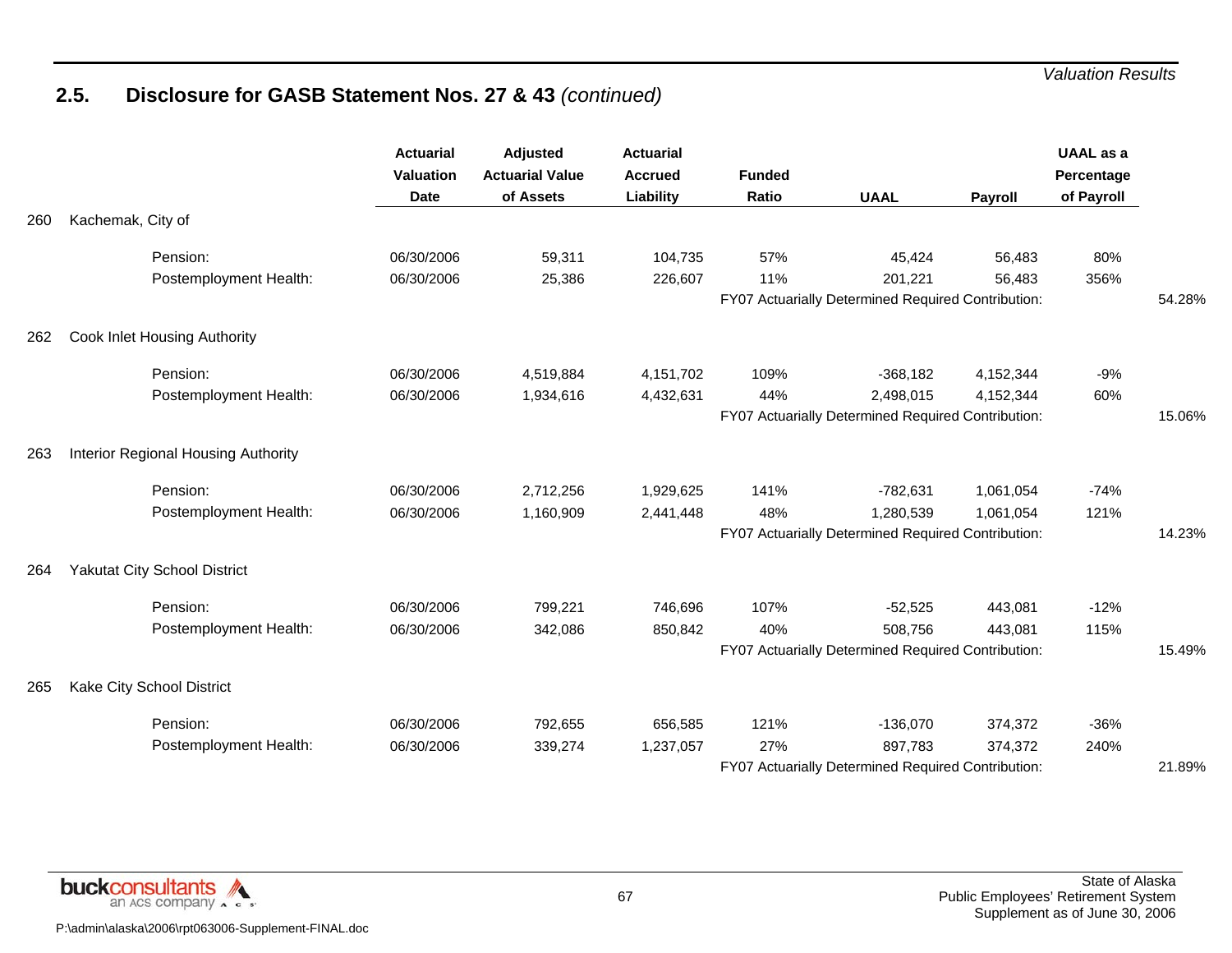|     |                                           | <b>Actuarial</b><br>Valuation<br><b>Date</b> | Adjusted<br><b>Actuarial Value</b><br>of Assets | <b>Actuarial</b><br><b>Accrued</b><br>Liability | <b>Funded</b><br>Ratio | <b>UAAL</b>                                        | Payroll   | UAAL as a<br>Percentage<br>of Payroll |        |
|-----|-------------------------------------------|----------------------------------------------|-------------------------------------------------|-------------------------------------------------|------------------------|----------------------------------------------------|-----------|---------------------------------------|--------|
| 266 | Quinhagak, City of                        |                                              |                                                 |                                                 |                        |                                                    |           |                                       |        |
|     | Pension:                                  | 06/30/2006                                   | 37,786                                          | 8,794                                           | 430%                   | $-28,992$                                          | 52,898    | $-55%$                                |        |
|     | Postemployment Health:                    | 06/30/2006                                   | 16,173                                          | 16,768                                          | 96%                    | 595                                                | 52,898    | 1%                                    |        |
|     |                                           |                                              |                                                 |                                                 |                        | FY07 Actuarially Determined Required Contribution: |           |                                       | 6.30%  |
| 267 | <b>Aleutian Housing Authority</b>         |                                              |                                                 |                                                 |                        |                                                    |           |                                       |        |
|     | Pension:                                  | 06/30/2006                                   | 1,085,198                                       | 939,684                                         | 115%                   | $-145,514$                                         | 888,115   | $-16%$                                |        |
|     | Postemployment Health:                    | 06/30/2006                                   | 464,491                                         | 1,242,790                                       | 37%                    | 778,299                                            | 888,115   | 88%                                   |        |
|     |                                           |                                              |                                                 |                                                 |                        | FY07 Actuarially Determined Required Contribution: |           |                                       | 14.95% |
| 270 | Bering Straits Regional Housing Authority |                                              |                                                 |                                                 |                        |                                                    |           |                                       |        |
|     | Pension:                                  | 06/30/2006                                   | 1,461,373                                       | 1,350,658                                       | 108%                   | $-110,715$                                         | 896,334   | $-12%$                                |        |
|     | Postemployment Health:                    | 06/30/2006                                   | 625,501                                         | 1,476,457                                       | 42%                    | 850,956                                            | 896,334   | 95%                                   |        |
|     |                                           |                                              |                                                 |                                                 |                        | FY07 Actuarially Determined Required Contribution: |           |                                       | 14.77% |
| 271 | Egegik, City of                           |                                              |                                                 |                                                 |                        |                                                    |           |                                       |        |
|     | Pension:                                  | 06/30/2006                                   | 118,678                                         | 113,902                                         | 104%                   | $-4,776$                                           | 46,145    | $-10%$                                |        |
|     | Postemployment Health:                    | 06/30/2006                                   | 50,796                                          | 254,605                                         | 20%                    | 203,809                                            | 46,145    | 442%                                  |        |
|     |                                           |                                              |                                                 |                                                 |                        | FY07 Actuarially Determined Required Contribution: |           |                                       | 18.82% |
| 275 | Ilisagvik College                         |                                              |                                                 |                                                 |                        |                                                    |           |                                       |        |
|     | Pension:                                  | 06/30/2006                                   | 7,240,660                                       | 5,841,844                                       | 124%                   | $-1,398,816$                                       | 3,532,325 | $-40%$                                |        |
|     | Postemployment Health:                    | 06/30/2006                                   | 3,099,171                                       | 5,501,007                                       | 56%                    | 2,401,836                                          | 3,532,325 | 68%                                   |        |
|     |                                           |                                              |                                                 |                                                 |                        | FY07 Actuarially Determined Required Contribution: |           |                                       | 13.90% |

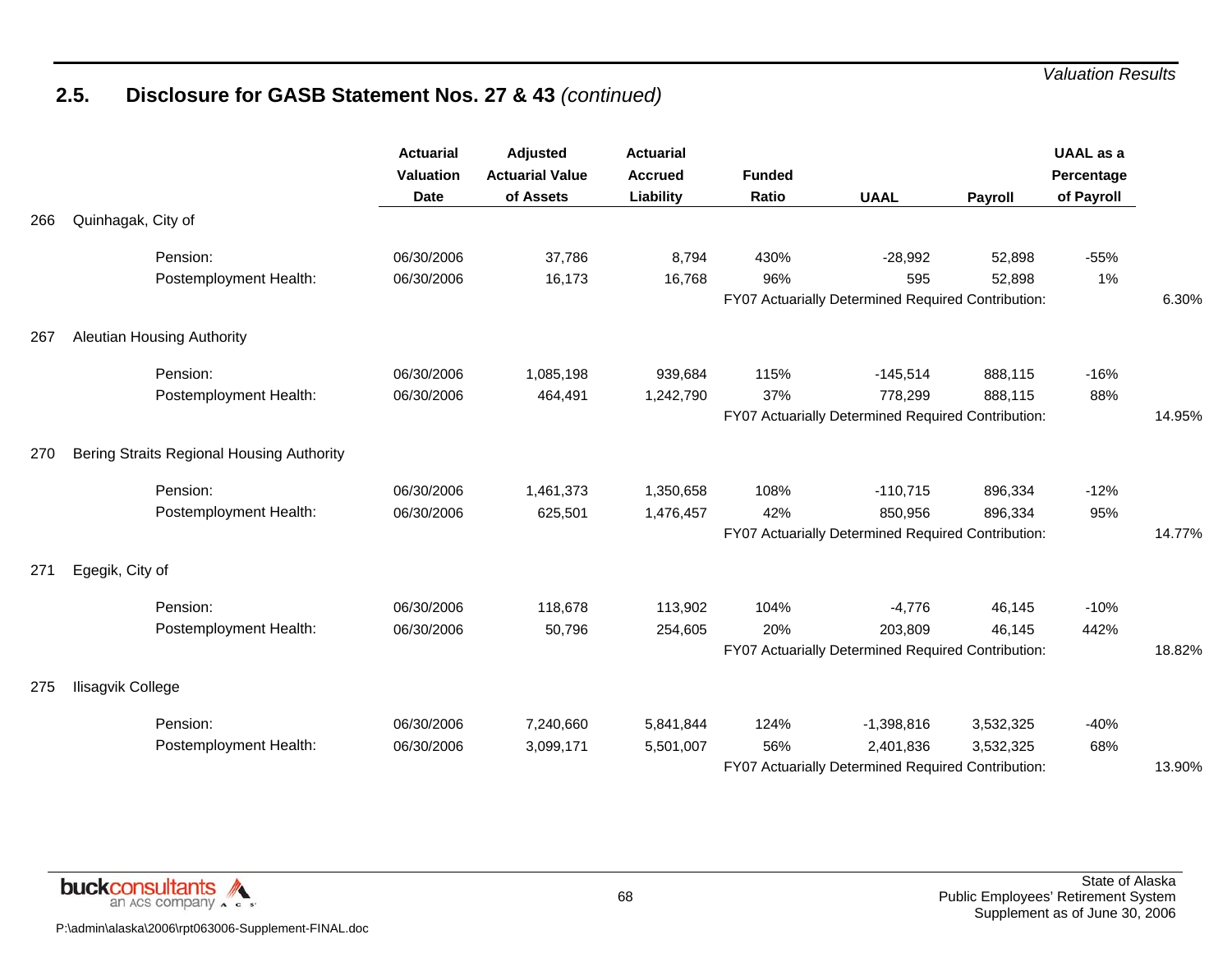|     |                                          | <b>Actuarial</b><br>Valuation<br><b>Date</b> | <b>Adjusted</b><br><b>Actuarial Value</b><br>of Assets | <b>Actuarial</b><br><b>Accrued</b><br><b>Liability</b> | <b>Funded</b><br>Ratio | <b>UAAL</b>                                                     | Payroll                                            | <b>UAAL</b> as a<br>Percentage<br>of Payroll |        |
|-----|------------------------------------------|----------------------------------------------|--------------------------------------------------------|--------------------------------------------------------|------------------------|-----------------------------------------------------------------|----------------------------------------------------|----------------------------------------------|--------|
| 276 | North Pacific Rim Housing Authority      |                                              |                                                        |                                                        |                        |                                                                 |                                                    |                                              |        |
|     | Pension:                                 | 06/30/2006                                   | 1,073,789                                              | 1,097,599                                              | 98%                    | 23,810                                                          | 1,221,080                                          | 2%                                           |        |
|     | Postemployment Health:                   | 06/30/2006                                   | 459,606                                                | 1,541,979                                              | 30%                    | 1,082,373<br>FY07 Actuarially Determined Required Contribution: | 1,221,080                                          | 89%                                          | 14.70% |
|     |                                          |                                              |                                                        |                                                        |                        |                                                                 |                                                    |                                              |        |
| 278 | Saxman Seaport                           |                                              |                                                        |                                                        |                        |                                                                 |                                                    |                                              |        |
|     | Pension:                                 | 06/30/2006                                   | 78,051                                                 | 112,413                                                | 69%                    | 34,362                                                          | 70,199                                             | 49%                                          |        |
|     | Postemployment Health:                   | 06/30/2006                                   | 33,408                                                 | 180,564                                                | 19%                    | 147,156                                                         | 70,199                                             | 210%                                         |        |
|     |                                          |                                              |                                                        |                                                        |                        | FY07 Actuarially Determined Required Contribution:              |                                                    |                                              | 19.39% |
| 279 | Tlingit-Haida Regional Housing Authority |                                              |                                                        |                                                        |                        |                                                                 |                                                    |                                              |        |
|     | Pension:                                 | 06/30/2006                                   | 2,812,267                                              | 3,420,131                                              | 82%                    | 607,864                                                         | 2,276,411                                          | 27%                                          |        |
|     | Postemployment Health:                   | 06/30/2006                                   | 1,203,715                                              | 2,494,197                                              | 48%                    | 1,290,482                                                       | 2,276,411                                          | 57%                                          | 18.39% |
|     |                                          |                                              |                                                        |                                                        |                        |                                                                 | FY07 Actuarially Determined Required Contribution: |                                              |        |
| 280 | Toksook Bay, City of                     |                                              |                                                        |                                                        |                        |                                                                 |                                                    |                                              |        |
|     | Pension:                                 | 06/30/2006                                   | 19,846                                                 | 32,365                                                 | 61%                    | 12,519                                                          | 51,442                                             | 24%                                          |        |
|     | Postemployment Health:                   | 06/30/2006                                   | 8,494                                                  | 78,436                                                 | 11%                    | 69,942                                                          | 51,442                                             | 136%                                         |        |
|     |                                          |                                              |                                                        |                                                        |                        | FY07 Actuarially Determined Required Contribution:              |                                                    |                                              | 17.28% |
| 281 | Baranof Island Housing Authority         |                                              |                                                        |                                                        |                        |                                                                 |                                                    |                                              |        |
|     | Pension:                                 | 06/30/2006                                   | 367,020                                                | 312,348                                                | 118%                   | $-54,672$                                                       | 457,142                                            | $-12%$                                       |        |
|     | Postemployment Health:                   | 06/30/2006                                   | 157,093                                                | 443,410                                                | 35%                    | 286,317                                                         | 457,142                                            | 63%                                          |        |
|     |                                          |                                              |                                                        |                                                        |                        | FY07 Actuarially Determined Required Contribution:              |                                                    |                                              | 12.66% |

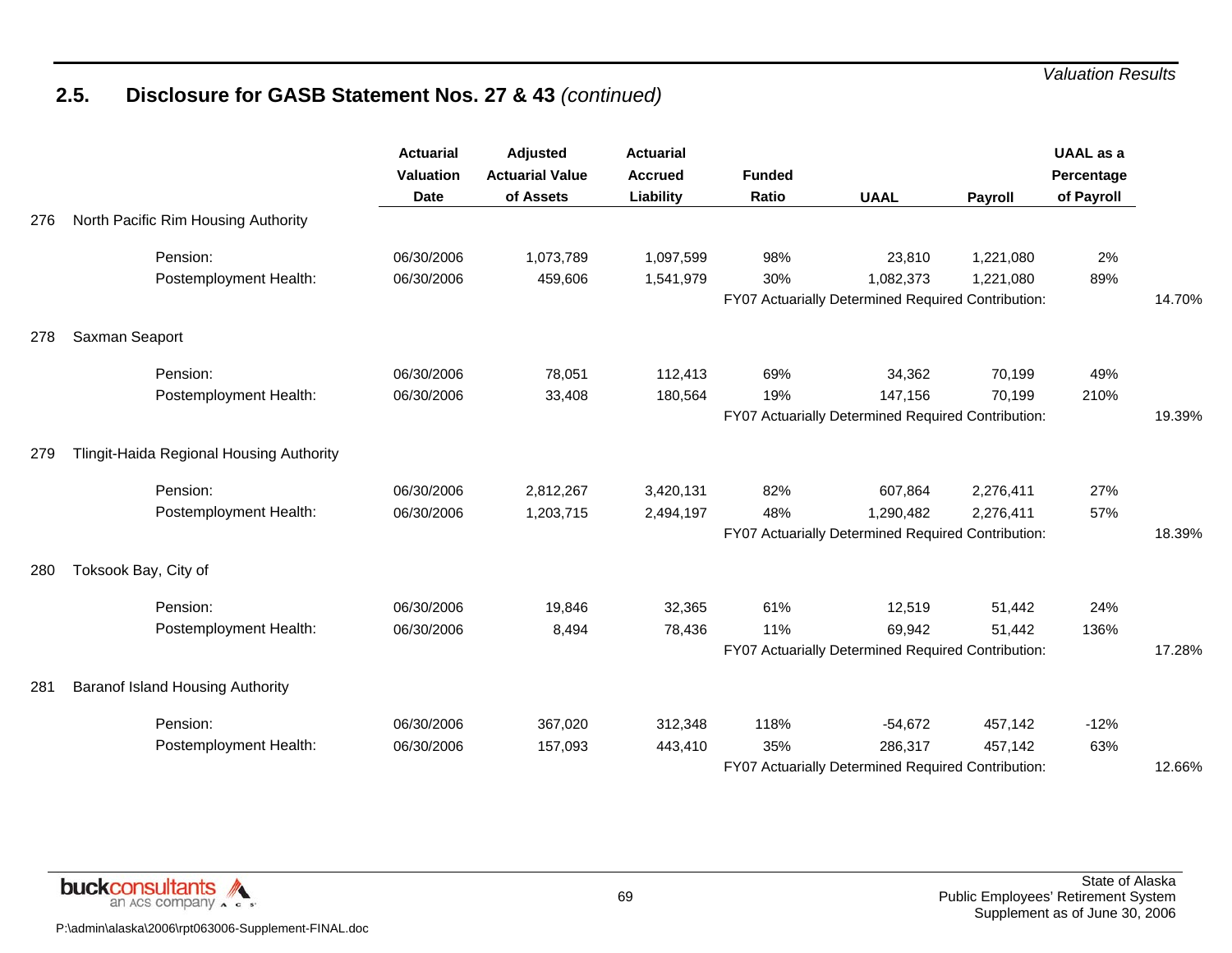|     |                              | <b>Actuarial</b><br><b>Valuation</b><br><b>Date</b> | <b>Adjusted</b><br><b>Actuarial Value</b><br>of Assets | <b>Actuarial</b><br><b>Accrued</b><br>Liability | <b>Funded</b><br>Ratio | <b>UAAL</b>                                                   | Payroll   | <b>UAAL</b> as a<br>Percentage<br>of Payroll |        |
|-----|------------------------------|-----------------------------------------------------|--------------------------------------------------------|-------------------------------------------------|------------------------|---------------------------------------------------------------|-----------|----------------------------------------------|--------|
| 282 | Delta Junction, City of      |                                                     |                                                        |                                                 |                        |                                                               |           |                                              |        |
|     | Pension:                     | 06/30/2006                                          | 171,538                                                | 219,049                                         | 78%                    | 47,511                                                        | 297,344   | 16%                                          |        |
|     | Postemployment Health:       | 06/30/2006                                          | 73,422                                                 | 256,082                                         | 29%                    | 182,660<br>FY07 Actuarially Determined Required Contribution: | 297,344   | 61%                                          | 14.47% |
|     |                              |                                                     |                                                        |                                                 |                        |                                                               |           |                                              |        |
| 283 | Anderson, City of            |                                                     |                                                        |                                                 |                        |                                                               |           |                                              |        |
|     | Pension:                     | 06/30/2006                                          | 213,445                                                | 17,636                                          | 1210%                  | $-195,809$                                                    | 44,795    | $-437%$                                      |        |
|     | Postemployment Health:       | 06/30/2006                                          | 91,360                                                 | 10,564                                          | 865%                   | $-80,796$                                                     | 44,795    | $-180%$                                      |        |
|     |                              |                                                     |                                                        |                                                 |                        | FY07 Actuarially Determined Required Contribution:            |           |                                              | 3.21%  |
| 284 | Inter-Island Ferry Authority |                                                     |                                                        |                                                 |                        |                                                               |           |                                              |        |
|     | Pension:                     | 06/30/2006                                          | 421,032                                                | 411,237                                         | 102%                   | $-9,795$                                                      | 1,052,626 | $-1%$                                        |        |
|     | Postemployment Health:       | 06/30/2006                                          | 180,212                                                | 601,608                                         | 30%                    | 421,396                                                       | 1,052,626 | 40%                                          |        |
|     |                              |                                                     |                                                        |                                                 |                        | FY07 Actuarially Determined Required Contribution:            |           |                                              | 13.36% |
| 285 | Hooper Bay, City of          |                                                     |                                                        |                                                 |                        |                                                               |           |                                              |        |
|     | Pension:                     | 06/30/2006                                          | 44,221                                                 | 13,254                                          | 334%                   | $-30,967$                                                     | 0         |                                              |        |
|     | Postemployment Health:       | 06/30/2006                                          | 18,927                                                 | $\mathbf 0$                                     | N/A                    | $-18,927$                                                     | 0         |                                              |        |
|     |                              |                                                     |                                                        |                                                 |                        | FY07 Actuarially Determined Required Contribution:            |           |                                              | 12.16% |
| 286 | Seldovia, City of            |                                                     |                                                        |                                                 |                        |                                                               |           |                                              |        |
|     | Pension:                     | 06/30/2006                                          | 45,417                                                 | 70,936                                          | 64%                    | 25,519                                                        | 64,440    | 40%                                          |        |
|     | Postemployment Health:       | 06/30/2006                                          | 19,439                                                 | 78,542                                          | 25%                    | 59,103                                                        | 64,440    | 92%                                          |        |
|     |                              |                                                     |                                                        |                                                 |                        | FY07 Actuarially Determined Required Contribution:            |           |                                              | 16.64% |

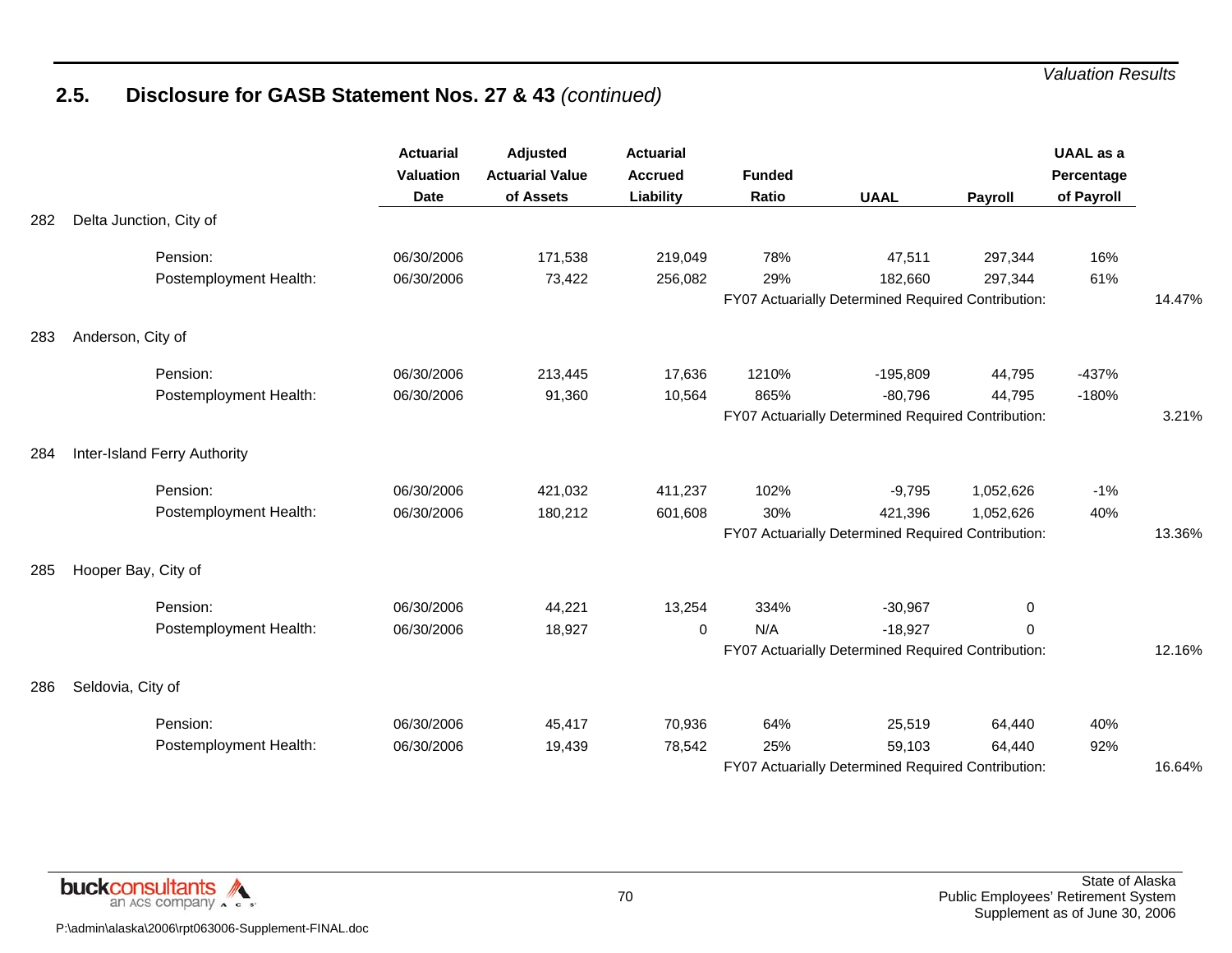|     |                                           | <b>Actuarial</b><br>Valuation<br><b>Date</b> | <b>Adjusted</b><br><b>Actuarial Value</b><br>of Assets | <b>Actuarial</b><br><b>Accrued</b><br>Liability | <b>Funded</b><br>Ratio | <b>UAAL</b>                                        | <b>Payroll</b>                                     | <b>UAAL</b> as a<br>Percentage<br>of Payroll |        |
|-----|-------------------------------------------|----------------------------------------------|--------------------------------------------------------|-------------------------------------------------|------------------------|----------------------------------------------------|----------------------------------------------------|----------------------------------------------|--------|
| 287 | Koyuk, City of                            |                                              |                                                        |                                                 |                        |                                                    |                                                    |                                              |        |
|     | Pension:                                  | 06/30/2006                                   | 14,826                                                 | 13,052                                          | 114%                   | $-1,774$                                           | 25,091                                             | $-7%$                                        |        |
|     | Postemployment Health:                    | 06/30/2006                                   | 6,346                                                  | 35,262                                          | 18%                    | 28,916                                             | 25,091                                             | 115%                                         |        |
|     |                                           |                                              |                                                        |                                                 |                        | FY07 Actuarially Determined Required Contribution: |                                                    | 15.39%                                       |        |
| 288 | Northwest Inupiat Housing Authority       |                                              |                                                        |                                                 |                        |                                                    |                                                    |                                              |        |
|     | Pension:                                  | 06/30/2006                                   | 628,557                                                | 774,977                                         | 81%                    | 146,420                                            | 1,001,581                                          | 15%                                          |        |
|     | Postemployment Health:                    | 06/30/2006                                   | 269,037                                                | 807,452                                         | 33%                    | 538,415                                            | 1,001,581                                          | 54%                                          |        |
|     |                                           |                                              |                                                        |                                                 |                        | FY07 Actuarially Determined Required Contribution: |                                                    |                                              | 15.17% |
| 290 | Upper Kalskag, City of                    |                                              |                                                        |                                                 |                        |                                                    |                                                    |                                              |        |
|     | Pension:                                  | 06/30/2006                                   | 16,828                                                 | 20,501                                          | 82%                    | 3,673                                              | 64,717                                             | 6%                                           |        |
|     | Postemployment Health:                    | 06/30/2006                                   | 7,203                                                  | 44,052                                          | 16%                    | 36,849                                             | 64,717                                             | 57%                                          |        |
|     |                                           |                                              |                                                        |                                                 |                        |                                                    | FY07 Actuarially Determined Required Contribution: |                                              |        |
| 291 | Shaktoolik, City of                       |                                              |                                                        |                                                 |                        |                                                    |                                                    |                                              |        |
|     | Pension:                                  | 06/30/2006                                   | 5,847                                                  | 3,011                                           | 194%                   | $-2,836$                                           | 0                                                  |                                              |        |
|     | Postemployment Health:                    | 06/30/2006                                   | 2,503                                                  | $\mathbf 0$                                     | N/A                    | $-2,503$                                           | 0                                                  |                                              |        |
|     |                                           |                                              |                                                        |                                                 |                        | FY07 Actuarially Determined Required Contribution: |                                                    |                                              | 13.15% |
| 293 | Tagiugmiullu Nunamiullu Housing Authority |                                              |                                                        |                                                 |                        |                                                    |                                                    |                                              |        |
|     | Pension:                                  | 06/30/2006                                   | 416,461                                                | 448,581                                         | 93%                    | 32,120                                             | 1,260,484                                          | 3%                                           |        |
|     | Postemployment Health:                    | 06/30/2006                                   | 178,255                                                | 327,567                                         | 54%                    | 149,312                                            | 1,260,484                                          | 12%                                          |        |
|     |                                           |                                              |                                                        |                                                 |                        | FY07 Actuarially Determined Required Contribution: |                                                    |                                              | 13.32% |